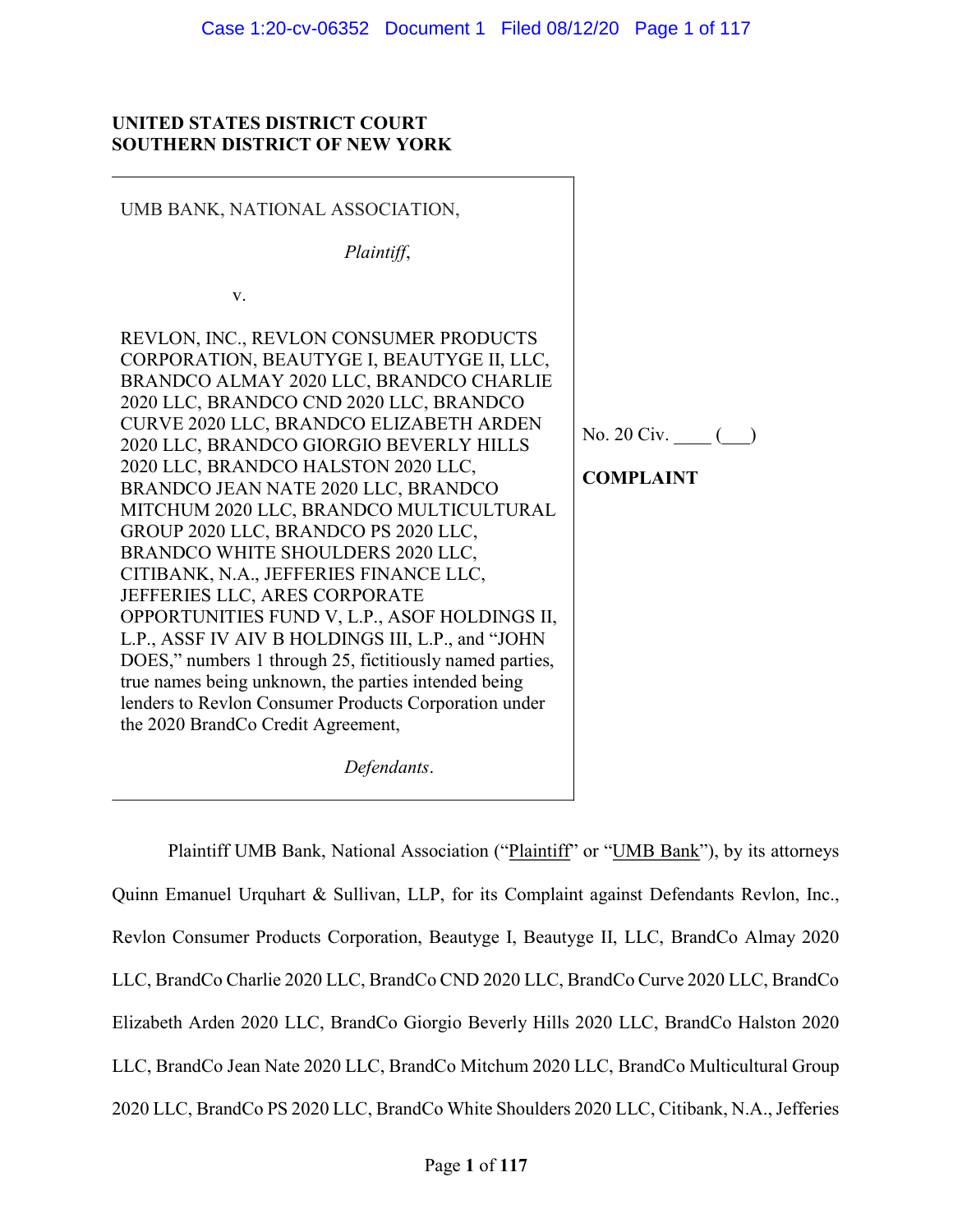Finance LLC, Jefferies LLC, Ares Corporate Opportunities Fund V, L.P., ASOF Holdings II, L.P., ASSF IV AIV B Holdings III, L.P., and John Does 1-25 (together, "Defendants"), alleges as follows:

## NATURE OF THE ACTION<sup>1</sup>

1. In the fall of 2016, Revlon Consumer Products Corporation ("RCPC"), the principal operating subsidiary of Revlon, Inc., borrowed nearly \$2 billion pursuant to a new Term Credit Agreement (the "2016 Credit Agreement"). RCPC entered into the 2016 Credit Agreement in connection with the acquisition of Elizabeth Arden, a leading global beauty company. The 2016 Credit Agreement included both a \$1.8 billion term loan facility (the "2016 Term Loan Facility") and provisions for the issuance of supplemental revolver loans to fund RCPC's business operations.

2. The first-priority liens securing the loans made under the 2016 Credit Agreement were at the very heart of the loan transaction. As explained in Revlon, Inc.'s 2016 Annual Report, "if the Company is unable to repay, refinance or restructure its indebtedness under the 2016 Senior Credit Facilities, the lenders could proceed against the collateral securing that indebtedness." By far, the most important and most valuable property included in the basket of collateral securing the loans was RCPC's intellectual property, including its trademarks and other rights associated with many of the best known, well-established beauty brands in the world. The value attributed to these household names—including Elizabeth Arden itself—was enormous relative to the value of the entire Revlon enterprise, and the lenders under the 2016 Term Loan Facility (the "2016 Term Lenders") premised their investments on the quality of, and their access to, this collateral.

<sup>1</sup> Capitalized terms not defined in the Nature of the Action shall have the meanings attributed to them later in the Complaint.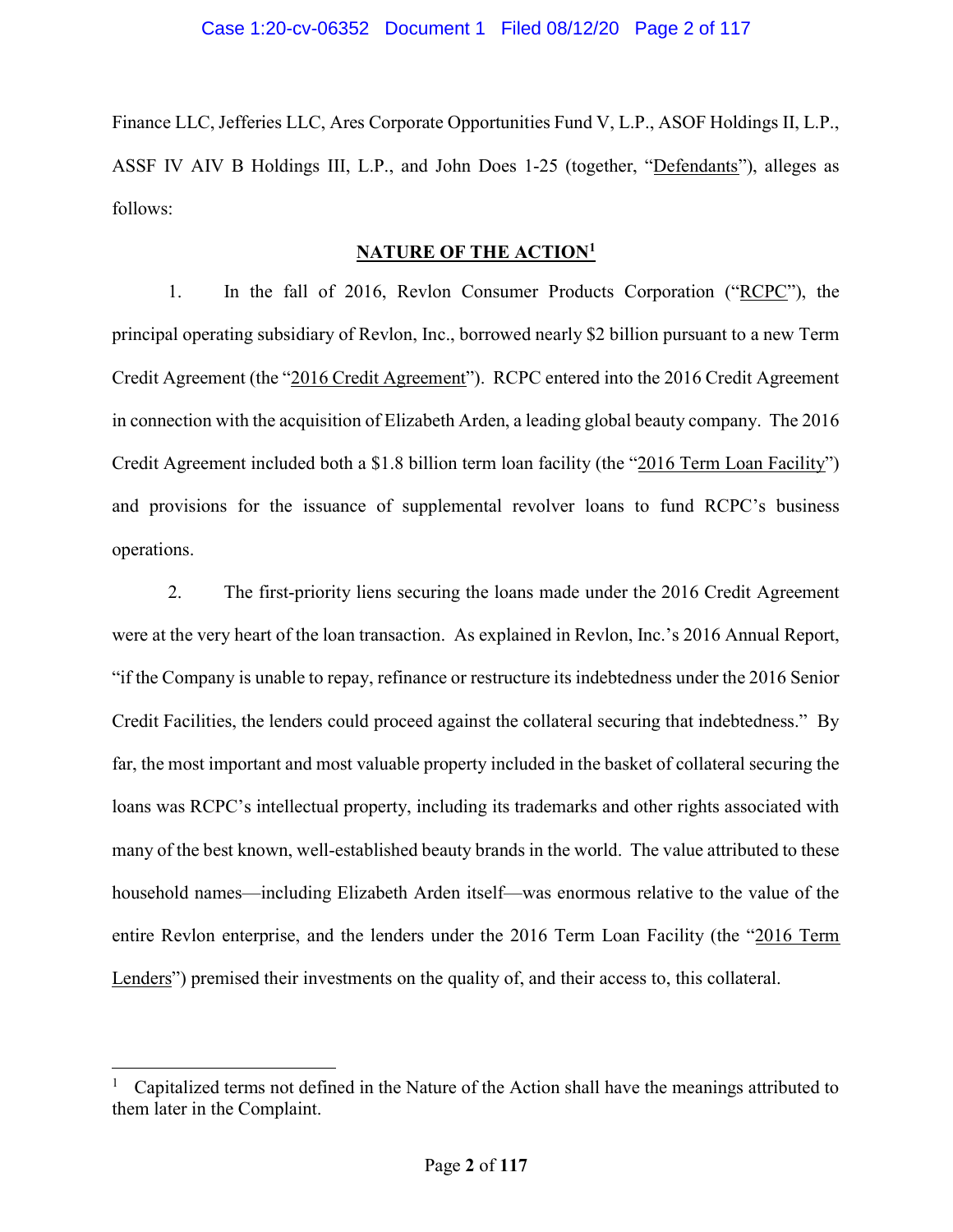## Case 1:20-cv-06352 Document 1 Filed 08/12/20 Page 3 of 117

3. In the years following RCPC's acquisition of Elizabeth Arden, RCPC faced new challenges. First, it was losing market share to e-commerce sellers and specialty beauty shops, and Revlon's traditional reliance on established fashion icons as ambassadors for its brands was failing to generate the same buzz as fashion upstarts and self-made experts who were savvy with social media platforms. At the same time, RCPC's debt burden, including most notably the 2016 Term Loan Facility undertaken to acquire Elizabeth Arden, was becoming difficult to service. In January 2018, just 16 months after the Elizabeth Arden acquisition, Revlon Inc. CEO Fabian Garcia resigned to "pursue other opportunities." RCPC was struggling.

4. In August 2019, RCPC took its first known step in stealing away the 2016 Term Lenders' collateral. Specifically, RCPC borrowed \$200 million from Ares Corporate Opportunities Fund V, L.P., ASOF Holdings II, L.P., and ASSF IV AIV B Holdings III, L.P. (collectively, "Ares") pursuant to a new credit agreement (the "2019 Credit Agreement"). But, Ares did not lend, and would not have lent, \$200 million to RCPC if its loans were to rank junior to, or ratably with, the existing 2016 Term Loan Facility. Rather, Ares required its own, exclusive collateral—at least \$200 million worth.

5. RCPC was able to induce Ares to lend only by taking away some of the collateral securing the 2016 Credit Agreement and pledging it instead as collateral to Ares under the 2019 Credit Agreement. RCPC achieved this prohibited result by transferring intellectual property associated with its valuable American Crew brand (the "American Crew IP")—the top men's grooming brand in the country—to a new subsidiary where that intellectual property purportedly was no longer collateral for the 2016 Credit Agreement. Allegedly free from those restrictions, Ares was then provided with a first-priority lien on the American Crew IP. The new subsidiary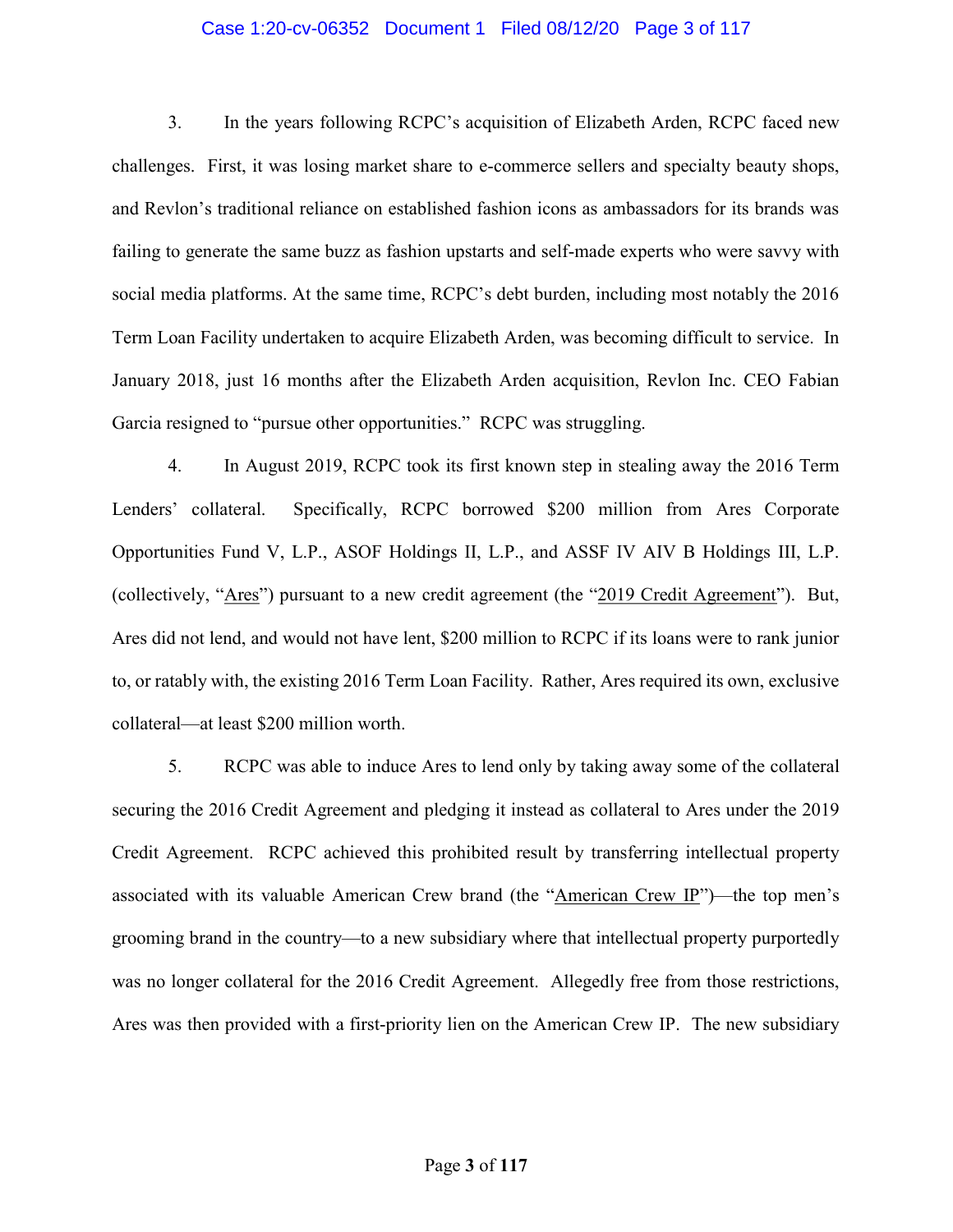#### Case 1:20-cv-06352 Document 1 Filed 08/12/20 Page 4 of 117

then leased back to RCPC the right to use the American Crew IP, which continued its sale and marketing of American Crew products without any change.

6. RCPC's transfer and leaseback of the American Crew IP was a direct breach of plain language found in Section 7.10 of the 2016 Credit Agreement, which bars such saleleaseback transactions and expressly refers to intangible property such as the transferred intellectual property rights. The bottom line was simple: In August 2019, in direct breach of the 2016 Credit Agreement, RCPC took some of the 2016 Term Lenders' collateral, moved it to a new entity, and gave its new lender, Ares, its own, exclusive security interest in the very same property.

7. The theft of the American Crew IP in connection with the 2019 Credit Agreement was an event of default under the 2016 Credit Agreement. More importantly, it reflected that Revlon was willing to breach clear and unambiguous contractual obligations for new money—in this instance, \$200 million. And, as it turned out, Revlon was just getting started. When Revlon wanted to take on more debt, it simply took more Collateral from the 2016 Term Lenders.

8. Barely six months later, in the spring of 2020, Revlon went back to the well, unveiling a much bigger, bolder transaction, in which RCPC—still struggling from its inability to compete with more modern brands and marketing techniques—siphoned off nearly all of the remaining intellectual property securing its payment on the 2016 Credit Agreement in order to obtain more cash though yet another series of even larger loans. Starting in March 2020, and continuing through the end of April, RCPC—assisted by its advisor, Jefferies, a global leader in debt advisory and restructuring that was prepared to do "anything" to get the transaction done engineered a new transaction, again in violation of the 2016 Credit Agreement, to siphon off a vast array of valuable intellectual property from the 2016 Term Lenders: Pursuant to the transaction, which was consummated on May 7, 2020 (the "2020 Transaction"), RCPC transferred intellectual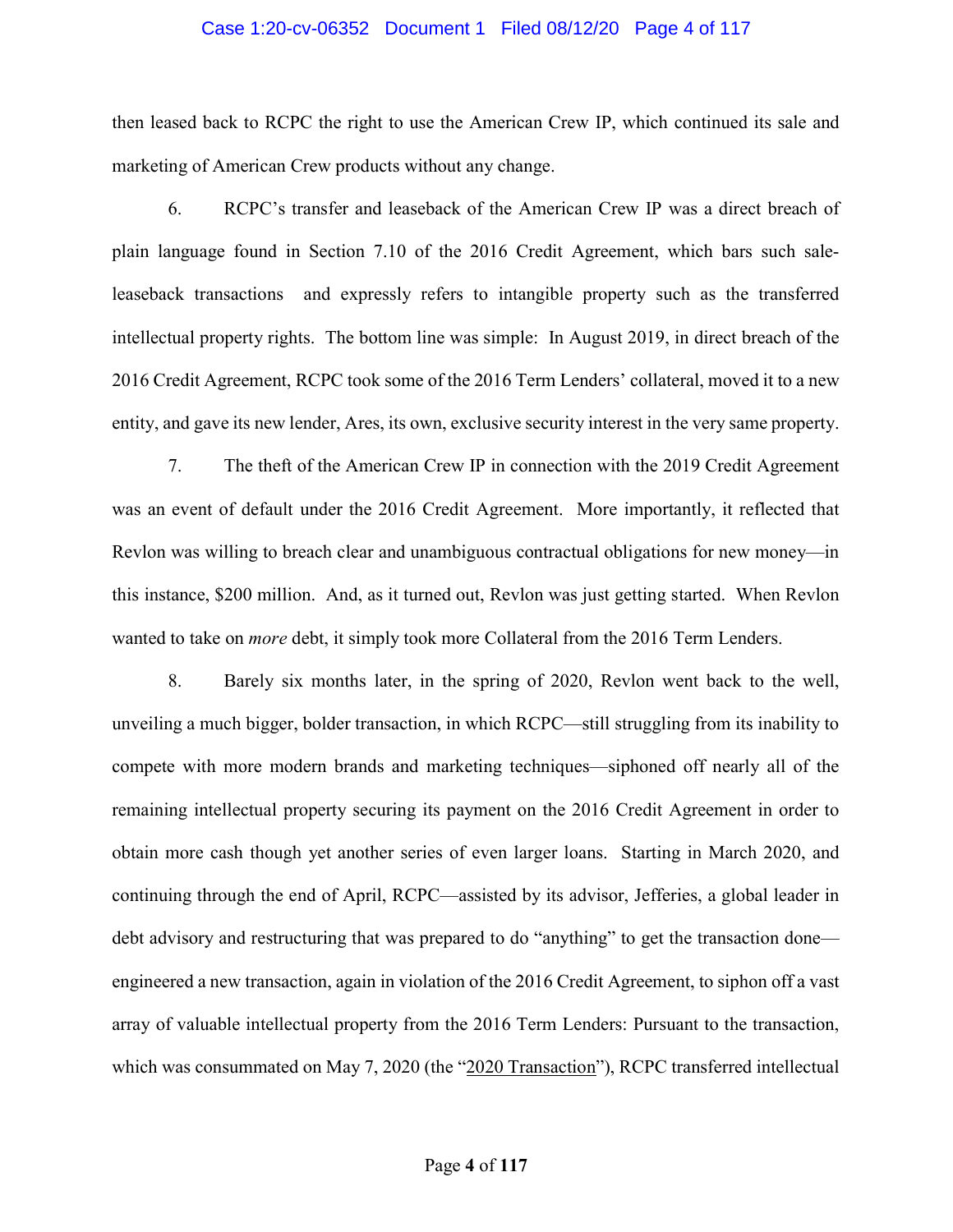#### Case 1:20-cv-06352 Document 1 Filed 08/12/20 Page 5 of 117

property rights for Elizabeth Arden, Almay, Mitchum, CND, Creme of Nature, Lottabody, Roux, Fancifull, Curve, Charlie, and several other brands (with the American Crew IP, the "BrandCo IP") to subsidiaries, and issued new loans that had priority liens—displacing the 2016 Term Lenders—on the BrandCo IP. Once again, the transferred intellectual property was immediately leased back to RCPC so that RCPC could continue using the BrandCo IP as if the financial machinations had never taken place.

9. Through the 2020 Transaction, RCPC issued \$880 million in a new loan with a first-priority lien on the BrandCo IP ("2020 New Money Facility"), a portion of which RCPC used at closing to retire the \$200 million term loan issued to Ares under the 2019 Credit Agreement. In addition, as an inducement to cause Ares and certain existing 2016 Term Lenders to participate in the unlawful 2020 New Money Facility, RCPC purported to "roll-up" approximately \$953 million of 2016 Term Loan Facility into "new" loan facilities with second and third liens in the BrandCo IP (the "2020 Roll-Up Facility" and "2020 Junior Roll-Up Facility," respectively, and, with the 2020 New Money Facility, the "2020 Facilities"), leaving the remaining 2016 Term Lenders with no security interest in the BrandCo IP. At the same time, the 2016 Term Lenders' security interest in the remaining assets of RCPC and its subsidiaries was diluted by a massive "pari passu" lien securing the 2020 Facilities (the "Pari Passu Lien").

10. To complete the 2020 Transaction, Revlon acknowledged that it needed lender consent under the 2016 Credit Agreement. And this time, the 2016 Term Lenders—now familiar with RCPC's pillaging techniques having been burnt once with respect to the American Crew IP assembled in an effort to protect themselves against further theft of their collateral. A group of more than 50% of the 2016 Term Lenders (the "Co-Op Lenders") entered into a joint cooperation agreement and made it clear that they would not consent to the threatened 2020 Transaction. And,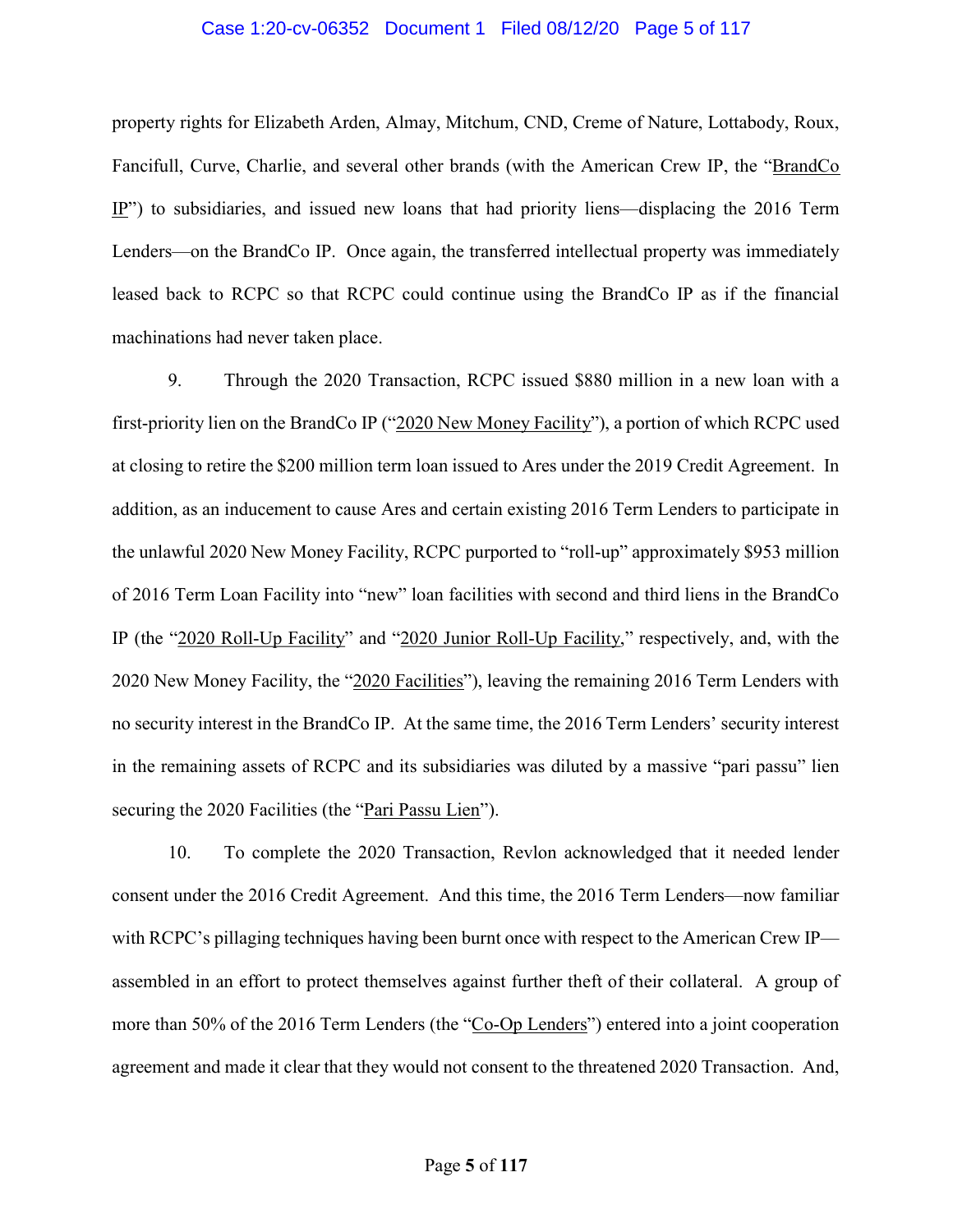#### Case 1:20-cv-06352 Document 1 Filed 08/12/20 Page 6 of 117

as the Co-Op Lenders knew, without the consent of the majority of lenders under the 2016 Credit Agreement, RCPC could not transfer BrandCo IP, release the 2016 Term Lenders' liens thereon, or grant the dilutive Pari Passu Lien.

11. Having effectuated its 2019 transfer of American Crew IP, RCPC was caught off guard by the united and organized opposition to the 2020 replay. At the last minute, however, RCPC devised what it thought to be an end-run around the consent requirement: It would issue new, unfunded revolver commitments (not real loans, just empty promises to loan) under the 2016 Credit Agreement to the lenders that would be participating in the soon-to-be-created new credit facility and who knew their new revolver commitments would never be drawn. RCPC took the position that these new "lenders" would then be afforded the right to vote (even though they had no economic stake or standing to do so), thereby conjuring up a false majority consent for the 2020 Transaction. These fake commitments rigged the math: RCPC would issue the exact amount of commitments necessary to inch over the 50.0% consent threshold. The new revolver commitments served no legitimate business purpose; rather, they were created solely to manipulate and gerrymander voting on the Proposed Amendment so that RCPC could consummate its scheme to siphon away substantially all of the collateral from the 2016 Term Lenders.

12. The 2016 Term Lenders immediately challenged RCPC's issuance of the new revolver commitments, identifying the commitments as a sham mechanism designed to rig the vote. RCPC responded by tweaking its plan (in form, but not in substance): RCPC announced that actual loans under the new revolver commitments would now be drawn down, in an effort to suggest that the revolvers served some valid business purpose. But the sham remained. No rational lender would lend new money to RCPC under the 2016 Credit Agreement—the 2016 Term Loans were trading at around 43 cents on the dollar, and were certain to move much lower if the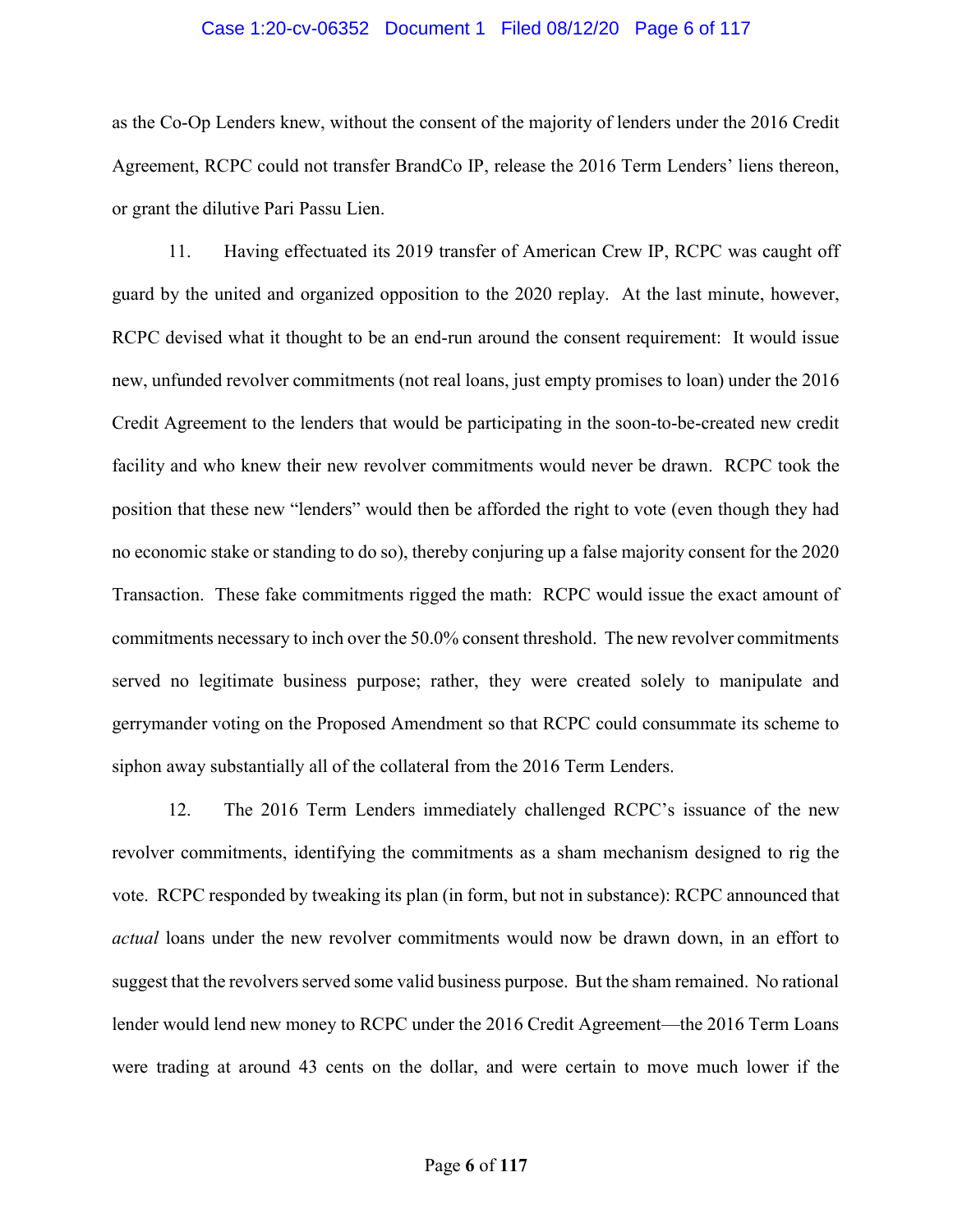#### Case 1:20-cv-06352 Document 1 Filed 08/12/20 Page 7 of 117

transaction went through. And, in fact, no lender did. Rather, Revlon had arranged for these fake revolver "loans" to be replaced by the soon-to-be-issued loans under the 2020 Facilities, and secured by the BrandCo IP, only days after the 2020 term loan was issued. Once again, RCPC's plan revealed the new revolvers to be nothing more than a sham. The revolving loans were designed to vote against their own fake interest and to vanish only days after being issued. Consistent with this blueprint, the revolving loans disappeared exactly 15 business days after they were issued. In substance, RCPC arranged for the would-be lenders under the 2020 BrandCo Credit Agreement to vote under the 2016 Credit Agreement so that those very same lenders could convert their underwater 2016 loans to fully secured loans under the new 2020 BrandCo Credit Agreement. Upon information and belief, the inclusion of the Sham Revolver allowed the amendment to pass by *less than half a percent*. The capital markets have not seen a borrower like Revlon for some time, and have never seen a scheme as brazen as the 2020 Transaction.

13. RCPC's issuance of the vote-manipulating sham revolver loans were not only plainly made in bad faith, they were also an express and independent violation of the 2016 Credit Agreement's prohibition on issuing new revolver loans when there was a pre-existing, continuing event of default. Days before the issuance of the revolver loans, certain of the Co-Op Lenders delivered to Citibank, their agent on the 2016 Credit Agreement, a Notice of Event of Default, setting forth RCPC's breach of the sale-leaseback prohibition when it completed the transfer of the American Crew IP under the 2019 financing transaction with Ares. The Notice of Event of Default should have stopped RCPC and Citibank in their tracks. Instead, RCPC simply brushed the notice aside, brazenly asserting that there was nothing wrong with the 2019 transaction or its transfer of the American Crew IP. And Citibank, in utter disregard for its duties as the lenders' agent, willfully ignored the default notice and acceded to RCPC's request to issue the sham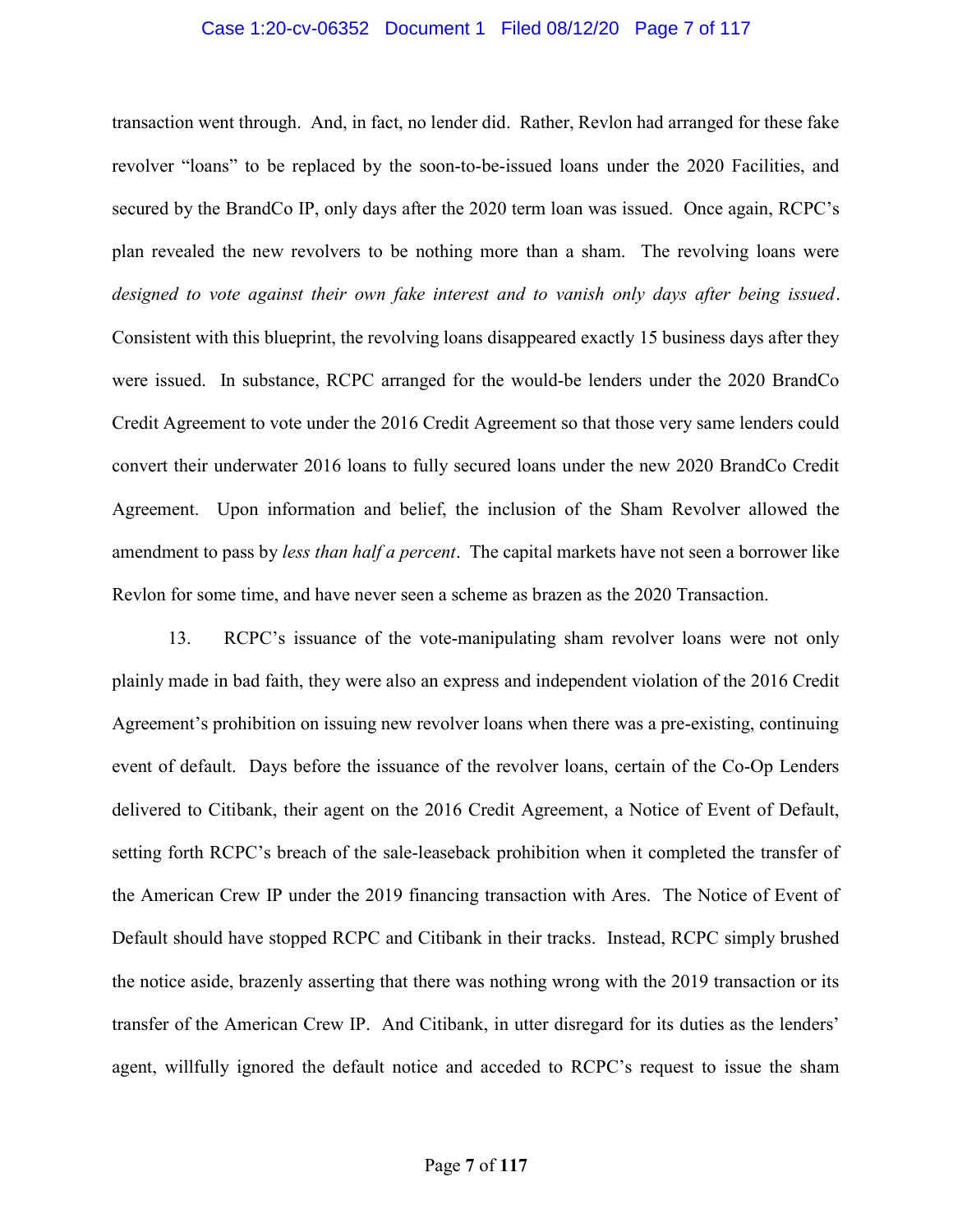# Case 1:20-cv-06352 Document 1 Filed 08/12/20 Page 8 of 117

revolver loans. Citibank did not even put the other 2016 Term Lenders on notice of the Event of Default—as it was required to do under the 2016 Credit Agreement. Citibank's behavior was stunning, and yet consistent. Days earlier, the Co-Op Lenders directed Citibank to resign (as Citibank's Head of Global Debt Capital Markets, backed up by Citibank's CEO, had earlier promised to a large 2016 Term Lender that it would do). Citibank refused to resign, instead electing to breach its duties and facilitate the sham transaction.

14. In the days after its unprecedented vote rigging, RCPC—again with the assistance of its accomplice, Citibank—finalized the transaction that robbed the 2016 Term Lenders of their collateral. In early May 2020, Revlon purported to complete the 2020 Transaction, to release the 2016 Term Lenders' first-priority lien on substantially all of their collateral, to siphon collateral away from the 2016 Term Lenders and their borrower (RCPC), and to repledge the collateral to secure \$2 billion in loans held by other lenders. On top of that, and rubbing salt in the wound, the 2020 Transaction purported to grant the Pari Passu Lien and take control over enforcement rights with respect to the limited collateral *remaining* at RCPC away from the 2016 Term Lenders, and to give it to the new agent under the 2020 Facilities. RCPC, assisted by Citibank, completed the transaction even though, among other things:

- The Co-Op Lenders put RCPC on notice that they would not consent to the 2020 Transaction;
- The 2020 Amendment was invalidly approved by a "majority" of lenders only by including the votes of the Sham Revolver lenders, who were not entitled to vote and who had no actual economic interest under the 2016 Credit Agreement that they were voting to amend;
- The transfer of the American Crew IP in 2019, for the benefit of Ares, was an Event of Default under the 2016 Credit Agreement;
- The 2016 Lenders properly noticed RCPC of the existing Event of Default, which precluded the issuance of the Sham Revolver under an express term of the 2016 Credit Agreement;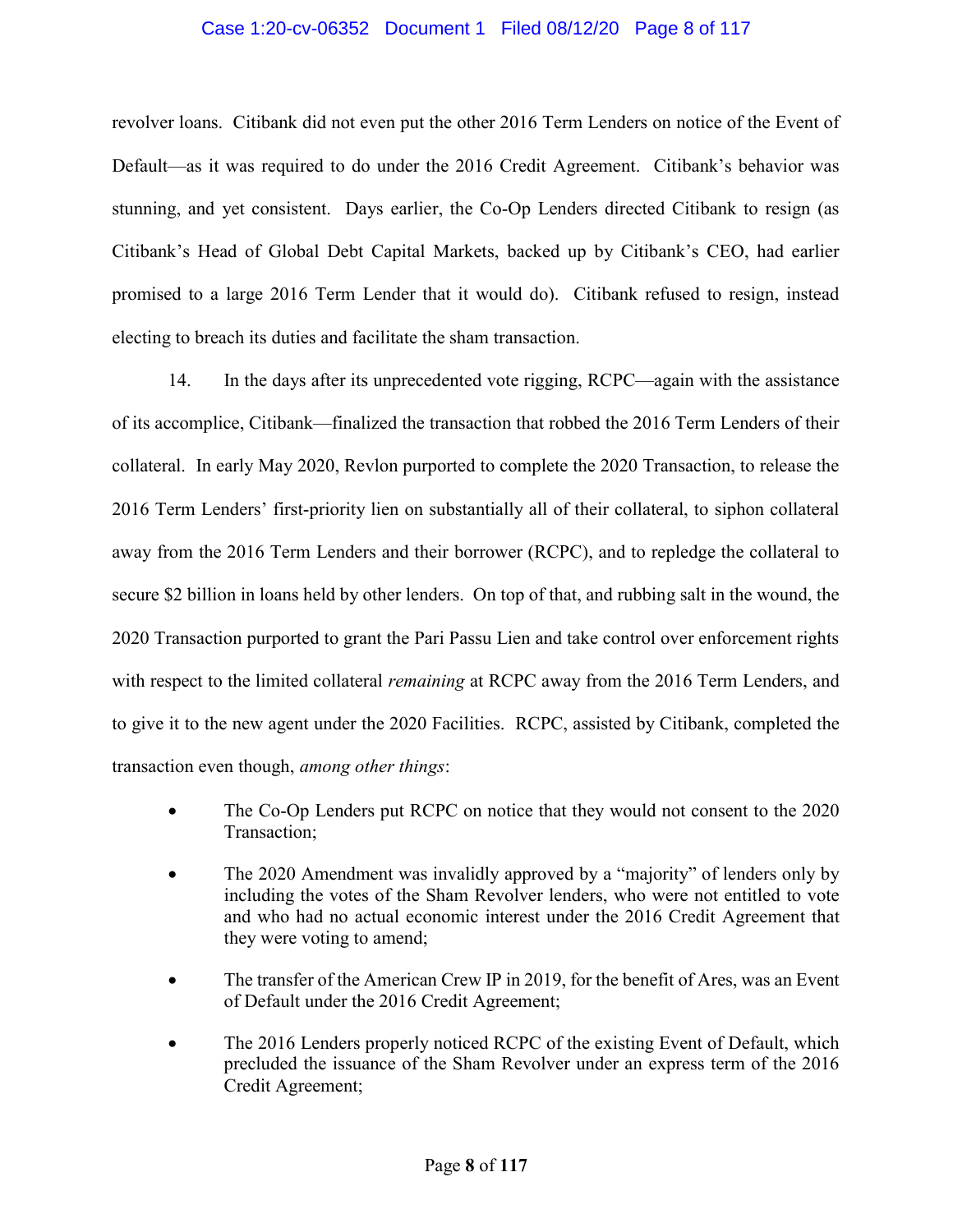- RCPC, with the assistance of Citibank and a group of preexisting lenders (the "AHG Lenders," defined below), created the Sham Revolver solely to manipulate voting and deprive the majority of lenders of their contractual right under the 2016 Credit Agreement to reject the amendment that would take away the security on their loans;
- Several aspects of the 2020 Amendment, in all events, required consent from the majority of 2016 Term Lenders (not including the lenders under the Revolver), and thus were invalidly adopted notwithstanding the vote of the Sham Revolver lenders;
- The release of liens on all or substantially all of the collateral securing the loans under the 2016 Credit Agreement was not permitted without the consent of all lenders under that agreement;
- The 2020 Transaction, like the completion of the 2019 Credit Agreement, incorporated a sale-leaseback that plainly violated the 2016 Credit Agreement's prohibition of such transactions;
- RCPC was deeply insolvent; and
- Citibank's Global Head of Debt Capital Markets promised Citibank would resign if directed to do so by the Co-Op Lenders, and was so directed.

Only after performing its role in the sham transaction did Citibank finally agree to resign.

15. The 2020 Transaction was devastating for 2016 Term Lenders—substantially all of

the collateral that they had relied upon in extending the 2016 Loans, and to ensure repayment of those loans, has now been ripped away and pledged to other lenders. The impact on the 2016 Term Lenders is reflected in the trading price for the 2016 Loans, which has plummeted. As the market correctly understands, the 2016 Term Loan Facility is no longer a fully secured, first-priority obligation of the company. Under the terms of the 2020 Transaction, the 2016 Term Loans are now subordinate to \$2 billion in "loan" obligations (approximately 50% of which simply rolled up existing Term Loans and provided no new money) as to the BrandCo IP, loans that never would have been issued had the company and Citibank heeded their lawful obligations.

16. The 2016 Term Lenders must be placed back into the position they would occupy had RCPC not repeatedly breached its obligations under the 2016 Credit Agreement. Among other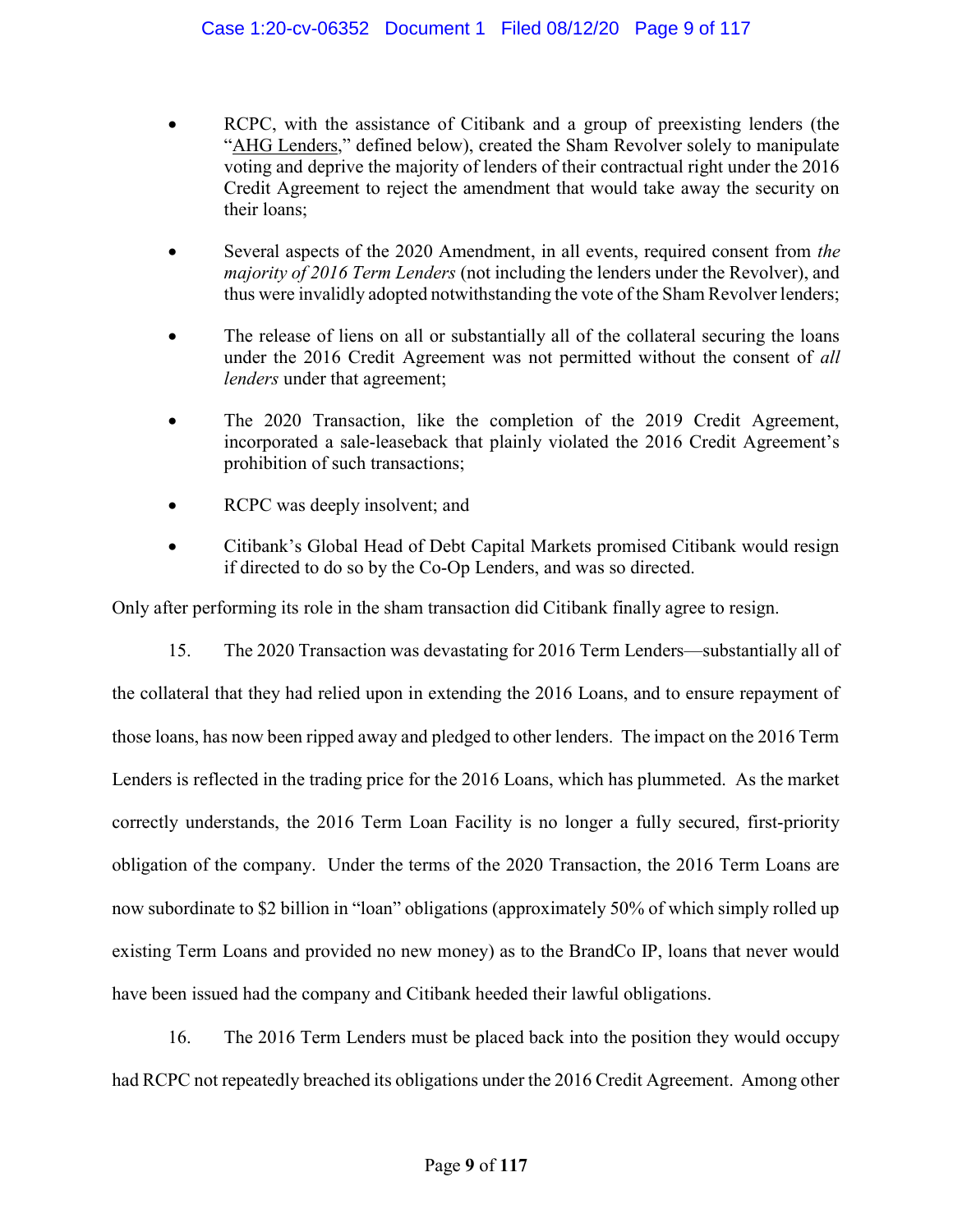#### Case 1:20-cv-06352 Document 1 Filed 08/12/20 Page 10 of 117

things, the 2016 Term Lenders' exclusive first-priority liens on all of the transferred collateral must be reinstated, giving them the benefit of their bargain when they agreed to loan money to RCPC under the 2016 Credit Agreement. Similarly, having fundamentally failed in its duties as the lenders' agent (under any conceivable standard), Citibank is liable to the 2016 Term Lenders for the damages resulting from its gross negligence and willful misconduct.

17. Moreover, because RCPC transferred the intellectual property collateral and new liens with the actual intent to hinder or delay the 2016 Term Lenders, and RCPC was insolvent at the time of the 2020 Transaction and did not receive reasonably equivalent value in exchange for the series of transfers and obligations it effected, the transfer of the BrandCo IP constitutes a fraudulent conveyance under Article 10 of N.Y. Debtor & Creditor Law §§ 270-281 (i.e., the Uniform Voidable Transfers Act). Accordingly: (i) the BrandCo IP must be returned to RCPC and held for the benefit of the 2016 Term Lenders; (ii) the new liens securing the 2020 Term Loans must be avoided in full; and (iii) the obligations underlying the 2020 Term Loans must be avoided in full. Disbursements made by Revlon on account of obligations incurred pursuant to the 2020 Transaction must also be similarly avoided.

18. This case is a stark example of a borrower that has ignored repeatedly its legal obligations to its lenders. COVID-19 is no license to breach contractual commitments to lenders, to engage in transparent vote rigging, and to steal and reuse collateral for alternative purposes. Moreover, Revlon's weak financial position called for greater scrutiny and respect for creditors' rights even before the pandemic. RCPC and the parties that assisted RCPC in carrying out these acts should be held accountable for their conduct, and the stolen collateral should be returned so that it can continue to provide the contractually mandated protection for the 2016 Term Lenders.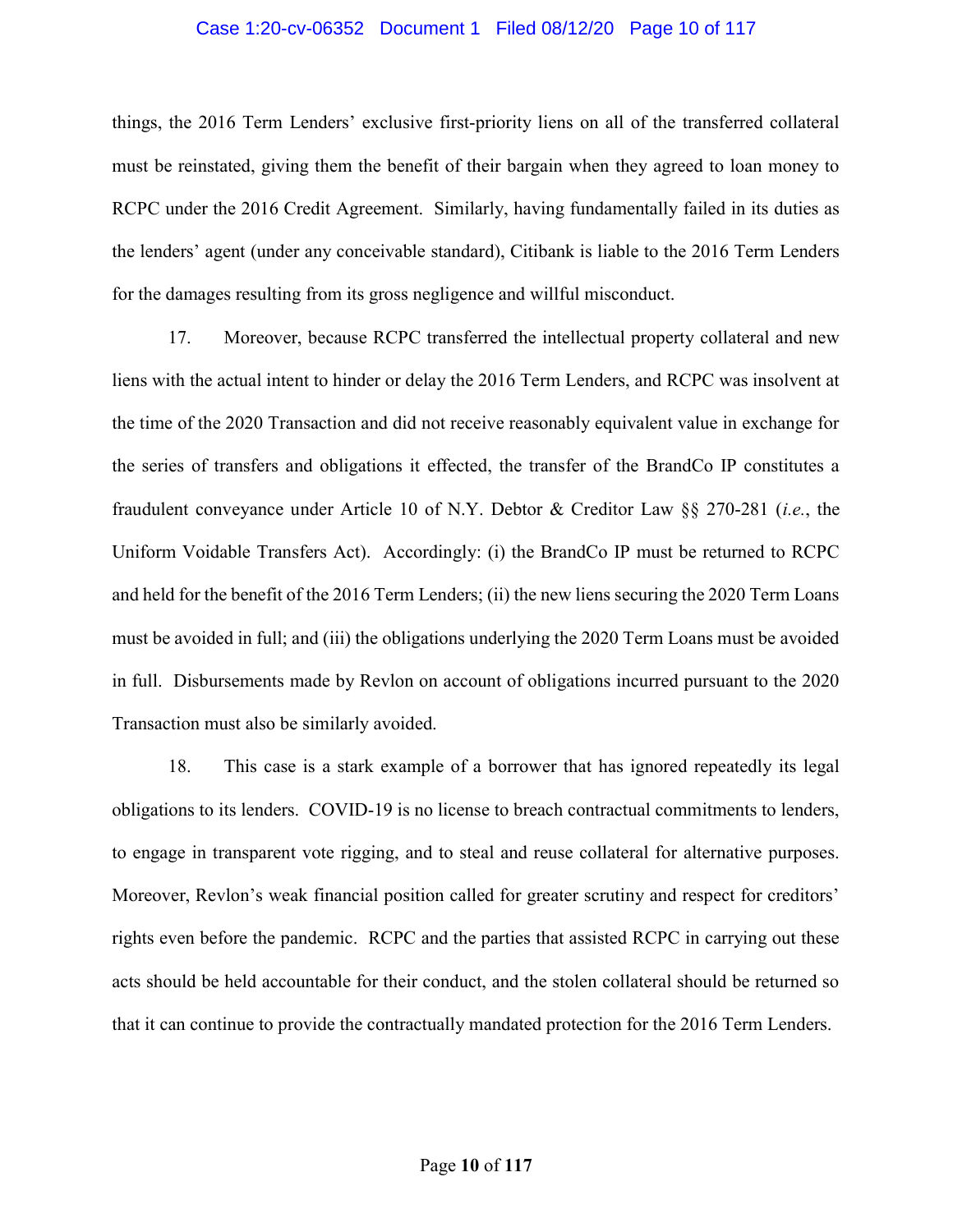## JURISDICTION AND VENUE

19. This Court has subject matter jurisdiction over this action pursuant to the Edge Act, 12 U.S.C. § 632, because Defendant Citibank is a national banking association and this action arises out of transactions involving Citibank's international banking and/or financial operations. Dozens of the 2016 Term Lenders, holding hundreds of millions of dollars in 2016 Term Loans, are entities organized under foreign laws. Citibank served as their Administrative Agent and Collateral Agent, which, among other things, entailed Citibank's holding of collateral for, collection of debt payments for and distribution of such payments to, and maintaining liens for the benefit of these foreign entities. Similarly, UMB Bank, which is now agent for the 2016 Term Lenders, is a national banking association.

20. Separately and additionally, this Court also has subject matter jurisdiction over this action pursuant to 28 U.S.C. § 1332, because the matter in controversy exceeds the sum or value of \$75,000, exclusive of interest and costs, and is between (i) citizens of different States or (ii) citizens of different States and in which citizens or subjects of a foreign state are additional parties. As stated infra, Plaintiff UMB Bank, National Association is a national association organized under the National Bank Act with its main office located in the State of Missouri. Having conducted a good faith inquiry regarding the citizenship of the Defendants, Plaintiff alleges, on information and belief, that none of the Defendants is a citizen of Missouri for purposes of determining diversity jurisdiction.

21. Venue is proper in this District pursuant to 28 U.S.C. § 1391(b)(2) because a substantial part of the events or omissions giving rise to the claims asserted herein occurred in this District. Among other things, Revlon, Citibank, and Jefferies all have principal operations in this District and accordingly, on information and belief, the transactions at issue in this action were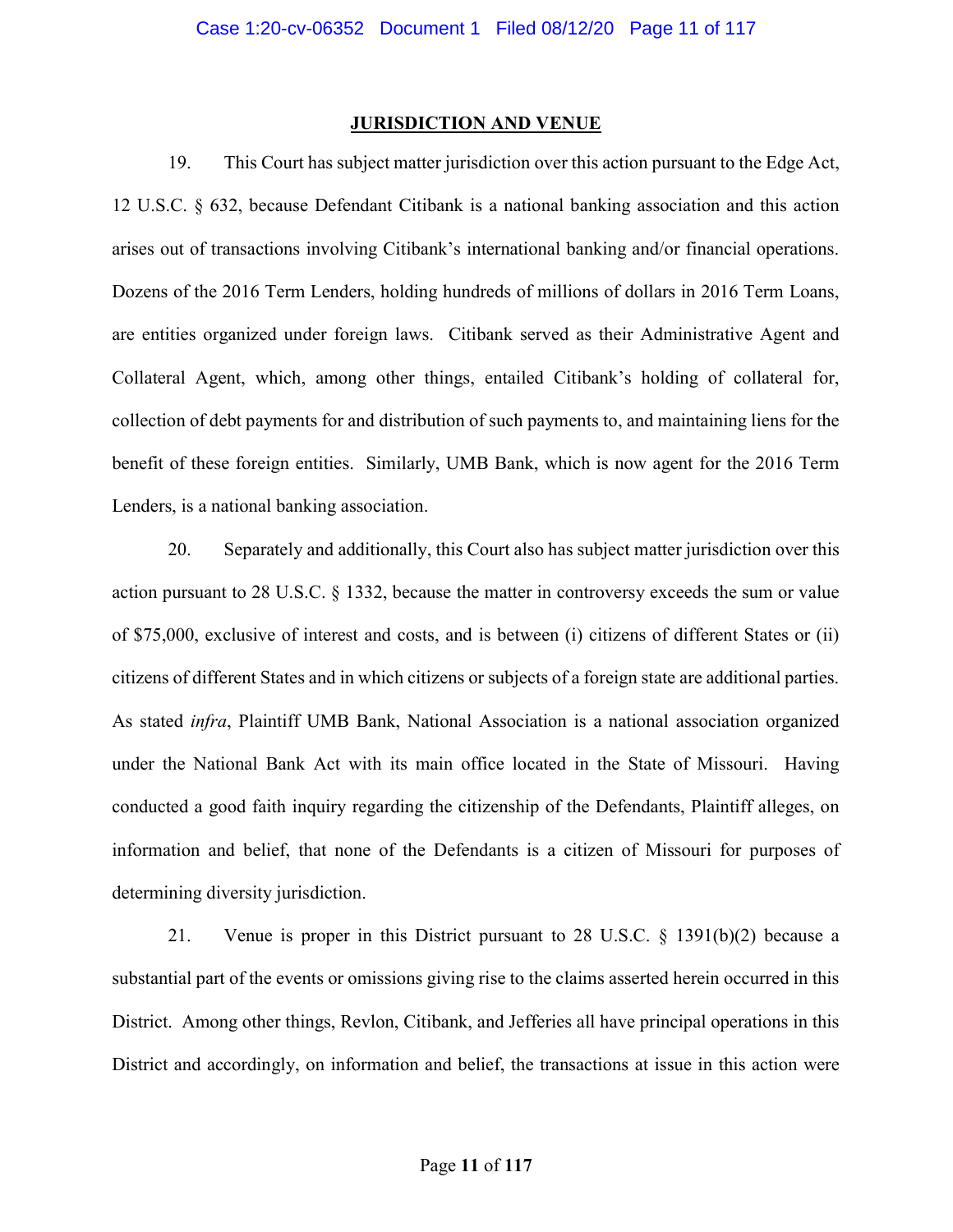#### Case 1:20-cv-06352 Document 1 Filed 08/12/20 Page 12 of 117

designed and completed in the District. Venue is further proper pursuant to Section 10.12 ("Submission to Jurisdiction; Waivers") of the 2016 Credit Agreement.

22. This Court has personal jurisdiction over Revlon, Inc., Revlon Consumer Products Corporation, and Citibank, N.A. pursuant to Section 10.12 ("Submission to Jurisdiction") of the 2016 Credit Agreement.

23. This Court has personal jurisdiction over the BrandCo Entities as each are wholly owned subsidiaries and mere instrumentalities of Revlon Consumer Products Corporation.

24. This Court has personal jurisdiction over Jefferies Finance LLC and Jefferies LLC, whose principal place of business is in the State of New York.

25. This Court has personal jurisdiction over Ares Corporate Opportunities Fund V, L.P., ASOF Holdings II, L.P., ASSF IV AIV B Holdings III, L.P. pursuant to Section 10.12 ("Submission to Jurisdiction") of the 2019 Credit Agreement.

## THE PARTIES

26. Plaintiff UMB Bank, National Association is a national association organized under the National Bank Act with its main office located in the State of Missouri. In addition to asserting claims for the benefit of the 2016 Term Lenders in its capacity as Administrative Agent under the 2016 Credit Agreement, as amended, Plaintiff asserts certain of the claims as assignee of certain lenders, all of whom were 2016 Term Lenders that opposed the 2020 Amendment to the 2016 Credit Agreement and who have assigned all of their personal claims and causes of action asserted herein to Plaintiff for prosecution and collection.

27. Defendant Revlon, Inc. is a corporation organized under the laws of the State of Delaware with its principal place of business in New York, New York.

28. Defendant Revlon Consumer Products Corporation ("RCPC" or "Borrower" and along with Revlon, Inc., "Revlon") is a corporation organized under the laws of the State of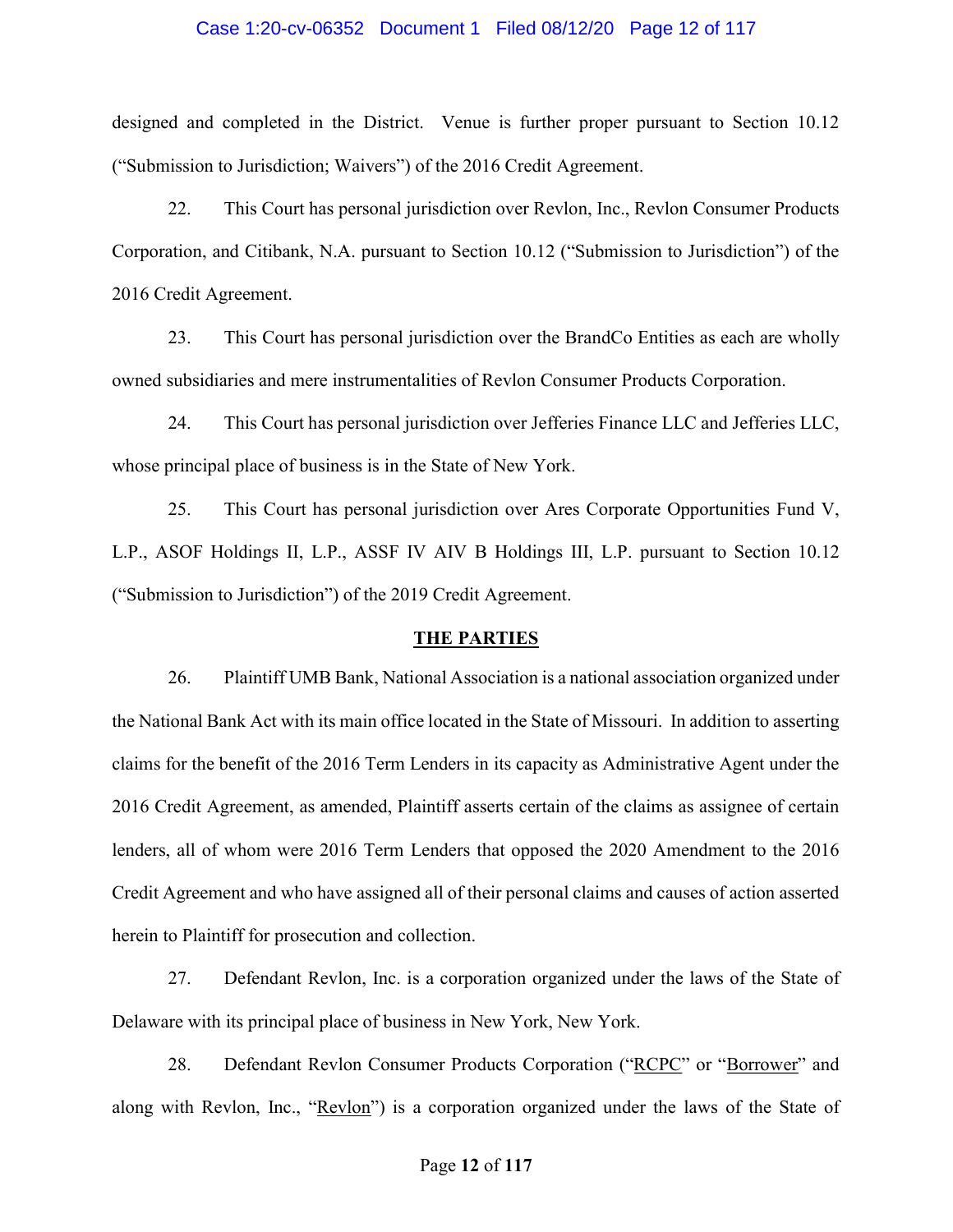## Case 1:20-cv-06352 Document 1 Filed 08/12/20 Page 13 of 117

Delaware with its principal place of business in New York, New York. RCPC is a wholly owned subsidiary of Revlon, Inc.

29. Defendant Beautyge I ("BrandCo Holdings") is an exempted company incorporated in the Cayman Islands that acts as a holding company. Upon information and belief, BrandCo Holdings' principal place of business is in New York, New York.

30. Defendant Beautyge II, LLC ("BrandCo") is a limited liability company organized under laws of the State of Delaware.

31. Defendant BrandCo Almay 2020 LLC ("Almay BrandCo") is a limited liability company organized under laws of the State of Delaware.

32. Defendant BrandCo Charlie 2020 LLC ("Charlie BrandCo") is a limited liability company organized under laws of the State of Delaware.

33. Defendant BrandCo CND 2020 LLC ("CND BrandCo") is a limited liability company organized under laws of the State of Delaware.

34. Defendant BrandCo Curve 2020 LLC ("Curve BrandCo") is a limited liability company organized under laws of the State of Delaware.

35. Defendant BrandCo Elizabeth Arden 2020 LLC ("Elizabeth Arden BrandCo") is a limited liability company organized under laws of the State of Delaware.

36. Defendant BrandCo Giorgio Beverly Hills 2020 LLC ("Giorgio Beverly Hills BrandCo") is a limited liability company organized under laws of the State of Delaware.

37. Defendant BrandCo Halston 2020 LLC ("Halston BrandCo") is a limited liability company organized under laws of the State of Delaware.

38. Defendant BrandCo Jean Nate 2020 LLC ("Jean Nate BrandCo") is a limited liability company organized under laws of the State of Delaware.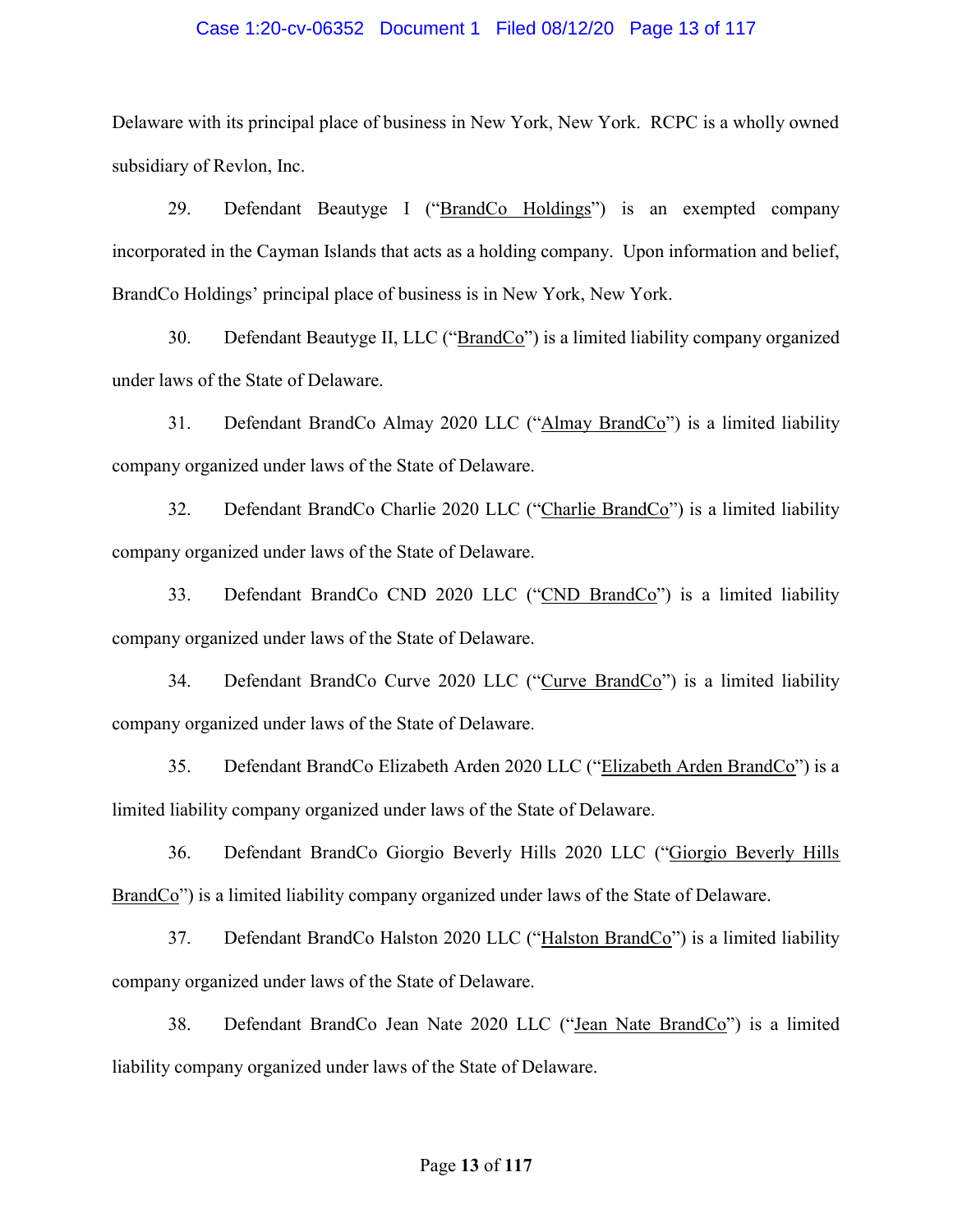# Case 1:20-cv-06352 Document 1 Filed 08/12/20 Page 14 of 117

39. Defendant BrandCo Mitchum 2020 LLC ("Mitchum BrandCo") is a limited liability company organized under laws of the State of Delaware.

40. Defendant BrandCo Multicultural Group 2020 LLC ("Multicultural Group BrandCo") is a limited liability company organized under laws of the State of Delaware.

41. Defendant BrandCo PS 2020 LLC ("PS BrandCo") is a limited liability company organized under laws of the State of Delaware.

42. Defendant BrandCo White Shoulders 2020 LLC ("White Shoulders BrandCo") is a limited liability company organized under laws of the State of Delaware.

43. Defendants Almay BrandCo, Charlie BrandCo, CND BrandCo, Curve BrandCo, Elizabeth Arden BrandCo, Giorgio Beverly Hills BrandCo, Halston BrandCo, Jean Nate BrandCo, Mitchum BrandCo, Multicultural Group BrandCo, and PS BrandCo (the "BrandCo Subsidiaries") and BrandCo are all sister companies, each of which is a wholly owned subsidiary of BrandCo Holdings (together with BrandCo and the BrandCo Subsidiaries, the "BrandCo Entities"). The BrandCo Entities are wholly owned, indirectly, by RCPC.<sup>2</sup>

44. Defendant Citibank, N.A. ("Citibank," "Agent," "Administrative Agent," or "Collateral Agent") is a national association organized under the National Bank Act with its main office located in the State of South Dakota.

<sup>2</sup> BrandCo and the BrandCo Subsidiaries are wholly owned subsidiaries of BrandCo Holdings. BrandCo Holdings is a wholly owned subsidiary of Beautyge Brands USA, Inc., a corporation organized under the laws of the State of Delaware with its principal place of business in New York, New York. Beautyge Brands USA, Inc. is a wholly owned subsidiary of Roux Laboratories, Inc., a corporation organized under the laws of the State of New York with its principal place of business in New York. Roux Laboratories, Inc. is a wholly owned subsidiary of Beautyge U.S.A., Inc. (f/k/a Colomer U.S.A.), a corporation organized under the laws of the State of Delaware with its principal place of business in New York. Beautyge U.S.A., Inc. is a wholly owned subsidiary of RCPC.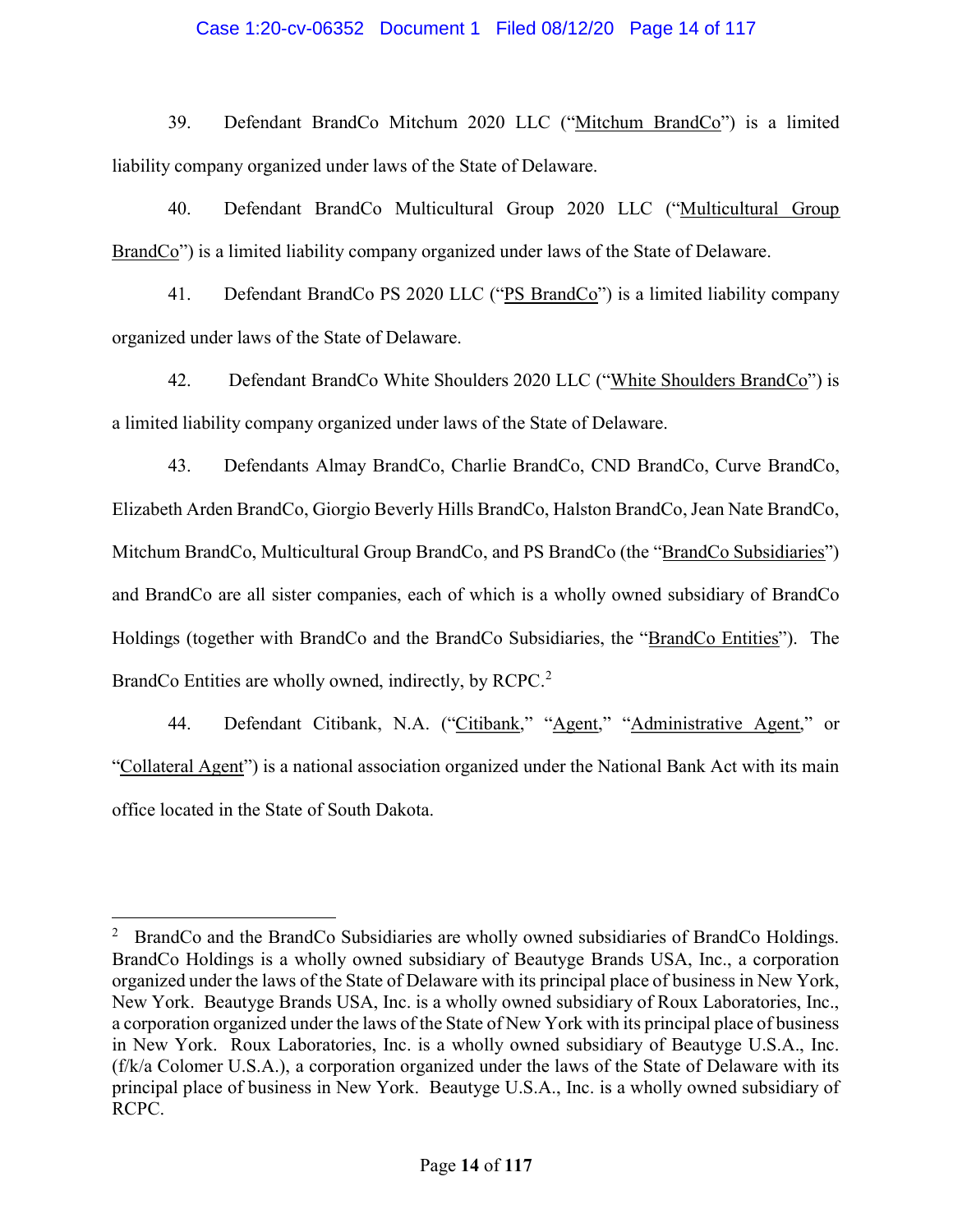### Case 1:20-cv-06352 Document 1 Filed 08/12/20 Page 15 of 117

45. Defendant Jefferies Finance, LLC is a limited liability company organized under the laws of the State of Delaware. Jefferies Finance LLC is 50% owned by Jefferies Group LLC and 50% by Massachusetts Mutual Life Insurance Co. Jefferies Group LLC is a wholly owned subsidiary of Jefferies Financial Group Inc., which is incorporated in the State of New York and has its principal place of business in New York, New York. Massachusetts Mutual Life Insurance Co. is a Massachusetts mutual company with its principal place of business in Springfield, Massachusetts.

46. Defendant Jefferies LLC (together with Jefferies Finance, LLC, "Jefferies") is a limited liability company organized under the laws of the State of Delaware. Jefferies LLC is a wholly owned subsidiary of the Jefferies Group LLC, which in turn is a wholly owned subsidiary of Jefferies Financial Group Inc., which is incorporated in the State of New York and has its principal place of business in New York, New York

47. Defendant Ares Corporate Opportunities Fund V, L.P. is a limited partnership organized under the laws of Delaware and has its principal place of business in Los Angeles, California. Having conducted a good faith inquiry, Plaintiff is not aware of any partners of Ares Corporate Opportunities Fund V, L.P. that are citizens of Missouri.

48. Defendant ASOF Holdings II, L.P. is a limited partnership organized under the laws of Delaware and has its principal place of business in Los Angeles, California. Having conducted a good faith inquiry, Plaintiff is not aware of any partners of ASOF Holdings II, L.P. that are citizens of Missouri.

49. Defendant ASSF IV AIV B Holdings III, L.P. is a limited partnership organized under the laws of Delaware and has its principal place of business in Los Angeles, California.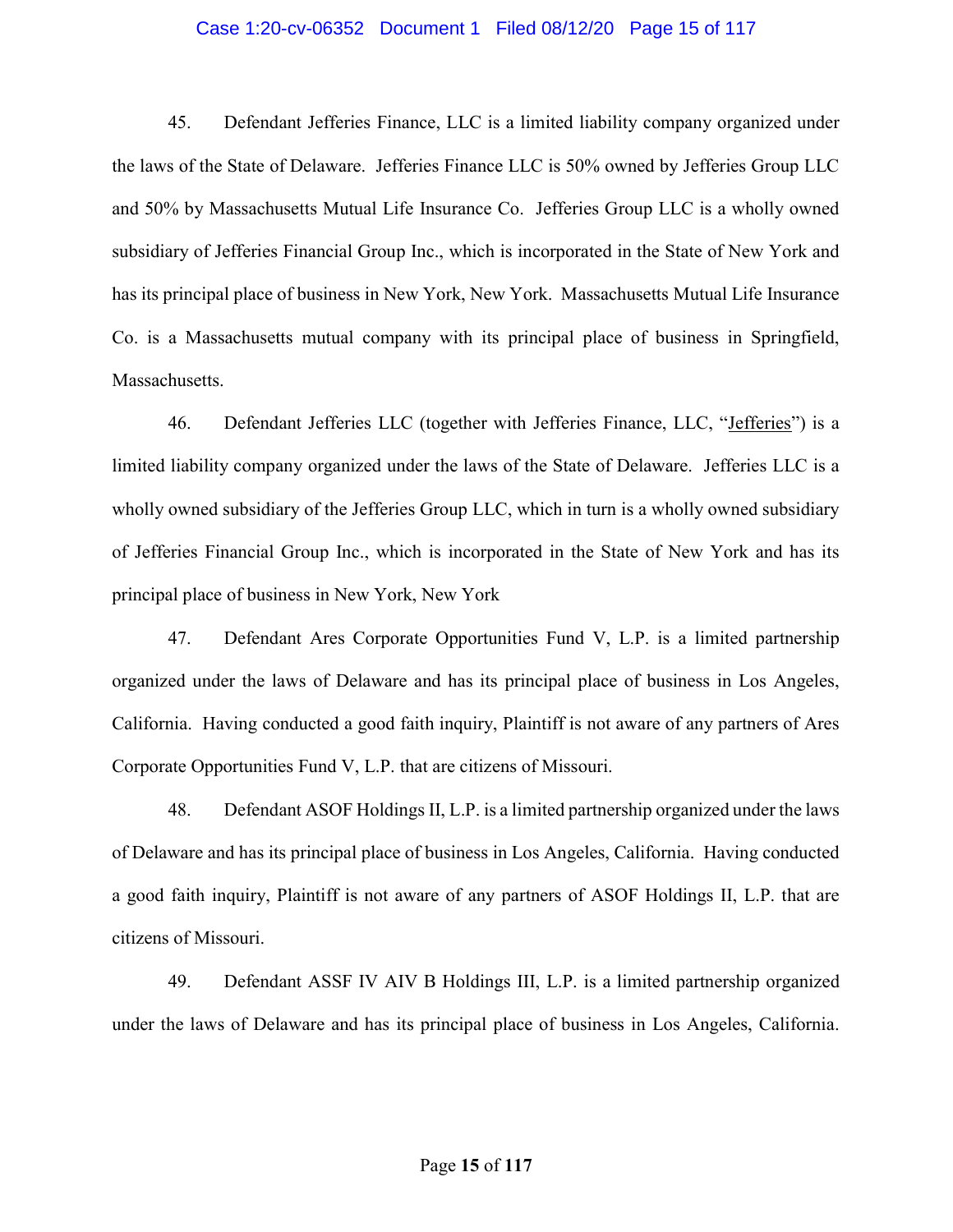#### Case 1:20-cv-06352 Document 1 Filed 08/12/20 Page 16 of 117

Having conducted a good faith inquiry, Plaintiff is not aware of any partners of ASSF IV AIV B Holdings III, L.P. that are citizens of Missouri.

50. "John Does," numbers 1 through 25, fictitiously named parties, their true names being unknown, are lenders to RCPC under the 2020 BrandCo Credit Agreement. ("John Doe Lenders" and along with Revlon, Citibank, Jefferies, and the BrandCo Entities, "Defendants"). If the names become known, all subsequent proceedings shall be taken under the true names and all prior proceedings shall be deemed amended accordingly. The "Ad Hoc Lenders" constitute a subset of the John Doe Lenders who worked with Revlon to structure the 2020 Transaction, including the transfer of collateral and stripping of liens that injured the 2016 Term Lenders.

# STATEMENT OF FACTS

# I. The 2016 Credit Agreement

51. On June 16, 2016, Revlon agreed to a cash acquisition of all of the outstanding shares of Elizabeth Arden, Inc. ("Elizabeth Arden"). Nearly three months later, on September 7, 2016, Revlon, Inc. and its direct, wholly owned operating subsidiary RCPC acquired Elizabeth Arden for \$1.03 billion. The acquisition was structured as a merger, resulting in Elizabeth Arden becoming a wholly owned subsidiary of RCPC.

52. Lacking the cash on hand to acquire Elizabeth Arden, Revlon entered into two credit facilities to finance the merger and to help service the existing debt of the merged entity. In connection with and substantially concurrently with the closing of the merger, RCPC and Revlon, Inc. entered into a credit agreement (the "2016 Credit Agreement"), which established a sevenyear, \$1.8 billion senior secured term loan facility (the "2016 Term Loan Facility"). RCPC and Revlon, Inc. also entered into another credit agreement (the "2016 ABL Agreement"), which established a five-year \$400 million senior secured asset-based revolving credit facility (the "2016 ABL Facility"). The 2016 Credit Agreement also allowed for the establishment of its own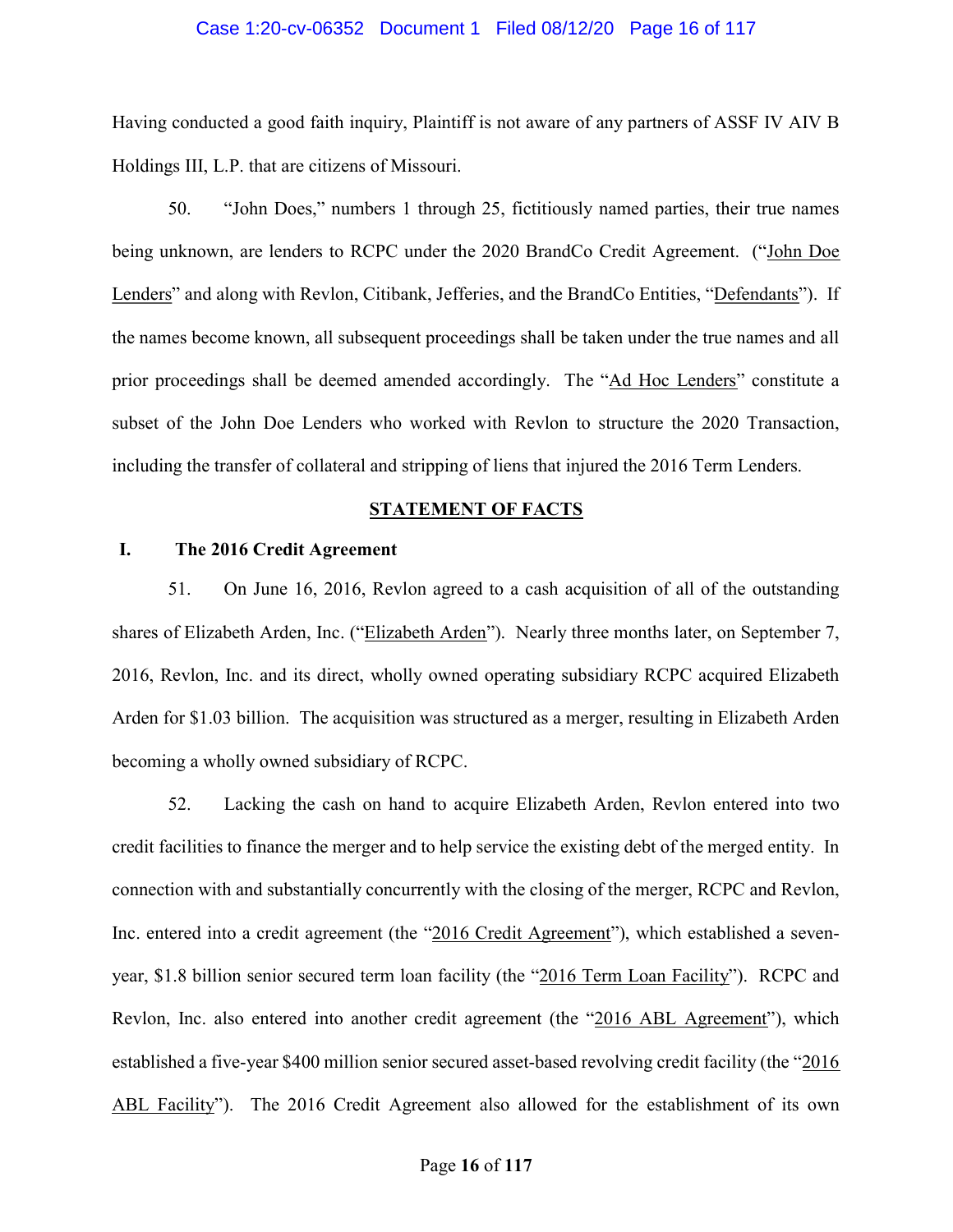#### Case 1:20-cv-06352 Document 1 Filed 08/12/20 Page 17 of 117

revolving credit facility (the "2016 Revolving Facility"), but it was not established at closing nor in the nearly four years preceding the transaction at issue here.

53. The 2016 Term Loan Facility provided the vast majority of funding for the \$1.03 billion acquisition of Elizabeth Arden. The remaining proceeds of the 2016 Term Loan Facility were used to refinance or retire indebtedness of RCPC and Elizabeth Arden, including debt that financed RCPC's \$665 million 2015 acquisition of The Colomer Group, a beauty care company that owned brands including American Crew, Inc. ("American Crew").

54. Citibank was appointed Administrative Agent and Collateral Agent for the lenders under the 2016 Credit Agreement.

55. The 2016 Term Loan Facility was guaranteed by each of RCPC's existing and future direct or indirect wholly owned domestic restricted subsidiaries, including Elizabeth Arden, Beautyge Brands USA, Inc. (f/k/a Colomer Beauty Brands USA, Inc.), and Beautyge U.S.A., Inc.  $(f/k/a$  Colomer U.S.A, Inc.).<sup>3</sup> Revlon, Inc. also guaranteed the 2016 Term Loan Facility on a limited recourse basis. The obligations of Revlon, Inc., RCPC, and certain subsidiary guarantors under the 2016 Term Loan Facility and 2016 ABL Facility were secured by pledges of the equity of RCPC held by Revlon, Inc. and the equity in Elizabeth Arden and its domestic subsidiaries held by RCPC, as well as by substantially all personal and real property, whether tangible or intangible, of RCPC, Elizabeth Arden, and subsidiary guarantors defined under both agreements. Revlon, Inc., RCPC and certain restricted subsidiaries granted liens to the lenders under both the 2016 Term Loan Facility and the 2016 ABL Facility. The guarantees and underlying collateral were set forth in a Guarantee and Collateral Agreement.

<sup>&</sup>lt;sup>3</sup> Beautyge Brands USA, Inc. and Beautyge U.S.A., Inc. owned American Crew and its intangible property.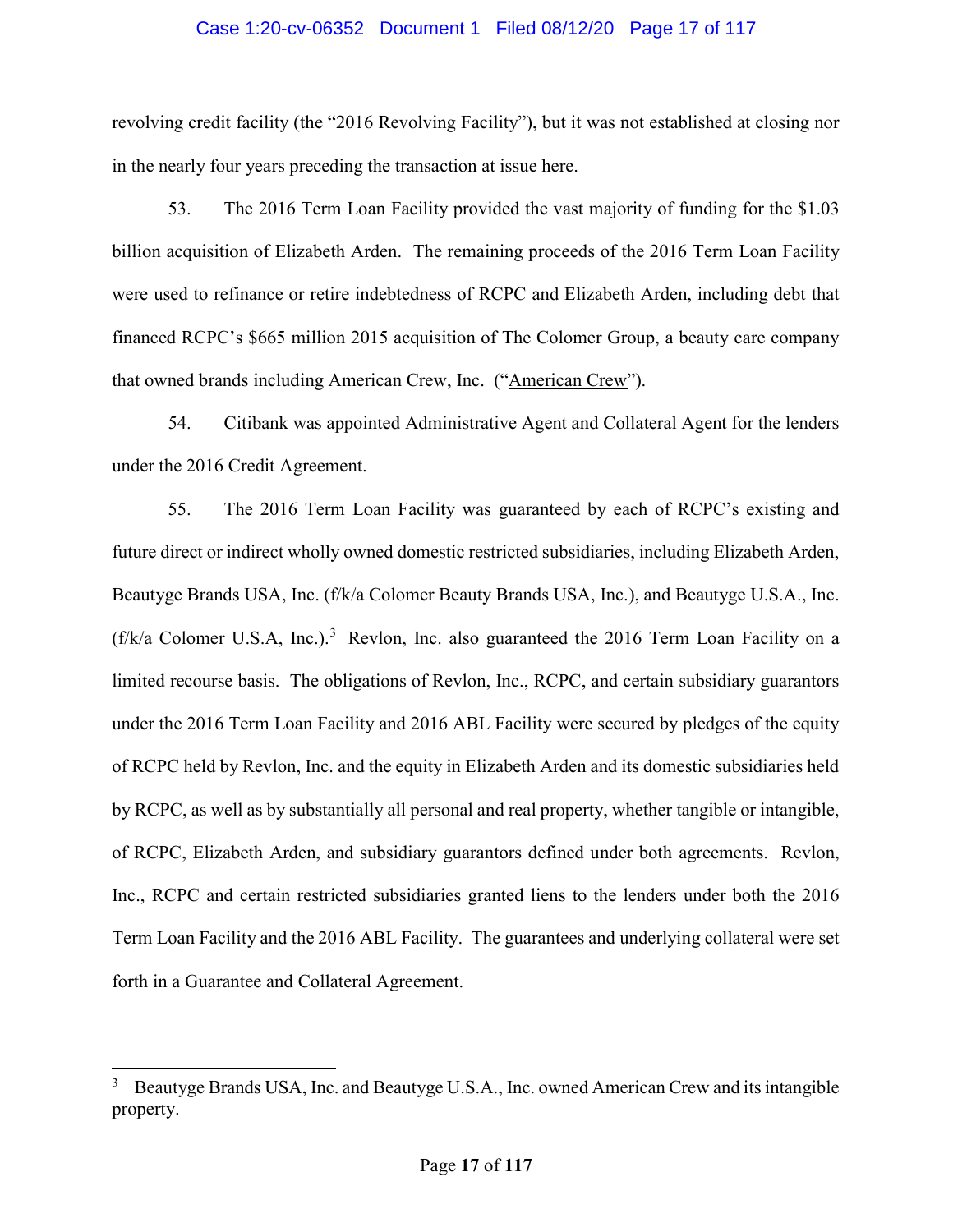# Case 1:20-cv-06352 Document 1 Filed 08/12/20 Page 18 of 117

56. In connection with the above pledges, the 2016 Term Loan Facility was secured by liens on the accounts, inventory, equipment, chattel paper, documents, instruments, deposit accounts, real estate and certain investment property, and general intangibles (other than intellectual property), second in priority only to the liens thereon securing the 2016 ABL Facility.

57. By contrast, the liens securing the 2016 Term Loan Facility on all other property, including intellectual property and the capital stock of its subsidiaries ranked first in priority, and therefore were senior to the liens thereon securing the 2016 ABL Facility.<sup>4</sup>

58. The first-priority liens on the intellectual property of RCPC, Elizabeth Arden, and subsidiary guarantors constituted crucial security for the lenders under the 2016 Term Loan Facility (the "2016 Term Lenders"). The 2016 Term Lenders specifically bargained with Revlon, Inc. and RCPC to acquire first-priority liens on the intellectual property of RCPC and its domestic subsidiaries, especially Elizabeth Arden and its domestic subsidiaries whose acquisition the 2016 Term Loan Facility was financing.

59. As Revlon's SEC filings acknowledge, "[Revlon's] trademarks, patents and other intellectual property rights are extremely important to [Revlon's] success and its competitive position." The intellectual property of cosmetics, skin care, fragrance, and personal care companies like Revlon are their most valuable assets. Under other names, the products of Revlon and its trademarked brands would sell at a fraction of the price and volume they currently do.

<sup>4</sup> Revlon 2016 Annual Report at 53 ("The liens securing the 2016 Term Loan Facility on all other property, including capital stock, intellectual property and certain other intangible property (the 'Term Loan Collateral'), rank first in priority to the liens thereon securing the 2016 [ABL] Facility, while the liens thereon securing the 2016 [ABL] Facility rank second in priority to the liens thereon securing the 2016 Term Loan Facility."), available at https://investors.revlon.com/static-files/3fa032da-21e1-4d4a-97d6-39764b2929cb.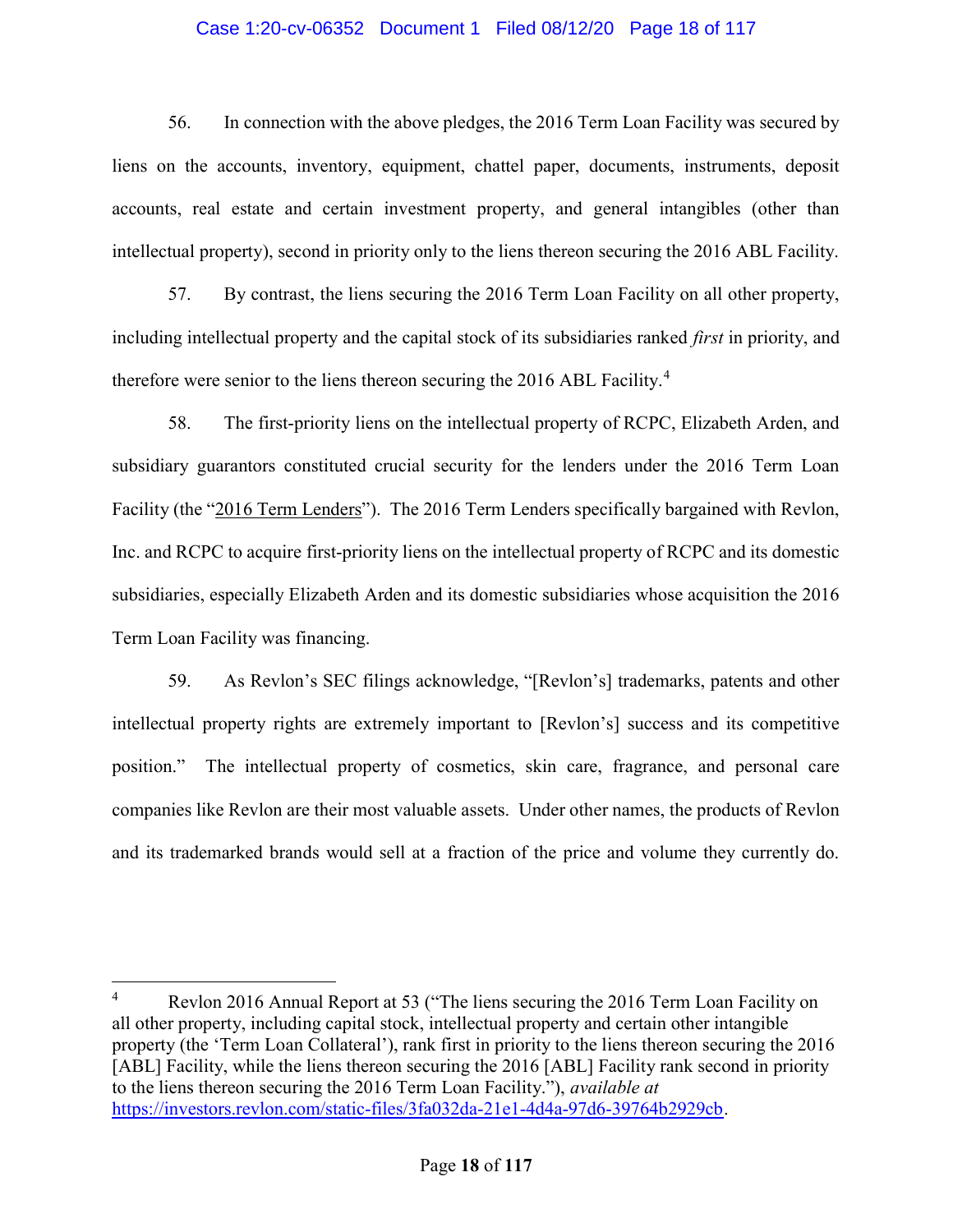## Case 1:20-cv-06352 Document 1 Filed 08/12/20 Page 19 of 117

Elizabeth Arden's intangible property, alone, is worth hundreds of millions of dollars and constitutes more than half of Elizabeth Arden's total value.<sup>5</sup>

# II. The 2019 Term Loan Agreement and the Resulting Event of Default

60. On August 6, 2019, RCPC entered into a new senior secured term loan facility (the "2019 Term Loan Facility") governed by a term loan agreement (the "2019 Term Loan Agreement") with Ares Management LLC and/or certain of its affiliated funds, investment vehicles, or managed or advised accounts ("Ares"), in an initial aggregate principal amount of \$200 million. Wilmington Trust, National Association, acted as administrative agent and collateral agent. The maturity date of the 2019 Term Loan Facility was set so that it could be earlier, but in no event later, than the maturity date of the 2016 Term Loan Facility.

61. The 2019 Term Loan Facility shared the same guarantors and collateral as the 2016 Term Loan Facility, but was also secured by a first-priority lien on certain intellectual property used in the American Crew business (the "American Crew IP"). The first-priority lien on the American Crew IP that had secured the 2016 Term Loan Facility was released, the American Crew IP was transferred away from RCPC to a new subsidiary that did not guarantee the 2016 Term Loans, and a new lien on the American Crew IP was granted to Ares.

62. The stripping of the 2016 Term Lenders' lien on the American Crew IP was effectuated as part of a sale-leaseback transaction. This transaction (the "American Crew IP Sale-Leaseback Transaction") breached the 2016 Credit Agreement.

<sup>&</sup>lt;sup>5</sup> In the Consolidated Financial Statements appended to Revlon's 2016 Annual Report, the company conducted a Purchase Price Allocation to record the estimated fair values of the net assets acquired in the Elizabeth Arden transaction. Intangible assets and goodwill comprised \$332.8 million and \$202.0 million, respectively, or more than half of the \$1.03 billion acquisition consideration. Id. at F-18.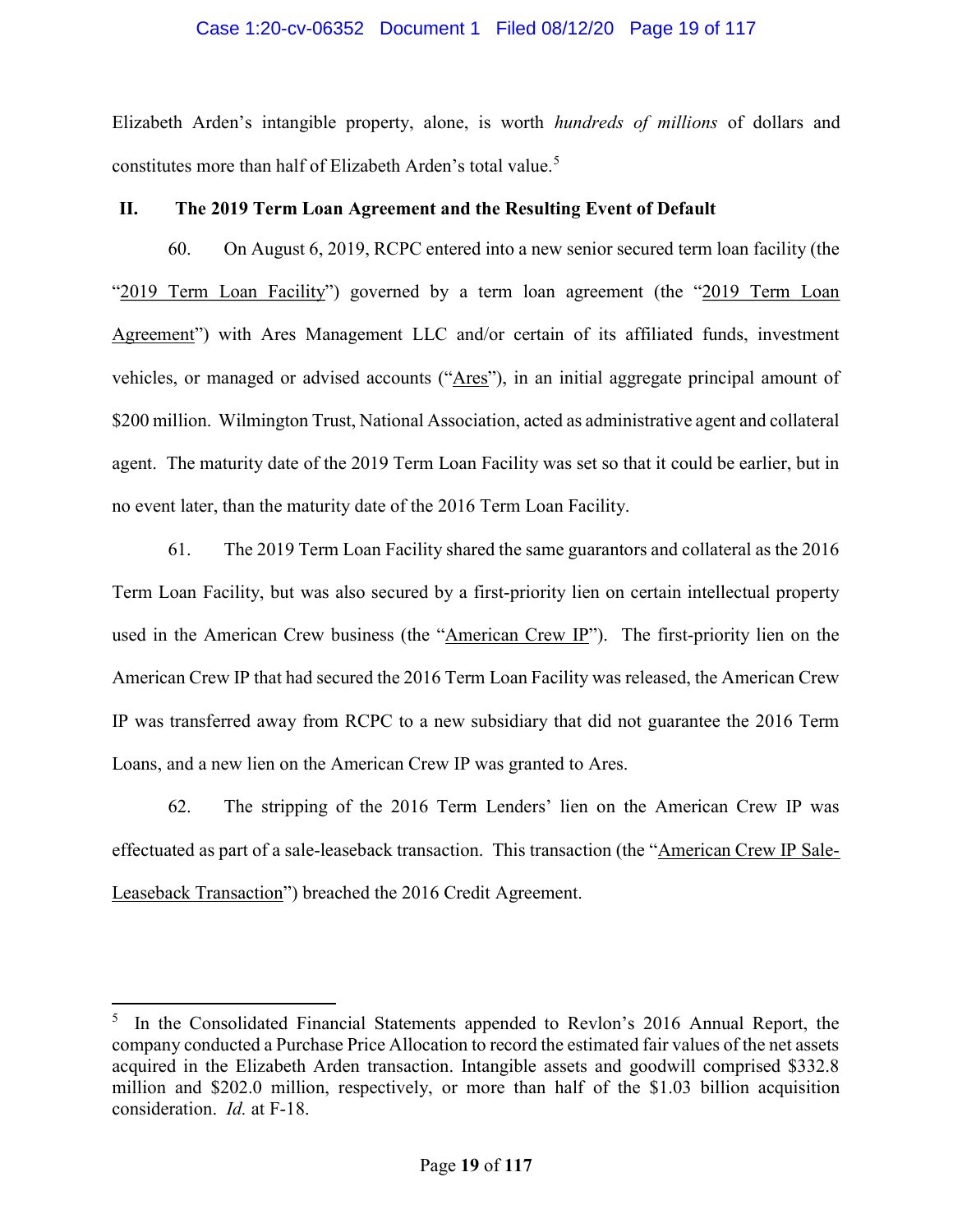#### Case 1:20-cv-06352 Document 1 Filed 08/12/20 Page 20 of 117

63. Pursuant to Section 7.10 of the 2016 Credit Agreement, RCPC and its Restricted Subsidiaries may not enter into any "Sale[] and Leaseback[]" transaction, wherein they transfer property, whether real, personal, mixed, tangible, or intangible and then lease such property. Specifically, "the Borrower shall not, and shall not permit any of its Restricted Subsidiaries to . . . [e]nter into any arrangement with any Person providing for the leasing by the Borrower or any of its Restricted Subsidiaries of real or personal Property which is to be sold or transferred by the Borrower or any of its Restricted Subsidiaries (a) to such Person or (b) to any other Person to whom funds have been or are to be advanced by such Person on the security of such Property or rental obligations of the Borrower or any of its Restricted Subsidiaries . . . ." 2016 Credit Agreement § 7.10.

64. An exception to the sale-leaseback prohibition exists for Property whose "Fair Market Value . . . does not exceed the greater of (i) \$100,000,000 and (ii) 3.0% of Consolidated Total Assets at the time of such event in the aggregate for all such arrangements." 2016 Credit Agreement § 7.10. This exception did not apply to the American Crew IP Sale-Leaseback Transaction. The Fair Market Value of the American Crew IP exceeded \$100,000,000, which was greater than 3.0% of Consolidated Total Assets.

65. The American Crew brand, which is part of the American Crew IP, is perhaps the most popular and recognizable men's personal care brand in the entire world. According to Revlon's April 2020 lender presentation, American Crew is the "#1 Men's Grooming Brand," "#1 Men's Professional Brand Worldwide," and "#1 in Men's Styling & Hair Care in the US." In the presentation, Revlon reported that, in 2019 alone, American Crew generated \$79 million in net sales and \$35 million in direct contribution margin, and is worth \$300 million.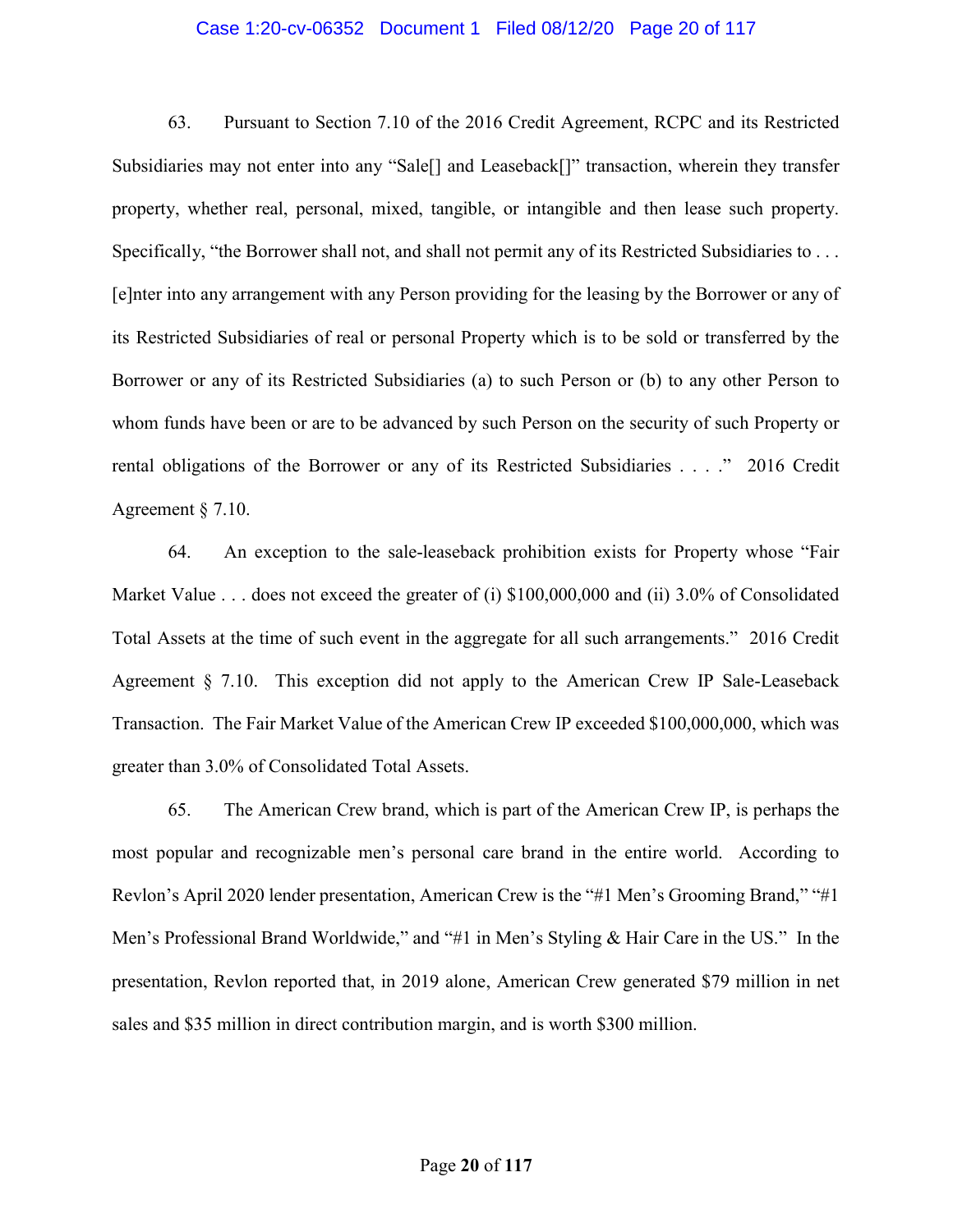#### Case 1:20-cv-06352 Document 1 Filed 08/12/20 Page 21 of 117

66. Notwithstanding her familiarity with American Crew's brand value, and the fact that Ares was advancing \$200 million of new money loans secured by the American Crew IP (which fact itself was powerful evidence of contemporaneous market value), Revlon's CFO certified that the American Crew IP was worth no more than \$100 million, a certification made without the benefit or support of a formal valuation of the assets, whether by Revlon or an independent third-party charged to do so.

67. Moreover, on April 29, 2020, RCPC's General Counsel issued a new certificate making no mention whatsoever of the purported valuation of the American Crew IP and arguing instead that the 2019 transaction did not involve a prohibited sale-leaseback, effectively abandoning the CFO's position advanced less than a year ago. The General Counsel's apparent refusal to embrace the August 2019 "fair market value" was an implicit rejection that Revlon's CFO's "valuation" was made in good faith.

68. The American Crew IP Sale-Leaseback Transaction had the effect of stealing the 2016 Term Lenders' collateral and stripping away the 2016 Term Lenders' first-priority lien on the American Crew IP. This theft of the 2016 Term Lenders' security interest in valuable collateral was done without their consent. Absent such consent, the 2016 Credit Agreement expressly prohibited RCPC and its Restricted Subsidiaries from transferring the American Crew IP and leasing it back.

69. In correspondence with counsel for the Co-Op Lenders, neither Revlon nor Citibank claimed that the Fair Market Value of the American Crew IP was no more than \$100,000,000, although they were given every opportunity to do so. Nor is it conceivable that Ares would have accepted primary collateral with a Fair Market Value of \$100,000,000 or less to secure its \$200,000,000 new-money loan, particularly at a time when the 2016 Term Loans were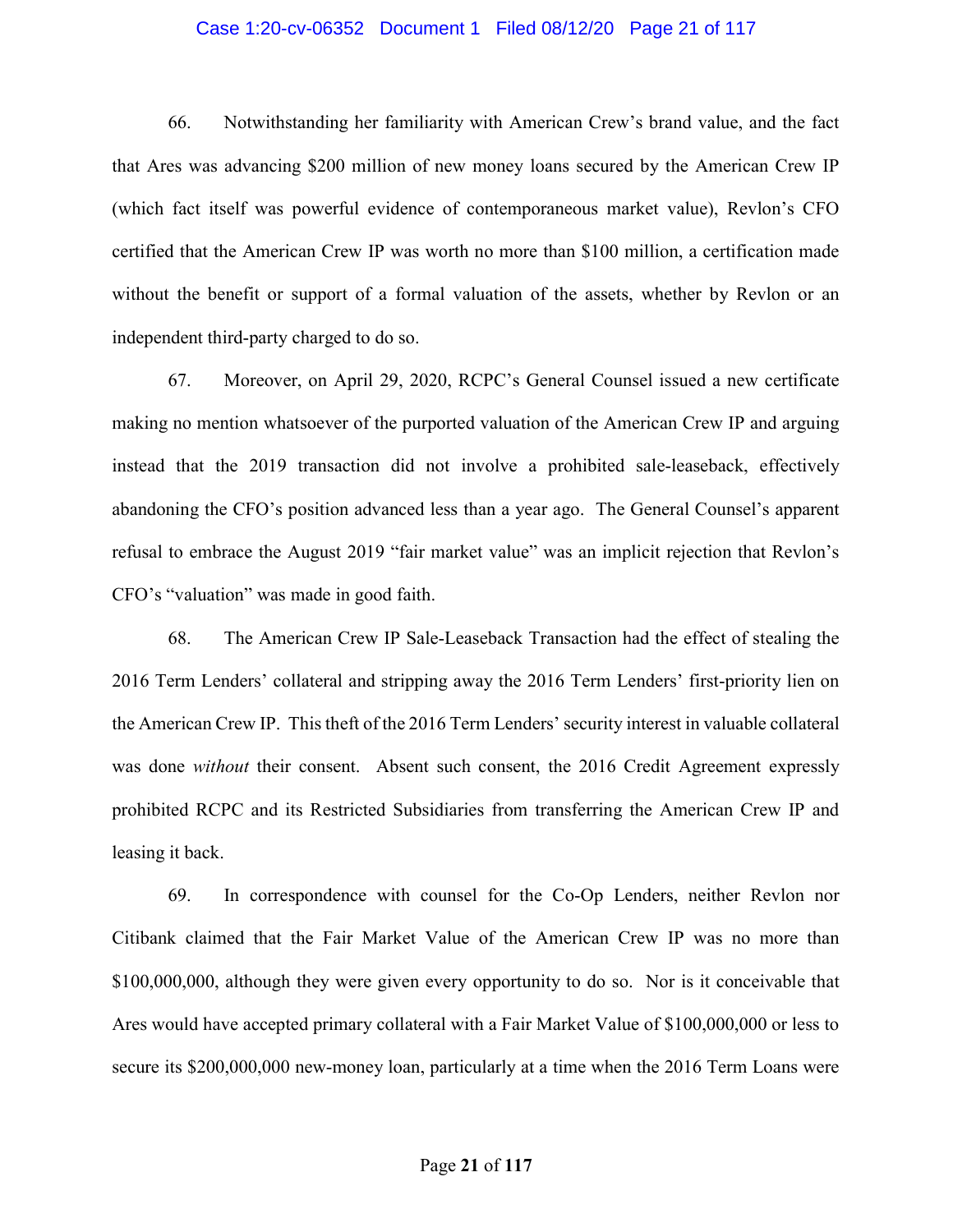#### Case 1:20-cv-06352 Document 1 Filed 08/12/20 Page 22 of 117

trading at a material discount from par  $(i.e., mid-sevent$  percent). Rather, Ares demanded and received collateral of sufficient value to cover the \$200 million it was advancing. Indeed, on information and belief, Ares representatives relayed to market participants that Ares valued the American Crew IP at more than \$200 million. Ares' valuation of the American Crew IP was based on materials obtained from Revlon.

70. On April 6, 2020, counsel for the Co-Op Lenders requested "a detailed description of the steps taken and analysis performed by the Borrower and its board of directors (including any special committees thereof) with respect to the Proposed Refinancing Transactions, including . . . any valuations prepared or received by the Borrower and/or [Revlon, Inc.] (or their respective boards of directors) with respect to" various intellectual property assets related to the Elizabeth Arden and American Crew brands and certain other portfolio brands. On April 22, 2020, counsel for Revlon replied that "no valuations have been prepared or received by the Borrower and/or [Revlon, Inc] (or their respective boards of directors) with respect to the Specified Brand Assets . . . ." On April 27, 2020, counsel for the Co-Op Lenders replied that the Co-Op Lenders "find it hard to believe [there are no such written materials], including because certain of those assets were collateral with respect to the 2019 term loan facility provided by Ares . . ." and further requested that Revlon "please provide [the Co-Op Lenders] with the value of the American Crew intellectual property as of the date it was transferred in connection with the Ares Financing, as well as an explanation of how the Ares Financing did not violate Section 7.10 of the 2016 Credit Agreement." On April 28, 2020, counsel for Revlon ignored the explicit request for the value of the American Crew IP, responding, without expounding, that the American Crew IP Sale-Leaseback Transaction "was not a sale leaseback transaction in violation of Section 7.10" because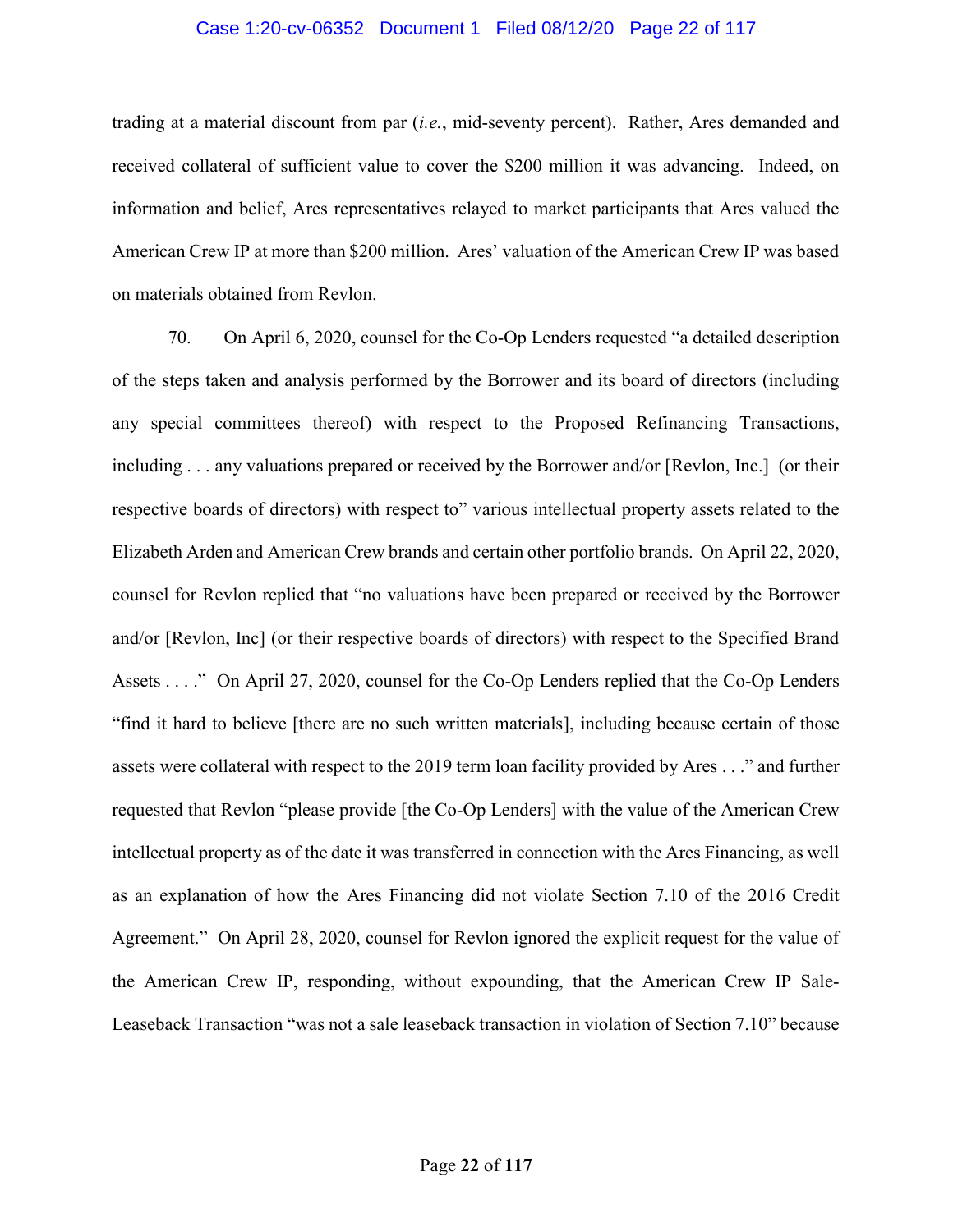### Case 1:20-cv-06352 Document 1 Filed 08/12/20 Page 23 of 117

"Section 7.10, by its express terms, has no application to licenses of intellectual property or the transaction structure used in the Ares Financing."

71. It is clear, however, that leases are not restricted to "real property," as evidenced by the fact that Section 7.10 applies well beyond real property (which is a defined term the parties chose not to use in the sale/leaseback covenant) and includes intellectual property (also, a defined term the parties chose not to exclude from the sale/leaseback covenant). The parties' use of the term "lease" was not intended to restrict its application to real property: Section 7.10 applies to "real or personal Property" and "Property" is defined as "any right or interest in or to property or assets of any kind whatsoever, whether real, personal or mixed and whether tangible or intangible, including Capital Stock." 2016 Credit Agreement § 1.01, at 49 (emphasis added). The American Crew IP constituted personal Property to which Section 7.10 applies.

72. Moreover, Revlon counsel's conclusory assertion that Section 7.10 did not apply to the American Crew IP Sale-Leaseback Transaction's "structure" is incorrect. Section 7.10 of the 2016 Credit Agreement states, "the Borrower shall not, and shall not permit any of its Restricted Subsidiaries to . . . [e]nter into any arrangement with any Person providing for the leasing by the Borrower or any of its Restricted Subsidiaries of real or personal Property which is to be sold or transferred by the Borrower or any of its Restricted Subsidiaries . . . to such Person . . . ." 2016 Credit Agreement § 7.10. Under the American Crew IP Sale-Leaseback Transaction, RCPC transferred the American Crew IP to BrandCo, a "Person." In turn, BrandCo leased the American Crew IP back to RCPC. Therefore, the American Crew IP Sale-Leaseback Transaction violated Section 7.10.

73. The American Crew IP Sale-Leaseback Transaction was an Event of Default under the 2016 Credit Agreement. Section 8.1 of the 2016 Credit Agreement provides that it is an Event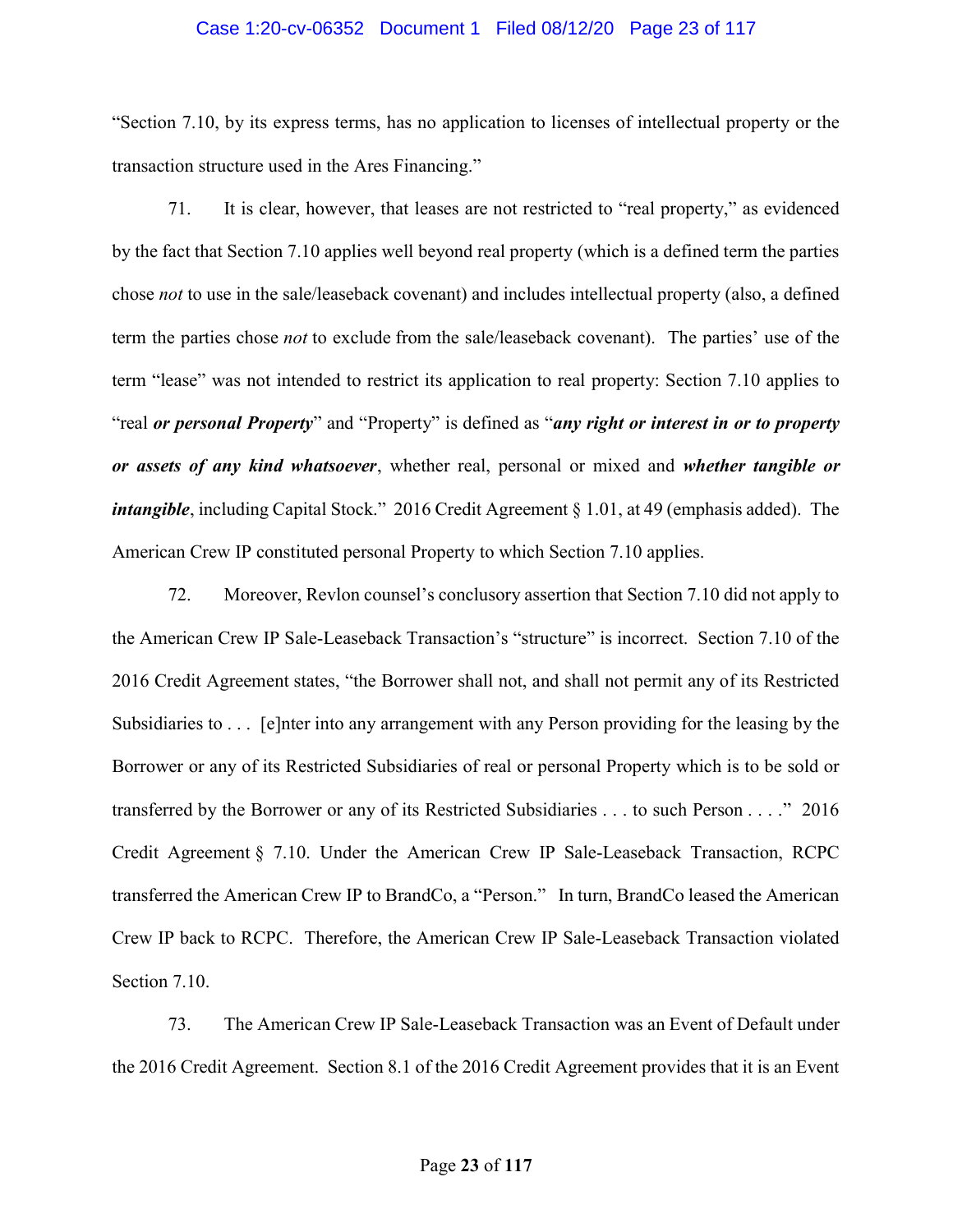## Case 1:20-cv-06352 Document 1 Filed 08/12/20 Page 24 of 117

of Default "[i]f any of the following events shall occur and be continuing . . . : The Borrower or any Subsidiary Guarantor shall default in the observance or performance of any agreement contained in . . . Section 7." Therefore, RCPC's breach of Section 7.10 of the 2016 Credit Agreement was and is an Event of Default under Section 8.1 of the 2016 Credit Agreement. Hereinafter, this Event of Default with respect to the 2019 Credit Agreement shall be referred to as a "Sale-Leaseback Default" (and, together with additional breaches of the prohibitions on such transactions, as the "Sale-Leaseback Defaults").

74. The American Crew IP Sale-Leaseback Transaction was an entirely circular saleleaseback transaction with no legitimate business purpose.  $6$  The illegitimate purpose of the American Crew IP Sale-Leaseback Transaction was to strip the 2016 Term Loan Facility lenders' lien on the American Crew IP so that the American Crew IP could instead be pledged to Ares.

75. In addition to constituting an Event of Default under the 2016 Credit Agreement, the American Crew IP Sale-Leaseback Transaction violated the covenant of good faith and fair dealing inherent in the 2016 Credit Agreement. Under New York law, which governs the 2016 Credit Agreement, each party to a contract has an implied duty of good faith and fair dealing in its performance and its enforcement of the contract. The covenant embraces a pledge that no parties shall do anything that will have the effect of destroying or injuring the right of the other parties to receive the fruits of the contract. The American Crew IP Sale-Leaseback Transaction was designed to deprive 2016 Term Lenders of the protection of the first-priority liens that they specifically bargained for, and upon which they relied in extending credit to RCPC. In simple

 $6$  The 2020 Amendment concedes that such transactions serve no legitimate business purpose. It expressly states, "for the avoidance of doubt," "financing arrangements" are *not* "legitimate business purposes" that might be exempted from negative covenants barring the contribution and/or licensing of intellectual property. 2020 Amendment § 7.7(s).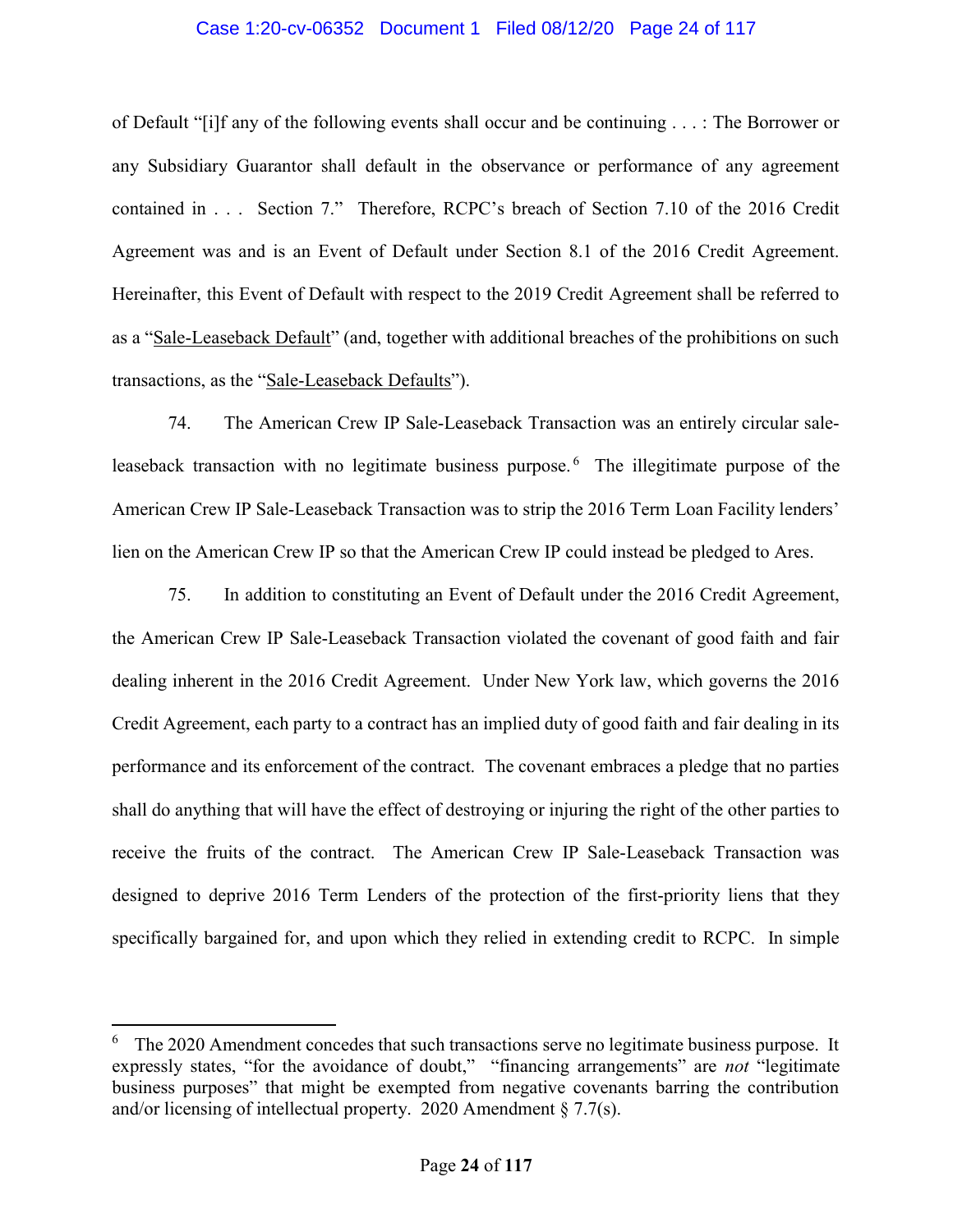#### Case 1:20-cv-06352 Document 1 Filed 08/12/20 Page 25 of 117

terms, RCPC stole the American Crew IP so that it could induce another lender to extend credit to RCPC using the same collateral. This breach of the implied duty of good faith and fair dealing incorporated into the 2016 Credit Agreement shall be referred to as a "Bad Faith Breach" (and, together with other breaches of the implied duty of good faith and fair dealing discussed below, as the "Bad Faith Breaches").

76. In its role as Agent to the Lenders, Citibank was required to execute various documents in order to enable consummation of the American Crew IP Sale-Leaseback Transaction. Citibank must have been aware that, without the 2016 Term Lender's consent, the transaction would constitute a breach of the 2016 Credit Agreement and an Event of Default thereunder. Nonetheless, either grossly negligently or willfully Citibank failed to obtain such consent from the 2016 Term Lenders and knowingly acted to enable the completion of a transaction that plainly was barred under the 2016 Credit Agreement. Citibank's actions were knowing and purposeful, and in breach of its obligations as Agent to the 2016 Term Lenders.

77. The American Crew IP Sale-Leaseback Transaction constituted the "First Sale-Leaseback Default" and "First Bad Faith Breach" under the 2016 Credit Agreement.

#### III. The Sham Revolver

78. In early 2020, Revlon put into motion its plan to undertake a transaction that would strip the 2016 Term Lenders of their lien on the most important collateral securing their loans, and then siphon off the collateral and transfer it to a new set of subsidiaries so it could be repledged to secure loans under a new, separate term credit agreement (the "2020 BrandCo Credit Agreement"). From the outset, Revlon recognized and acknowledged that its brazen plan would require approval of the lenders in order to approve the amendment to the 2016 Credit Agreement that Revlon would adopt to effect the transaction (the "Proposed Amendment"). As described below, Revlon believed that it would be able to secure lender support by providing benefits to a subset of the 2016 Term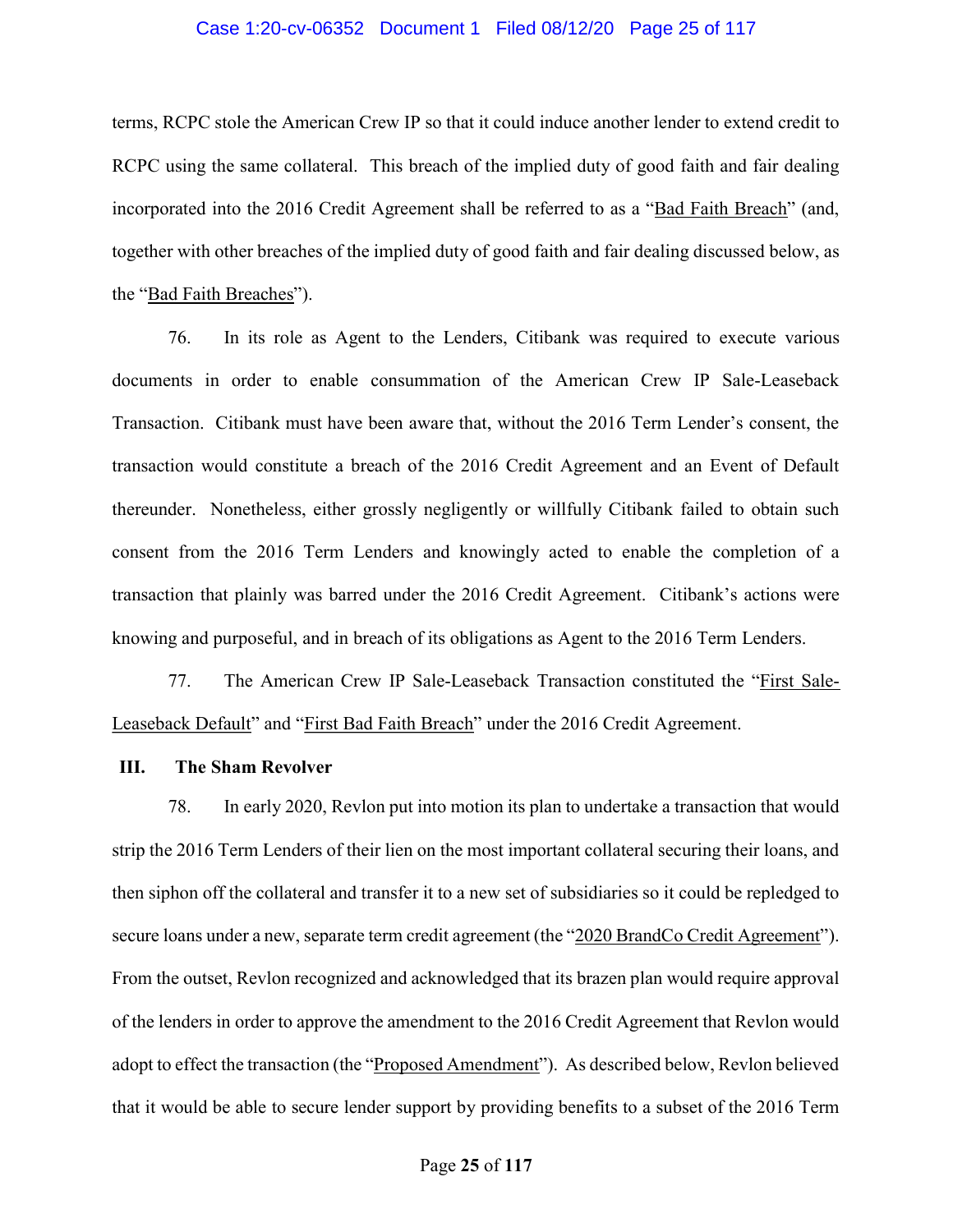# Case 1:20-cv-06352 Document 1 Filed 08/12/20 Page 26 of 117

Lenders, effectively elevating those lenders over the other 2016 Term Lenders. When that failed to work, Revlon devised a way to "create" new votes from friendly lenders—it issued the Sham Revolver described in detail just below.

79. On March 9, 2020, Revlon, Inc. entered into a commitment letter with Jefferies to effectuate the transaction, and simultaneously announced the commitment through issuance of a Form 8-K disclosure.

80. On April 14, 2020, Revlon, Inc. entered into a commitment letter with an ad hoc group of 2016 Term Lenders (the "AHG Lenders") who would serve as anchor lenders on a new credit facility and attempt to secure the required consent from the majority of 2016 Term Lenders.

# A. The Sham Revolver Was Issued in Bad Faith Solely to Manipulate Voting

81. The basic terms of the transaction and Proposed Amendment required the consent of the "Required Lenders," defined in the 2016 Credit Agreement as "holders of more than 50% of . . . the sum of (i) aggregate unpaid principal amount of the Term Loans then outstanding, (ii) the Revolving Commitments then in effect, if any  $\dots$  ." 2016 Credit Agreement § 1.01, at 52.<sup>7</sup> Because there were no Revolving Commitments when the Proposed Amendment was announced, the Proposed Amendment required the consent of holders of more than 50% of the aggregate unpaid principal amount of the 2016 Term Loans then outstanding.

82. In an April 14, 2020 Form 8-K filing with the Securities and Exchange Commission (the "SEC"), Revlon, Inc. and RCPC acknowledged this fact:

> "[T]he funding of the Facilities is contingent on Products Corporation receiving the consent of lenders holding more than 50% of the loans outstanding under the 2016 Term Loan Facility . . . ."

<sup>7</sup> Some aspects of the 2020 Amendment required the consent of the Majority Facility Lenders. "Majority Facility Lenders." See *infra* Part IV, at page 34.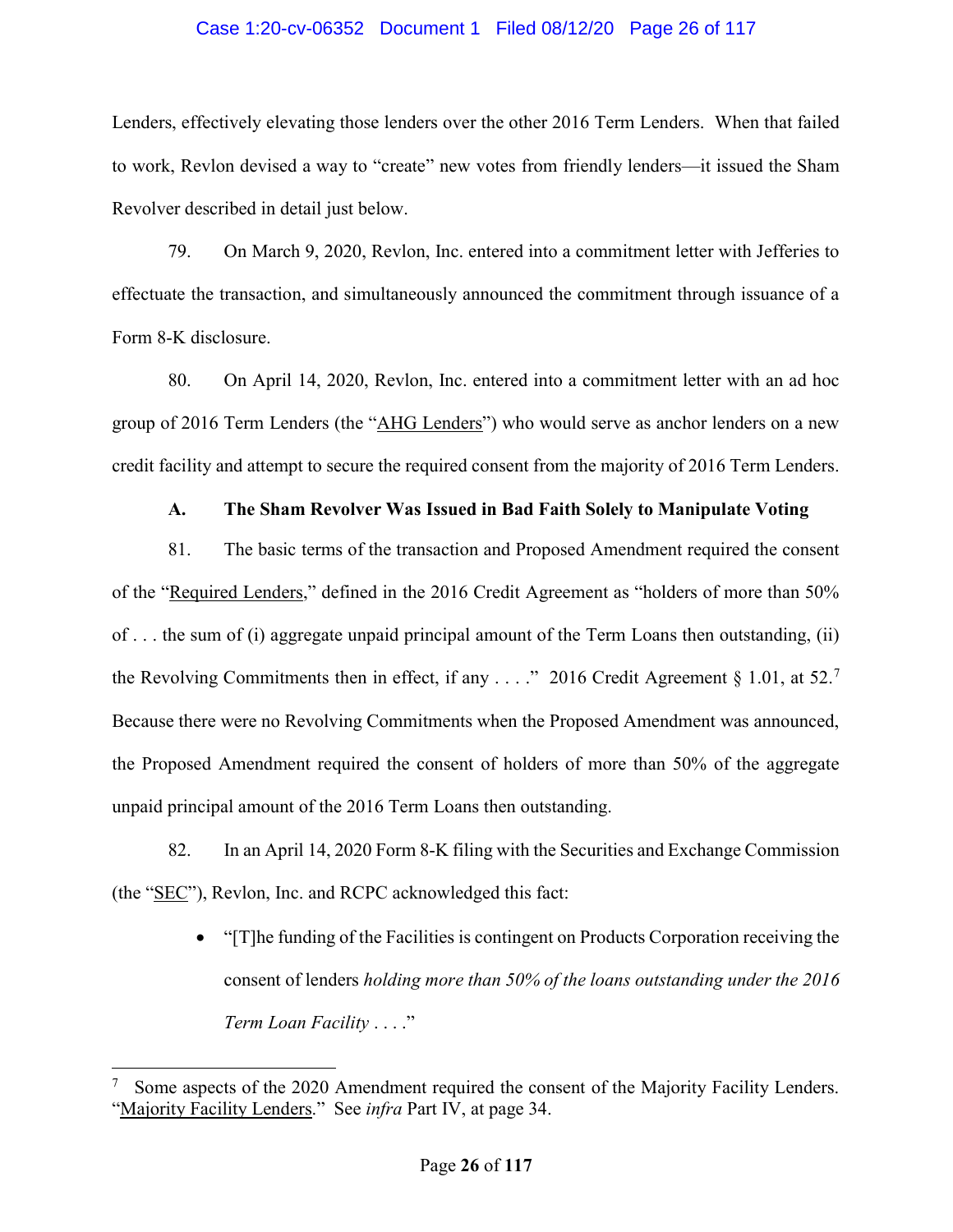• "The effectiveness of the Extension Amendment, and therefore the completion of the 2020 Refinancing Transactions, is contingent on Products Corporation receiving the consent of lenders holding more than 50% of the loans outstanding under the 2016 Term Loan Facility."

Thus, in statements to the SEC, which have not been amended or otherwise corrected, Revlon, Inc. and RCPC unequivocally acknowledged that the Proposed Amendment required the consent of a majority of 2016 Term Lenders.

83. The AHG Lenders held less than half of the aggregate unpaid principal amount of Term Loans then outstanding. Revlon nonetheless believed that securing the AHG Lenders' support would be enough to generate a majority of the 2016 Term Lenders. Revlon was wrong.

84. In an apparent surprise to Revlon, the Co-Op Lenders, who constituted *more* than 50% of the 2016 Term Lenders and did not want the collateral securing their loans to be stripped away, opposed the amendment and entered into a cooperation agreement committing to vote against it. Because the Co-Op Lenders constituted the Required Lenders under the 2016 Credit Agreement, their consent was required to amend it. Plainly, RCPC did not have the requisite lender support to amend the 2016 Credit Agreement. Aware that it was unable to garner the support of a majority of 2016 Term Loan Lenders, Revlon could have chosen to negotiate to see if there was room for a mutually beneficial solution. Instead, Revlon sought to subvert the 2016 Credit Agreement and impose its will unilaterally and without reference to the rights of the lenders who opposed the transaction.

85. To be clear, up until this point in time, Revlon had spent months crafting and negotiating this transaction without any revolving loan component under the 2016 Credit Agreement whatsoever. Upon realizing that RCPC would be unable to amend the 2016 Credit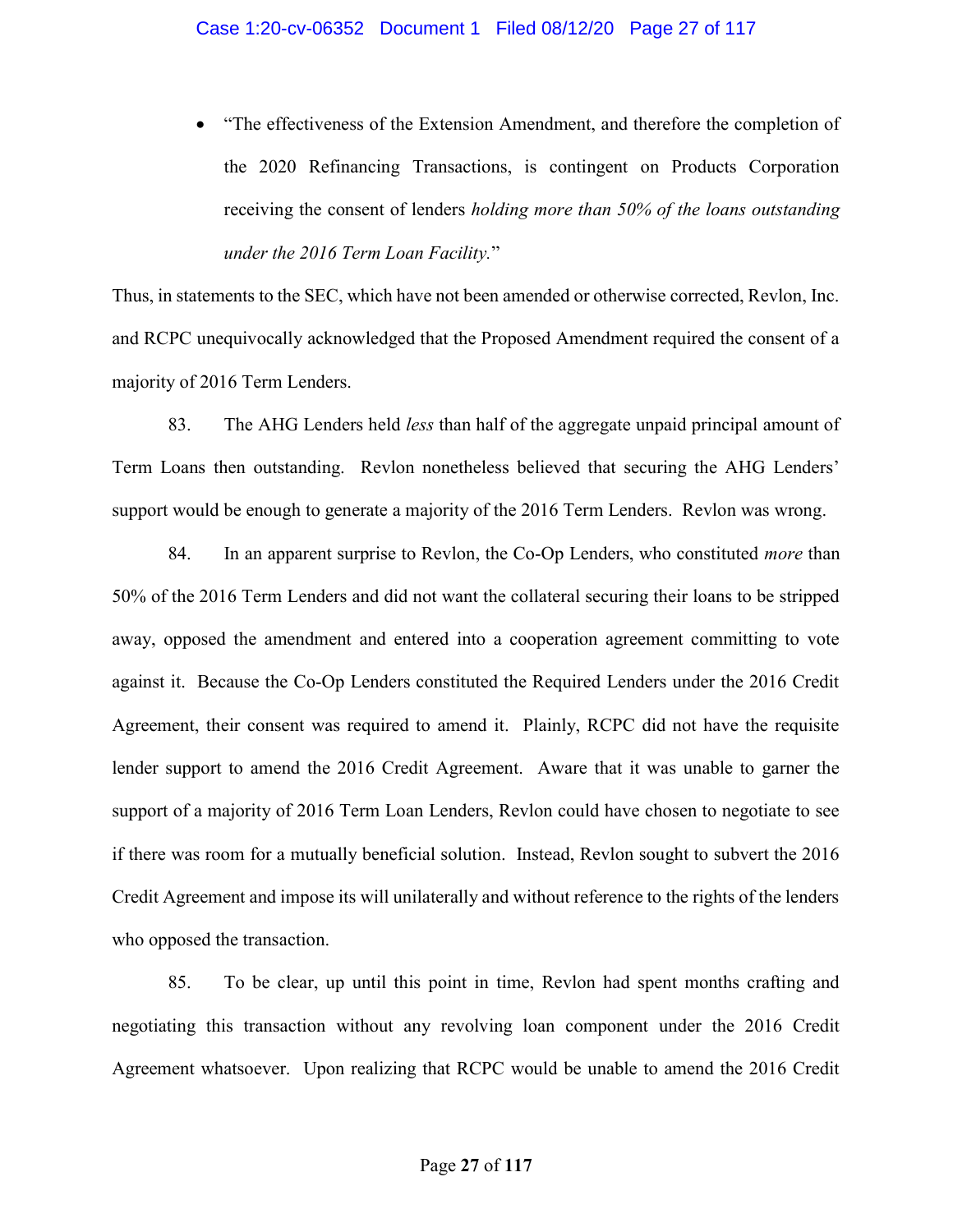#### Case 1:20-cv-06352 Document 1 Filed 08/12/20 Page 28 of 117

Agreement without the required consents, and therefore unable to move forward with the transaction, RCPC engineered a brazenly pretextual transaction to generate a sham revolving commitment (the "Sham Revolver") that would never be drawn and that would come into existence solely to vote in favor of the Proposed Amendment and then *disappear* into thin air. RCPC did so, notwithstanding its prior acknowledgment that only the outstanding term loans would be relevant to the calculation of consent required under the 2016 Credit Agreement.

86. Revlon's motivations were an open secret. Shortly after RCPC noticed its request to establish the Sham Revolver, one prominent financial reporting service reported, "UPDATE . . . : Revlon Seeks to Issue Incremental Debt to Dilute Majority Term Lender Group Opposing Refinancing Amendment."

87. On April 23, 2020, RCPC noticed to Citibank, as Administrative Agent, its request to establish the Sham Revolver in the amount of \$100 million. In its notice, RCPC falsely claimed the Sham Revolver "will be used to increase liquidity to the Borrower and its Subsidiaries and for general corporate purposes." Although the Credit Agreement sets forth a ten-business day notice period prior to giving effect to any Revolving Commitments, Citibank halved the notice period, at RCPC's request, without consulting Lenders under the Credit Agreement.

88. Putting to rest any claim that the Sham Revolver was issued for any reason other than vote manipulation, RCPC requested that it become effective on April 30, 2020, the *same day* of the then-deadline to vote on the Proposed Amendment. Nor could increased liquidity have been the company's true motivation. The Proposed Amendment that RCPC was then seeking to effectuate would eliminate the 2016 Revolving Facility in its entirety and terminate RCPC's access to any revolving loans under the 2016 Credit Agreement, such that the Sham Revolver was not even going to exist for any meaningful period of time.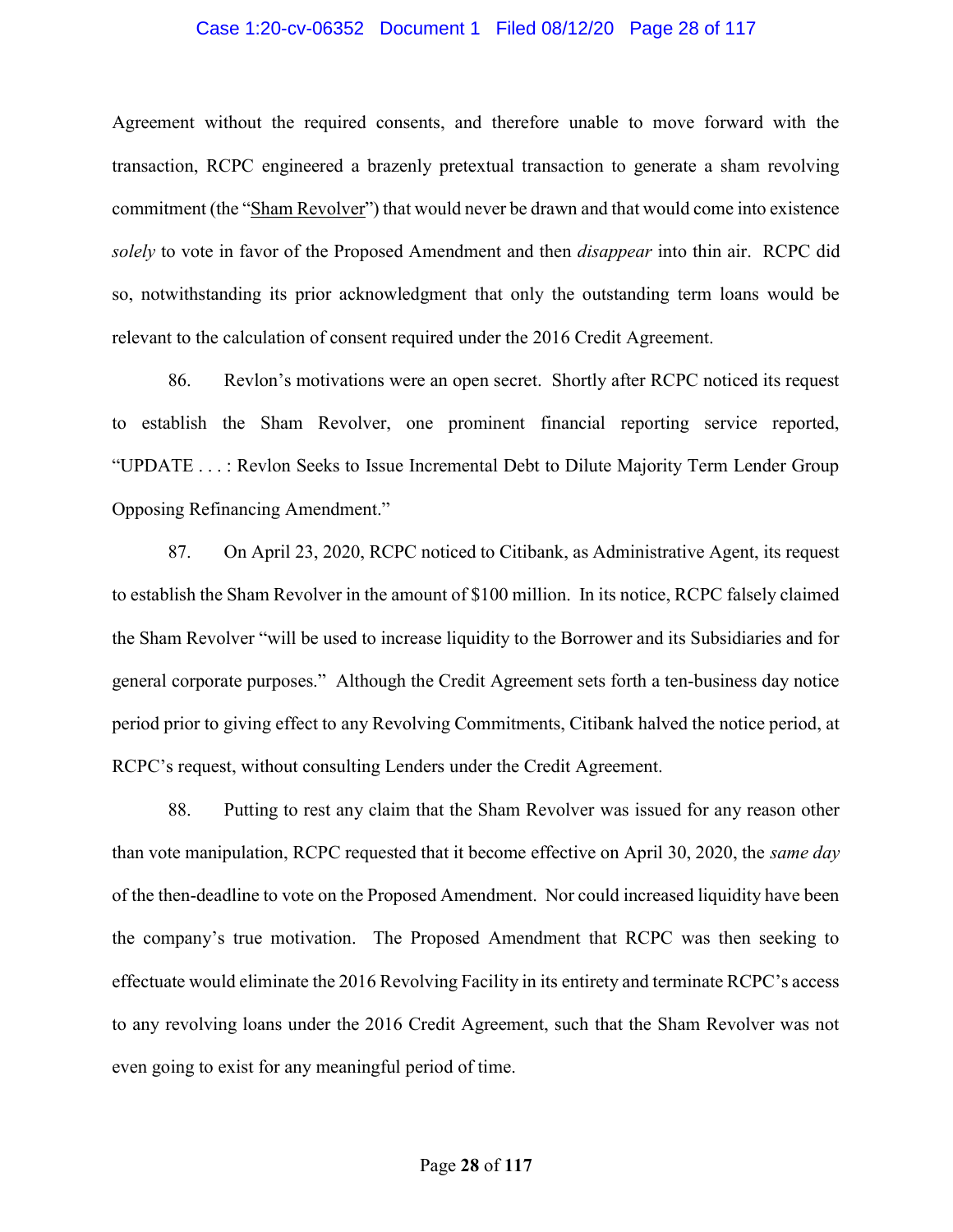# Case 1:20-cv-06352 Document 1 Filed 08/12/20 Page 29 of 117

89. Revlon's failure to acknowledge the true purpose of the Sham Revolver—a purpose

that was apparent to everyone—is evidence of Revlon's bad faith.

90. On April 28, 2020, counsel for the Required Lenders wrote Citibank:

The Proposed Revolving Commitments appear to be a sham, contemplated solely to manipulate voting on the Proposed Amendment. Until the Borrower recognized that the Required Lenders hold in excess of 50.1% of the Loans and would not agree to the amendments that threaten to transfer away substantially all of their collateral, the Borrower did not intend to include any Revolving Facility in the Proposed Amendment.

It is clear that the Borrower is attempting to use the newly-conceived Revolving Commitments in a transparent attempt to enlarge the pool of eligible voting Lenders, and thereby manipulate the vote on the Proposed Amendment. At a minimum, such nefarious conduct by a Borrower breaches the implied duty of good faith and fair dealing implicit in every contract.

Citibank then provided the April 28, 2020 letter to Revlon and its counsel.

91. After counsel for Citibank provided the April 28, 2020 letter to RCPC, RCPC modified the Proposed Amendment so that the 2016 Credit Agreement would continue to include, rather than eliminate, the Sham Revolver. It was clear, however, that this modification was made only in response to the 2016 Term Lenders' argument that the Sham Revolver was being established only to dilute the vote of the majority of 2016 Term Lenders, and not to provide any additional liquidity to the company. Specifically, although the modifications permitted RCPC to draw \$65 million under the Sham Revolver, they also provided that just 10 to 15 business days later, \$65 million could be drawn down under the new term loan facility for the exclusive purpose of repaying the loans outstanding under the Sham Revolver. Rather than creating an undrawn Sham Revolver "commitment" that would be eliminated immediately after it served its purpose of rigging the vote on the amendment, RCPC shifted to "drawing" \$65 million under the Sham Revolver but requiring it to be immediately repaid by the new money \$880 million First Lien Term Loan (the "2020 New Money Term Loan"), a loan that RCPC could not issue without using the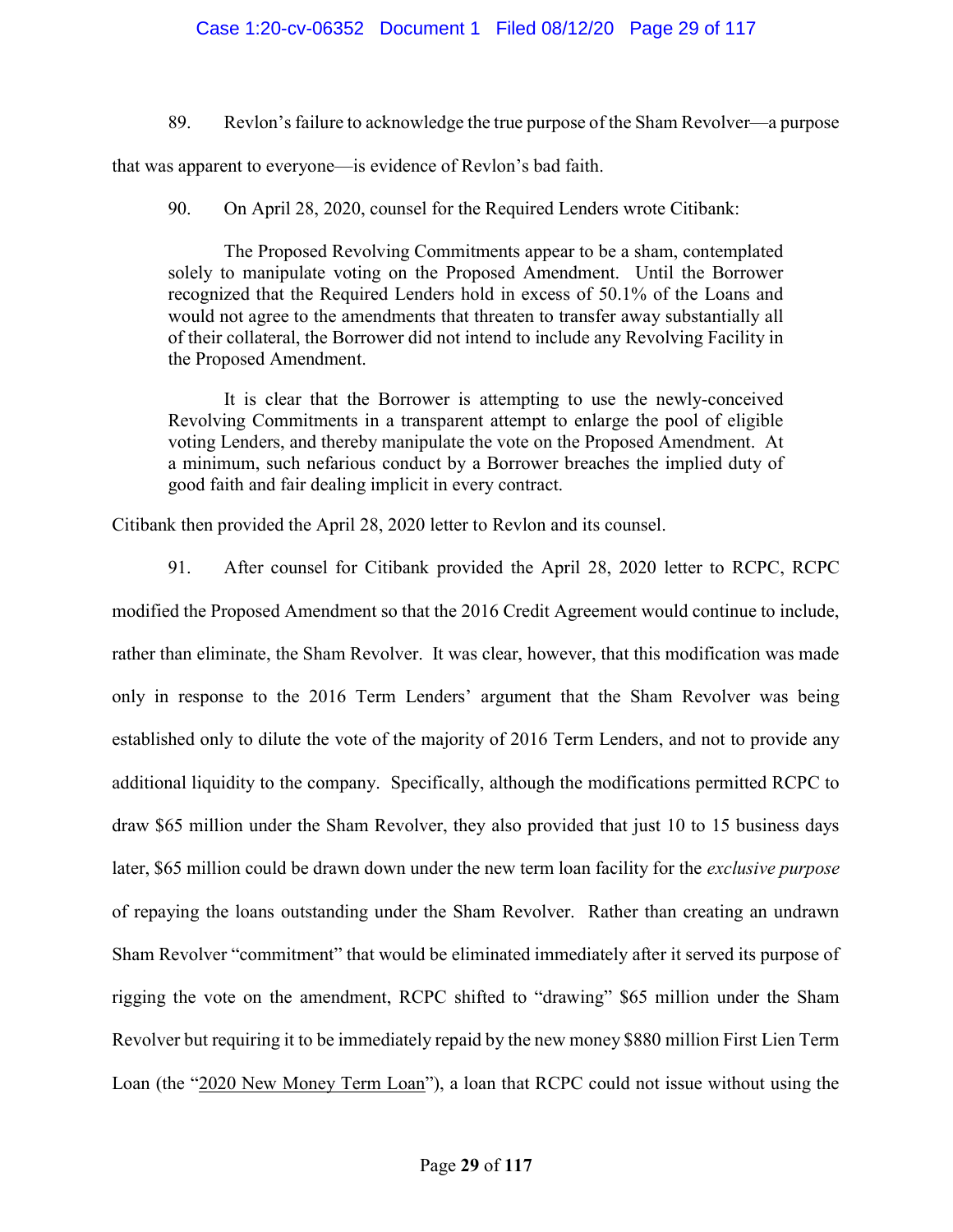#### Case 1:20-cv-06352 Document 1 Filed 08/12/20 Page 30 of 117

Sham Revolver to rig the vote. The revised design of the transaction left no doubt that the Sham Revolver was to be issued solely to overcome the expressed will of the Required Lenders and defeat their contractual right to preclude amendments to the 2016 Credit Agreement that were not approved by a majority of the actual lenders. In substance, RCPC arranged for loans issued under the 2020 BrandCo Credit Agreement to vote their will under the 2016 Credit Agreement.

92. The Sham Revolver was devised to rig the math in calculating the percentage of consenting lenders. RCPC issued the exact amount of revolving commitments necessary to inch over the 50.0% consent threshold: \$65 million was added to the numerator and the denominator of the calculation, turning an estimated 51.5% majority into an estimated 49.9% minority.

93. The Sham Revolver served no legitimate business purpose. It was substantially more expensive than alternative financing, including the new term loan to be created under the Proposed Amendment. Outstanding amounts under the Sham Revolver bore exorbitant interest at a rate of (x) LIBOR plus 16% or (y) an Alternate Base Rate (" $\triangle$ BR") plus 15%, at RCPC's option. RCPC also paid upfront fees and commitment fees to the Sham Revolver's lenders. By contrast, RCPC had access to significantly cheaper capital via an already-established \$30 million Senior Line of Credit with MacAndrews & Forbes Group LLC that, when drawn, accrued interest at less than half the rate of the Sham Revolver. Upon information and belief, RCPC never drew on this significantly cheaper funding source or exhausted other existing sources of liquidity. Plainly, the Company never had any intention of keeping the newly created Sham Revolver extant for anything more than a few days—just enough time to manipulate the vote on the Proposed Amendment. To do otherwise would be utterly irrational in light of the Sham Revolver's wholly uneconomic terms. And, in keeping with Revlon's transparent intent, RCPC took out the Sham Revolver with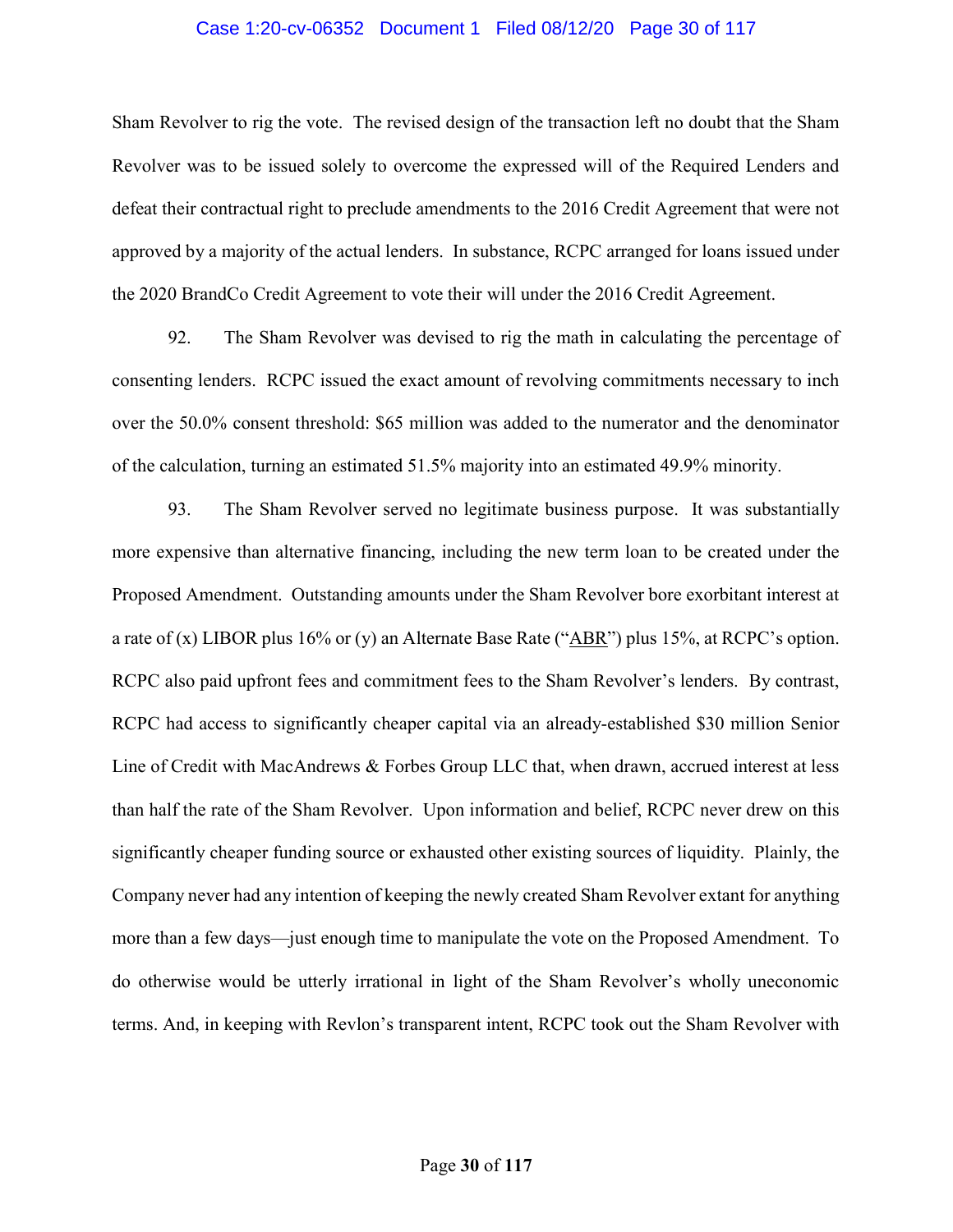## Case 1:20-cv-06352 Document 1 Filed 08/12/20 Page 31 of 117

newly issued term loans under the 2020 Brandco Credit Agreement on May 28, 2020, exactly 15 business days after issuance of the Sham Revolver.

94. To find that the Sham Revolver was anything but pretextual would require believing the unbelievable: that it was mere coincidence that RCPC (i) created a facility with wholly uneconomic terms vis-à-vis its available sources of liquidity, (ii) expedited the facility to come into existence on the same day as a vote to amend the 2016 Credit Agreement, which RCPC was slated to lose, (iii) structured the facility to vanish after a few days; and (iv) sized and drew on the facility in the precise amount that it needed to win that vote with 50.1% in favor.

95. RCPC's issuance of the Sham Revolver in bad faith, solely to manipulate the voting on the Proposed Amendment, violated the implied duty of good faith and fair dealing incorporated into all contracts governed by New York law and constituted the "Second Bad Faith Breach."

# B. Additionally, the Issuance of the Sham Revolver Was Barred by an Existing Event of Default

96. Wholly apart and in addition to the Sham Revolver's bad faith genesis, its establishment violated the 2016 Credit Agreement's condition precedent to the creation of new Revolving Commitments.

97. Under the 2016 Credit Agreement, the Borrower may by written notice to the Administrative Agent elect to request the establishment of Revolving Commitments. Section 2.25(a) of the 2016 Credit Agreement states,

The Borrower may by written notice to the Administrative Agent elect to request the establishment . . . Revolving Commitments . . . hereunder, in an aggregate amount for all such New Loan Commitments. Such New Loan Commitments shall become effective as of such Increased Amount Date; provided, that: no Event of Default shall exist on such Increased Amount Date immediately after giving effect to such New Loan Commitments . . . .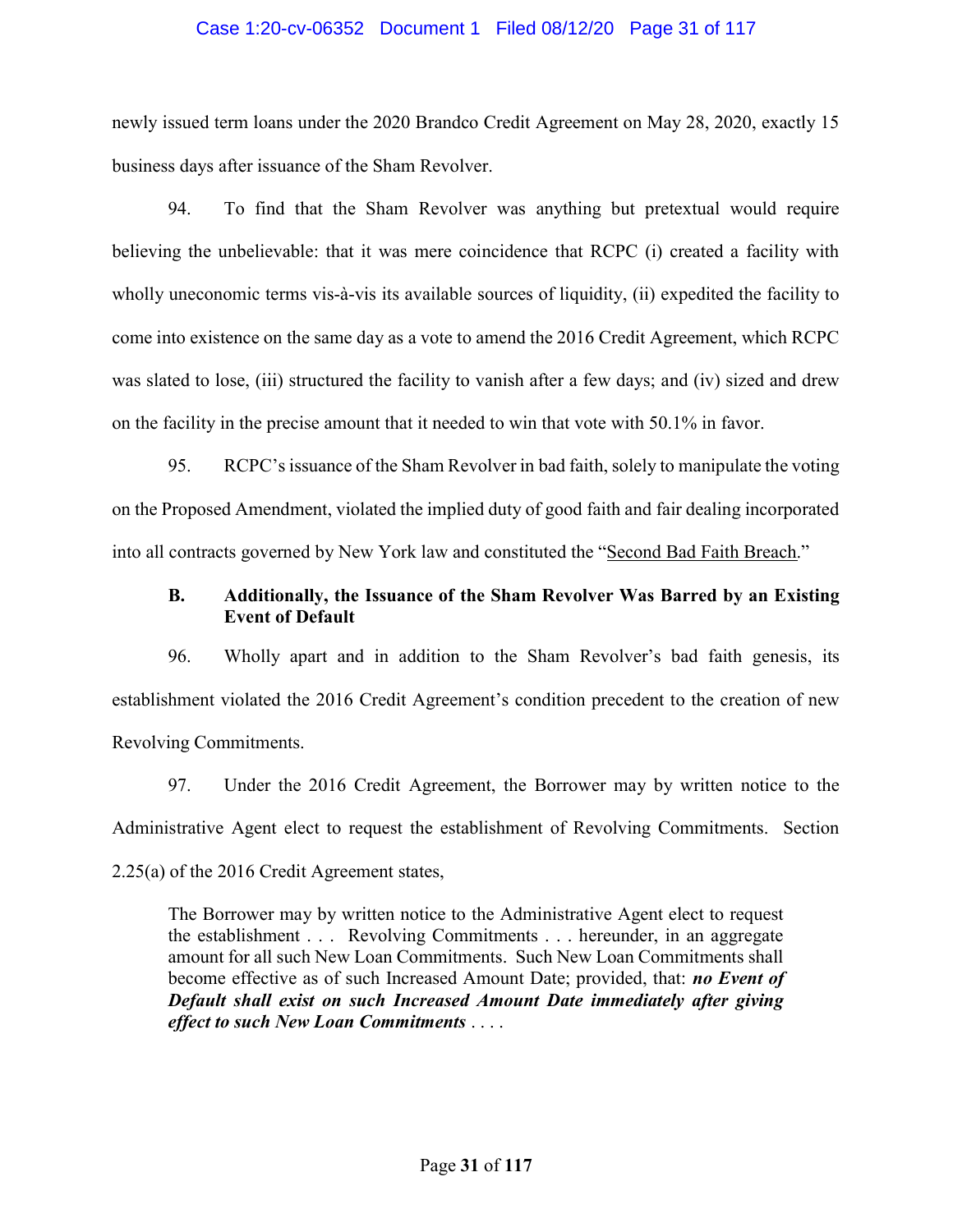## Case 1:20-cv-06352 Document 1 Filed 08/12/20 Page 32 of 117

Id. § 2.25(a)-(b) (emphasis added). Therefore, under the 2016 Credit Agreement, the Sham Revolver could not become effective if an Event of Default existed on the day it was proposed to be established.

98. Prior to the date the Sham Revolver was to become effective, certain 2016 Term Lenders properly issued<sup>8</sup> a Notice of Event of Default to Citibank, as Agent, pursuant to Section 9.5 of the 2016 Credit Agreement, that the transfer of the American Crew IP by RCPC and RCPC's leasing back the American Crew IP constituted a breach of Section 7.10 of the 2016 Credit Agreement prohibiting sale-leaseback transactions and an Event of Default under Section 8.1(c) of the 2016 Credit Agreement. Thus, the First Sale-Leaseback Default prevented the Sham Revolver from becoming effective, and therefore the Sham Revolver lenders from having votes on the amendment, even assuming, arguendo, the Sham Revolver was not a sham.

99. Because an Event of Default existed at the time RCPC declared the Sham Revolver effective, issuance of the Sham Revolver was a breach of Section 2.25 of the 2016 Credit Agreement, and constituted a further Event of Default. Hereinafter, this breach of the 2016 Credit Agreement and resulting additional Event of Default shall be referred to as the "Sham Revolver Default."

100. On May 1, 2020, prior to the voting deadline for the Proposed Amendment, counsel for the Required Lenders and Majority Facility Lenders sent a letter to counsel for the AHG Lenders, notifying them that "[b]ecause of the pre-existing Event of Default, the additional

<sup>8</sup> An Event of Default need not be noticed by a bloc of lenders. A single lender may notice an Event of Default, at which point the Agent is deemed to have "knowledge or notice of the occurrence of [the] . . . Event of Default" and is required to "give notice thereof to the Lenders." 2016 Credit Agreement § 9.5. Nonetheless, the Event of Default was noticed by, and signed by, numerous Lenders holding more than 40% of all of the term loans under the 2016 Credit Agreement.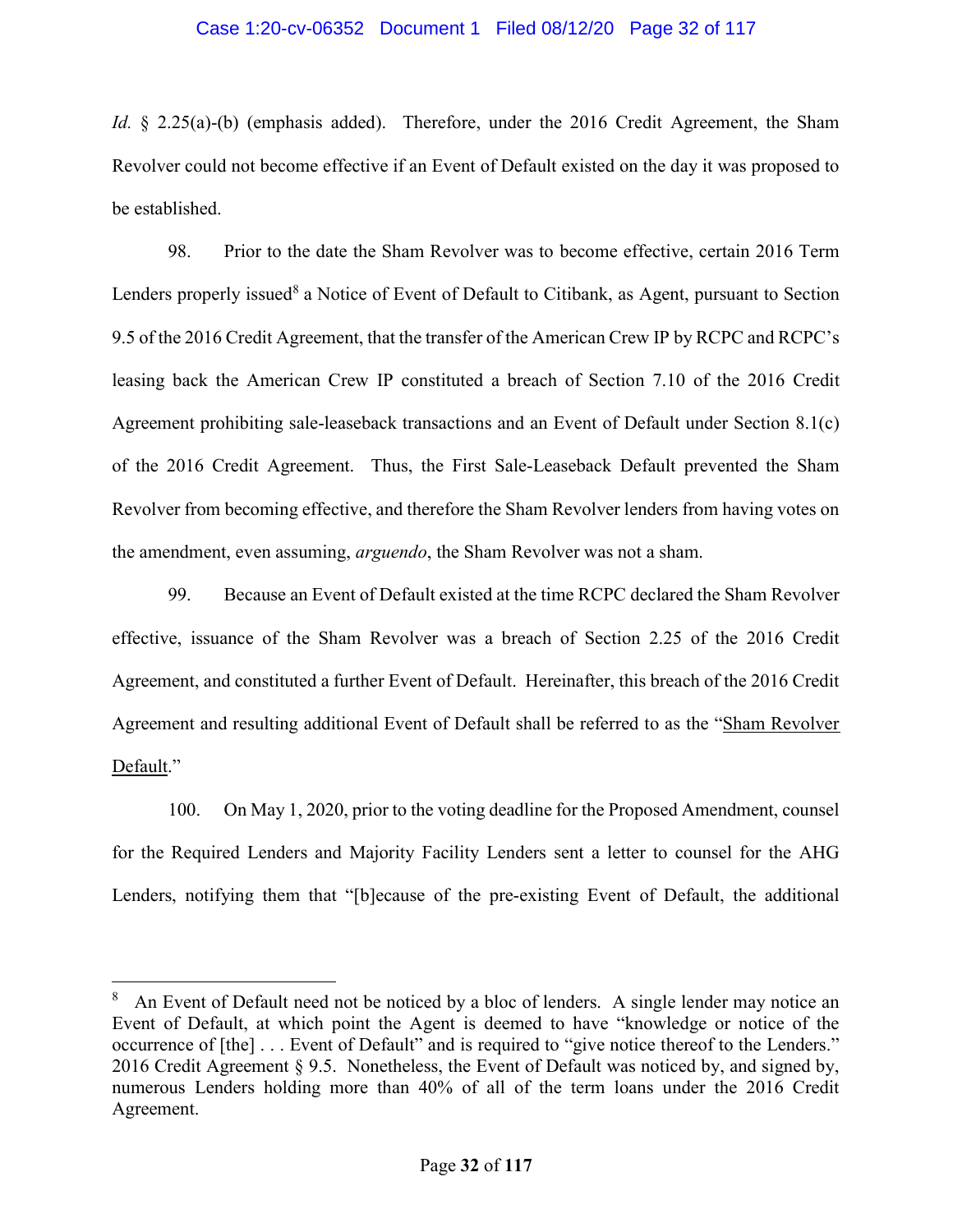#### Case 1:20-cv-06352 Document 1 Filed 08/12/20 Page 33 of 117

commitments are not effective, and the loans purported to be made by the Borrower under those commitments were not made pursuant to the 2016 Credit Agreement and are not Loans or Obligations under the 2016 Credit Agreement." The letter further stated that "the sham creation of New Revolver Commitments, undertaken solely as a subterfuge to negate the contractual rights of the majority of Lenders opposed to the proposed refinancing and associated amendments to the 2016 Credit Agreement, was inappropriate, undertaken in bad faith, and completed in breach of the plain terms of the 2016 Credit Agreement." Finally, the letter put the AHG Lenders on notice that they "may now be held responsible for [their] role in abetting this manipulation through creation of" the Sham Revolver and for their role in bringing about any improper amendment of the 2016 Credit Agreement.

101. The AHG Lenders were not simply bystanders who voted their preferences; they were active participants in the duplicity. Not only did they have full knowledge that RCPC was establishing the Sham Revolver, a subset of the AHG Lenders were the ones who lent into it. It was RCPC *and* the AHG Lenders, guided by the experts at Jefferies, who contrived the issuance of the Sham Revolver to usurp the Co-Op Lenders constituting Required Lenders. Thus, the AHG Lenders, who negotiated the Sham Revolver with RCPC, acted with full knowledge that the Sham Revolver had been established in bad faith and was being used to manipulate the vote for the Proposed Amendment.

102. Being parties to the 2016 Credit Agreement, the AHG Lenders, whose participation in RCPC's issuance of the Sham Revolver was in bad faith, solely to manipulate the voting on the Proposed Amendment, violated the implied duty of good faith and fair dealing incorporated into all contracts governed by New York law and constituted the "Second Bad Faith Breach," which was previously defined in relation to RCPC's corresponding conduct.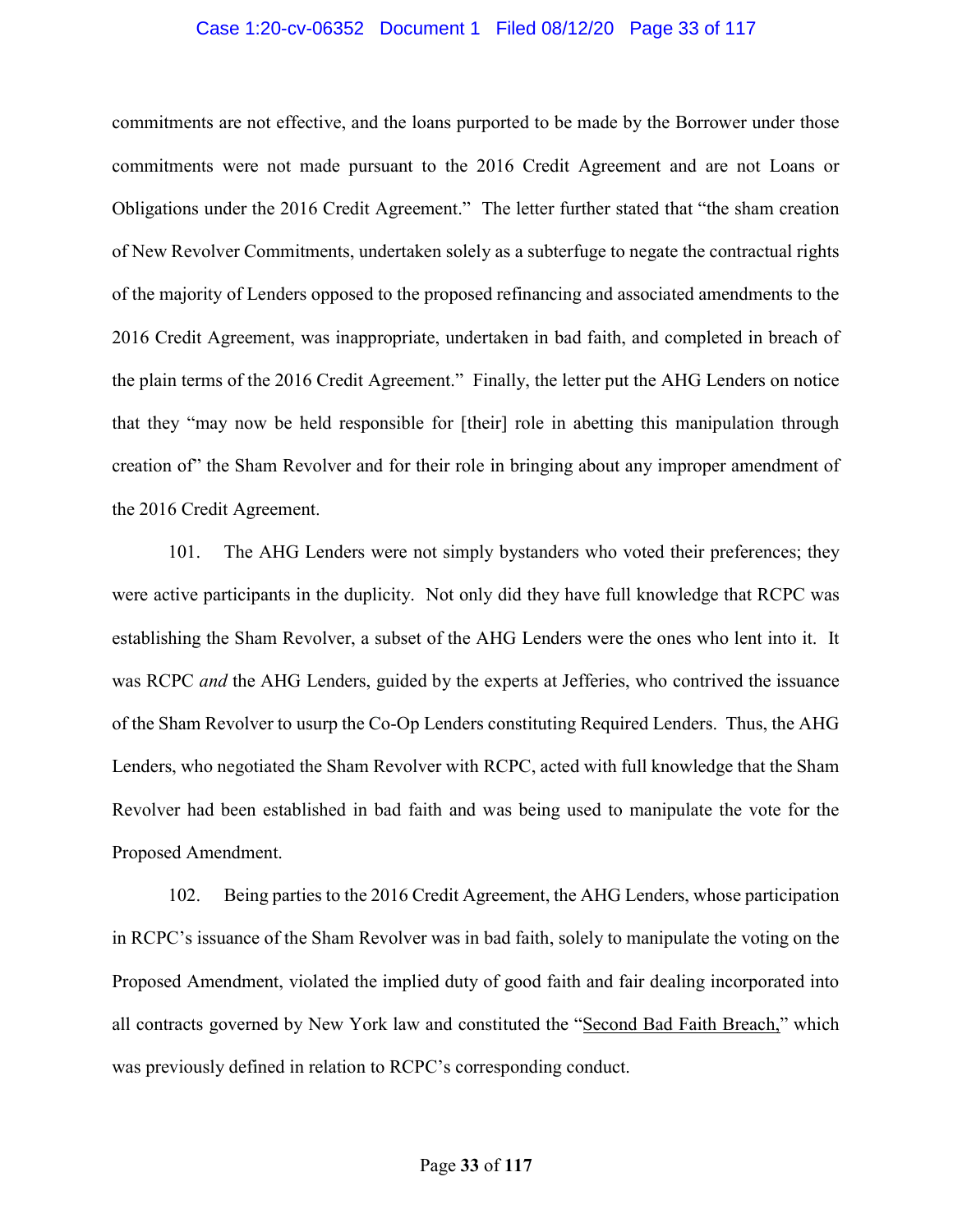# IV. The Amendment to the 2016 Credit Agreement Required Consent of Majority Facility Lenders, Which Was Not Obtained

103. The Proposed Amendment (upon effectuation, the "2020 Amendment") was invalid because it was effected only by counting the votes of holders of illusory commitments under the invalid Sham Revolver. As such, the Proposed Amendment did not even have the consent of the Required Lenders and was therefore void. Yet, even if the votes of lenders holding the Sham Revolver counted to establish Required Lender consent to the 2020 Amendment (which they could not), the 2020 Amendment was nonetheless invalid because it required approval of Majority Facility Lenders; i.e., more than 50% of the lenders on the 2016 Term Loan.

104. The 2016 Credit Agreement dictates that, subject to certain restrictions, the Borrower and the Required Lenders under the 2016 Credit Agreement may amend, supplement, or modify such agreement, "provided, . . . that the consent of the applicable Majority Facility Lenders shall be required with respect to any amendment that by its terms adversely affects the rights of Lenders under such Facility in respect of payments hereunder in a manner different from such amendment that affects other Facilities." 2016 Credit Agreement § 10.1 (the "Section 10.1 Proviso"). Hereinafter, breaches of this provision of the 2016 Credit Agreement's shall be referred to as "Section 10.1 Proviso Breaches."

105. Because only one Facility (the 2016 Term Loan Facility) existed prior to the invalid Sham Revolver, the Section 10.1 Proviso previously had no effect on voting. Upon the purported establishment of the Sham Revolver, however, two facilities would exist. Therefore, the Section 10.1 Proviso would prevent any amendment that "by its terms adversely affects the rights of [the 2016 Term] Lenders . . . in respect of payments hereunder in a manner different from such amendment that affects [the Sham Revolver]" without the consent of the applicable Majority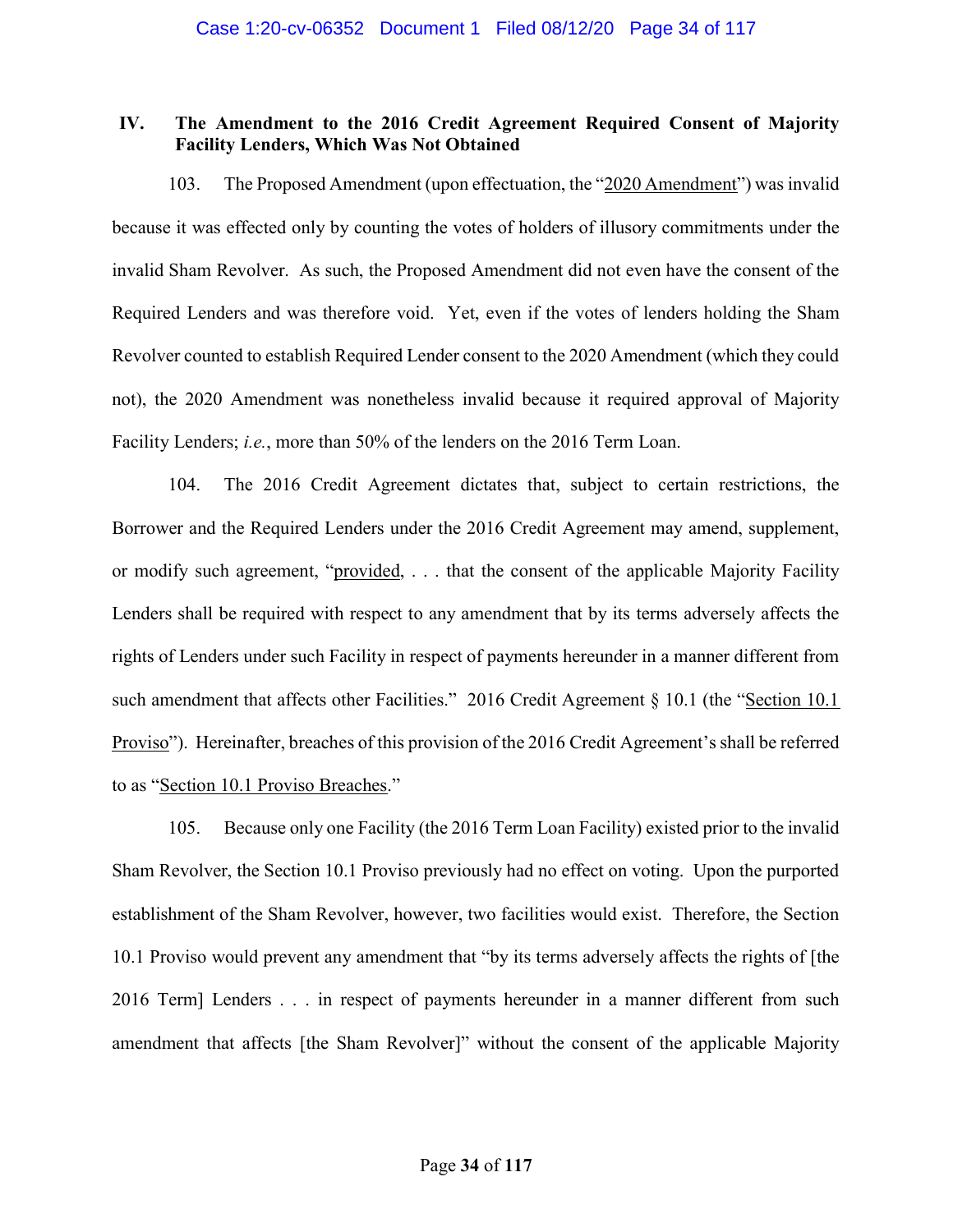#### Case 1:20-cv-06352 Document 1 Filed 08/12/20 Page 35 of 117

Facility Lenders, here, the holders of more than 50% of the aggregate unpaid principal amount of the 2016 Term Loan Facility.

# A. The 2020 Amendment Disproportionately Affected the 2016 Term Lenders

106. In fact, the Proposed Amendment did "adversely affect the rights of [the 2016 Term] Lenders . . . in respect of payments hereunder in a manner different from such amendment that affects [the Sham Revolver]." As a result of the 2020 Amendment, RCPC now has multiple term loan facilities—the original 2016 Term Loan, an extended version of that loan for lenders who agreed to an extension, and three new term loan facilities under the 2020 BrandCo Credit Agreement. One of the new facilities was used to "roll up"—that is, repurchase—the 2016 Term Loans of the 2016 Term Lenders who are also BrandCo Term Lenders, but not other 2016 Term Lenders. This is in direct contravention of provisions of the 2016 Credit Agreement designed to prevent RCPC and its affiliates from repurchasing Term Loans in a manner that disproportionally favored certain Term Lenders.

107. Under the 2016 Credit Agreement, RCPC and its affiliates could repurchase Term Loans in only two ways. One was through "Open Market Purchases" of no more than 20% of the Term Loans. Beyond that, RCPC could employ a Dutch Auction process to purchase Term Loans from the 2016 Term Lenders. RCPC could not rely on either of these mechanisms to effect the roll up, however, as the roll up went to hand-picked 2016 Term Lenders, did not involve purchases on the open market, and exceeded 20% of the outstanding 2016 Term Loans. Moreover, the targeted purchases from only BrandCo Lenders was plainly not a Dutch Auction, which had to be made available to all 2016 Term Lenders. RCPC sought to address these failings in the 2020 Amendment both by redefining "Dutch Auction" to include the roll up and waiving the requirement to make it available to all 2016 Term Lenders. Permitting the roll up directly affected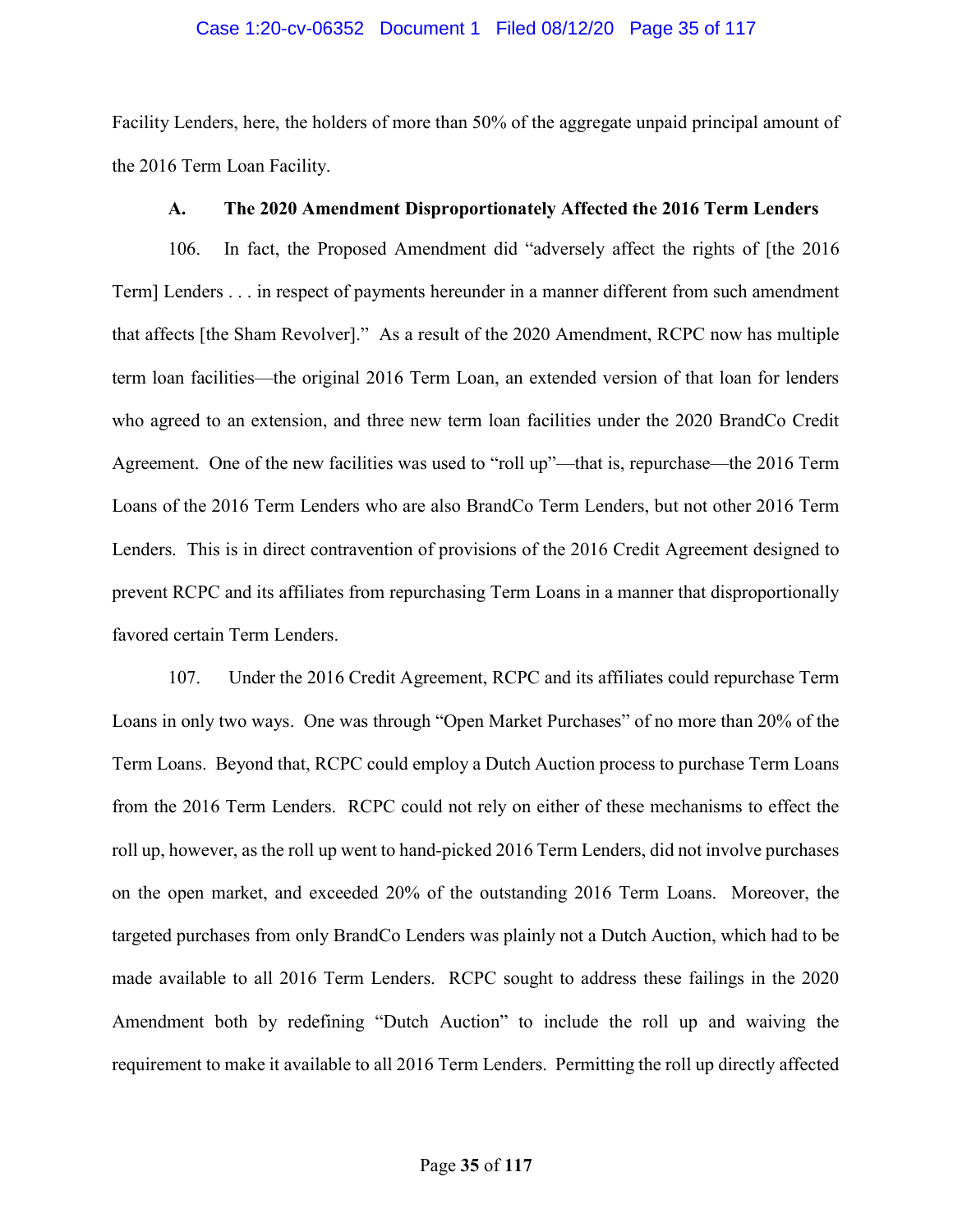#### Case 1:20-cv-06352 Document 1 Filed 08/12/20 Page 36 of 117

the Term Lenders, but had no effect on any other facility—specifically, the Revolving Credit Facility—under the 2016 Credit Agreement.

108. Further, the 2020 Amendment gave these same favored 2016 Term Lenders the right to cause the Borrower to make additional repurchases of their 2016 Term Loans. The reordering of priorities and provision of benefits by the 2020 Amendment affected 2016 Term Lenders only—it had no effect on the holders of the Sham Revolver commitments.

109. The 2020 Amendment is in breach of Section 10.1's requirement for consent by Majority Facility Lenders, which Revlon never sought or obtained. As a result, the 2020 Amendment breached the Section 10.1 Proviso and is void and unenforceable.

# B. The Purported Waiver of Events of Default Disproportionately Affected the 2016 Term Lenders

110. Deviously, the very first thing the 2020 Amendment purports to do is to "waive[] any Default or Event of Default that would otherwise result from the BrandCo Loan Parties entering into the BrandCo Loan Documents, and completing the transactions contemplated thereby (including, without limitation, any Specified Borrower Repurchases), on the Amendment Effective Date, and any other Default or Event of Default that may exist or may have existed prior to the Amendment Effective Date." Amendment No. 1 to Credit Agreement § 1(a) (the "Purported Waiver"). Were it effective, the Purported Waiver would waive all existing Events of Default, including but not limited to, any Sale-Leaseback Defaults and the Sham Revolver Default.

111. The Purported Waiver, however, is not effective. Like the 2020 Amendment, the Purported Waiver, by its terms, "adversely affect[ed] the rights of [the 2016 Term] Lenders . . . in respect of payments hereunder in a manner different from such amendment that affects [the Sham Revolver]." First, the 2016 Term Lenders, and only the 2016 Term Lenders, had a right to assert that the Borrower violated the 2016 Credit Agreement by, among other things, entering into the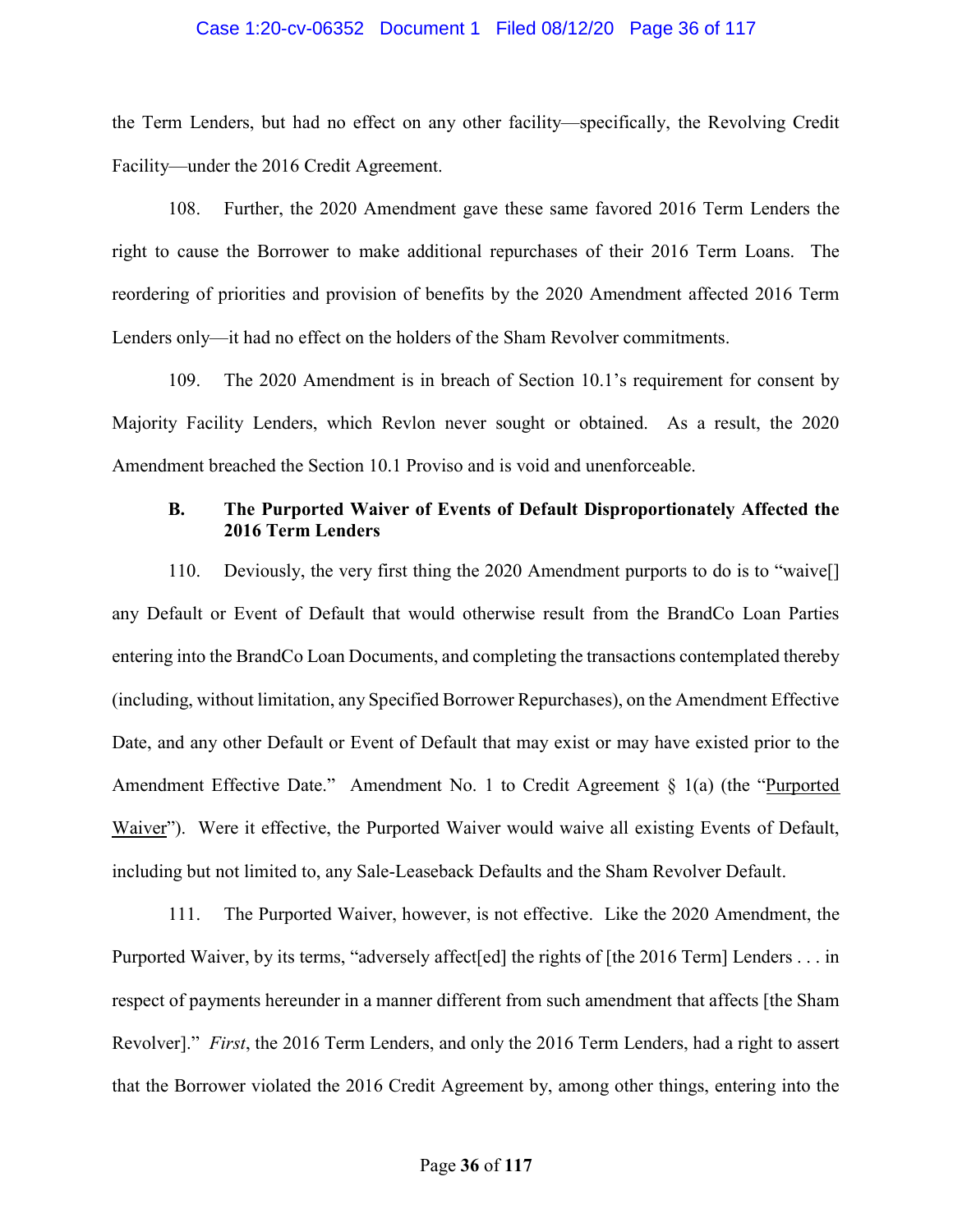## Case 1:20-cv-06352 Document 1 Filed 08/12/20 Page 37 of 117

First Sale-Leaseback Default and by issuing the Sham Revolver in bad faith and notwithstanding an existing Event of Default. The Sham Revolver lenders were not impacted by the putative waiver of an Event of Default that pre-dated their own existence; nor are they impacted by the putative waiver of an Event of Default arising from the Sham Revolver itself. The Sham Revolver was created as part of the vote-rigging effort, solely to enable the adoption of the 2020 Amendment. The holders of the Revolving Commitments, by participating in and benefitting from this manipulative process, with full knowledge of the circumstances, have unclean hands, had no right to assert that the Borrower violated the 2016 Credit Agreement, and were unaffected by the Purported Waiver.

112. Second, the Purported Waiver has little if any effect on the Sham Revolver lenders' rights in respect of payment because the Sham Revolver is not at risk of not being repaid. Its brief shelf life of 10 to 15 business days reduced the Sham Revolver's risk to nothing, while the 2016 Term Lenders are left exposed for years to a heightened risk of non-payment. If, for example, Revlon defaults on its debt repayments to 2016 Term Lenders when they come due, the Sham Revolver will have been repaid well before Revlon's resulting bankruptcy. The negative effects of the Purported Waiver in respect of payments disproportionately impacted the 2016 Term Lenders, while holders of the Sham Revolver's Revolving Commitments were not affected at all.

113. Because RCPC did not even attempt to obtain consent of the majority of 2016 Term Lenders, the Purported Waiver is in breach of § 10.1's requirement for consent by Majority Facility Lenders. The Purported Waiver is void and unenforceable, and constituted a further breach of the Section 10.1 Proviso.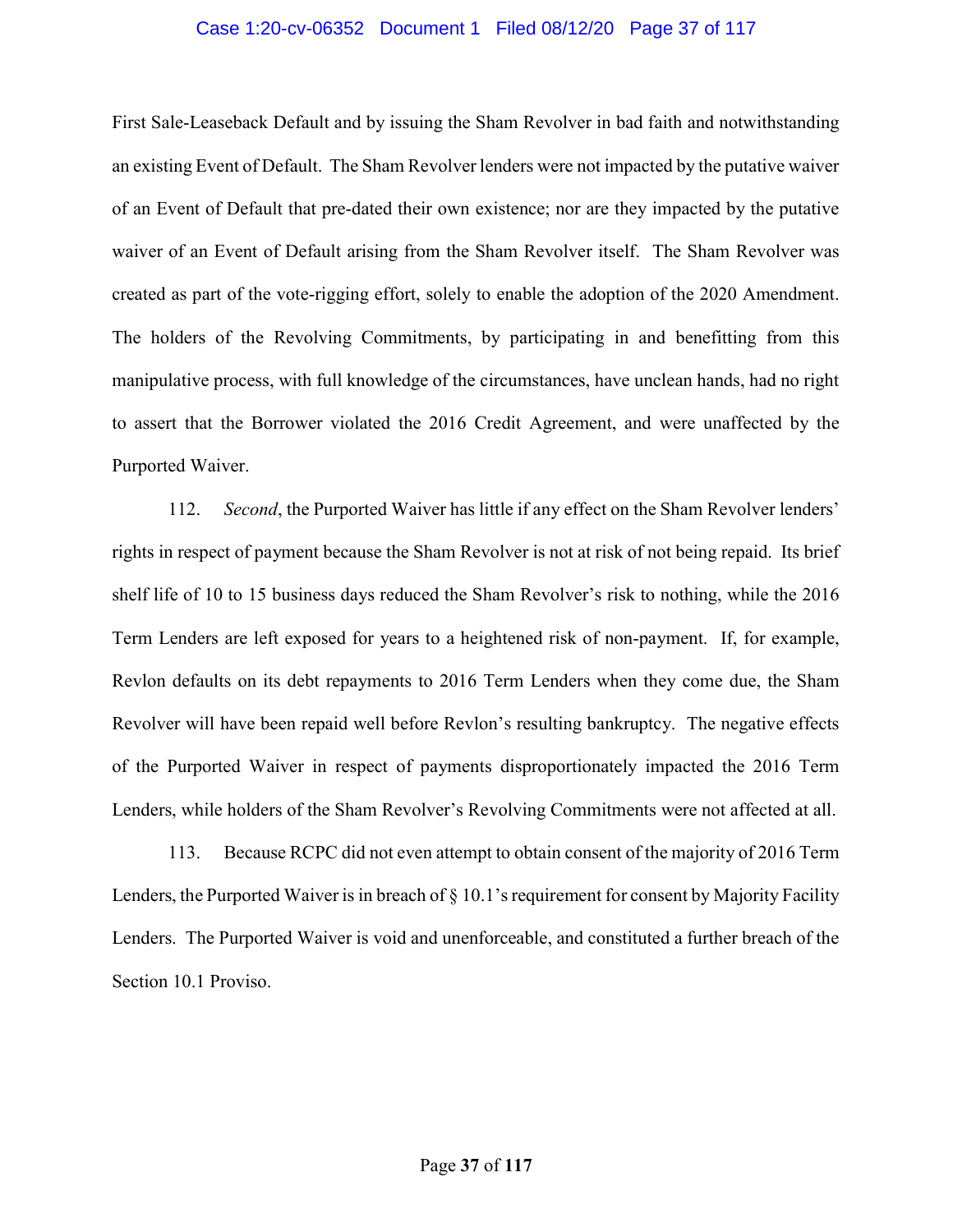# V. Citibank Defied the Directions of the Required Lenders and Majority Facility Lenders and Did Not Act in the Best Interest of the Lenders

114. Through a series of disloyal actions, Citibank facilitated Revlon's nefarious issuance of the Sham Revolver and helped Revlon manipulate the vote regarding the Proposed Amendment. When the faithful actions of the 2016 Term Lenders' Agent were most needed, Citibank refused to abide by its duties or follow the directions of the Lenders holding a majority of outstanding aggregate unpaid 2016 Term Loan principal under the 2016 Credit Agreement. Instead, Citibank acted contrary to the directions of the Required Lenders and Majority Facility Lenders.

115. On or about April 24, 2020, Donald Morgan, CIO and Managing Partner of Brigade Capital Management, LP ("BCM"), the manager of a large Co-Op Lender, discussed BCM's concerns regarding the Proposed Amendment and RCPC's bad faith attempts to rig the vote for the Proposed Amendment with Richard Zogheb, Citibank Managing Director and Head of Global Debt Capital Markets. Mr. Zogheb offered to Mr. Morgan, who called on behalf of the Co-Op Lenders, that if a majority of 2016 Term Lenders presented a letter directing Citibank to resign, Citibank would resign as Agent prior to effectuation of the transaction. On April 25, 2020, in reliance on and in response to Mr. Zogheb's representation, the 2016 Term Lenders holding more than 50% of outstanding aggregate unpaid 2016 Term Loan principal "direct[ed] Citibank, N.A. to resign as Agent under the 2016 Credit Agreement."

116. On April 27, 2020, Citibank stated it was continuing to evaluate whether it would continue to serve as Agent. Subsequently, Michael Corbat, the CEO of Citibank, confirmed to BCM that Mr. Zogheb was overseeing the resignation. Nevertheless, notwithstanding the representations from Messrs. Zogheb and Corbat that Citibank would resign upon direction to do so, Citibank reneged, breaching its agreement to resign as Agent.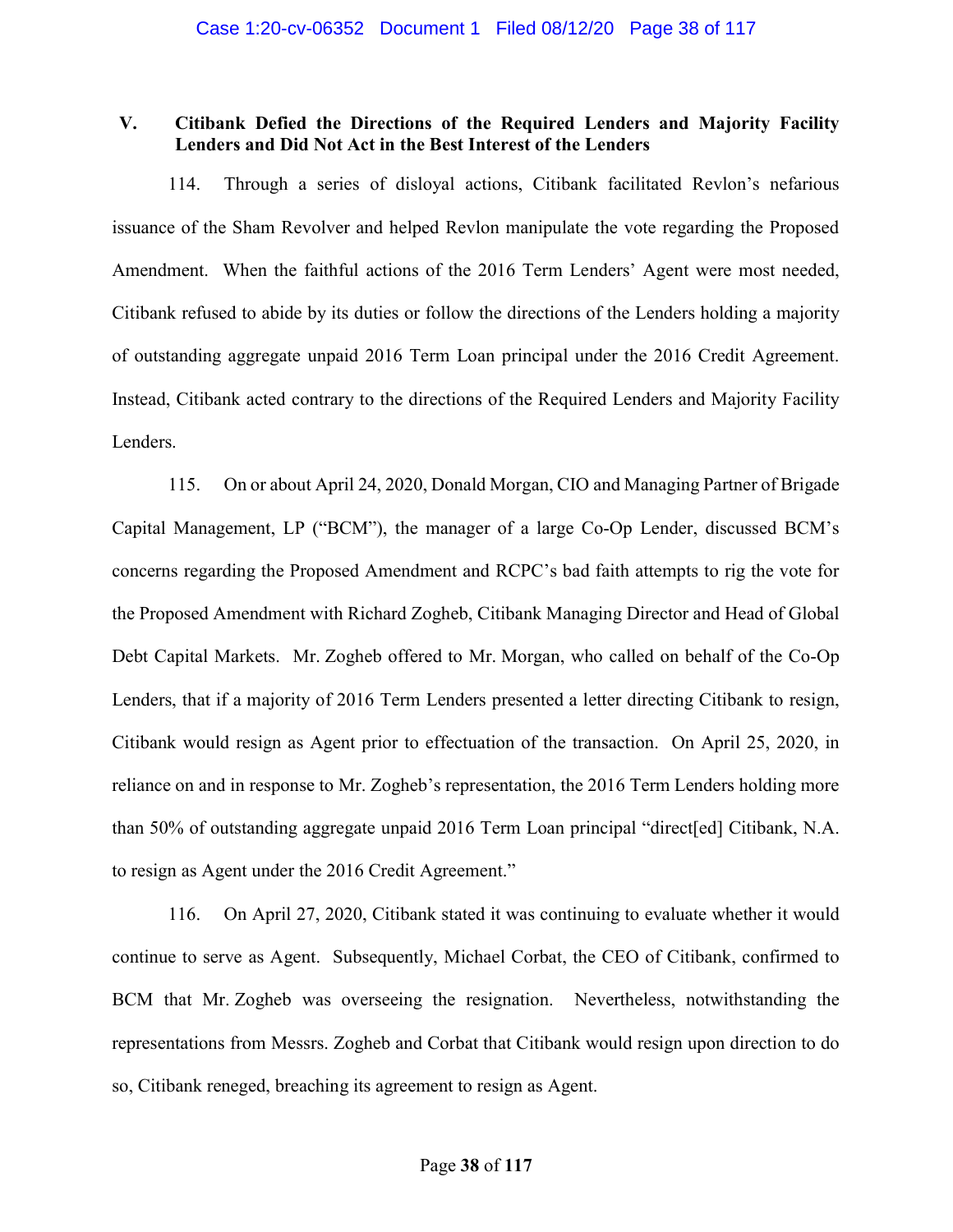117. On April 28, 2020, counsel for the Required Lenders warned that,

[I]f Citi should determine to continue to act as Agent—notwithstanding the direction from Required Lenders in their letter of April 25, 2020, directing otherwise—Citi cannot join in amendments to the 2016 Credit Agreement that the Borrower has proposed. Among other things, Borrower seeks to (a) create new Revolver Commitments notwithstanding a pending Event of Default, (b) amend the 2016 Credit Agreement in ways that are not permitted, including under the plain requirements of Section 10.1, which governs Amendments and Waivers, absent the consent of the Majority Facility Lenders, (c) employ sham Revolver Commitments to manipulate voting among Lenders in bad faith, and (d) consummate the Jefferies Financing notwithstanding its failure to provide information necessary and required to assess that transaction. Any actions by Citi to execute, acknowledge, approve or ratify the actions and proposed amendments would violate the 2016 Credit Agreement.

As discussed infra, Citibank subsequently assisted RPCP in completing all of the above. In the

letter, the Co-Op Lenders further notified Citibank that such actions would be in breach of multiple provisions of the 2016 Credit Agreement, the covenant of good faith and fair dealing, and would constitute actual and constructive fraudulent transfers.

118. On April 29, 2020, counsel for 2016 Term Lenders holding a majority of outstanding aggregate unpaid 2016 Term Loan principal under the 2016 Term Loan Facility (and thereby constituting both the Required Lenders and Majority Facility Lenders) sent Citibank, as the Administrative Agent of the 2016 Credit Agreement, a Notice of Event of Default pursuant to Section 9.5 of the 2016 Credit Agreement. This Notice stated that:

The undersigned Lenders hereby notify the Agent that the transfer of the American Crew IP by the Borrower to its Non-Guarantor Subsidiary, Beautyge II, LLC (the 'IP Transferee'), and the licensing back of the American Crew IP by the IP Transferee to the Borrower, in connection with the Ares Financing constitutes a breach of Section 7.10 of the 2016 Credit Agreement. This breach of Section 7.10 of the 2016 Credit Agreement constitutes an Event of Default under Section 8.1(c) of the 2016 Credit Agreement.

119. Section 9.5 of the 2016 Credit Agreement states that, "[i]n the event that an Agent receives such a notice [of an Event of Default], such Agent shall give notice thereof to the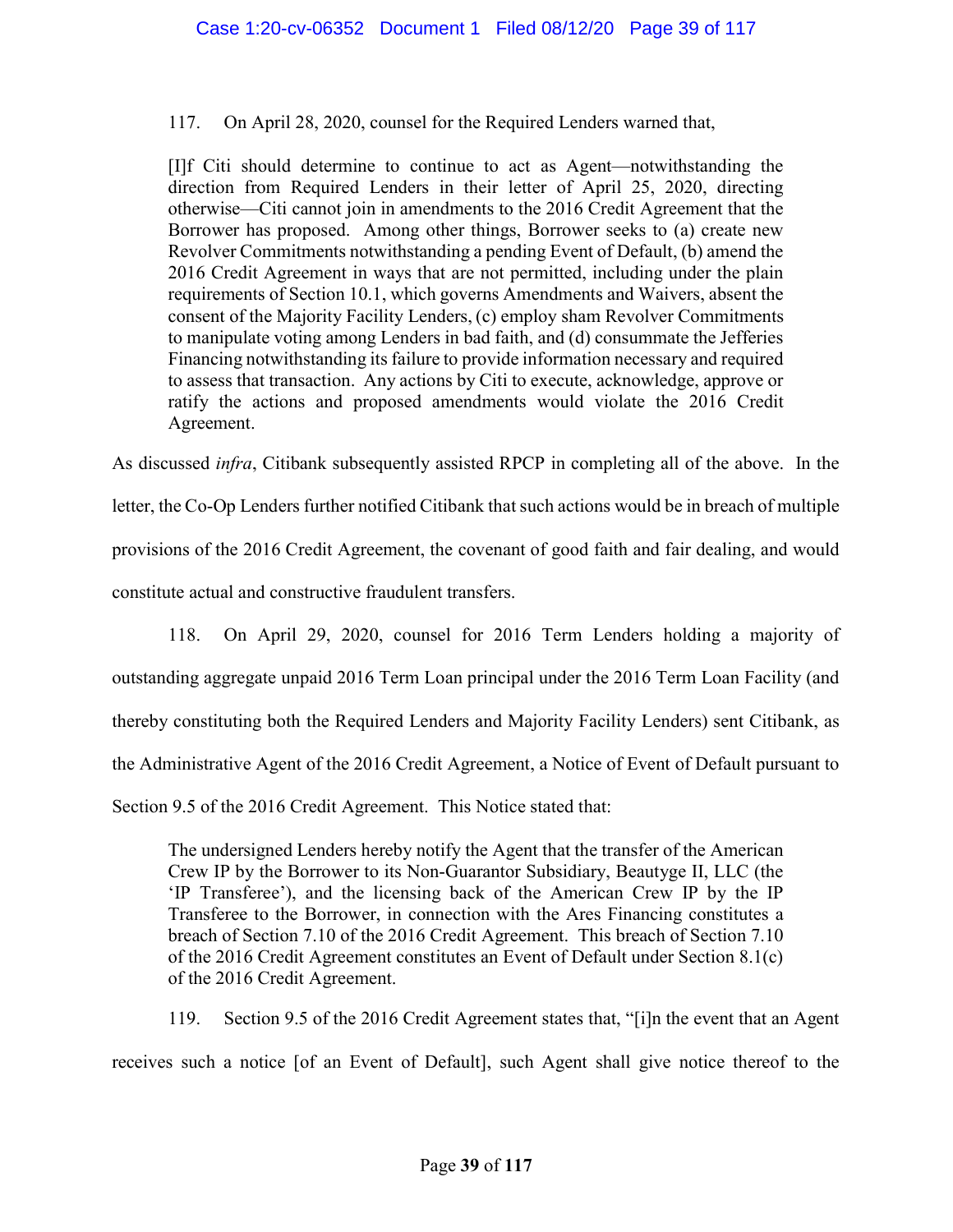## Case 1:20-cv-06352 Document 1 Filed 08/12/20 Page 40 of 117

Lenders." Despite this requirement, Citibank did not provide notice to the 2016 Term Lenders of the Notice of the First Sale-Leaseback Event of Default.

120. Upon information and belief, had Citibank noticed other Lenders under the 2016 Credit Agreement of this Notice of Event of Default as it was contractually required, more of the Lenders would have been aware of the continuing Event of Default, causing them to vote against the Proposed Amendment, and the 2020 Amendment would have failed, notwithstanding the issuance of the Sham Revolver. Upon further information and belief, the inclusion of the Sham Revolver in the vote for the Proposed Amendment allowed it to pass by *less than half a percent*. Had one or more holders of a cumulative \$10 million (0.5%) of the outstanding \$1.8 billion 2016 Term Loan rescinded consent, the Proposed Amendment would have failed.

121. Section 9.5 of the 2016 Credit Agreement further states that Citibank "shall take such action with respect to such Default or Event of Default as shall be reasonably directed by the Required Lenders . . . provided, that unless and until such Agent shall have received such directions, such Agent may (but shall not be obligated to) take such action, or refrain from taking such action, with respect to such Default or Event of Default as it shall deem advisable in the best interests of the Lenders" (emphasis added).

122. Counsel for the Co-Op Lenders also informed Citibank, as Agent, that "one of the conditions precedent to the effectiveness of any New Loan Commitment under Section 2.25 of the 2016 Credit Agreement is that no Event of Default shall exist [and] the new \$100 million of Revolving Commitments . . . cannot be effectuated, and the Agent cannot execute and deliver any Joinder Agreement or other documentation to cause the establishment of such Revolving Commitments."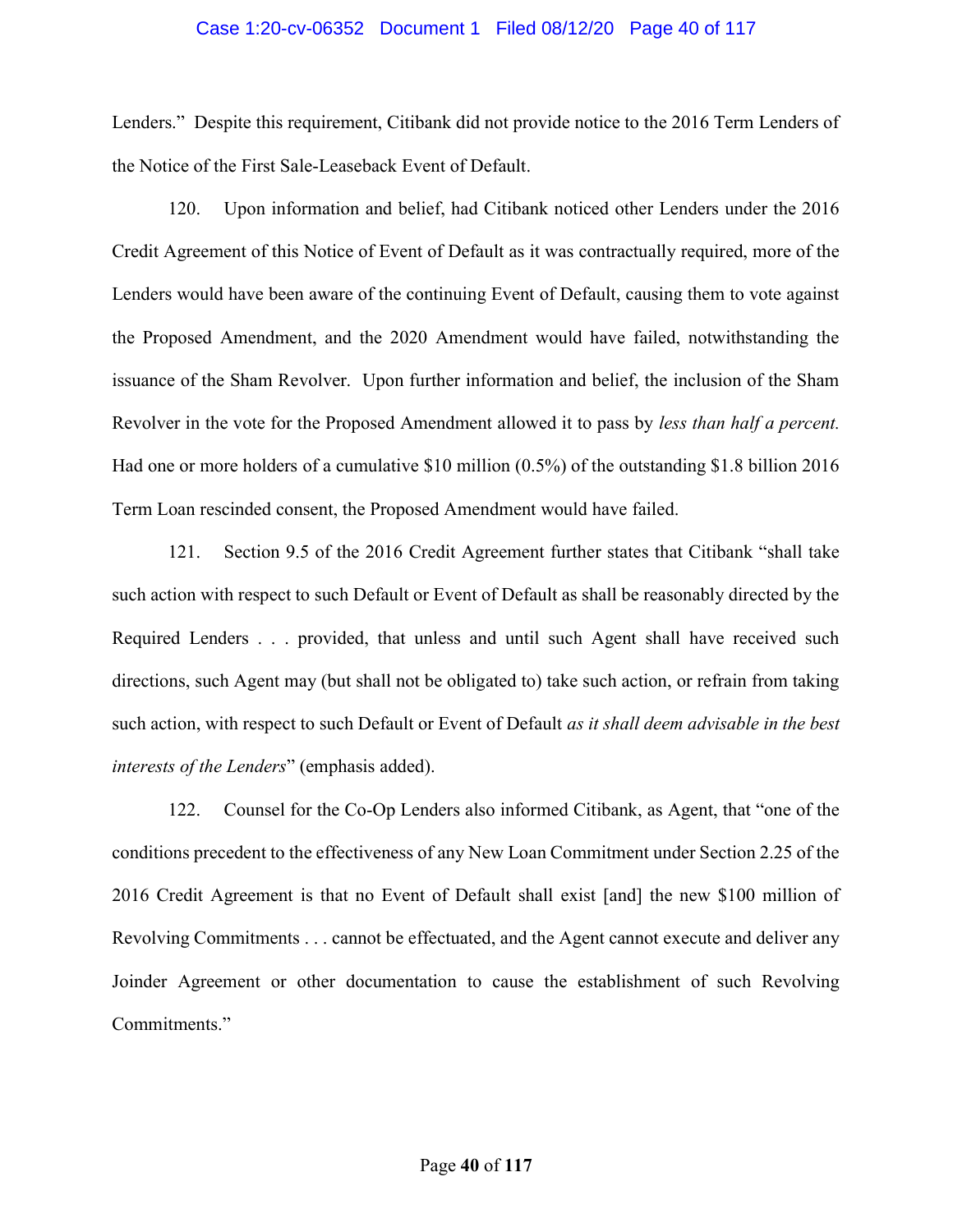### Case 1:20-cv-06352 Document 1 Filed 08/12/20 Page 41 of 117

123. On April 30, 2020, the Co-Op Lenders again alerted Citibank that, in light of the Event of Default, Citibank could not allow the issuance of the Sham Revolver and that doing so would constitute a further Event of Default.

124. Notwithstanding the multiple warnings sent directly to Citibank, that very day, Citibank executed and delivered a Joinder Agreement and other documentation purporting to establish the Sham Revolver in the amount of \$65 million, of which RCPC drew \$63.5 million. Because an Event of Default existed at the time the Sham Revolver was to be issued, in violation of a condition precedent to its issuance, the establishment of the Sham Revolver, itself, constituted another Event of Default by RCPC and Citibank. This was the Sham Revolver Default.

125. Citibank's refusal to follow the directions from Required Lenders to not establish the Sham Revolving Commitments constituted a breach of Section 9.5 of the 2016 Credit Agreement.

126. Citibank tabulated the votes consenting to the Proposed Amendment. The holders of less than 50% of the aggregate unpaid principal amount of the 2016 Term Loan Facility consented to the Proposed Amendment. Therefore, the Proposed Amendment had the consent of neither the Majority Term Loan Facility Lenders nor the Required Lenders (the latter, because the improperly established Sham Revolver could not have been permissibly included). Nonetheless, Citibank included the Sham Revolver in its calculations and claimed that the Required Lenders had consented to the Proposed Amendment. Even if the Sham Revolver were eligible for inclusion in the calculation of Required Lenders, Citibank ignored the lack of consent from the Majority Facility Lenders—that is, the majority of 2016 Term Lenders—whose consent was required under the Section 10.1 Proviso to approve the Proposed Amendment that disproportionately and adversely affected the 2016 Term Lenders.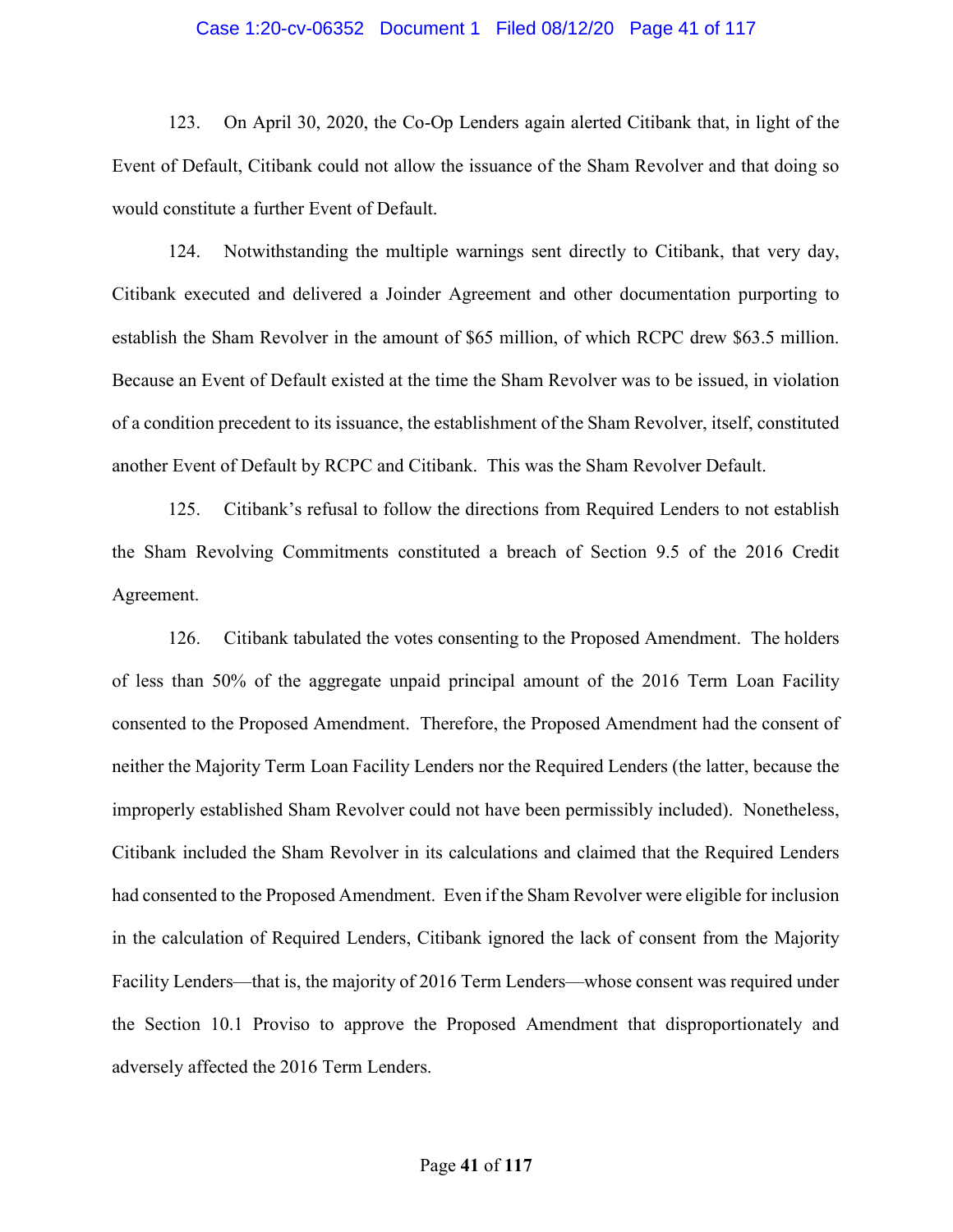## Case 1:20-cv-06352 Document 1 Filed 08/12/20 Page 42 of 117

127. The April 28, 2020 letter from counsel for the Co-Op Lenders to Citibank set forth detailed explanations of various deficiencies and breaches, and requested that "if [Citibank] disagree[s] with any of the foregoing, please promptly let us know the basis for your disagreement . . . " On numerous other occasions, counsel for the Co-Op Lenders warned Citibank that RCPC was expressly breaching the 2016 Credit Agreement or breaching RCPC's duty of good faith and fair dealing and that Citibank's (i) execution of documents to establish the Sham Revolver, (ii) facilitation of RCPC's vote manipulation by improperly including the Sham Revolver in the vote for the Proposed Amendment, and (iii) ratification of the amendment to the 2016 Credit Agreement, which, *inter alia*, purported to waive all existing Events of Default and release of certain of 2016 Term Lenders' liens would, themselves, constitute breaches of the 2016 Credit Agreement and Citibank's duty of good faith and fair dealing.

128. Rather than engaging with these warnings, or providing any substantive response to the lenders for whom it was acting as Agent, Citibank *ignored* them wholesale, responding on April 29, 2020, that it "offers no opinion or comment with respect to [Co-op Lenders'] speculation regarding possible Events of Default or other misconduct by the Borrower in connection with the Proposed New Revolving Commitments or Proposed Amendment."

129. On May 7, 2020, the Co-op Lenders provided Citibank with one last chance to do the right thing, writing that it was "six days after the vote on the Proposed Amendments and[] Citibank has had additional time to consider the invalidity of the Proposed Revolving Commitments. We have not, however, received any indication that Citibank has done so. Similarly, during this six day period, Citibank has not contacted us to address the substantive points raised in our letters of last week, or to explain why it facilitated voting that gave effect to sham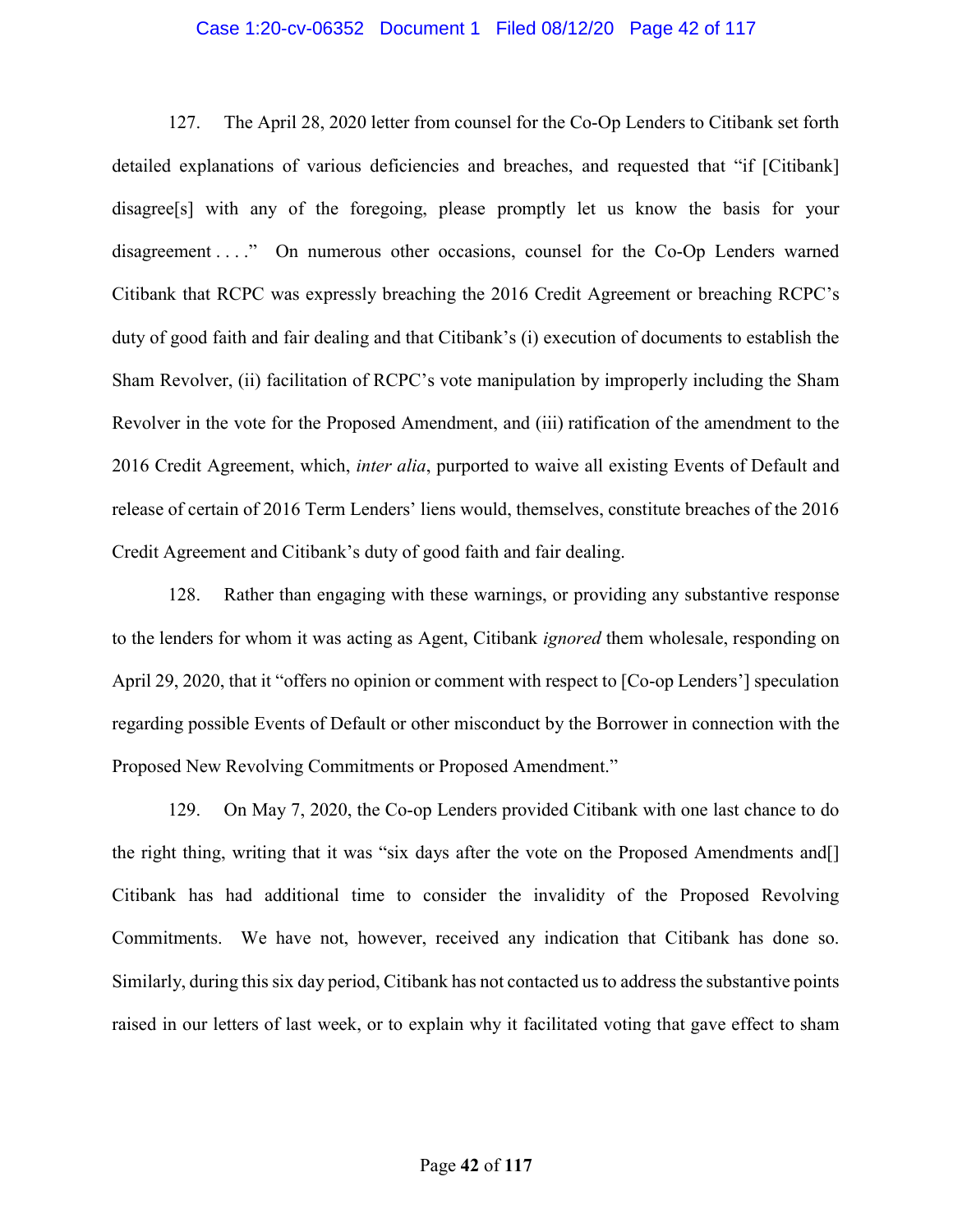## Case 1:20-cv-06352 Document 1 Filed 08/12/20 Page 43 of 117

revolving commitments issued solely to undermine the directions of an actual majority of Lenders under the 2016 Credit Agreement."

130. Nevertheless, on May 8, 2020, Citibank reiterated that it "continues to offer no opinion or comment with respect to such matters. . . ." Citibank established the Sham Revolver, facilitated RCPC's vote manipulation by improperly including the Sham Revolver in the vote for the Proposed Amendment, ratified the Proposed Amendment, which, inter alia, purported to waive all existing Events of Default, and released the 2016 Term Lenders' liens. Neither Citibank nor its counsel ever provided a substantive justification for its conduct. Citibank did so without investigating any underlying allegations or, by its own admission, offering any opinion in support of its conduct. At best, this constituted gross negligence on Citibank's part and a breach of Citibank's duties under the 2016 Credit Agreement.

131. Citibank had a significant conflict of interest, which, at least partially, explains its brazen behavior. In April 2018, RCPC amended its \$400 million 2016 ABL Facility to add \$41.5 million in new senior secured Tranche B Revolving Commitments. Citibank was one Tranche B Lender. The Tranche B Revolving Commitments were first in, last out and the Tranche A Revolving Commitments were last in, first out, meaning that Tranche B Revolving Commitments were drawn first and paid last. Upon any event of default triggering a prepayment of debt, Tranche B would be paid after Tranche A. However, Tranche B was to mature on April 18, 2020, earlier than Tranche A.

132. Contemporaneously with amending the 2016 Credit Agreement for which Citibank served as Administrative Agent and Collateral Agent for the Lenders, RCPC sought to extend the Tranche B maturity date by one month to May 18, 2020. In exchange, the Tranche B Lenders would receive an amended interest rate 0.75% higher than the original rate for the Tranche B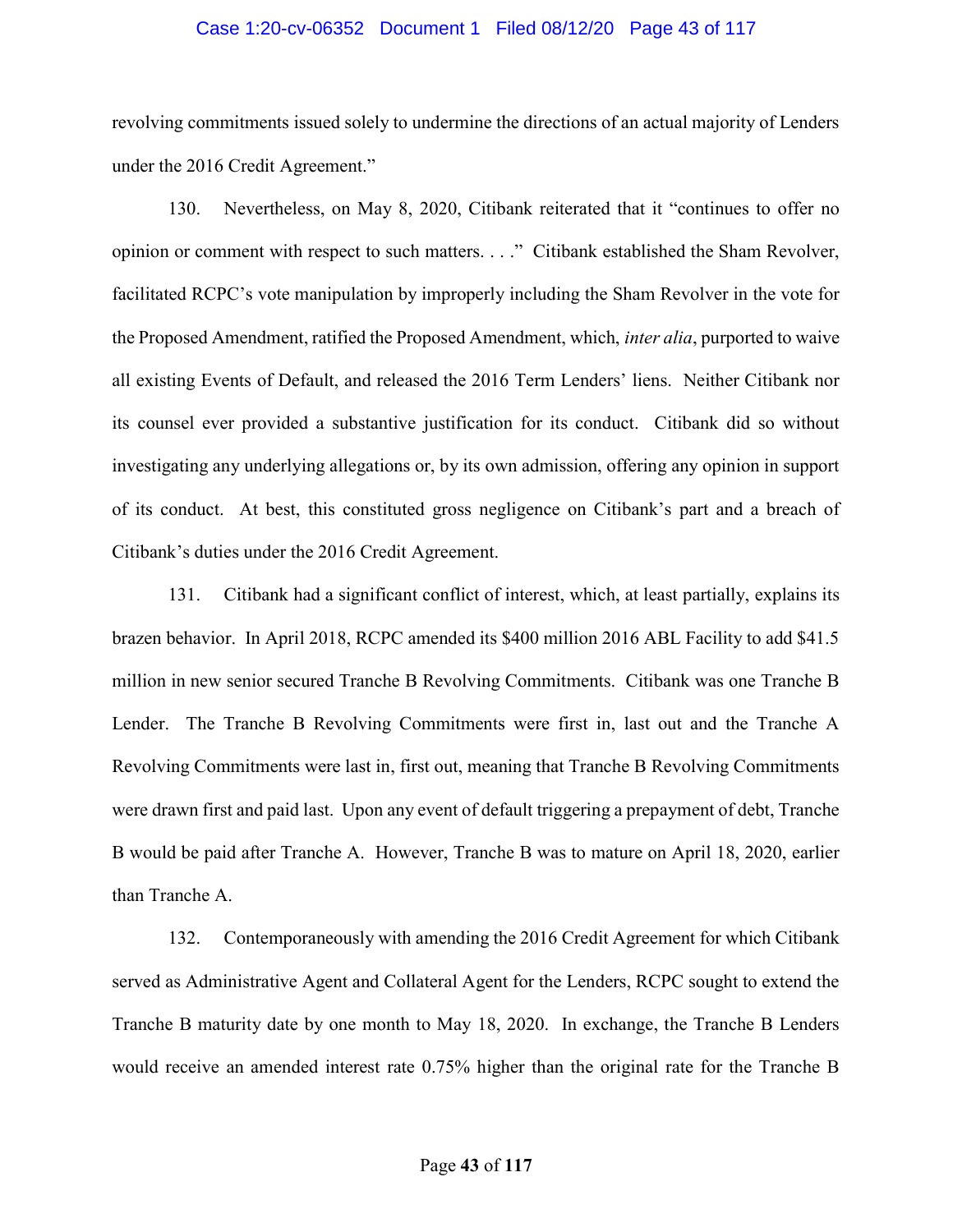## Case 1:20-cv-06352 Document 1 Filed 08/12/20 Page 44 of 117

Revolving Commitments, subject to a LIBOR floor of 0.75%. Citibank agreed to act as a Replacement Lender for a Non-Extending Lender under the 2016 ABL Facility, substantially increasing its fully drawn, Tranche B Revolving Commitments thereunder to \$26.25 million, to be repaid a month later, on the new maturity date.

133. Citibank would hold significant risk for that extra month: If a mandatory prepayment was triggered under the 2016 ABL Facility prior to maturity, Citibank, as a Tranche B Lender, would be repaid last. Moreover, as a Lender under the 2016 ABL Facility, Citibank's lien on the valuable intellectual property of Elizabeth Arden and other valuable RCPC brand assets was behind that of the 2016 Term Lenders. A default under the either the 2016 ABL Facility or 2016 Term Loan Facility would put Citibank's \$26.25 million Tranche B Loan behind a \$400 million Tranche A facility in priority and, as to the intellectual property of Elizabeth Arden and other RCPC brand assets, behind the 2016 Term Lenders. Thus, Citibank had a stake in the success of the Proposed Amendment and a reason to deny the 2016 Term Lenders their right to call a default by reason of the unlawful amendment of the 2016 Credit Agreement: a default could cause Citibank to lose up to \$26.25 million.

134. Thus, Citibank's loan to RCPC furnished motive to betray the 2016 Term Lenders to whom it owed a duty. Citibank refused to acknowledge defaults under the 2016 Credit Agreement, recognized the Sham Revolver, and effectuated the invalid 2020 Amendment in favor of Revlon and itself. By ignoring properly noticed defaults, recognizing the Sham Revolver, and ratifying the Proposed Amendment, Citibank put its own interest as a Tranche B ABL Lender ahead of the interests of 2016 Term Lenders.

135. Section 9.5 of the 2016 Credit Agreement states that Citibank was to act "in the best interest of the Lenders." Citibank's involvement in (1) refusing to resign; (2) establishing the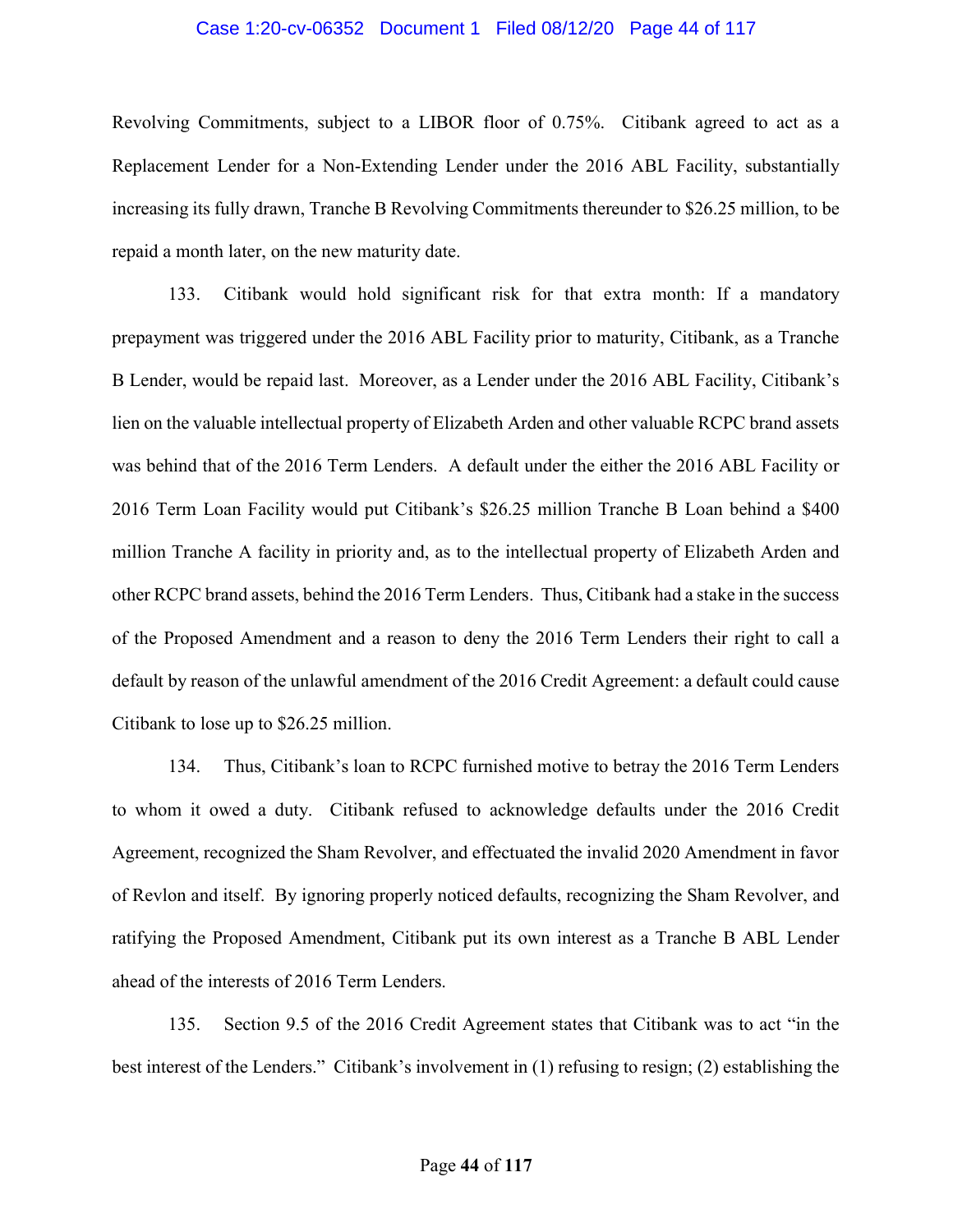## Case 1:20-cv-06352 Document 1 Filed 08/12/20 Page 45 of 117

Sham Revolver; (3) including the Sham Revolver in the vote for the Proposed Amendment; (4) overseeing the execution of the 2020 Amendment and Pari Passu Intercreditor Agreement (see below); and (5) enabling the transfer of the 2016 Term Lenders' valuable collateral and the stripping of their lien on that collateral were indisputably not in the "best interest of lenders." Citibank's failure to act in the best interest of lenders constituted another breach of Section 9.5 of the 2016 Credit Agreement.

#### VI. The 2020 Amendment to the 2016 Credit Agreement

136. On March 9, 2020, RCPC entered into a commitment letter with Jefferies to effectuate the transaction, and simultaneously announced the commitment through issuance of a Form 8-K disclosure that described the transaction structure. Reflecting the extreme nature of the transaction, on information and belief, after being retained by the company, representatives of Jefferies indicated to 2016 Term Lenders that Jefferies would do "anything" to effectuate the transaction. In recognition of the effect of the transaction—stealing the 2016 Term Loan Facility's collateral and stripping away its lien on that collateral—the secondary market for 2016 Term Loans precipitously dropped. The secondary market price precipitously dropped again after Revlon's Form 10-K announcement on May 11, 2020, that four days earlier, the 2020 Amendment had been effectuated and that RCPC had entered into the 2020 BrandCo Credit Agreement with Revlon, Inc., Jefferies, as administrative agent and collateral agent, and the John Doe Lenders.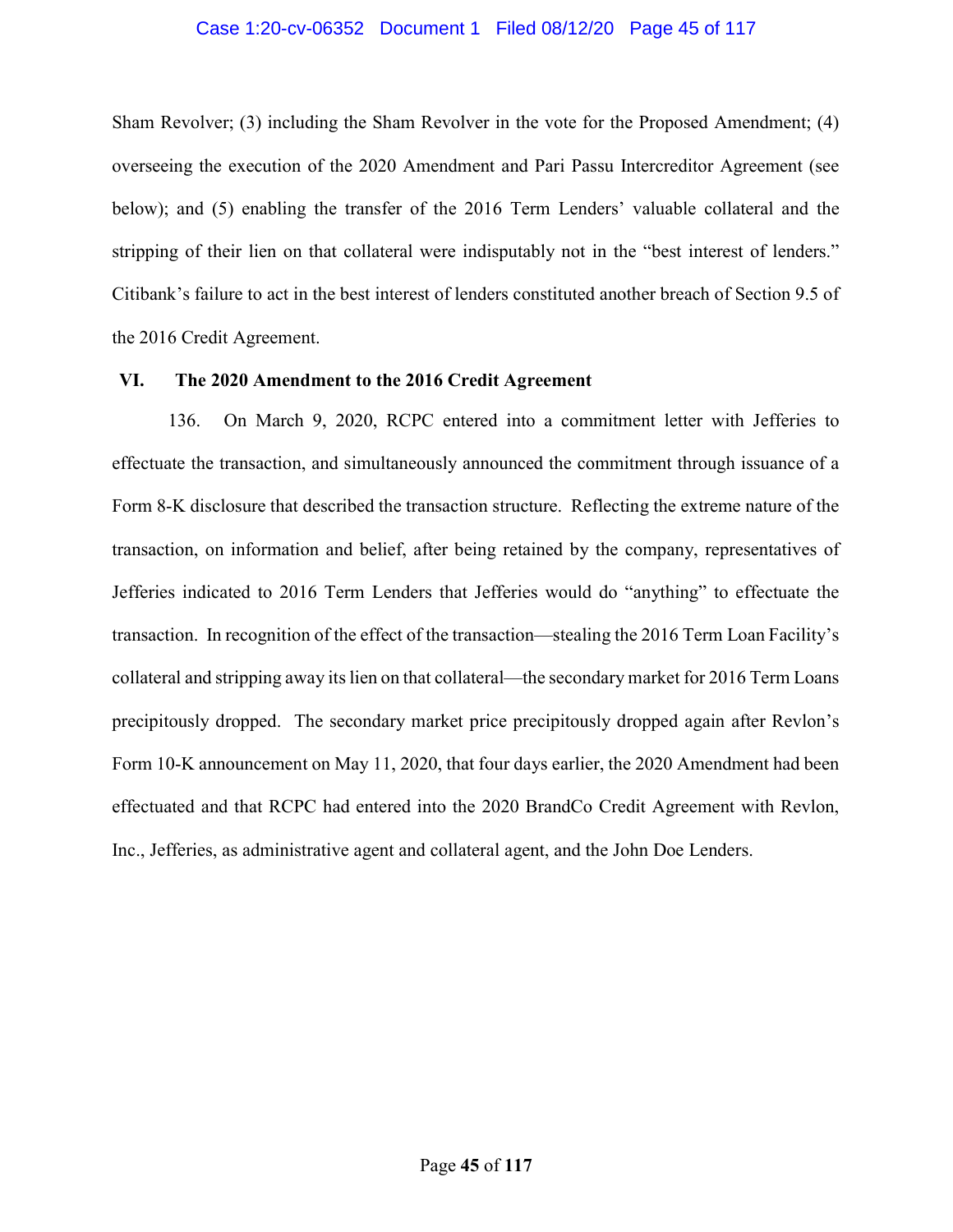

137. The precipitous drop in the market price of the 2016 Term Loans simply reflected what RCPC knew when it constructed the 2020 transaction: Stealing away most, and massively diluting what remained, of the collateral securing the loans extended by the 2016 Term Lenders that those lenders bargained for and upon which they based their lending decisions, had a devastating effect on the value of the 2016 Term Loans. The natural and obvious consequence of the transaction was to hinder and delay the 2016 Term Lenders' ability to collect on their loans to RCPC and to enforce their security rights. RCPC, acting through its board, brought about this result knowingly and purposefully, as it was a central and inevitable piece of the transaction. Upon execution of the transaction, Moody's downgraded the 2016 Term Loan from Caa2(LGD3) to Ca(LGD5), "reflect[ing] that the removal of the BrandCo collateral and the dilution of the security interest in the remaining collateral will weaken recovery prospects." Its assessment of estimated "Loss Given Default" jumped from 30%-50% to 70%-90%.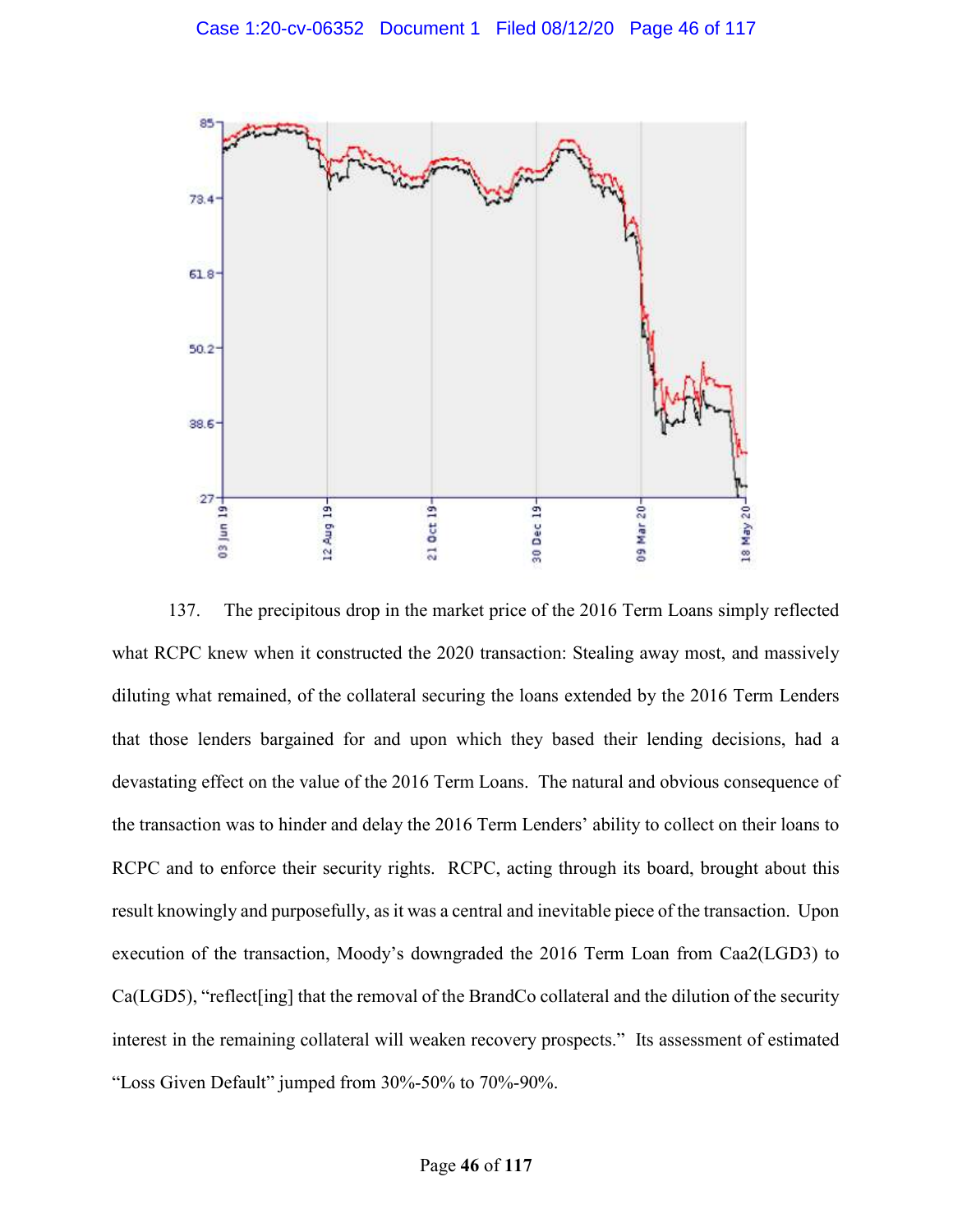## Case 1:20-cv-06352 Document 1 Filed 08/12/20 Page 47 of 117

138. Exactly like the 2019 Term Loan Facility, the 2020 BrandCo Credit Agreement is predicated on the theft of collateral pledged to the lenders under the 2016 Term Loan Facility. RCPC simply replicated the American Crew IP Sale-Leaseback Transaction on a much larger scale (the "2020 BrandCo IP Sale-Leaseback Transaction"). This time, RCPC contributed the American Crew IP, as well as intellectual property related to Elizabeth Arden (the "Elizabeth Arden IP") and certain brands in RCPC's Portfolio Group and Fragrance Group (the "Other IP," and, collectively, the "BrandCo IP" or "BrandCo Collateral"), into BrandCo or the BrandCo Subsidiaries. RCPC then leased back the BrandCo Collateral to provide for its continued use by RCPC and its subsidiaries. As a result, the 2020 BrandCo IP Sale-Leaseback Transaction violated the prohibition against such transactions set forth in Section 7.10 of the 2016 Credit Agreement. This constitutes the "Second Sale-Leaseback Default" and "Third Bad Faith Breach."

139. Again, the AHG Lenders were not simply bystanders, but active participants in the scheme. Not only did they have full knowledge that RCPC was reallocating the 2016 Term Lenders' Collateral to them, they required it. The AHG Lenders were the counterparties negotiating the Proposed Amendment and the structure of the 2020 BrandCo Sale-Leaseback Transactions. It was they and RCPC who engineered the transaction to steal the BrandCo Collateral from the 2016 Term Lenders. Thus, the AHG Lenders, who negotiated the Proposed Amendment and 2020 BrandCo Sale-Leaseback Transactions with RCPC, acted with full knowledge that the Proposed Amendment and 2020 BrandCo Sale-Leaseback Transactions had been completed in bad faith.

140. Being parties to the 2016 Credit Agreement, the AHG Lenders, whose participation in the 2020 Amendment and 2020 BrandCo Sale-Leaseback Transactions was in bad faith, violated the implied duty of good faith and fair dealing incorporated into all contracts governed by New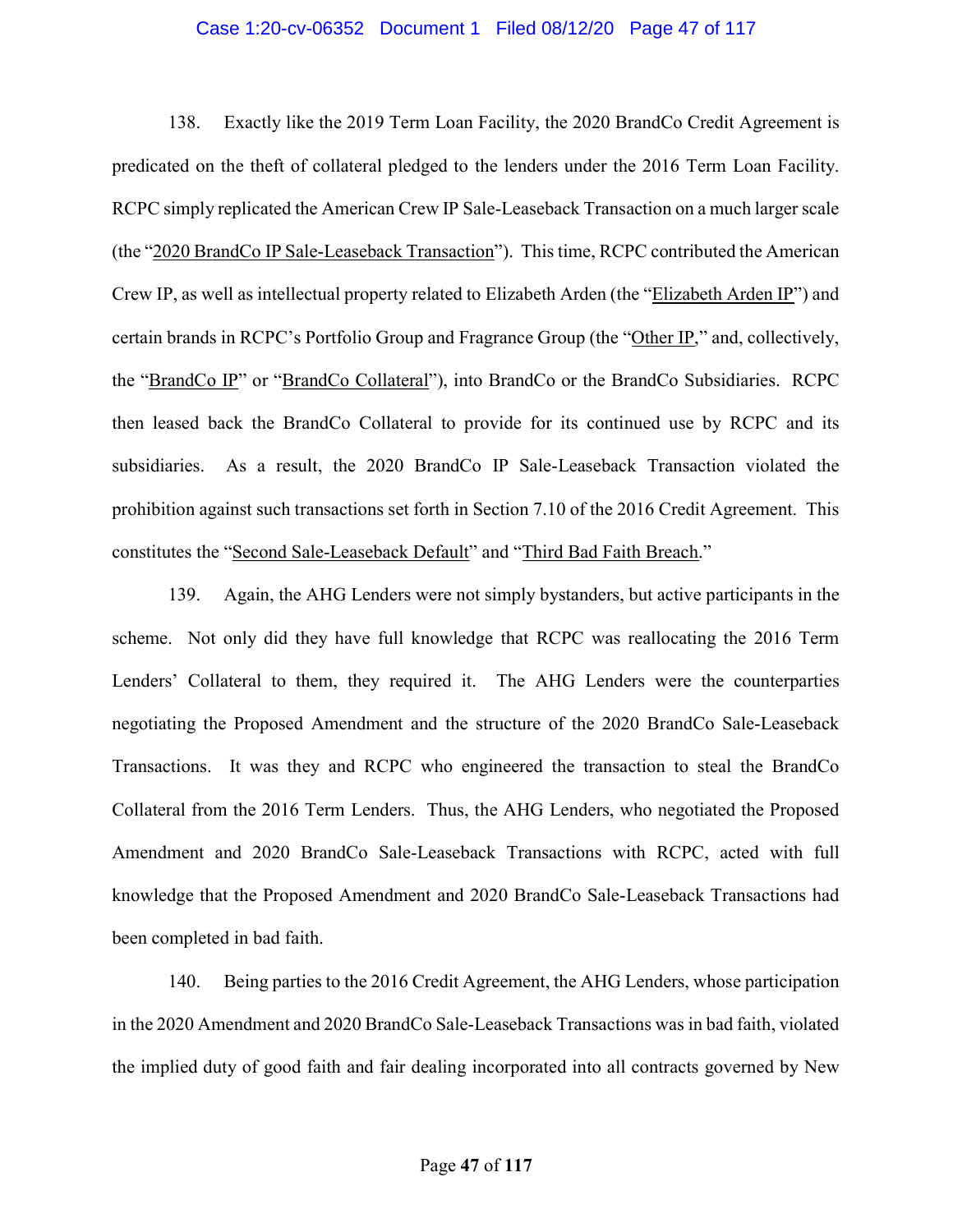### Case 1:20-cv-06352 Document 1 Filed 08/12/20 Page 48 of 117

York law and constituted the "Third Bad Faith Breach," which was previously defined in relation to RCPC's corresponding conduct.

141. Similarly, in designing and structuring the 2020 transaction, devising the Sham Revolver, and presenting the transaction to potential participants in the market and among the 2016 Term Lenders, Revlon and the AHG Lenders relied upon the expertise of the company's advisors at Jefferies. Moreover, Jefferies was selected to serve as administrative agent and collateral agent under the 2020 BrandCo Credit Agreement, and to act as Lead Arranger and Bookrunner under that credit agreement.

## A. The Coercively Obtained New 2020 Facilities

142. Pursuant to the 2020 BrandCo Credit Agreement, three new facilities (the "2020 Facilities") were created:

i) First, RCPC issued a senior secured term loan facility in an initial aggregate principal amount of \$815 million (the "2020 New Money Facility"), plus the amount of certain fees that have been capitalized. All of the assets of the BrandCo Entities (including their equity and the BrandCo Collateral) were pledged to secure the 2020 New Money Facility on a first-priority basis. The 2020 New Money Facility is also secured on a pari passu basis by the remaining assets securing the 2016 Term Loan Facility. As explained supra, \$65 million was initially withheld and made available 10 days after closing, for 5 days, exclusively to buy out the Sham Revolver, at which point the aggregate principal amount outstanding under the 2020 New Money Facility would be \$880 million. On May 28, 2020, the 15th day after closing, the Sham Revolver was paid down using the \$65 million withheld and then drawn under the 2020 New Money Facility. The funds not used to buy out the Sham Revolver were to be used to repay in full approximately \$200 million of indebtedness outstanding under the 2019 Term Credit Agreement and pay fees and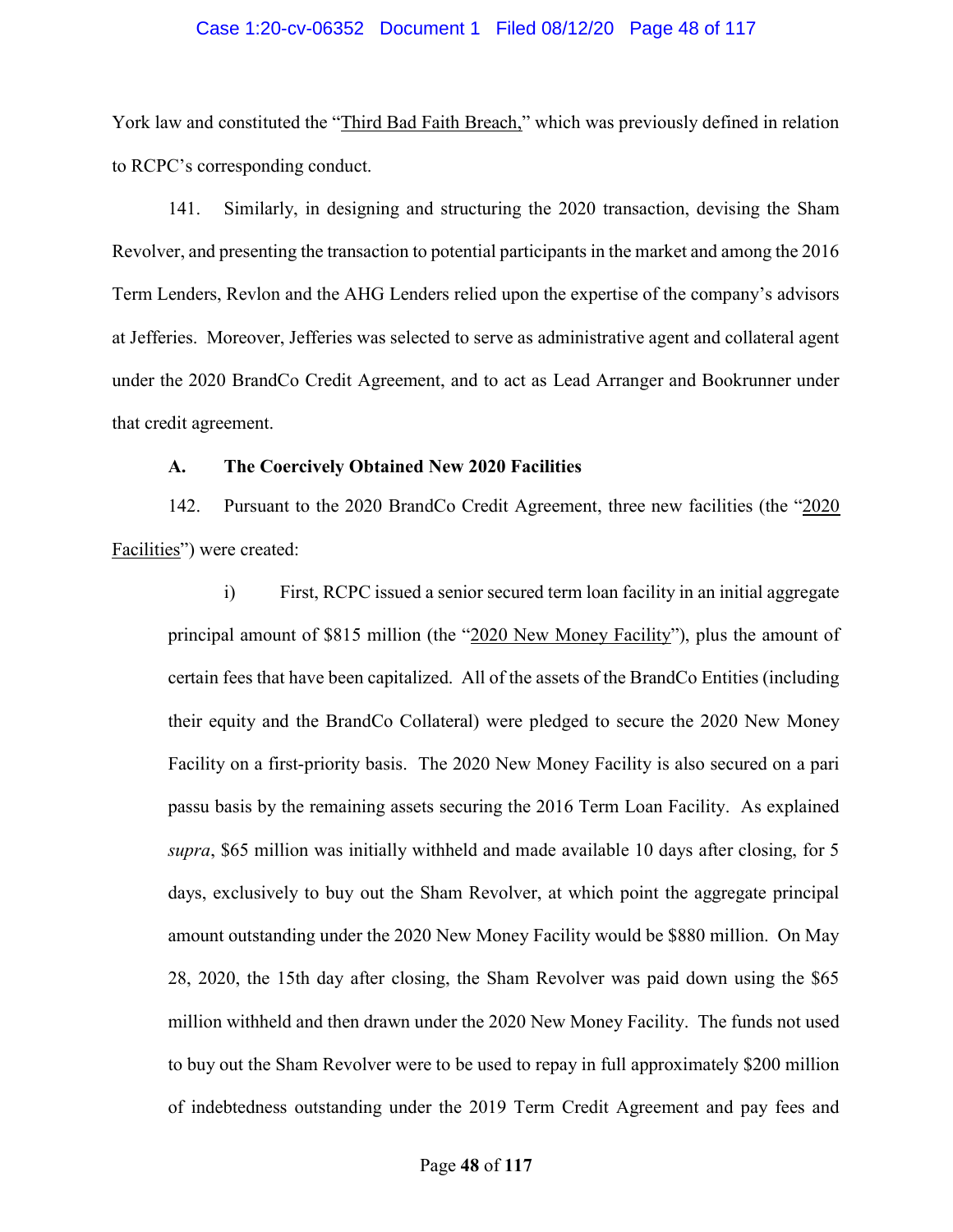## Case 1:20-cv-06352 Document 1 Filed 08/12/20 Page 49 of 117

expenses in connection with the consummation of the transaction. The remainder was to provide liquidity for general corporate purposes, including repurchasing and retiring outstanding senior notes issued by RCPC at an interest rate of 5.75%.

ii) Second, RCPC received commitments in respect of a senior secured term loan facility in an aggregate principal amount of \$950 million (the "2020 Roll-Up Facility"). All of the assets of the BrandCo Entities (including their equity and the BrandCo Collateral) have been pledged to secure the 2020 Roll-Up Facility on a second-priority basis. The 2020 Roll-Up Facility is also secured on a pari passu basis by the assets securing the 2016 Term Loan Facility. The proceeds of the 2020 Roll-Up Facility are available prior to the third anniversary of the closing date to purchase at par an equivalent amount of 2016 Term Loans held by the lenders participating in the 2020 New Money Facility.

iii) Third, RCPC issued a senior secured term loan facility in an initial aggregate principal amount of \$3 million (the "2020 Junior Roll-Up Facility"). All of the assets of the BrandCo Entities (including their equity and the BrandCo Collateral) have been pledged to secure the 2020 Junior Roll-Up Facility on a third-priority basis. The 2020 Junior Roll-Up Facility is also secured on a pari passu basis by the assets securing the 2016 Term Loan Facility. The proceeds of the 2020 Junior Roll-Up Term Loan were used to purchase at par an equivalent amount of term loans under the 2016 Term Loan Facility held by the lenders participating in the 2020 New Money Facility.

Further, all guarantors of the 2016 Term Loan Facility guarantee the 2020 Facilities. The 2016 Term Lenders were given the option to enter into the 2016 Extended Term Loans by extending the maturity of their loans to June 30, 2025.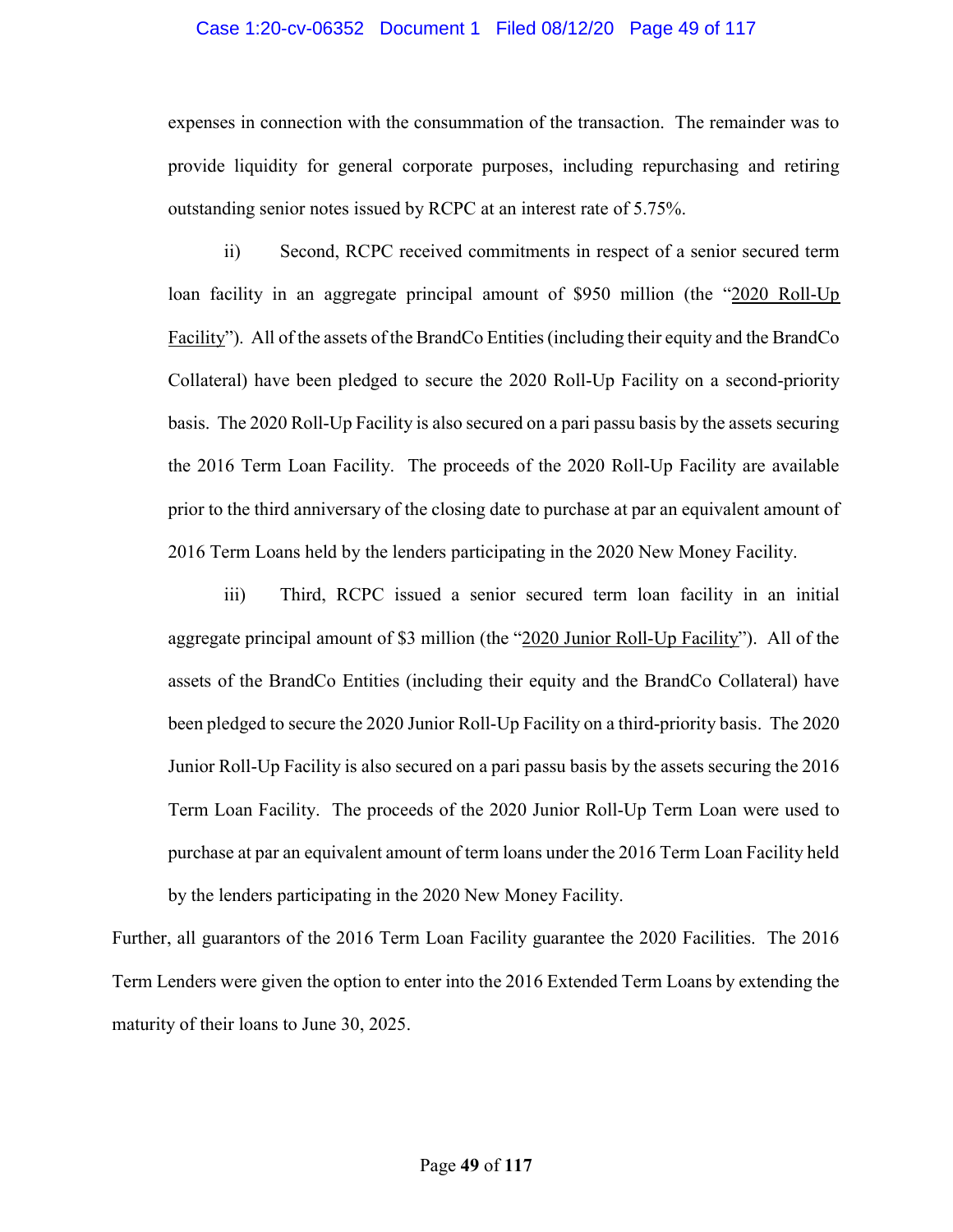## Case 1:20-cv-06352 Document 1 Filed 08/12/20 Page 50 of 117

143. In addition to rigging the vote for the 2020 Amendment by issuing the Sham Revolver, Revlon also coercively structured the vote for the 2020 Amendment to enter into the 2020 BrandCo Credit Agreement. Rather than allowing Lenders to vote separately whether to consent to the amendment and participate in the 2020 Facilities, Revlon allowed only those Lenders consenting to the amendment to participate in the 2020 Facilities. Revlon's threat was clear: If you do not consent to the amendment, Revlon will take your collateral and you will be ineligible to lend into the 2020 Facilities that usurped you. A prominent financial reporting service reported, "[t]he resulting transaction involved a coercive new financing that has crushed the debt held by a sizeable group of term loan holders, favoring holders willing to lend the company new money on generous terms . . . ."

# B. The 2020 Facilities Siphoned Off Substantially All Collateral Securing the 2016 Term Loan

144. As a result of the 2020 Amendment and establishment of the 2020 BrandCo Credit Agreement, the 2016 Term Lenders lost substantially all of their security and collateral. RCPC stripped their remaining first-priority liens on the BrandCo Collateral, including the Elizabeth Arden IP, whose acquisition was the entire purpose of the 2016 Term Loan Facility, leaving the 2016 Term Lenders with no security interest in the BrandCo Collateral.

145. Section 10.1(a)(C) of the 2016 Credit Agreement states that no waiver, amendment, supplement or modification of the 2016 Credit Agreement shall "release all or substantially all of the Collateral or release all or substantially all of the Guarantors from their obligations under the Guarantee and Collateral Agreement . . . without the written consent of all Lenders."

146. The 2020 Amendment purports to release substantially all of the Collateral under the Guarantee and Collateral Agreement without the written consent of all Lenders. On April 28, 2020, counsel for the Co-Op Lenders sent Citibank a letter stating that the Proposed Amendment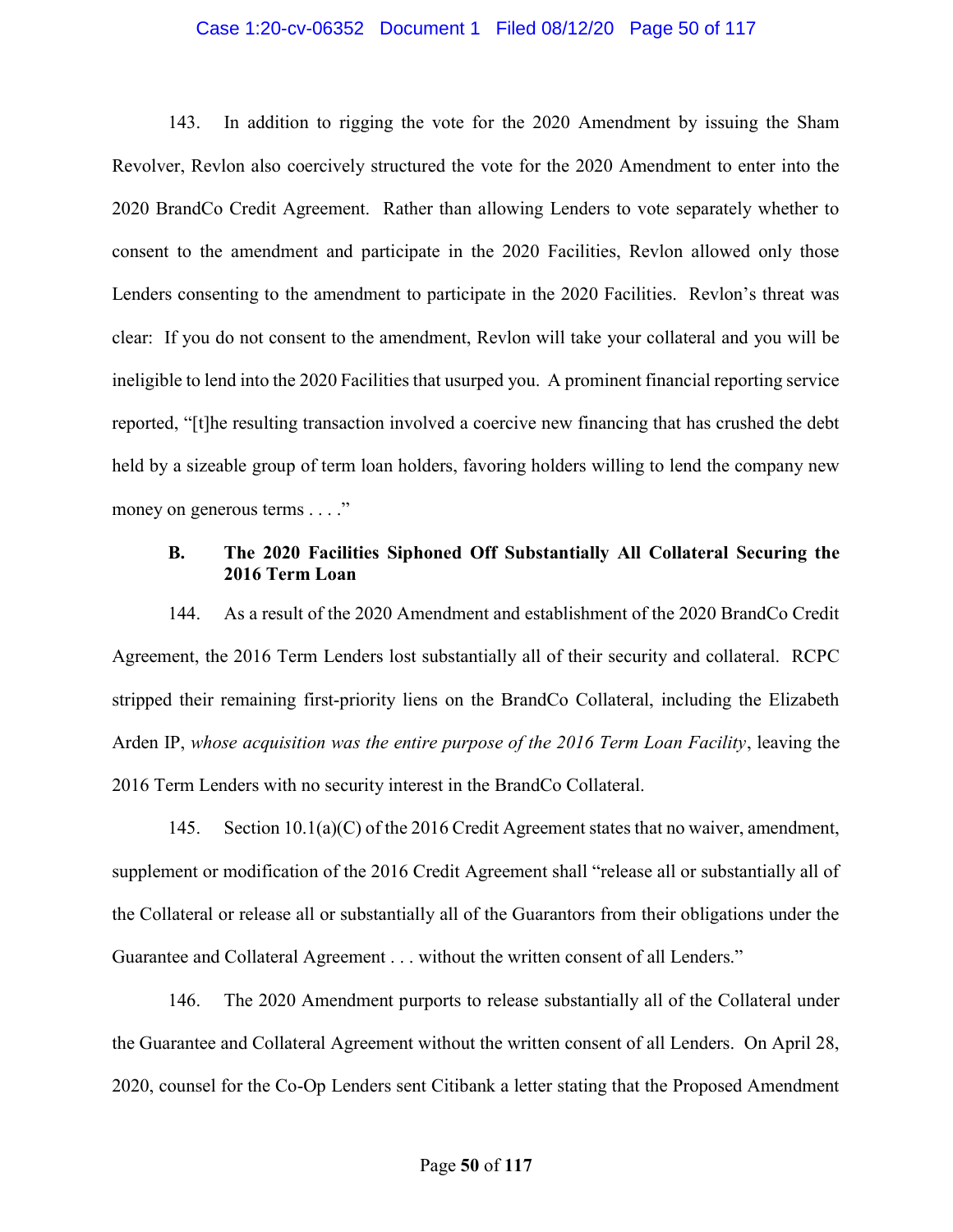### Case 1:20-cv-06352 Document 1 Filed 08/12/20 Page 51 of 117

would release substantially all of the Collateral under the 2016 Guarantee and Collateral Agreement and that the Co-Op Lenders did not consent to this release.

147. Despite receiving this letter, on May 7, 2020, RCPC and Citibank purported to execute a series of transactions, including the 2020 Amendment and the 2020 BrandCo Credit Agreement. As a result of the transactions, all or substantially all of the Collateral (as defined in the 2016 Credit Agreement) under the 2016 Guarantee and Collateral Agreement was released. By failing to procure consents from all Lenders prior to releasing substantially all of the Collateral, RCPC and Citibank breached the 2016 Credit Agreement.

# C. The 2020 Facilities Are Predicated on a Faulty Condition Precedent—the Absence of a Default on the 2016 Credit Agreement

148. As explained *supra* Part IV, the Purported Waiver purports to "waive<sup>[]</sup> any Default or Event of Default that would otherwise result from the Brandco Loan Parties entering into the Brandco Loan Documents, and completing the transactions contemplated thereby (including, without limitation, any Specified Borrower Repurchases), on the Amendment Effective Date, and any other Default or Event of Default that may exist or may have existed prior to the Amendment Effective Date." Amendment No. 1 to Credit Agreement  $\S$  1(a). Of course, the Purported Waiver that received substantially less than unanimous consent cannot waive a breach caused by the failure to procure unanimous consent.

149. Even if unanimous Lender Consent were not required to transfer the BrandCo Collateral, the 2020 Amendment, the Purported Waiver, and the 2020 BrandCo Credit Agreement and related loan documents were nonetheless ineffective. They are fruit of the poisonous tree, predicated on the Sham Revolver, which itself was void and ineffective. First, the First Sale-Leaseback Default prevented the Sham Revolver from ever becoming operative. Second, the Sham Revolver was also ineffective because it was procured in bad faith, resulting in the Second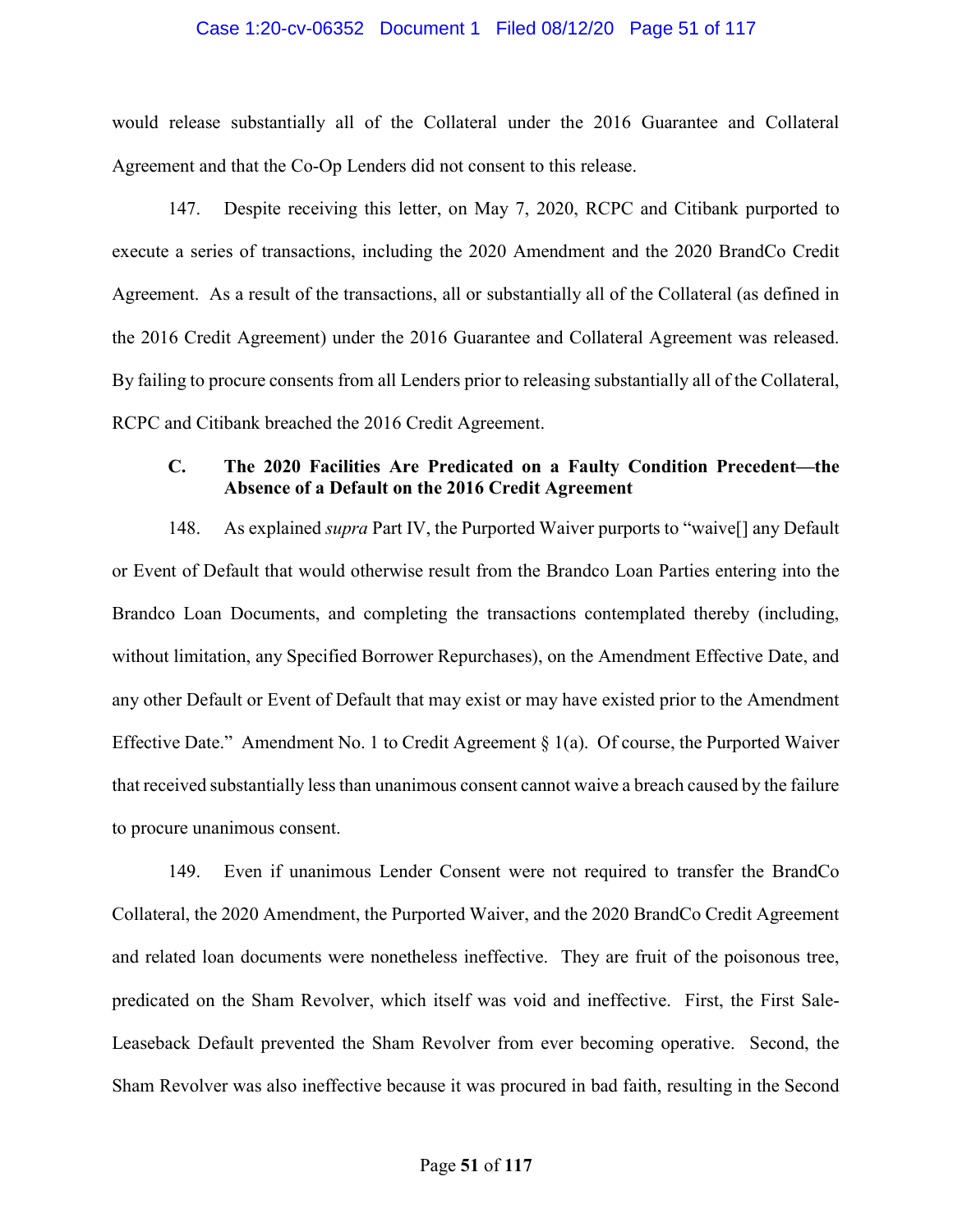## Case 1:20-cv-06352 Document 1 Filed 08/12/20 Page 52 of 117

Bad Faith Breach. Because the Sham Revolver was ineffective, the Revolving Commitments, too, were ineffective and ineligible for inclusion in the calculation of Required Lenders. The 2020 Amendment and the Purported Waiver, contained therein, and the 2020 BrandCo Credit Agreement and related loan documents therefore failed for lack of consent from the Required Lenders.

150. Irrespective of the effectiveness of the Sham Revolver, the 2020 Amendment and Purported Waiver also failed for lack of consent from the Majority Facility Lenders, whose consent was required by the Section 10.1 Proviso. The 2020 Amendment and Purported Waiver further failed for lack of consent from all Lenders to release all or substantially all of the Collateral under the 2016 Credit Agreement. As such, the Sale-Leaseback Defaults, the Bad Faith Breaches, the Sham Revolver Default, and Section 10.1 Proviso Defaults remain uncured.

151. The 2020 BrandCo Credit Agreement contained two applicable "Conditions Precedent to Closing": First, "No event of default or contravention under the 2016 Term Facility ...." Second, "The effectiveness of the 2016 Term Loan Amendments." Neither condition precedent was satisfied, rendering the 2020 BrandCo Credit Agreement, itself, ineffective.

# D. Liens Securing the 2016 Term Loan Are Released and the Collateral Is Shifted to the New 2020 Facilities

152. The 2020 Amendment purportedly "authorizes and directs the Collateral Agent to release its Liens on any BrandCo Collateral . . . securing the Obligations." 2020 Amendment  $§1(a)(ii).$ 

153. On May 7, 2020, giving effect to this purported direction, Citibank improperly released the liens held for the benefit of the 2016 Term Lenders on the BrandCo Collateral.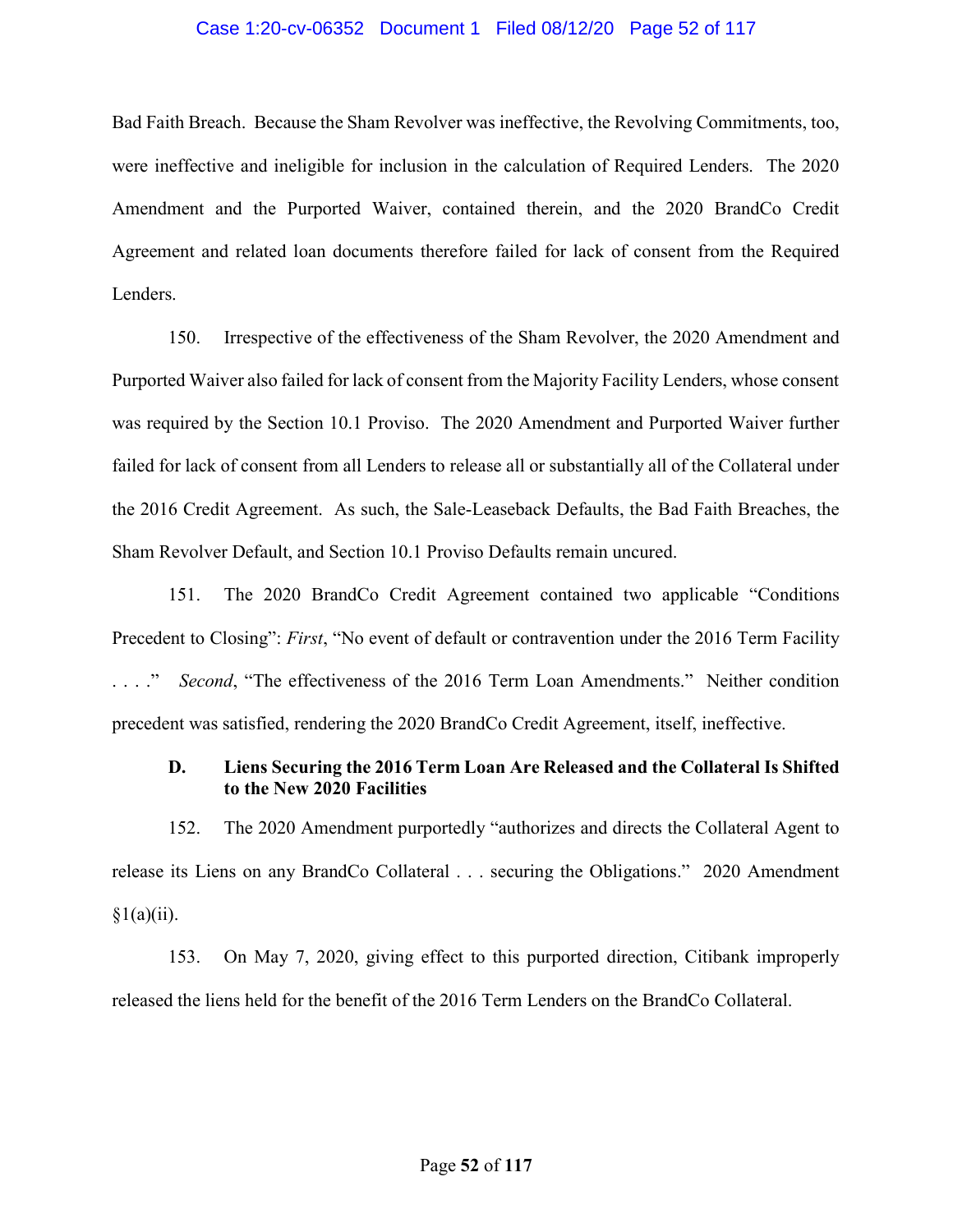## Case 1:20-cv-06352 Document 1 Filed 08/12/20 Page 53 of 117

154. Only *after* Citibank released the liens, the BrandCo Collateral was transferred to the BrandCo Entities, and the BrandCo Entities then granted liens on that collateral to Jefferies. RCPC and its other subsidiaries granted the Pari Passu Lien.

155. The 2020 Amendment purportedly "authorizes and instructs the Administrative Agent and the Collateral Agent to enter into a pari passu intercreditor agreement . . . with the administrative agent and collateral agent under the BrandCo Credit Agreement." 2020 Amendment  $\S$  1(b).

156. On May 7, 2020, Citibank entered into the Pari Passu Intercreditor Agreement (the "2020 Pari Passu Intercreditor Agreement") with Jefferies. The 2020 Pari Passu Intercreditor Agreement severely limits the 2016 Term Lenders' ability to enforce remedies upon the remaining Collateral that was not stripped for the benefit of lenders under the 2020 BrandCo Credit Agreement. It gives power over such remedies to the 2020 Term Lenders and leaves the 2016 Term Lenders with little or no ability to give effect to their security.

# E. RCPC Leases Back the Transferred Intellectual Property Collateral

157. RCPC and the BrandCo Entities then entered into the 2020 BrandCo IP Sale-Leaseback Transaction, whereby RCPC contributed the BrandCo Collateral into BrandCo or the BrandCo Subsidiaries. In violation of Section 7.10 of the 2016 Credit Agreement, RCPC then leased back the BrandCo IP to provide for its continued use by RCPC and its subsidiaries, constituting the Second Sale-Leaseback Default and Third Bad Faith Breach.

# F. Citibank Finally Resigns After Enabling the Theft of the 2016 Term Lenders' Collateral and the Stripping of Their Lien on That Collateral

158. On May 20, 2020, counsel for the Co-Op Lenders again directed Citibank to resign as Administrative Agent and Collateral Agent for the 2016 Credit Agreement.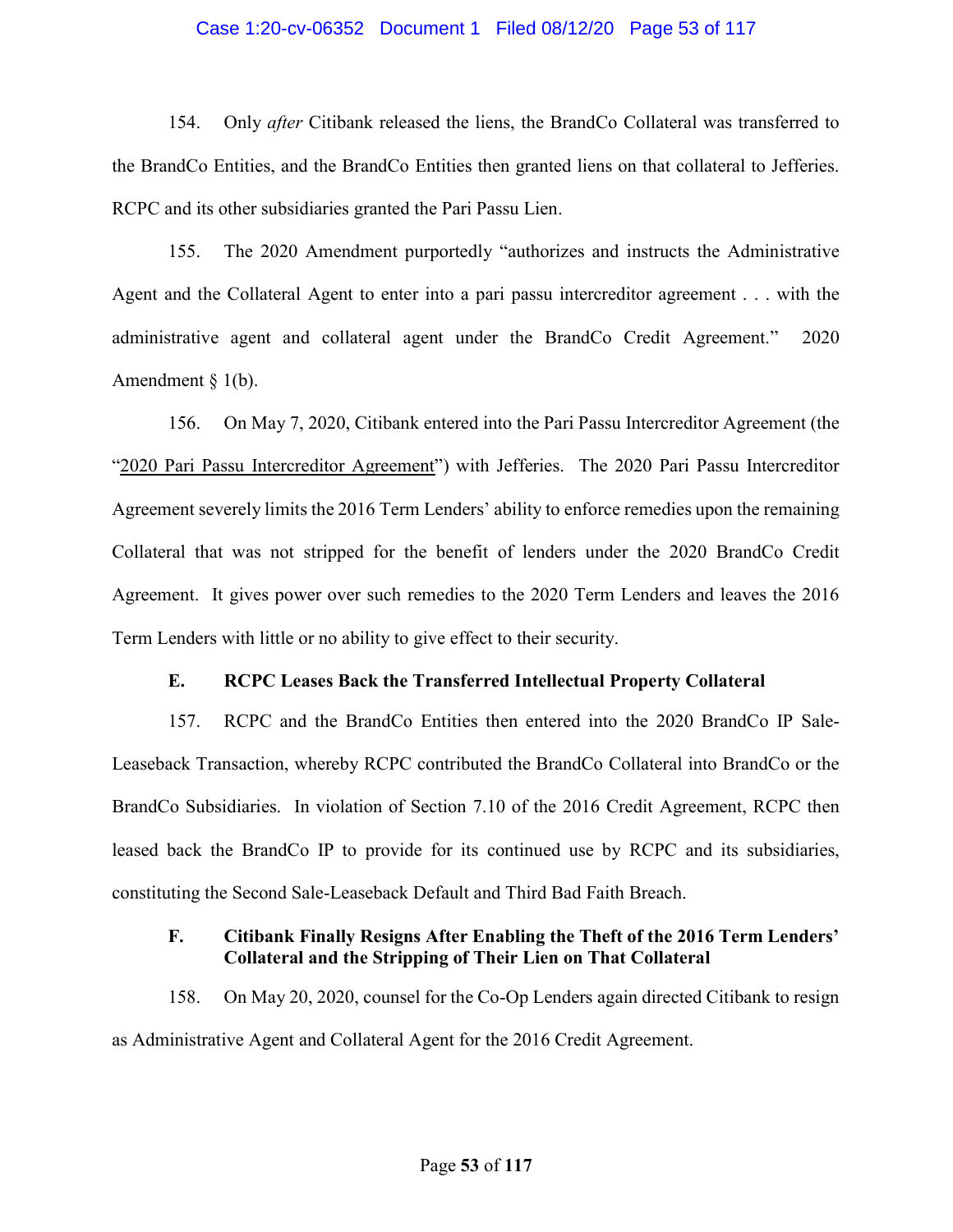#### Case 1:20-cv-06352 Document 1 Filed 08/12/20 Page 54 of 117

159. On May 22, 2020, Citibank sent a letter to the 2016 Term Loan Lenders stating that it would resign as Administrative Agent and Collateral Agent under the 2016 Credit Agreement.

160. In view of Citibank's stunning conduct to facilitate Revlon's theft of substantially all of the Co-Op Lenders' collateral and failure to act in the 2016 Term Lenders' best interests, the Co-Op Lenders sought to replace Citibank with a representative who would actually represent them. The Co-Op Lenders took immediate steps to fill the role, including selecting and submitting to RCPC the identities of at least two experienced Successor Agents. In response, Revlon indicated that it was facilitating Citibank's replacement, but instead delayed the succession. For the first two weeks of June 2020, Revlon claimed it was evaluating which candidate it preferred to act as Successor Agent. In reality, it was stalling to prevent the appointment of a Successor Agent who could pursue remedies on behalf of the Co-Op Lenders.

161. On June 19, 2020, notwithstanding Revlon's delay tactics, the Co-Op Lenders appointed a Successor Agent—UMB Bank, National Association. Nevertheless, Citibank still refused to sign an agreement to document and facilitate the transaction without first obtaining a release from the Successor Agent. Citibank had no right to demand such a release, and, as Citibank knew, the Successor Agent had no obligation to provide one.

162. On June 21, 2020, Citibank's counsel distributed a draft Successor Agent Appointment and Agency Transfer Agreement ("Successor Agreement"). UMB Bank's counsel responded with comments three days later. On June 30, counsel to Revlon circulated its comments on the Successor Agreement, which included UMB Bank's deletion of the self-dealing release demanded by Citibank. Most important, Revlon did not assert any objection to UMB stepping in to serve as Successor Agent. Accordingly, no later than June 30, 2020, and on several dates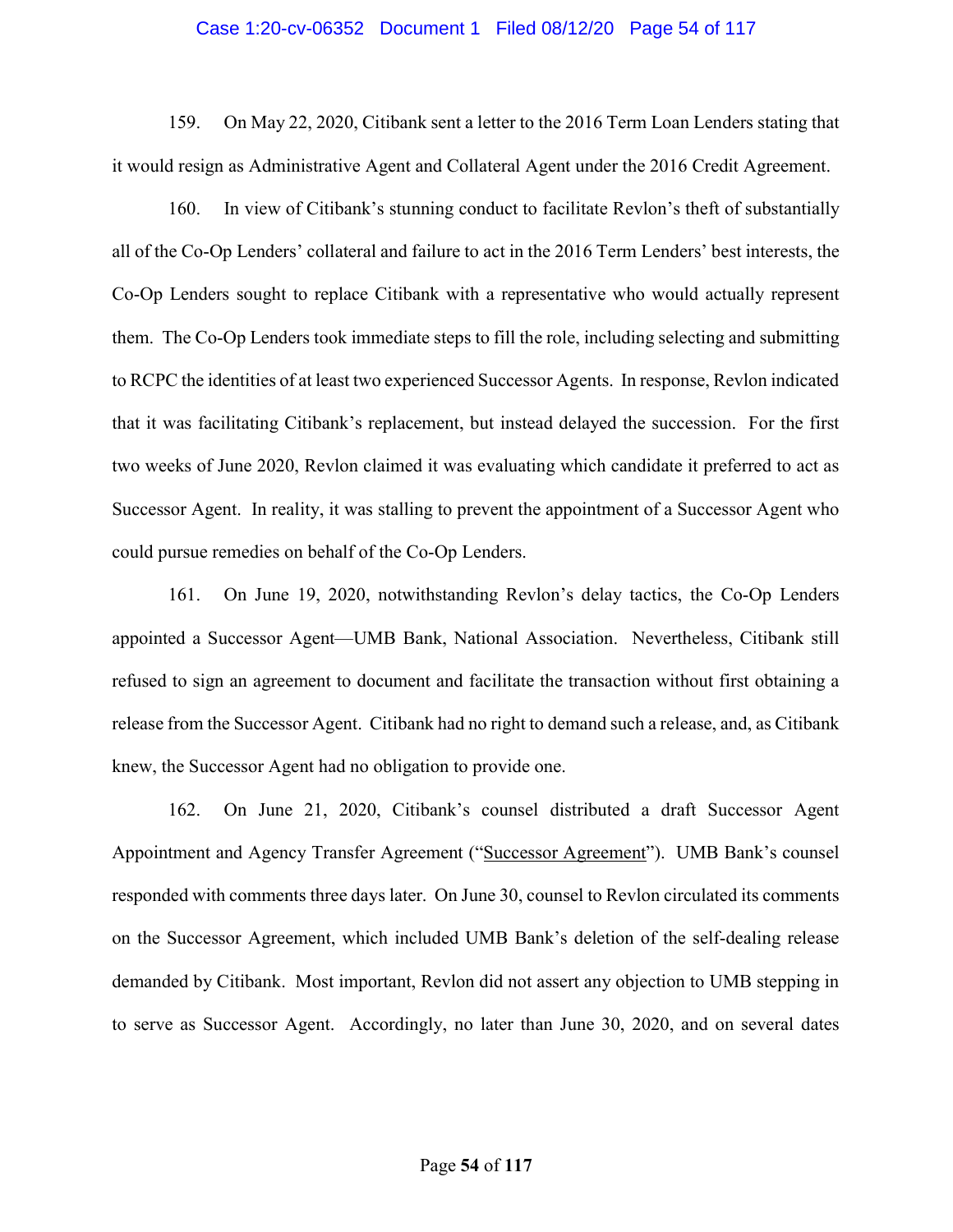#### Case 1:20-cv-06352 Document 1 Filed 08/12/20 Page 55 of 117

thereafter, the Borrower consented to the 2016 Term Lenders' appointment of UMB Bank as Successor Agent under the 2016 Credit Agreement.

163. Pursuant to the Required Lenders' appointment of UMB in accordance with the requirements of Section 9.9(a) of the 2016 Credit Agreement, and with the Borrower's consent, UMB Bank is the Successor Agent. Nonetheless, Citibank has continued its attempts to prevent a smooth transition of the agent role. For example, on July 20, 2020—a month after circulating the original draft agreement—Citibank unilaterally reinserted its unwarranted release into the Successor Agreement, and refused to sign the document without a release. Moreover, on July 29, 2020, Citibank—unlike the Borrower—refused to approve a transfer of 2016 Term Loans to UMB Bank, trying to deprive UMB Bank of status as Lender under the 2016 Credit Agreement and thereby further interfere with UMB Bank's appointment as Successor Agent. Citibank's refusal to consent to the transfer, notwithstanding its earlier resignation as Agent, was a patent violation of the 2016 Credit Agreement's prohibition on withholding consent unreasonably, and yet another step undertaken solely to disrupt the proper appointment of the Lenders' choice of Successor Agent and to attempt to improperly obtain for itself a completely unwarranted release for its prior conduct. While Citibank's conduct has been egregious and disruptive, it has no had effect on UMB Bank's role as the proper Successor Agent under the 2016 Credit Agreement.

164. On August 12, 2020, the Required Lenders under the 2016 Credit Agreement sent a further Notice of Event of Default. Among other things, this Notice explained that various aspects of the 2020 Transaction constituted further Events of Default under the 2016 Credit Agreement, including, among other things, (1) RCPC's entry into the 2020 Amendment in violation of Section 10.1 of the 2016 Credit Agreement, (2) RCPC's incurrence of the loans under the 2020 BrandCo Credit Agreement in violation of Section 7.2 of the 2016 Credit Agreement, (3)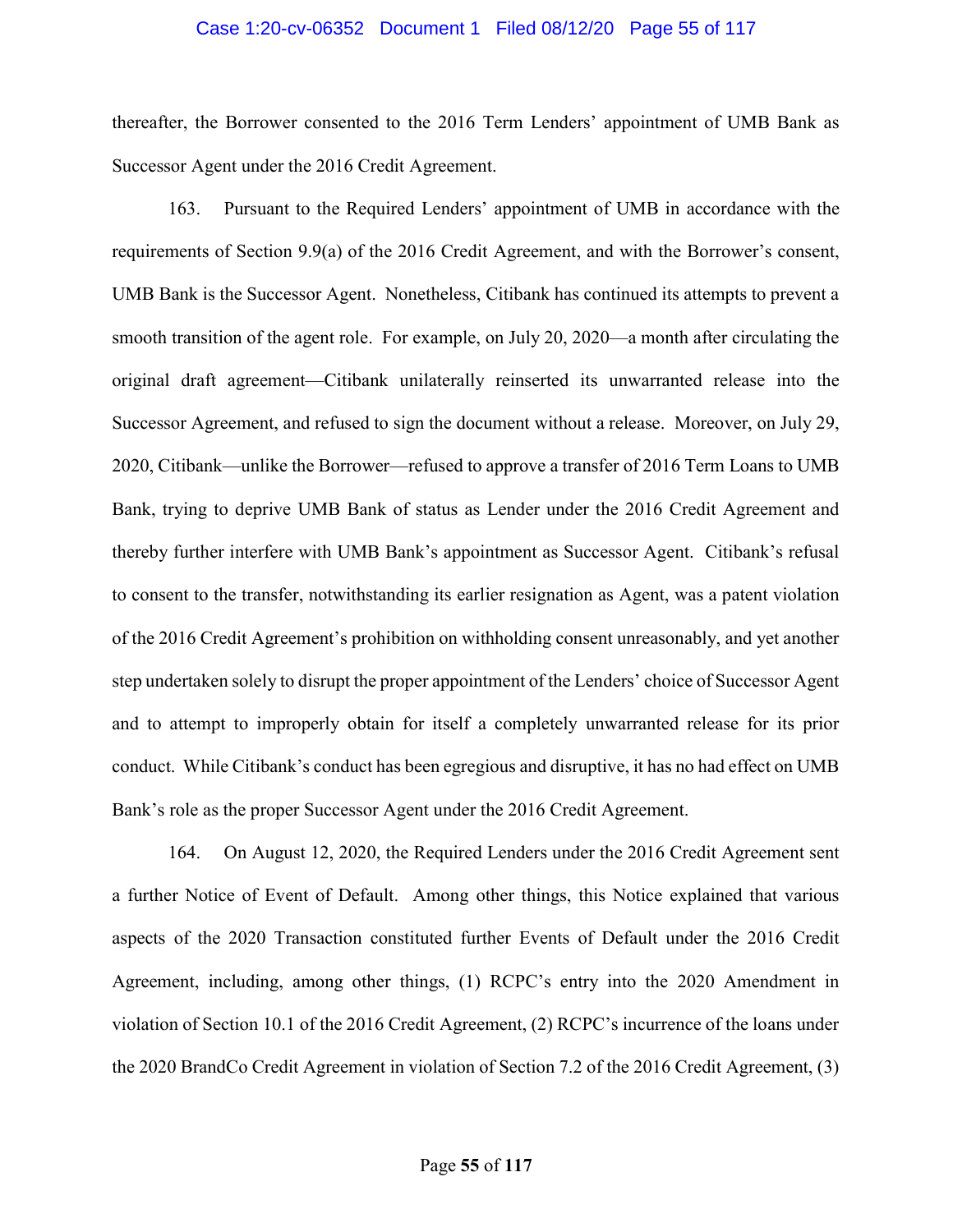## Case 1:20-cv-06352 Document 1 Filed 08/12/20 Page 56 of 117

RCPC's incurrence of liens securing the new indebtedness under the 2020 BrandCo Credit Agreement, in violation of Section 7.3 of the 2016 Credit Agreement, and (4) the release of liens upon and transfer of the BrandCo IP to Non-Guarantor Subsidiaries, and the leasing back of the BrandCo IP to RCPC in violation of Section 7.10 of the 2016 Credit Agreement.

165. In the August 12, 2020 Notice of Event of Default, the Required Lenders under the 2016 Credit Agreement, further directed Plaintiff UMB Bank, which had replaced Citibank as Administrative Agent and Collateral Agent under the 2016 Credit Agreement, to declare the 2016 Term Loan "due and payable" as of the date of the notice.

# VII. RCPC Was Insolvent at the Time of the Collateral Transfers

166. On or around May 7, 2020, while RCPC was insolvent and facing a severe liquidity crisis compounded by the global COVID-19 pandemic, RCPC transferred the BrandCo Collateral from RCPC to the BrandCo Subsidiaries, with a security interest in such BrandCo Collateral being transferred to Jefferies, in its capacity as collateral agent for lenders under the 2020 BrandCo Credit Agreement (together, the "Voidable BrandCo Transfers").<sup>9</sup> Prior to the release of their lien, which occurred prior to the transfer to the BrandCo Entities, the 2016 Term Lenders had a first-priority lien on the BrandCo Collateral.

167. Revlon reported an operating loss of \$186.2 million and net loss of \$213.9 million in the first quarter of 2020. Its reported net sales in the first quarter of 2020 declined 18.1% from the same prior-year period and adjusted EBITDA decreased 26.8%.

168. In March 2020, Revlon announced a worldwide organizational restructuring consisting of cost-cutting, primarily through the elimination of approximately 1,000 jobs.

 $\overline{a}$ 

<sup>9</sup> Upon information and belief, the only BrandCo Collateral not transferred to a BrandCo Subsidiary on May 9, 2020, was the American Crew IP, having already been transferred to BrandCo in connection with the American Crew IP Sale-Leaseback Transaction.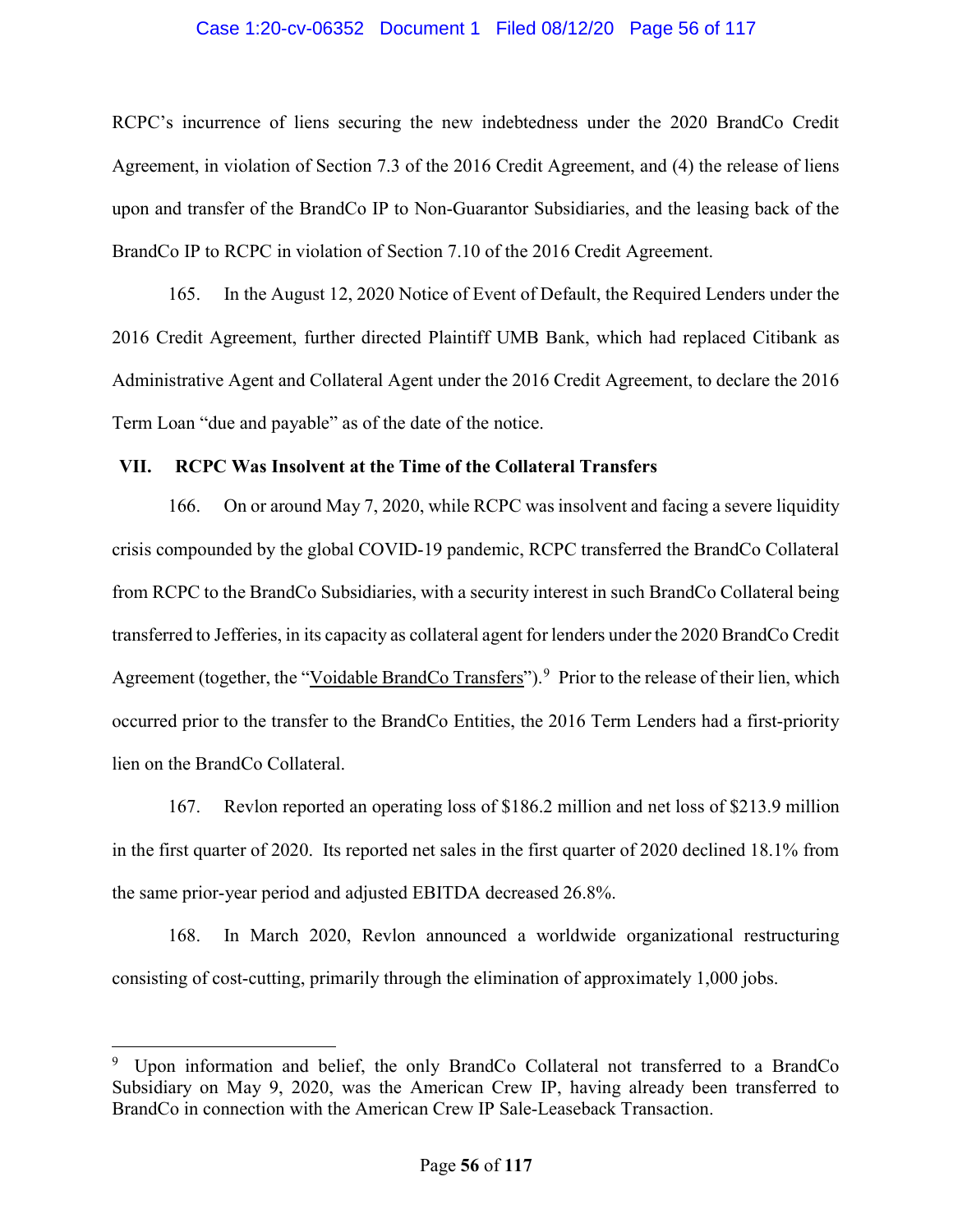## Case 1:20-cv-06352 Document 1 Filed 08/12/20 Page 57 of 117

169. The trading prices on RCPC's debt reflect both the company's current insolvency, and its insolvency prior to consummating the transaction on May 7, 2020:

- The 2016 Term Loan debt under 2016 Credit Agreement was trading at approximately 82 cents on the dollar as recently as January 24, 2020. By March 31, 2020, it was trading at 40 cents and stayed around 40 cents until May 7, 2020. It now trades at 28 cents.
- RCPC's 6.25% senior unsecured notes were trading at approximately 70 cents on the dollar in June 2019 and 50 cents at the end of 2019. In early May, those notes were trading at 17 cents.
- Even the debt under the 2020 Facilities demonstrates insolvency. The 2020 Roll-Up Facility debt is trading at 61 cents on the dollar and the 2020 Junior Roll-Up Facility debt is trading at 40 cents.

170. A company's solvency is determined by, among other methodologies, the amount by which its liabilities (debt) exceed its assets. On March 31, 2020, the face value of the debt was \$3.26 billion. The market value of debt, when trading at a significant discount to par, acts as a proxy for the value of the Company's assets; here, \$1.55 billion. Thus, by the end of the first fiscal quarter, Revlon was already insolvent based on one metric by \$1.71 billion. Revlon's first quarter 10-Q filing supports this finding, disclosing a fair value of its debt of \$1.77 billion against a carrying value of \$3.26 billion as of March 31, 2020. The Company also disclosed a stockholders' deficiency of \$1.44 billion.

| As of March 31, 2020<br>(Revlon May 11, 2020 Form<br>10-O) | <b>Principal</b> | Price  | $=$ | <b>Market</b><br>Value |
|------------------------------------------------------------|------------------|--------|-----|------------------------|
| 2019 Term Loan<br>Facility due 2023                        | \$187.70         | \$1.00 |     | \$187.70               |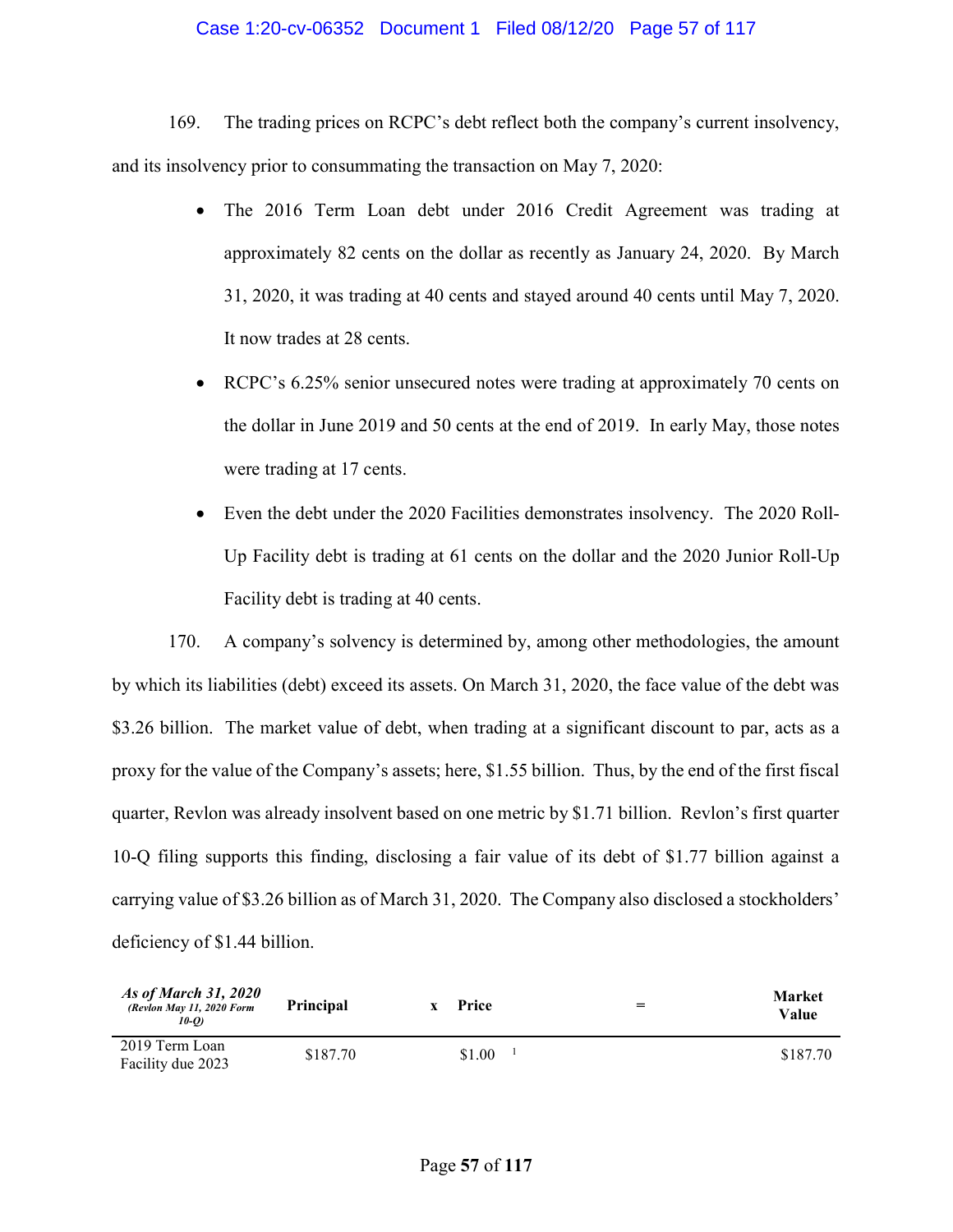| 2018 Foreign Asset-<br><b>Based Term Facility</b><br>due 2021                    | 81.50      |                         |              | 0.52   |              |                                                    | 42.38                  |
|----------------------------------------------------------------------------------|------------|-------------------------|--------------|--------|--------------|----------------------------------------------------|------------------------|
| 2016 ABL Facility<br>due 2021                                                    | 339.50     |                         |              | 0.40   |              |                                                    | 135.80                 |
| 2016 Term Loan<br>Facility due 2023                                              | 1,710.90   |                         |              | 0.40   |              |                                                    | 684.36                 |
| Spanish Government<br>Loan due 2025                                              | 0.40       |                         |              | 1.00   | $\mathbf{1}$ |                                                    | 0.40                   |
| <b>Total Secured Debt</b>                                                        | \$2,320.00 |                         |              |        |              | <b>Total Secured Debt Market</b><br><b>Value</b>   | \$1,050.64             |
|                                                                                  |            |                         |              |        |              |                                                    |                        |
| 5.75% Senior Notes<br>due 2021                                                   | \$498.50   |                         |              | \$0.79 |              |                                                    | \$393.82               |
| 6.25% Senior Notes<br>due 2024                                                   | 443.10     |                         |              | 0.24   |              |                                                    | 106.34                 |
| <b>Total Unsecured</b><br>Debt                                                   | \$941.60   |                         |              |        |              | <b>Total Unsecured Debt Market</b><br>Value        | \$500.16               |
| <b>Total Debt</b>                                                                | \$3,261.60 |                         |              |        |              | <b>Total Debt Market Value</b>                     | \$1,550.80             |
| As of May 11, 2020<br>(Revlon May 11, 2020 Form 10-Q<br>& May 11, 2020 Form 8-K) | Principal  |                         | $\mathbf{X}$ | Price  |              | $=$                                                | <b>Market</b><br>Value |
| 2018 Foreign Asset-<br>Based Term Facility due<br>2021                           | \$81.50    | $\overline{c}$          |              | \$0.52 | 6            |                                                    | \$42.38                |
| 2016 ABL Facility due<br>2021                                                    | 339.50     | $\overline{c}$          |              | 0.58   |              |                                                    | 196.91                 |
| 2016 Term Loan Facility<br>due 2023                                              | 757.90     | $\overline{\mathbf{3}}$ |              | 0.34   |              |                                                    | 257.69                 |
| 2020 New Money<br>Facility due 2025                                              | 880.00     | $\overline{4}$          |              | 1.01   |              |                                                    | 888.80                 |
| 2020 Roll-Up Facility<br>due 2025                                                | 950.00     | $\overline{\mathbf{3}}$ |              | 0.62   |              |                                                    | 589.00                 |
| 2020 Junior Roll-Up<br>Facility due 2025                                         | $3.00-3$   |                         |              | 0.40   |              |                                                    | 1.20                   |
| Spanish Government<br>Loan due 2025                                              | 0.40       | $\overline{c}$          |              | 1.00   | $\mathbf{1}$ |                                                    | 0.40                   |
| <b>Total Secured Debt</b>                                                        | \$3,012.30 |                         |              |        |              | <b>Total Secured Debt Market</b><br>Value          | \$1,976.38             |
|                                                                                  |            |                         |              |        |              |                                                    |                        |
| 5.75% Senior Notes due<br>2021                                                   | \$498.50   | 2,5                     |              | \$0.51 |              |                                                    | \$254.24               |
| 6.25% Senior Notes due<br>2024                                                   | 443.10     | $\overline{\mathbf{c}}$ |              | 0.18   |              |                                                    | \$79.76                |
| <b>Total Unsecured Debt</b>                                                      | \$941.60   |                         |              |        |              | <b>Total Unsecured Debt</b><br><b>Market Value</b> | \$333.99               |
| <b>Total Debt</b>                                                                | \$3,953.90 |                         |              |        |              | <b>Total Debt Market Value</b>                     | \$2,310.37             |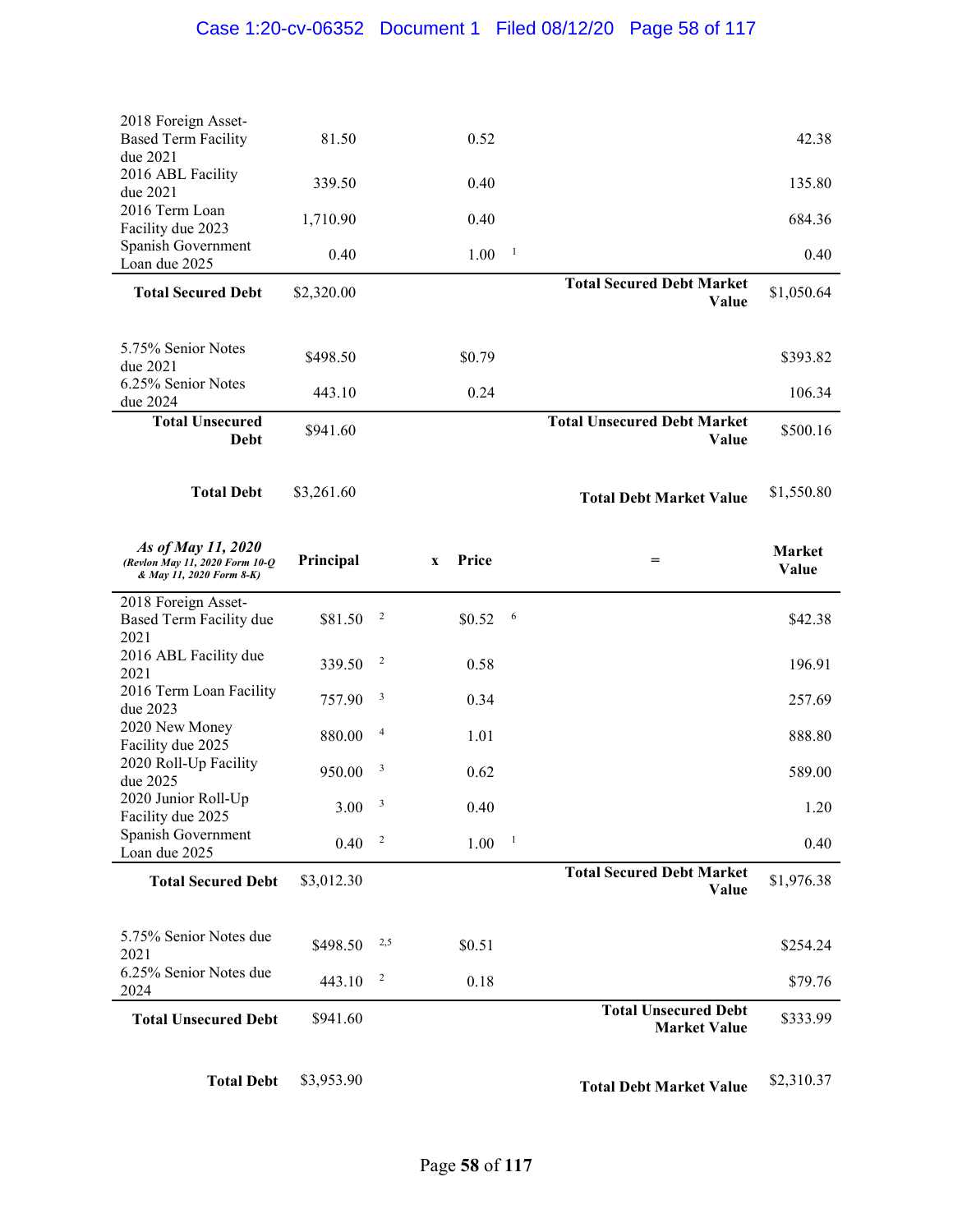# Case 1:20-cv-06352 Document 1 Filed 08/12/20 Page 59 of 117

<sup>1</sup> Lacking trading data, it is conservatively assumed this loan is trading at par.

<sup>2</sup> RCPC has not disclosed any debt repurchase or retirement that has occurred since March 31, 2020. It is assumed that the balance on May 11, 2020 is the same as on March 31, 2020.

<sup>3</sup> It is assumed that on May 7, 2020, \$950 million of 2016 Term Loan Facility is rolled up into 2020 Roll-Up Facility and \$3 million of 2016 Term Loan Facility into 2020 Junior Roll-Up Facility.

4 Includes Sham Revolver.

<sup>5</sup> Some proceeds of 2020 New Money Facility are to be used to repurchase and retire outstanding 5.75% Senior Notes due 2021, but RCPC has not disclosed any such occurrence.

171. As a result of the depth of RCPC's insolvency, including the lack of any prospect for RCPC to pay its debts as they come due for an indeterminate period, any equity interests in the Company were effectively extinguished. Thus, RCPC's residual beneficiaries were its creditors.

172. Like RCPC, the BrandCo Entities are deeply insolvent, and were insolvent at the time the BrandCo Collateral was transferred to them in view of the fact that the BrandCo Entities guaranteed all three of the new term loan facilities under the 2020 BrandCo Credit Agreement, which indebtedness, in the aggregate, far exceeded the value of BrandCo Entities' only assets, the BrandCo IP. The trading prices of the junior loans under the 2020 BrandCo Credit Agreement as noted above, between .40 and .62 cents on the dollar—reflect clearly the fact that the BrandCo Entities' debt exceeds their assets, thus resulting in depressed, significantly sub-par trading levels for debt secured by the assets of the BrandCo Entities.

- 173. RCPC used the proceeds of the 2020 New Money Facility to:
	- (i) pay Ares in full approximately \$200 million of indebtedness outstanding under the 2019 Term Credit Agreement, as well as amounts on account of the "Applicable Premium" under the 2019 Credit Agreement, which obligation never should have arisen and which amount arose without providing any value to RCPC (the "Voidable Ares Premium Transfer");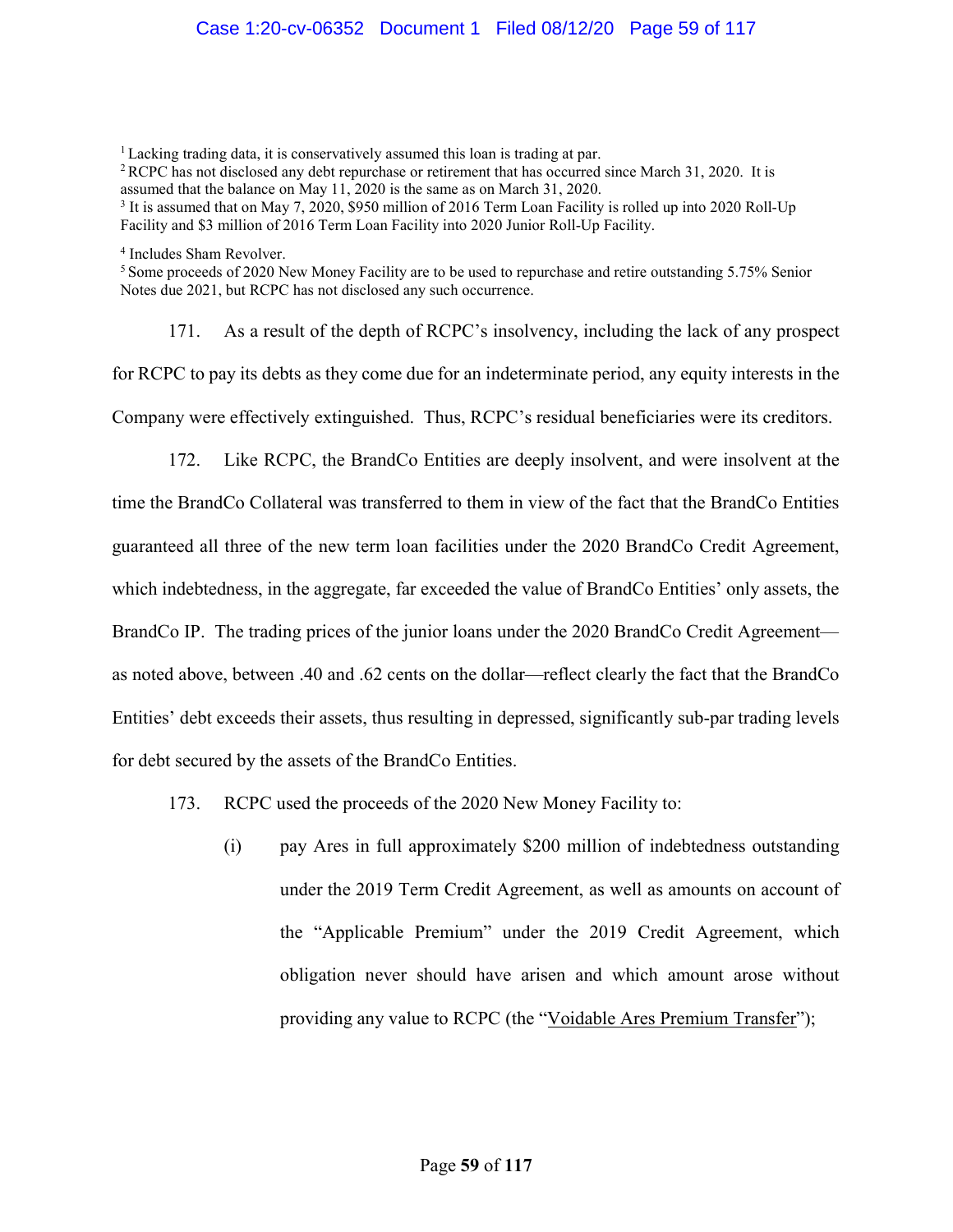- (ii) repurchase approximately \$50 million of its unsecured debt that was trading at pennies on the dollar, which was owned by lenders under the 2020 BrandCo Credit Agreement;
- (iii) pay tens of millions of dollars in fees and expenses in connection with the 2020 Amended Credit Agreement, the 2020 BrandCo Credit Agreement, and transactions associated therewith (the "Voidable Fee Transfers").

174. The COVID-19 pandemic and the resulting collapse in revenues and earnings exacerbated RCPC's massive leverage problem, and further incentivized the gambits by RCPC described above to hinder, delay, and defraud its creditors.

# CAUSES OF ACTION

# FIRST CAUSE OF ACTION Breach of Contract – Section 7.10, 2016 Credit Agreement -American Crew IP Sale-Leaseback Transaction (Against RCPC)

175. Plaintiff repeats and realleges the foregoing allegations as though they were fully set forth in this paragraph.

176. At all relevant times following the execution of the 2016 Credit Agreement, RCPC, Citibank, and the 2016 Term Lenders were parties to the 2016 Credit Agreement.

177. On August 6, 2019, RCPC entered into the 2019 Term Loan Facility with Ares, in an initial aggregate principal amount of \$200 million. As part of the 2019 Term Loan Agreement, RCPC entered into the American Crew IP Sale-Leaseback Transaction. To effectuate the American Crew IP Sale-Leaseback Transaction, RCPC assigned and transferred all of its rights, title, and interests in the American Crew IP to its Restricted Subsidiary, BrandCo. RCPC entered into a license and royalty arrangement with BrandCo to provide for RCPC's exclusive,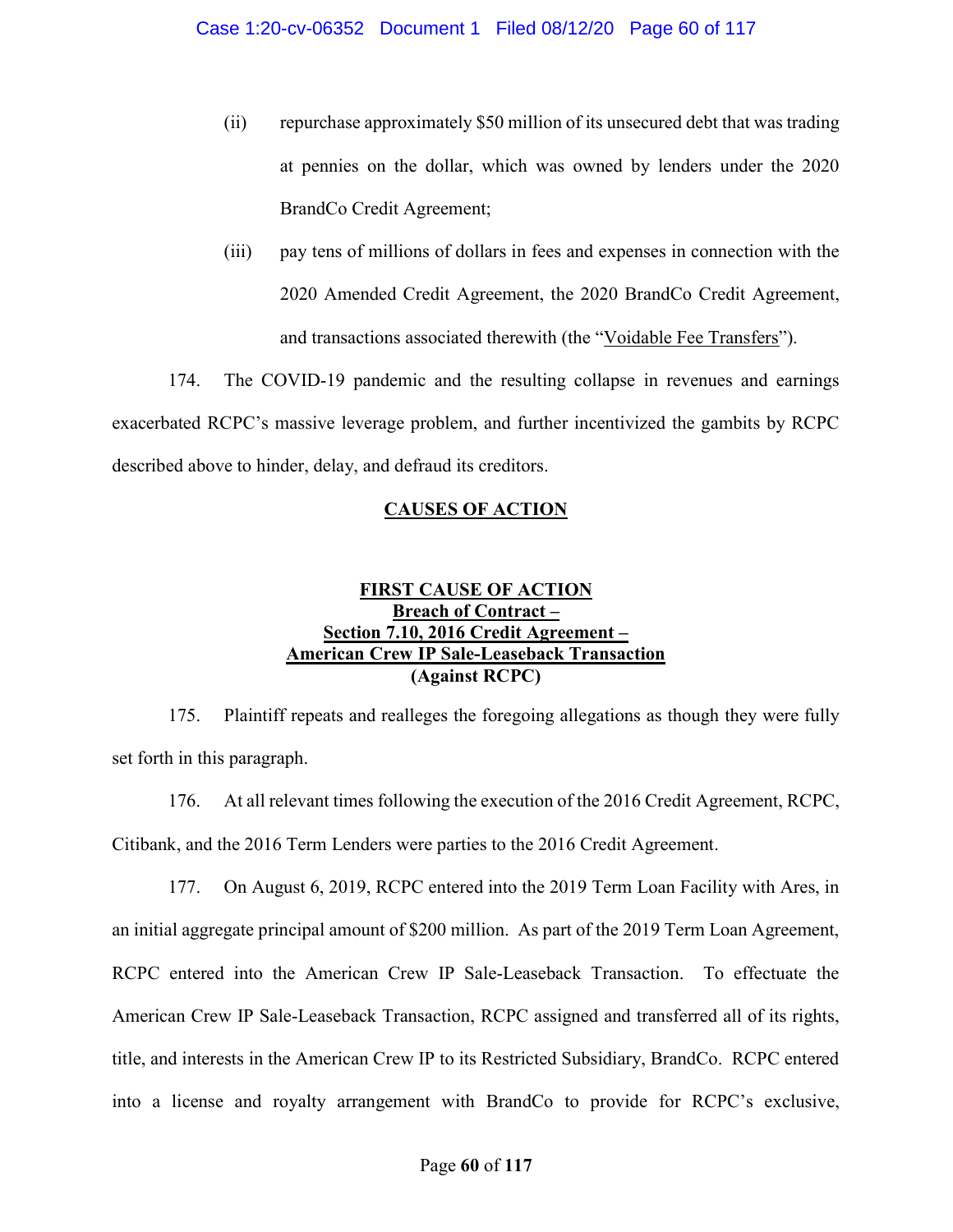## Case 1:20-cv-06352 Document 1 Filed 08/12/20 Page 61 of 117

nontransferrable, continued use of the American Crew IP during the term of the 2019 Term Loan Facility. The license and royalty arrangement constituted a "lease," under the terms of Section 7.10. Prior to the American Crew IP Sale-Leaseback Transaction, the American Crew IP had been owned by a Guarantor Subsidiary of RCPC. The 2016 Term Lenders had a first-priority lien on the American Crew IP. By contributing the American Crew IP from one of RCPC's Guarantor Subsidiaries, on whose assets the 2016 Term Lenders had a first-priority lien, to BrandCo, on whose assets Ares had first-priority liens, RCPC stripped away the 2016 Term Lenders' firstpriority lien on the American Crew IP.

178. Section 7.10 of the 2016 Credit Agreement states, "the Borrower shall not, and shall not permit any of its Restricted Subsidiaries to . . . [e]nter into any arrangement with any Person providing for the leasing by the Borrower or any of its Restricted Subsidiaries of real or personal Property which is to be sold or transferred by the Borrower or any of its Restricted Subsidiaries . . . to such Person . . . , except for . . . any such arrangement to the extent that the Fair Market Value of such Property does not exceed the greater of (i) \$100,000,000 and (ii) 3.0% of Consolidated Total Assets at the time of such event . . . ." 2016 Credit Agreement § 7.10. Under the American Crew IP Sale-Leaseback Transaction, RCPC and its Restricted Subsidiary BrandCo Holdings transferred the American Crew IP to BrandCo, a "Person." BrandCo, "such Person," leased the American Crew IP to RCPC.

179. Under the terms of Section 7.10, the American Crew IP constituted "personal Property" that was "transferred" and the license and royalty arrangement constituted a "lease." The Fair Market Value of the American Crew IP exceeded both \$100,000,000 and 3.0% of Consolidated Total Assets at the time of such event in the aggregate. Therefore, the American Crew IP Sale-Leaseback Transaction violated Section 7.10.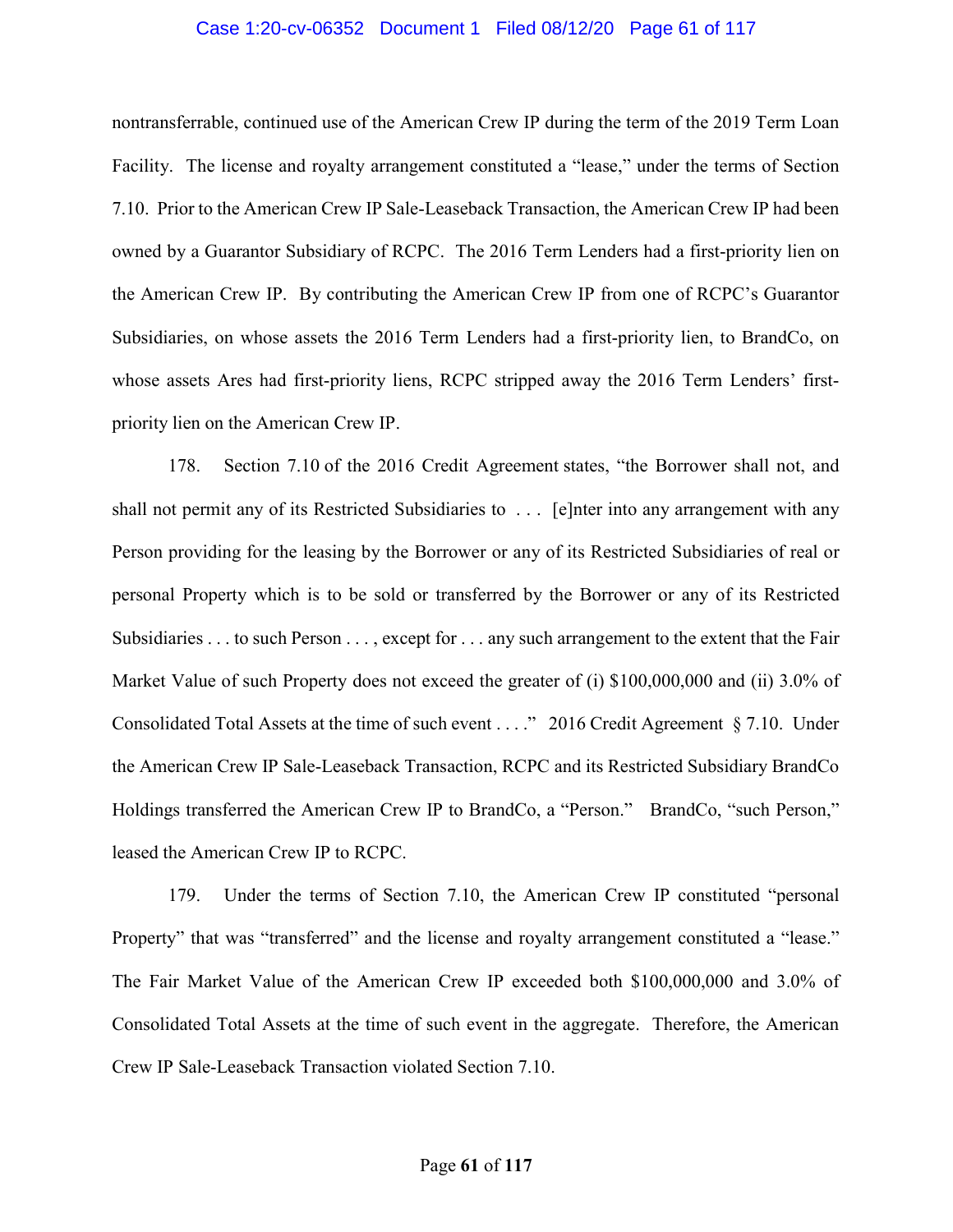## Case 1:20-cv-06352 Document 1 Filed 08/12/20 Page 62 of 117

180. 2016 Term Lenders suffered substantial damages as a direct and proximate result of RCPC's breach of Section 7.10 of the 2016 Credit Agreement in an amount to be proven at trial. Such damages include fees and costs incurred by 2016 Term Lenders in connection with enforcing their legal rights as well as a loss of unique and valuable collateral securing their loan to RCPC. The damages suffered by 2016 Term Lenders are such that there is no complete or adequate remedy at law.

181. Plaintiff seeks and is entitled to specific performance under the 2016 Credit Agreement, including a return of priority liens and property interests on American Crew IP that 2016 Term Lenders bargained for in connection with the 2016 Credit Agreement that were stripped from 2016 Term Lenders in connection with the 2019 Term Loan Agreement and related transactions, including the American Crew IP Sale-Leaseback Transaction.

182. In the alternative, to the extent it is determined that there is an adequate remedy at law, Plaintiff seeks compensatory or rescissory damages.

# SECOND CAUSE OF ACTION Declaratory Judgment – Event of Default based on Section 8.1(c), 2016 Credit Agreement– First Sale-Leaseback Default (Against RCPC)

183. Plaintiff repeats and realleges the foregoing allegations as though they were fully set forth in this paragraph.

184. Pursuant to the Declaratory Judgment Act of 1934, 28 U.S.C. §§ 2201-2202, this Court is authorized to issue a declaratory judgment.

185. An actual and justiciable controversy presently exists between Plaintiff and RCPC concerning whether the transaction completed in 2019, incorporating the sale-leaseback of the American Crew IP, constitutes an Event of Default under the 2016 Credit Agreement.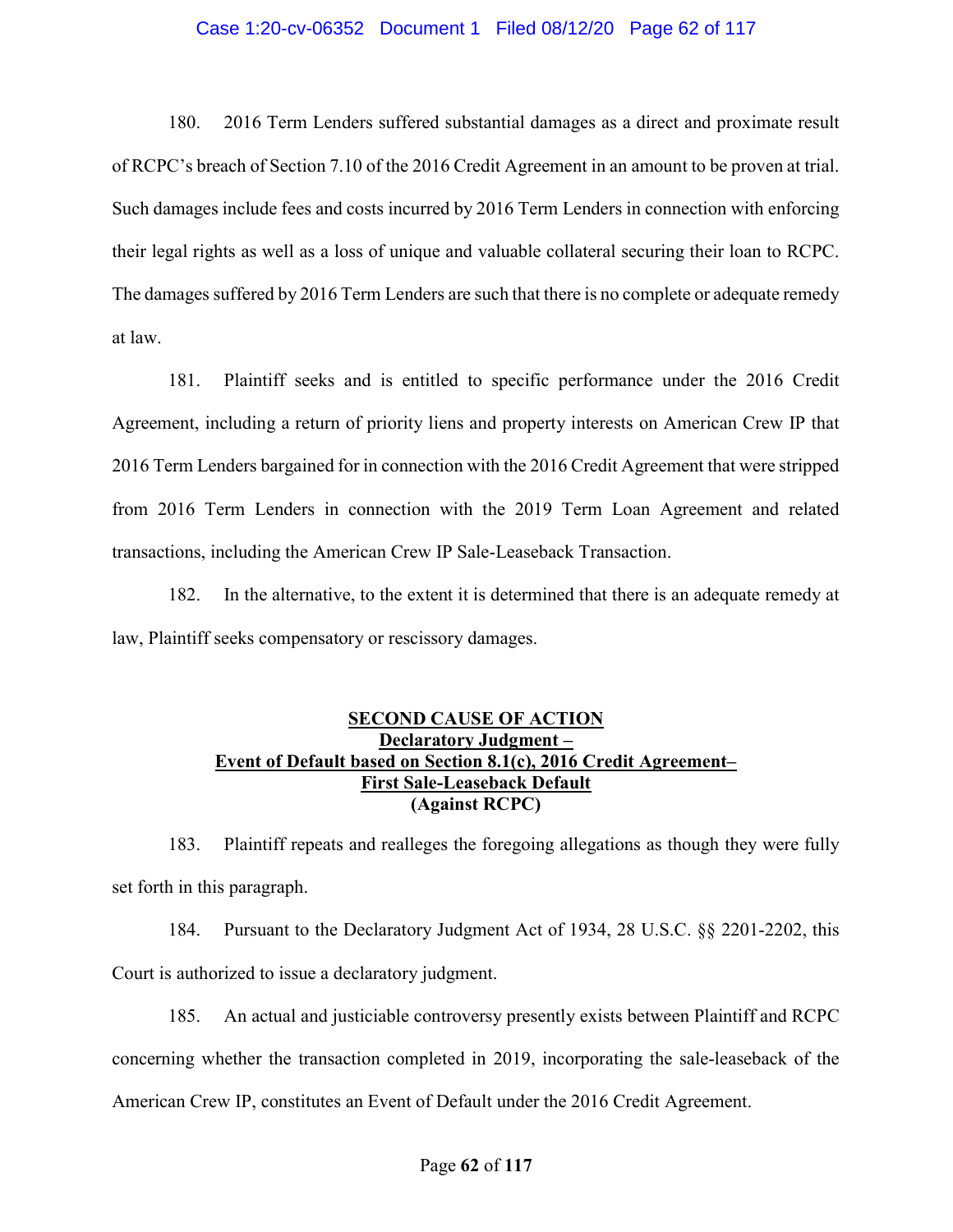## Case 1:20-cv-06352 Document 1 Filed 08/12/20 Page 63 of 117

186. A judicial determination is necessary and required at this stage to adjudicate the parties' respective rights and obligations herein.

187. At all relevant times following the execution of the 2016 Credit Agreement, RCPC, Citibank, and the 2016 Term Lenders were parties to the 2016 Credit Agreement.

188. On August 6, 2019, RCPC entered into the 2019 Term Loan Facility with Ares, in an initial aggregate principal amount of \$200 million. As part of the 2019 Term Loan Agreement, RCPC entered into the American Crew IP Sale-Leaseback Transaction. To effectuate the American Crew IP Sale-Leaseback Transaction, RCPC assigned and transferred all of its right, title, and interest in the American Crew IP to its Restricted Subsidiary, BrandCo. RCPC entered into a license and royalty arrangement with BrandCo to provide for RCPC's exclusive, nontransferrable, continued use of the American Crew IP during the term of the 2019 Term Loan Facility. The license and royalty arrangement constituted a "lease," under the terms of Section 7.10. Prior to the American Crew IP Sale-Leaseback Transaction, the American Crew IP had been owned by a Guarantor Subsidiary of RCPC. The 2016 Term Lenders had a first-priority lien on the American Crew IP. By contributing the American Crew IP from one of RCPC's Guarantor Subsidiaries, on whose assets the 2016 Term Lenders had a first-priority lien, to BrandCo, on whose assets Ares had first-priority liens, RCPC stripped away the 2016 Term Lenders' firstpriority lien on the American Crew IP.

189. Section 7.10 of the 2016 Credit Agreement states, "the Borrower shall not, and shall not permit any of its Restricted Subsidiaries to . . . [e]nter into any arrangement with any Person providing for the leasing by the Borrower or any of its Restricted Subsidiaries of real or personal Property which is to be sold or transferred by the Borrower or any of its Restricted Subsidiaries . . . to such Person . . . , except for . . . any such arrangement to the extent that the Fair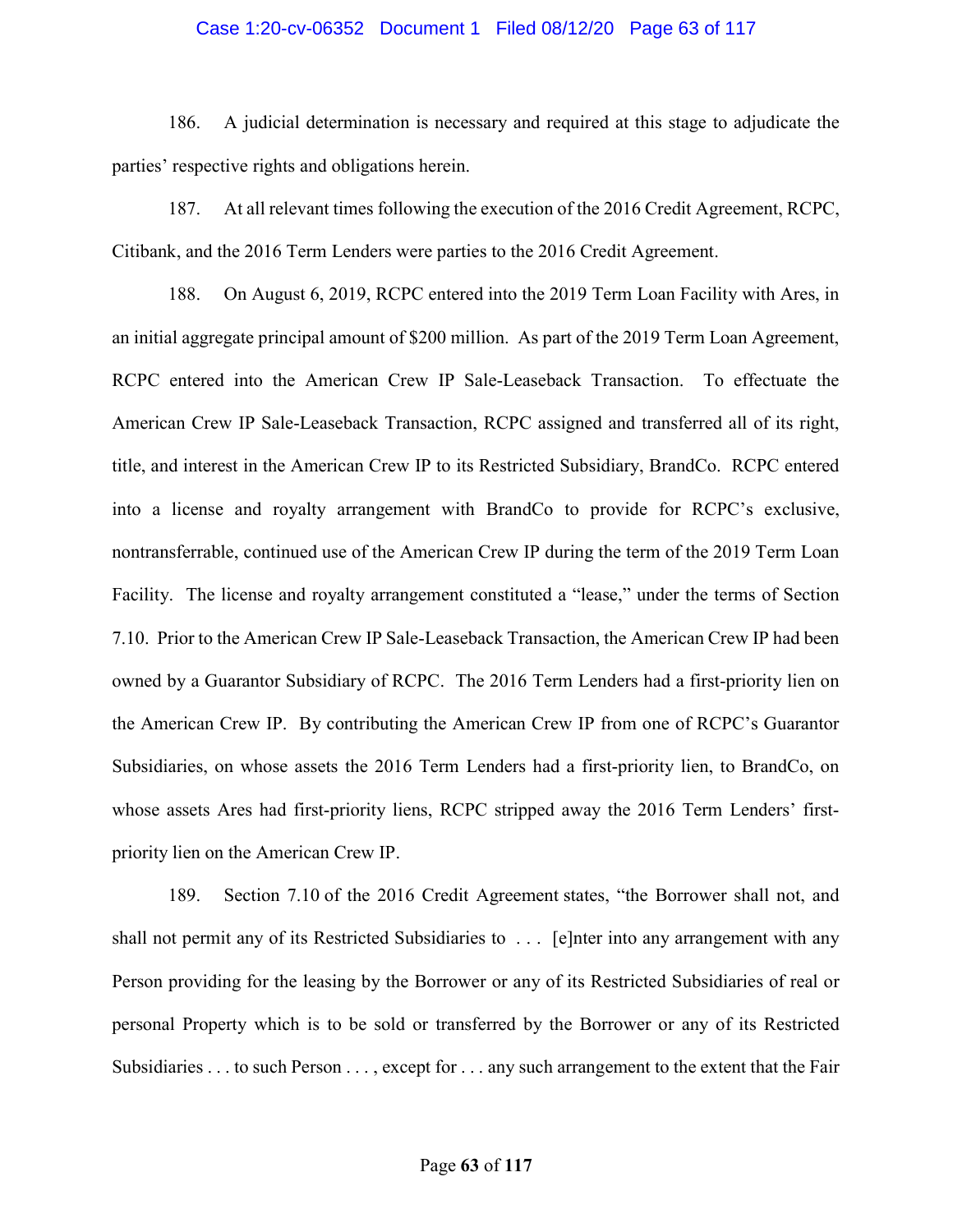## Case 1:20-cv-06352 Document 1 Filed 08/12/20 Page 64 of 117

Market Value of such Property does not exceed the greater of (i) \$100,000,000 and (ii) 3.0% of Consolidated Total Assets at the time of such event . . . ." 2016 Credit Agreement § 7.10. Under the American Crew IP Sale-Leaseback Transaction, RCPC and its Restricted Subsidiary BrandCo Holdings transferred the American Crew IP to BrandCo, a "Person." BrandCo, "such Person," leased the American Crew IP to RCPC. Therefore, the American Crew IP Sale-Leaseback Transaction violated Section 7.10.

190. Under the terms of Section 7.10, the American Crew IP constituted "personal Property" that was "transferred" and the license and royalty arrangement constituted a "lease." The Fair Market Value of the American Crew IP exceeded both \$100,000,000 and 3.0% of Consolidated Total Assets at the time of such event in the aggregate.

191. Section 8.1 of the 2016 Credit Agreement states, "Events of Default. If any of the following events shall occur and be continuing . . . The Borrower or any Subsidiary Guarantor shall default in the observance or performance of any agreement contained in Section 6.4(a) (solely with respect to maintaining the existence of the Borrower) or Section 7 or Holdings shall default in the observance or performance of any agreement contained in Section 7A." Therefore, RCPC's breach of Section 7.10 of the 2016 Credit Agreement is an Event of Default under Section 8.1 of the 2016 Credit Agreement. It constituted the "First Sale-Leaseback Default."

192. On April 29, 2020, certain Lenders sent Citibank, as the Administrative Agent of the 2016 Credit Agreement, a Notice of Event of Default pursuant to Section 9.5 of the 2016 Credit Agreement. This Notice stated that "[t]he undersigned Lenders hereby notify the Agent that the transfer of the American Crew IP by the Borrower to its Non-Guarantor Subsidiary, Beautyge II, LLC (the 'IP Transferee'), and the licensing back of the American Crew IP by the IP Transferee to the Borrower, in connection with the Ares Financing constitutes a breach of Section 7.10 of the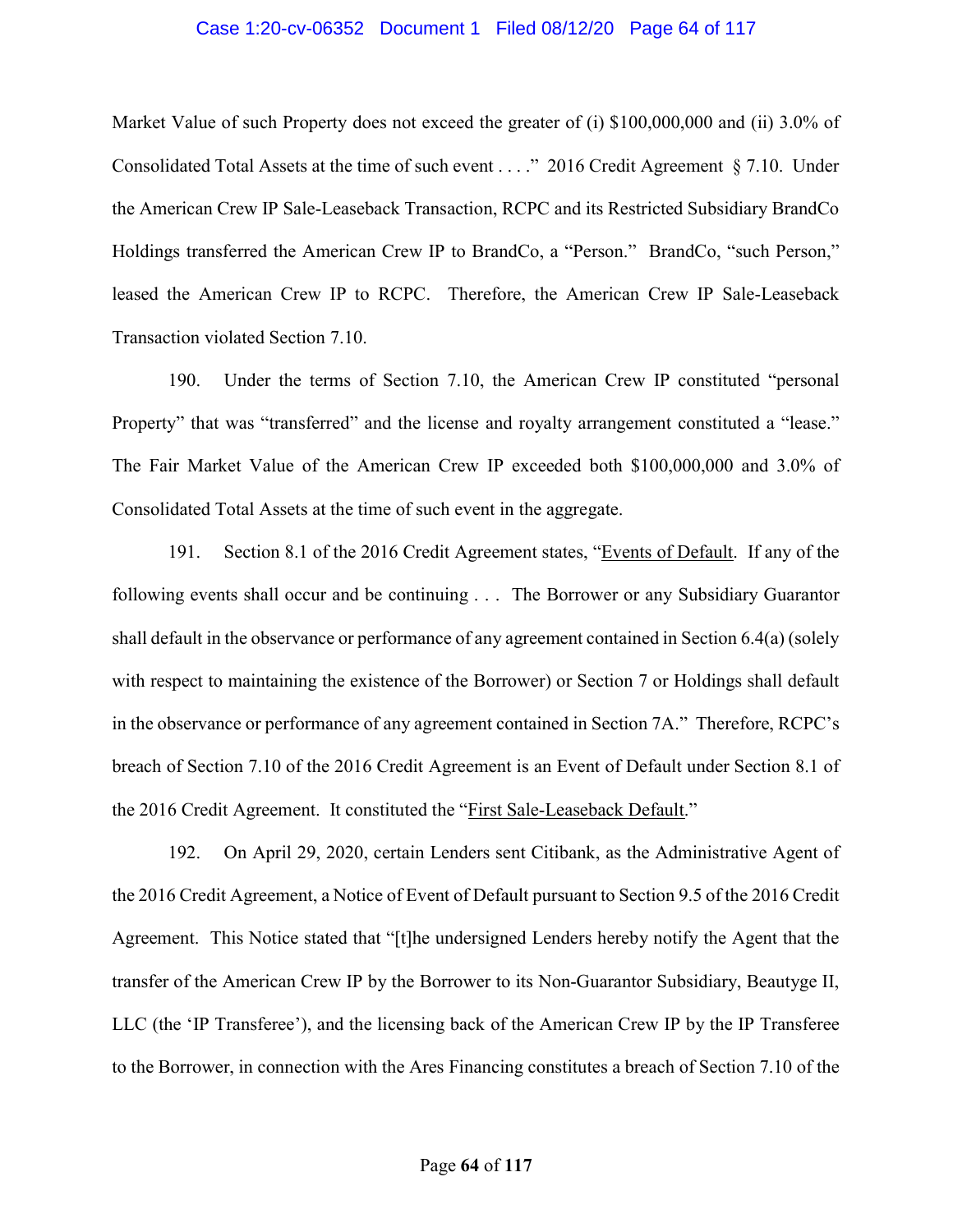## Case 1:20-cv-06352 Document 1 Filed 08/12/20 Page 65 of 117

2016 Credit Agreement. This breach of Section 7.10 of the 2016 Credit Agreement constitutes an Event of Default under Section 8.1(c) of the 2016 Credit Agreement."

193. Plaintiff is thus entitled to a declaration that RCPC breached Section 7.10 of the 2016 Credit Agreement through the consummation of the American Crew IP Sale-Leaseback Transaction.

194. Plaintiff is further entitled to a declaration that RCPC's breach of Section 7.10 of the 2016 Credit Agreement constituted an "Event of Default" under Section 8.1 of the 2016 Credit Agreement.

195. Plaintiff is further entitled to a declaration that Lenders' Notice of Event of Default sent on April 29, 2020 was a proper and effective Notice of Event of Default under Section 9.5 of the 2016 Credit Agreement.

# THIRD CAUSE OF ACTION Breach of Contract – Section 2.25, 2016 Credit Agreement – Establishing Sham Revolver (Against RCPC)

196. Plaintiff repeats and realleges the foregoing allegations as though they were fully set forth in this paragraph.

197. At all relevant times following the execution of the 2016 Credit Agreement, RCPC, Citibank, and the 2016 Term Lenders were parties to the 2016 Credit Agreement.

198. Under the 2016 Credit Agreement, the Borrower may by written notice to the Administrative Agent elect to request the establishment of Revolving Commitments. Section 2.25 of the 2016 Credit Agreement states that "[t]he Borrower may by written notice to the Administrative Agent elect to request the establishment of … Revolving Commitments … hereunder, in an aggregate amount for all such New Loan Commitments. Such New Loan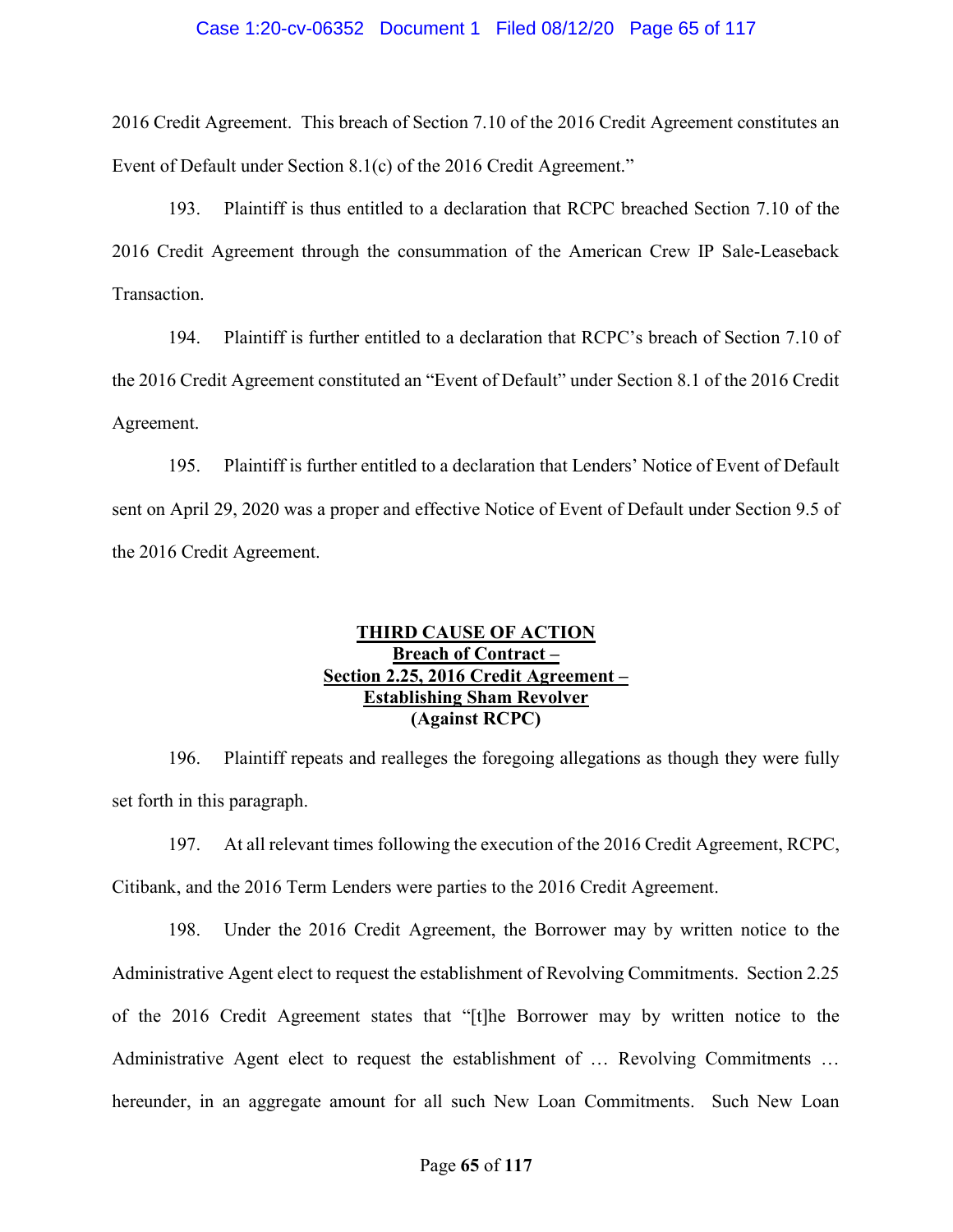### Case 1:20-cv-06352 Document 1 Filed 08/12/20 Page 66 of 117

Commitments shall become effective as of such Increased Amount Date; provided, that: no Event of Default shall exist on such Increased Amount Date immediately after giving effect to such New Loan Commitments and the making of any New Loans pursuant thereto and any transaction consummated in connection therewith subject to the Permitted Acquisition Provisions (as defined below) and the Limited Condition Acquisition Provision, in connection with any acquisition or investment being made with the proceeds thereof" (emphasis added). Therefore, Revolving Commitments could not become effective if an Event of Default existed on the day they were to be established.

199. On April 23, 2020, RCPC noticed to Citibank, as Administrative Agent, its request to establish the Sham Revolver in the amount of \$100 million, pursuant to the terms of Section 2.25 of the 2016 Credit Agreement. The Sham Revolver was to become effective on April 30, 2020.

200. On April 29, 2020, certain Lenders sent Citibank, as the Administrative Agent of the 2016 Credit Agreement, a Notice of Event of Default pursuant to Section 9.5 of the 2016 Credit Agreement. This Notice stated, amongst other things, that "[t]he undersigned Lenders hereby notify the Agent that the transfer of the American Crew IP by the Borrower to its Non-Guarantor Subsidiary, Beautyge II, LLC (the 'IP Transferee'), and the licensing back of the American Crew IP by the IP Transferee to the Borrower, in connection with the Ares Financing constitutes a breach of Section 7.10 of the 2016 Credit Agreement. This breach of Section 7.10 of the 2016 Credit Agreement constitutes an Event of Default under Section 8.1(c) of the 2016 Credit Agreement."

201. On April 30, 2020, the lenders again alerted Citibank that, in light of the Event of Default, Citibank could not allow the issuance of the Sham Revolver and that doing so would constitute a further Event of Default.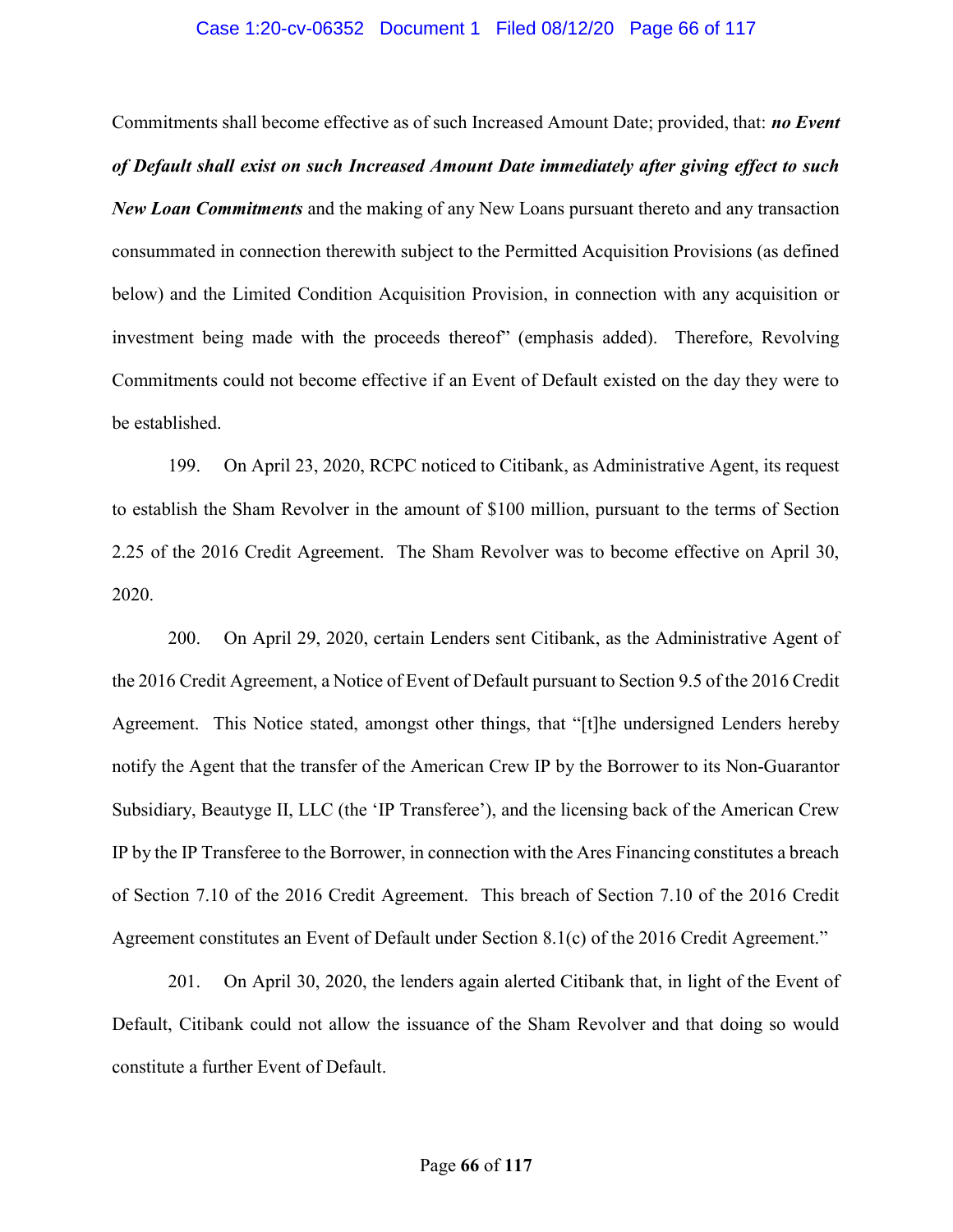## Case 1:20-cv-06352 Document 1 Filed 08/12/20 Page 67 of 117

202. Notwithstanding the multiple warnings sent directly to Citibank, on April 30, 2020, Citibank executed and delivered a Joinder Agreement and other documentation purporting to establish the Sham Revolver in the amount of \$65 million, of which RCPC drew \$63.5 million. Because an Event of Default existed at the time the Sham Revolver was to be issued, in violation of a condition precedent to its issuance, the establishment of the Sham Revolver was invalid and therefore RCPC's purported issuance of, and drawing upon, the Sham Revolver constituted breaches of Section 2.25 and another Event of Default by RCPC. This was the Sham Revolver Default.

203. As a result of the issuance of the Sham Revolver, the 2020 Amendment was adopted although the holders of less than 50% of the aggregate unpaid principal amount of the 2016 Term Loan Facility consented to it. Therefore, the 2020 Amendment had the consent of neither the Majority Term Loan Facility Lenders nor the Required Lenders (the latter, because the improperly established Sham Revolver could not have been permissibly included). Therefore, the issuance of the Sham Revolver proximately caused the adoption of the 2020 Amendment and the harms to the 2016 Term Lenders contained therein.

204. The 2016 Term Lenders have suffered substantial damages as a direct and proximate result of RCPC's breach of Section 2.25 of the 2016 Credit Agreement in an amount to be proven at trial. Such damages include fees and costs incurred by 2016 Term Lenders in connection with enforcing their legal rights as well as a loss of unique and valuable collateral securing their loan to RCPC. The damages suffered by 2016 Term Lenders are such that there is no complete or adequate remedy at law.

205. If the Sham Revolver had not been issued in breach of Section 2.25 of the 2016 Credit Agreement, RCPC would not have been able to engage in their vote rigging scheme and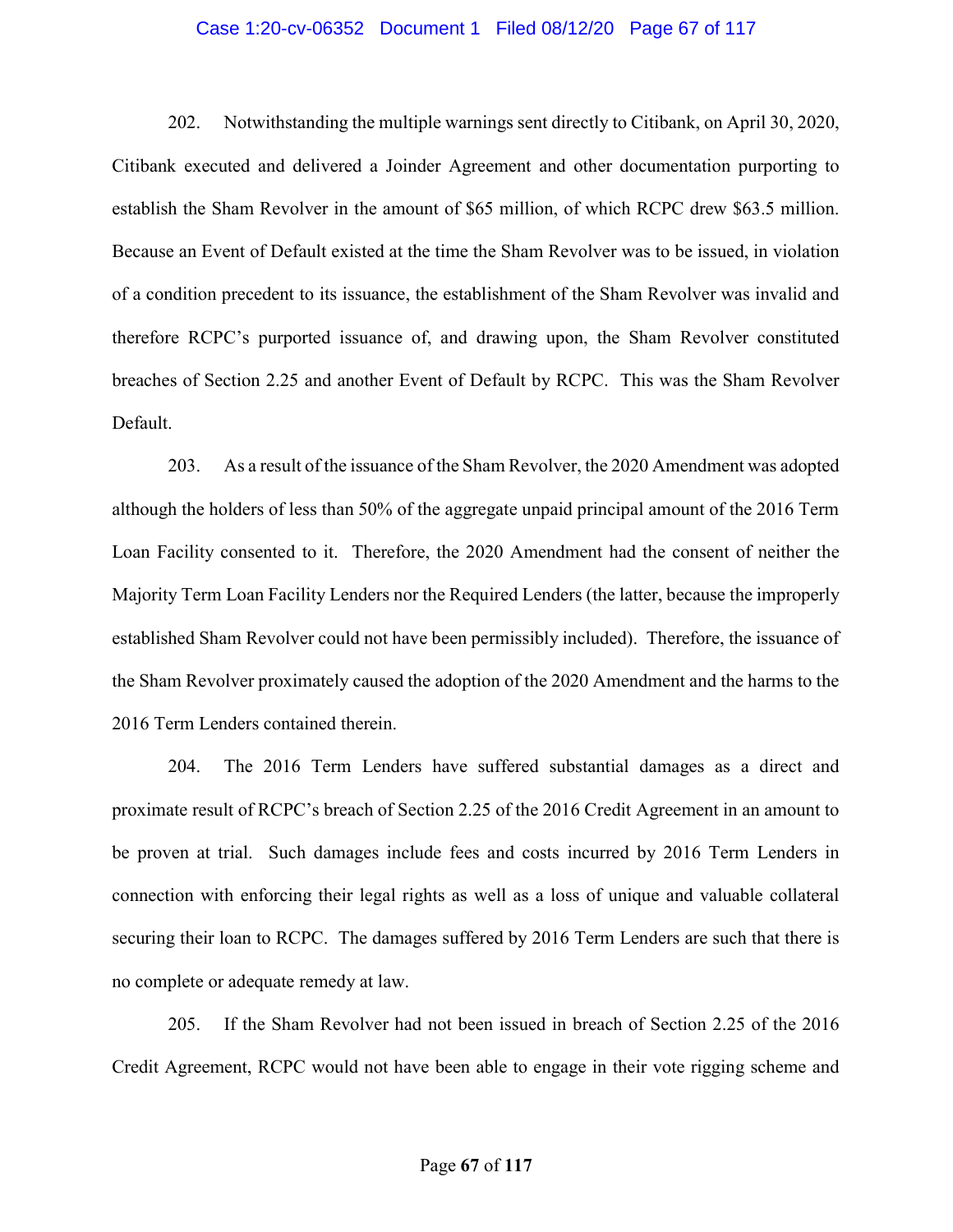## Case 1:20-cv-06352 Document 1 Filed 08/12/20 Page 68 of 117

therefore would not have been able to execute the Proposed Amendment. Plaintiff is therefore further entitled to the rescission of the 2020 Amendment.

206. Plaintiff seeks and is entitled to specific performance under the 2016 Credit Agreement, including a return of priority liens and property interests on BrandCo Collateral and other collateral that the 2016 Term Lenders bargained for in connection with the 2016 Credit Agreement and that were stripped from 2016 Term Lenders or massively diluted in connection with the 2020 Amendment and related transactions that would not have been possible without the establishment of the Sham Revolver.

207. In the alternative, to the extent it is determined that there is an adequate remedy at law or that rescission is impracticable, Plaintiff seeks compensatory or rescissory damages.

# FOURTH CAUSE OF ACTION Declaratory Judgment – Event of Default based on Section 8.1, 2016 Credit Agreement– Sham Revolver Default (Against RCPC)

208. Plaintiff repeats and realleges the foregoing allegations as though they were fully set forth in this paragraph.

209. Pursuant to the Declaratory Judgment Act of 1934, 28 U.S.C. §§ 2201-2202, this Court is authorized to issue a declaratory judgment.

210. An actual and justiciable controversy presently exists between Plaintiff and RCPC concerning whether issuance of the Sham Revolver was in violation of Section 8.1 of the 2016 Credit Agreement and constituted an Event of Default under the 2016 Credit Agreement.

211. A judicial determination is necessary and required at this stage to adjudicate the parties' respective rights and obligations herein.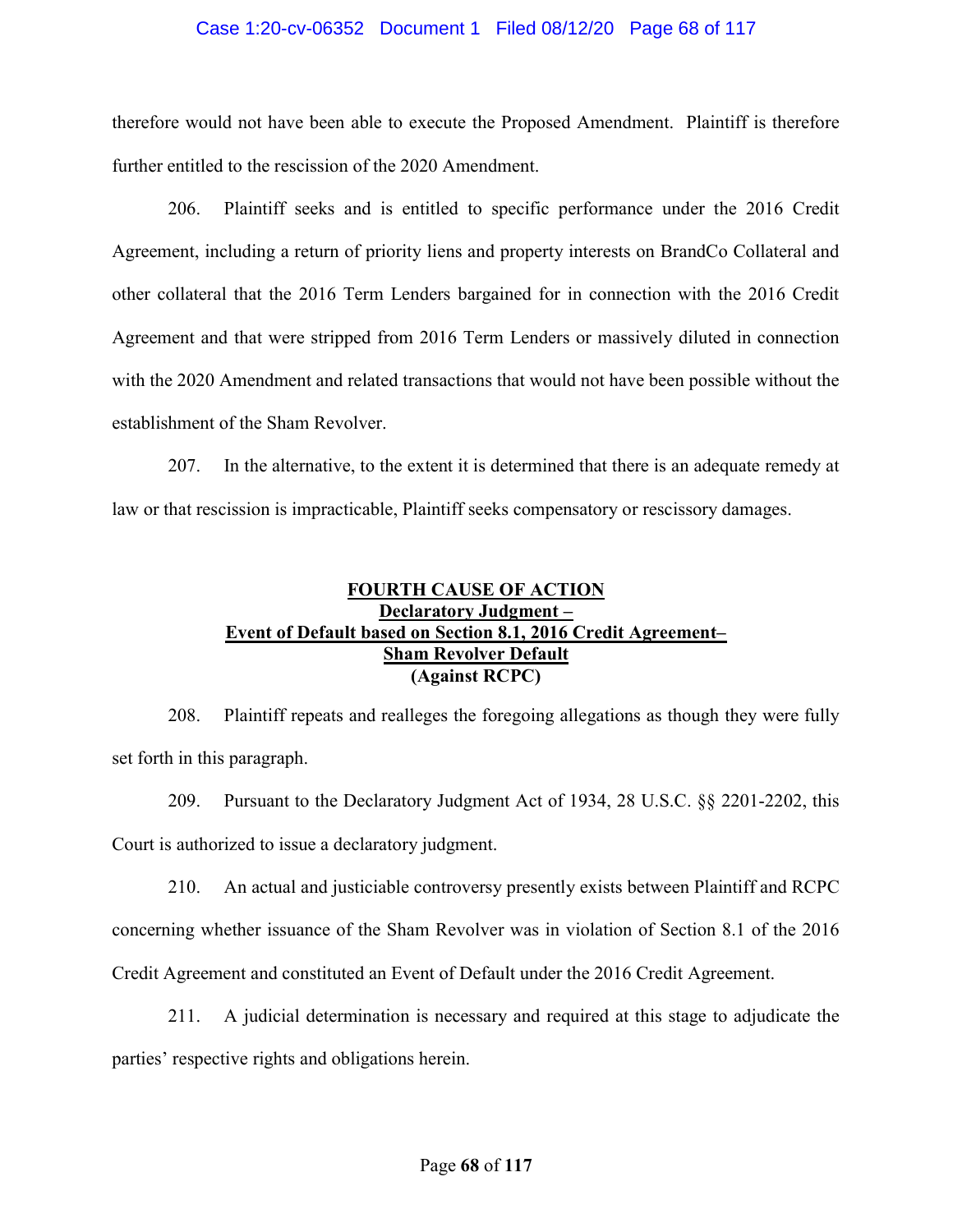### Case 1:20-cv-06352 Document 1 Filed 08/12/20 Page 69 of 117

212. At all relevant times following the execution of the 2016 Credit Agreement, RCPC, Citibank, and the 2016 Term Lenders were parties to the 2016 Credit Agreement.

213. Under the 2016 Credit Agreement, the Borrower may by written notice to the Administrative Agent elect to request the establishment of Revolving Commitments. Section 2.25 of the 2016 Credit Agreement states that "[t]he Borrower may by written notice to the Administrative Agent elect to request the establishment of … Revolving Commitments … hereunder, in an aggregate amount for all such New Loan Commitments. Such New Loan Commitments shall become effective as of such Increased Amount Date; provided, that: **no Event** of Default shall exist on such Increased Amount Date immediately after giving effect to such New Loan Commitments and the making of any New Loans pursuant thereto and any transaction consummated in connection therewith subject to the Permitted Acquisition Provisions (as defined below) and the Limited Condition Acquisition Provision, in connection with any acquisition or investment being made with the proceeds thereof" (emphasis added). Therefore, Revolving Commitments could not become effective if an Event of Default existed on the day they were to be established.

214. On April 23, 2020, RCPC noticed to Citibank, as Administrative Agent, its request to establish the Sham Revolver in the amount of \$100 million, pursuant to the terms of Section 2.25 of the 2016 Credit Agreement. The Sham Revolver was to become effective on April 30, 2020.

215. On April 29, 2020, certain Lenders sent Citibank, as the Administrative Agent of the 2016 Credit Agreement, a Notice of Event of Default pursuant to Section 9.5 of the 2016 Credit Agreement. This Notice stated, amongst other things, that "[t]he undersigned Lenders hereby notify the Agent that the transfer of the American Crew IP by the Borrower to its Non-Guarantor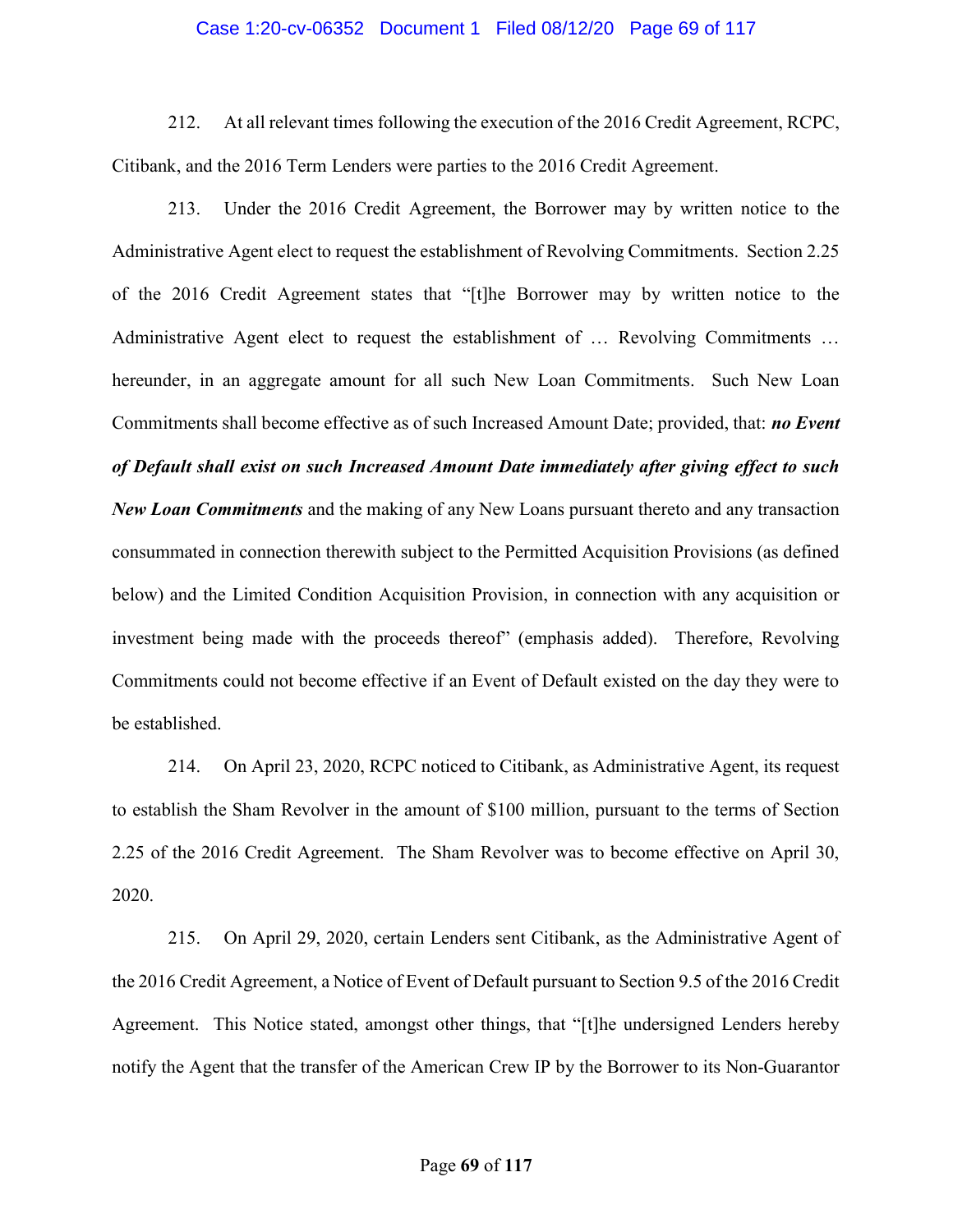### Case 1:20-cv-06352 Document 1 Filed 08/12/20 Page 70 of 117

Subsidiary, Beautyge II, LLC (the 'IP Transferee'), and the licensing back of the American Crew IP by the IP Transferee to the Borrower, in connection with the Ares Financing constitutes a breach of Section 7.10 of the 2016 Credit Agreement. This breach of Section 7.10 of the 2016 Credit Agreement constitutes an Event of Default under Section 8.1(c) of the 2016 Credit Agreement."

216. On April 30, 2020, certain Lenders again alerted Citibank that, in light of the Event of Default, Citibank could not allow the issuance of the Sham Revolver and that doing so would constitute a further Event of Default.

217. Notwithstanding the multiple warnings sent directly to Citibank, that very day, Citibank executed and delivered a Joinder Agreement and other documentation purporting to establish the Sham Revolver in the amount of \$65 million, of which RCPC drew \$63.5 million. Because an Event of Default existed at the time the Sham Revolver was to be issued, in violation of a condition precedent to its issuance, the establishment of the Sham Revolver was invalid and therefore RCPC's issuance of, and drawing upon, the Sham Revolver constituted breaches of Section 2.25 and another Event of Default by RCPC.

218. Section 8.1 of the 2016 Credit Agreement states, in part, "Events of Default. If any of the following events shall occur and be continuing: . . . Any Loan Party shall default in the observance or performance of any other agreement contained in this Agreement or any other Loan Document … and such default shall continue unremedied for a period of 30 days after such Loan Party receives from the Administrative Agent or the Required Lenders notice of the existence of such default."

219. RCPC's breach of Section 2.25 of the 2016 Credit Agreement is a failure of RCPC to observe or perform under the 2016 Credit Agreement and therefore is an "Event of Default" under Section 8.1 of the Credit Agreement. This was the Sham Revolver Default.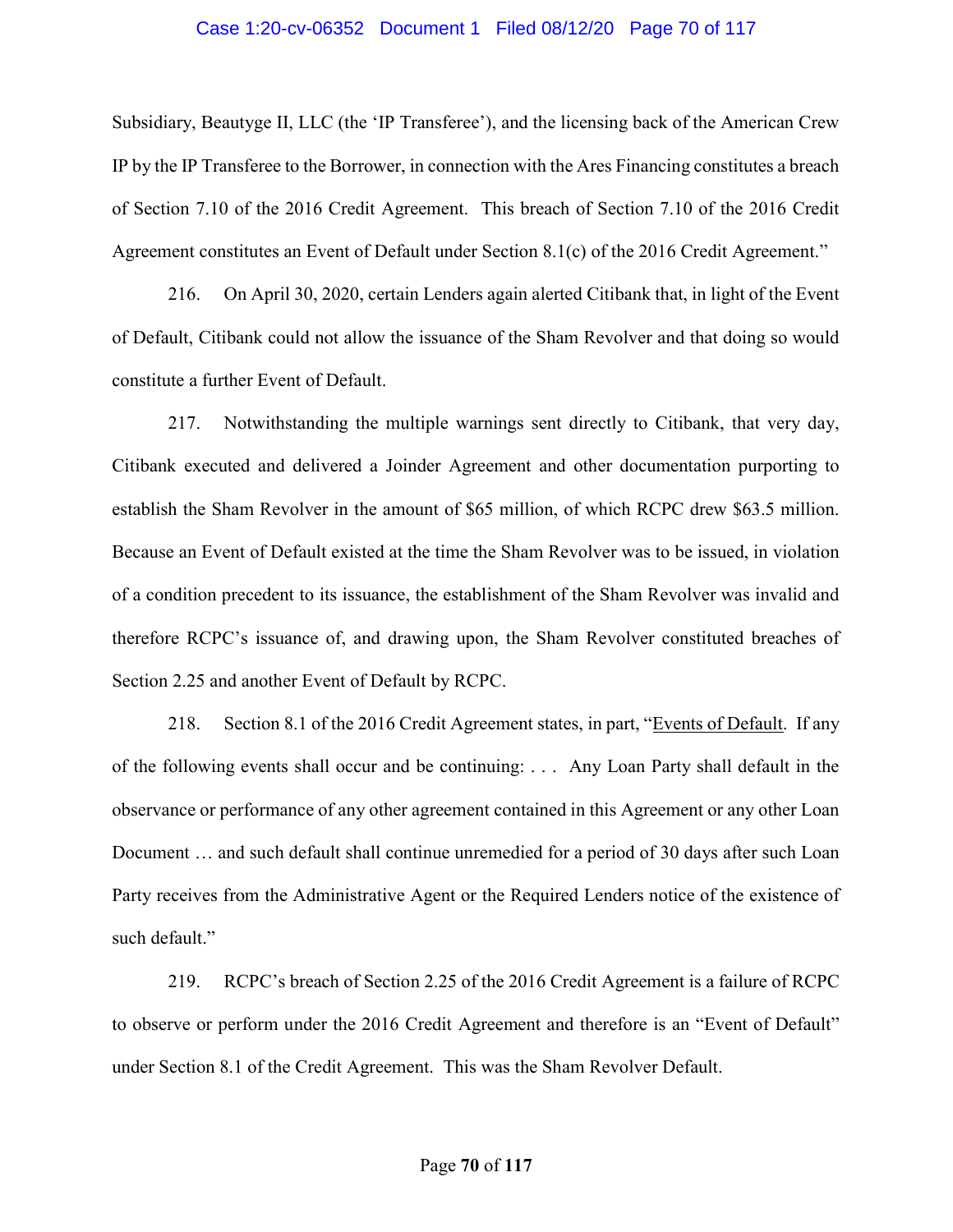#### Case 1:20-cv-06352 Document 1 Filed 08/12/20 Page 71 of 117

220. On August 12, 2020, the Required Lenders under the 2016 Credit Agreement sent Plaintiff UMB Bank, the new administrative agent under the 2016 Credit Agreement, a Notice of Event of Default stating that "[t]o the extent the Purported Revolving Commitments are somehow deemed to be effective under the 2016 Credit Agreement, notwithstanding section 2.25's prohibition, there exists an additional Event of Default pursuant to section 8.1(d) as a result of the Borrower's failure to observe and/or perform in compliance with section 2.25 of the 2016 Credit Agreement."

221. Plaintiff is thus entitled to a declaration that (a) the Sham Revolver was invalid and thus holders of Revolving Commitments under the Sham Revolver could not vote on the 2020 Amendment, and (b) RCPC breached Section 2.25 of the 2016 Credit Agreement by establishing the Sham Revolver even though there was an outstanding Event of Default noticed under the 2016 Credit Agreement.

222. Plaintiff is further entitled to a declaration that RCPC's breach of Section 2.25 of the 2016 Credit Agreement constituted an "Event of Default" under Section 8.1 of the 2016 Credit Agreement.

223. Plaintiff is further entitled to a declaration that the Notice of Event of Default sent on August 12, 2020 is a proper Notice of Event of Default under Section 9.5 of the 2016 Credit Agreement.

224. Plaintiff is further entitled to a declaration that Lenders' direction, contained in the August 12, 2020 Notice of Event of Default, to declare the 2016 Term Loan "due and payable" as of the date of the Notice was proper and effective.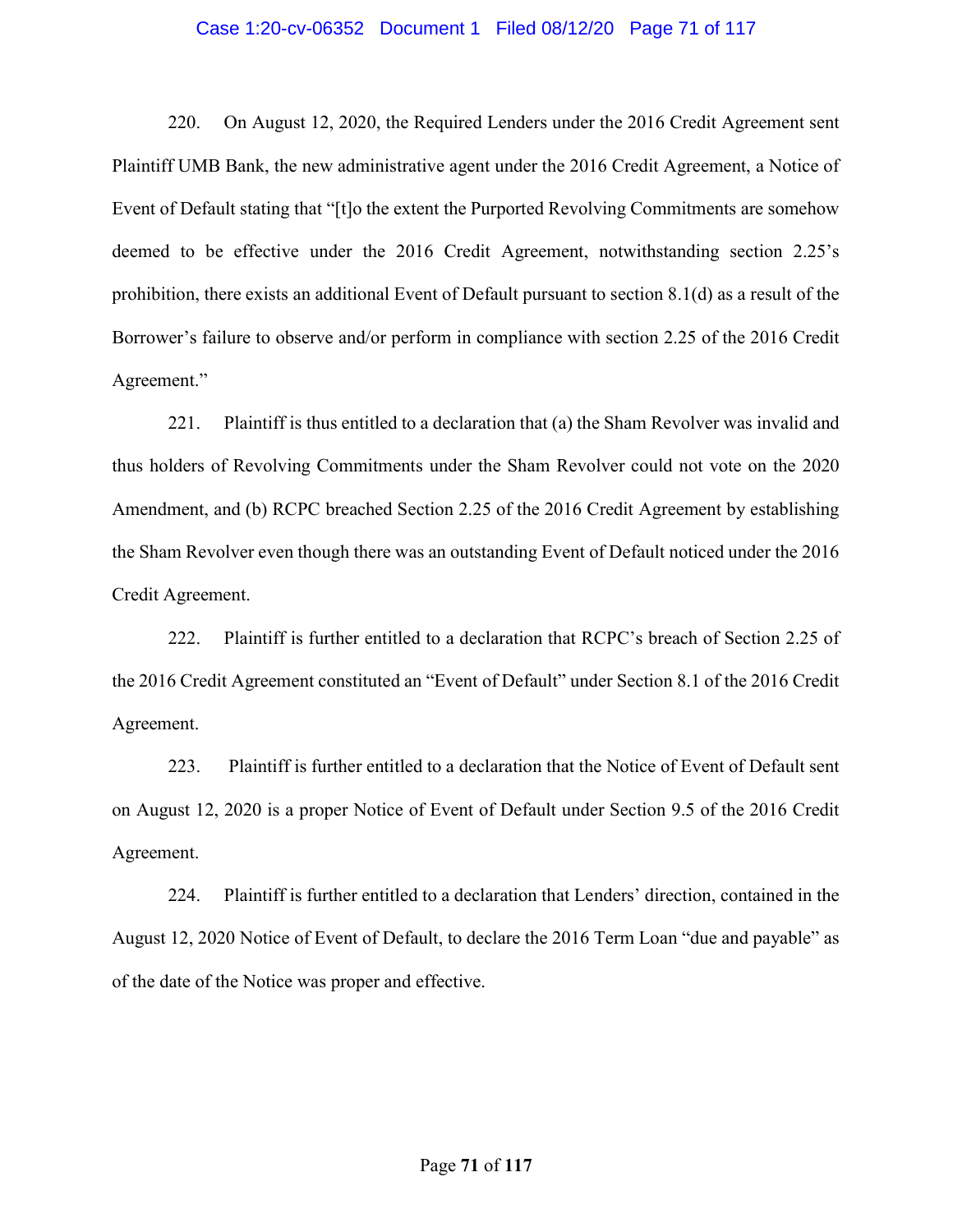# FIFTH CAUSE OF ACTION Breach of the Implied Covenant of Good Faith and Fair Dealing (Against RCPC, Citibank, and the AHG Lenders)

225. Plaintiff repeats and realleges the foregoing allegations as though they were fully set forth in this paragraph.

226. At all relevant times following the execution of the 2016 Credit Agreement, RCPC, Citibank, AHG Lenders, and Co-Op Lenders were parties to the 2016 Credit Agreement.

227. Co-Op Lenders have performed all of the material conditions, covenants, and promises required to be performed in accordance with the terms and conditions of the 2016 Credit Agreement.

228. Implicit in all contracts governed by New York law is a covenant of good faith and fair dealing in the course of contract performance. The covenant of good faith and fair dealing provides that a party shall not do anything that will have the effect of destroying or injuring the right of the other party to receive the fruits of the contract.

229. RCPC, Citibank, and the AHG Lenders materially breached the implied covenant of good faith and fair dealing by purporting to establish and committing to fund the Sham Revolver, which was undertaken solely to manipulate the vote on the Proposed Amendment and to overcome the expressed opposition of the majority of Lenders to the Proposed Amendment. This bad faith conduct was willful, intentional, and material, or otherwise grossly negligent in performance of, or in reckless disregard to, Defendants' obligations and duties under the 2016 Credit Agreement.

230. The basic tenets of the 2020 Transaction and amendment of the 2016 Credit Agreement required the consent of the Required Lenders, defined in the 2016 Credit Agreement as "holders of more than 50% of . . . the sum of (i) aggregate unpaid principal amount of the Term Loans then outstanding, (ii) the Revolving Commitments then in effect, if any . . . ." 2016 Credit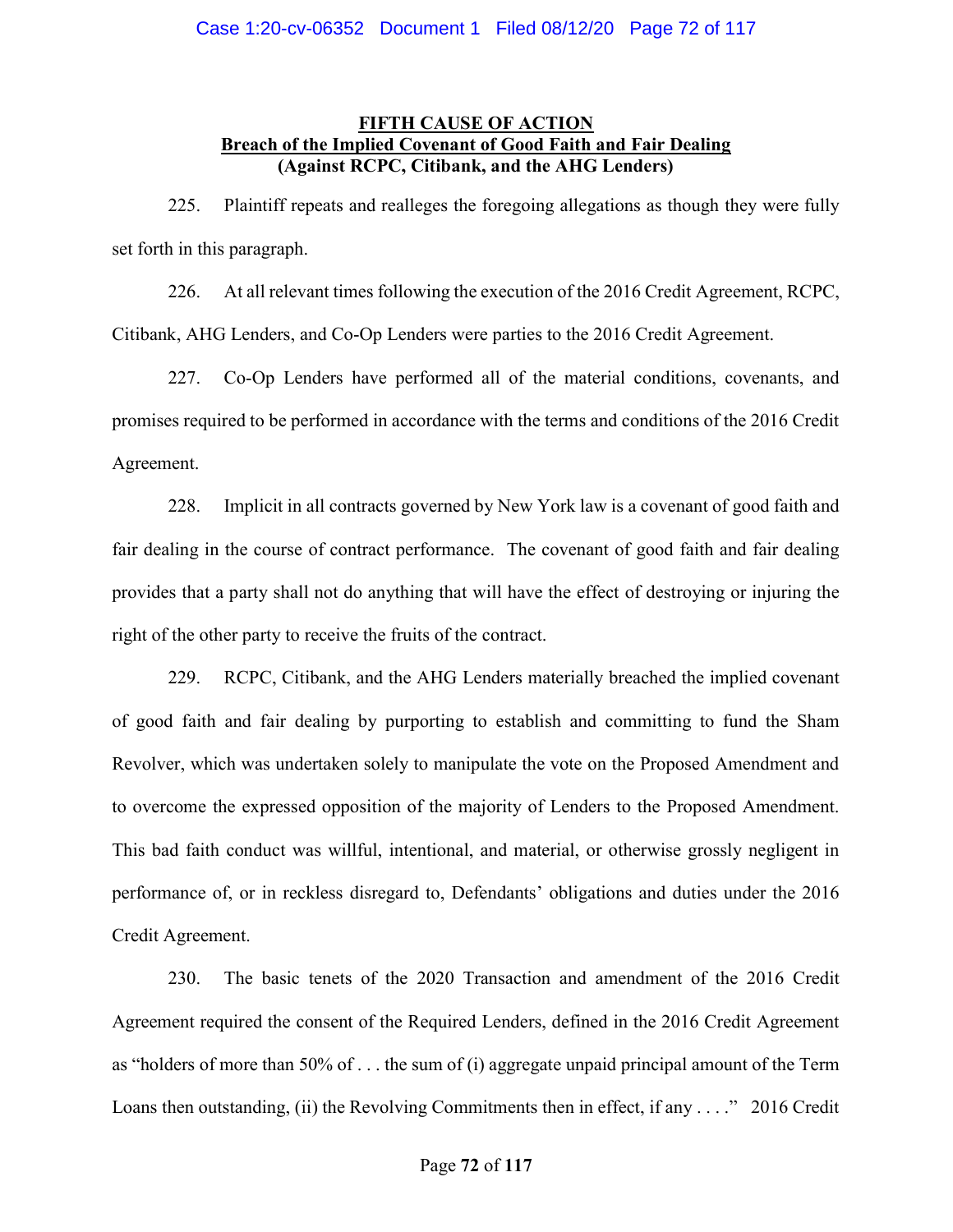#### Case 1:20-cv-06352 Document 1 Filed 08/12/20 Page 73 of 117

Agreement § 1.01, at 52. Because there were no Revolving Commitments when the amendment was announced, the Proposed Amendment required the consent of more than 50% of the sum of the aggregate unpaid principal amount of the Term Loans then outstanding. Revlon, Inc. and RCPC disclosed in an April 14, 2020 Form 8-K filing with the SEC that the Proposed Amendment required consent of lenders "holding more than 50% of the loans outstanding under the 2016 Term Loan Facility."

231. The Co-Op Lenders constituted the Required Lenders under the 2016 Credit Agreement, whose consent was required to amend it (as acknowledged by Revlon). The Co-Op Lenders opposed the Proposed Amendment. The AHG Lenders in support of the Proposed Amendment held less than 50% of the loans outstanding under the 2016 Term Loan Facility. Plainly, RCPC did not have the requisite lender support to amend the 2016 Credit Agreement.

232. In response to its inability to amend the 2016 Credit Agreement, RCPC and the AHG Lenders engineered a brazenly pretextual transaction to purportedly generate the Sham Revolver that would come into existence *solely* to vote in favor of the Proposed Amendment and then disappear into thin air. RCPC and the AHG Lenders did so, notwithstanding their prior acknowledgment that only the outstanding term loans would be relevant to the calculation of consent required under the 2016 Credit Agreement.

233. The Sham Revolver plainly served no legitimate business purpose. The Company and the AHG Lenders never had any intention of keeping the newly created Sham Revolver extant for anything more than a few days—just enough time to manipulate the vote on the Proposed Amendment. To do otherwise would be utterly irrational in light of the Sham Revolver's wholly uneconomic terms. Indeed, RCPC took out the Sham Revolver with new term loans issued by the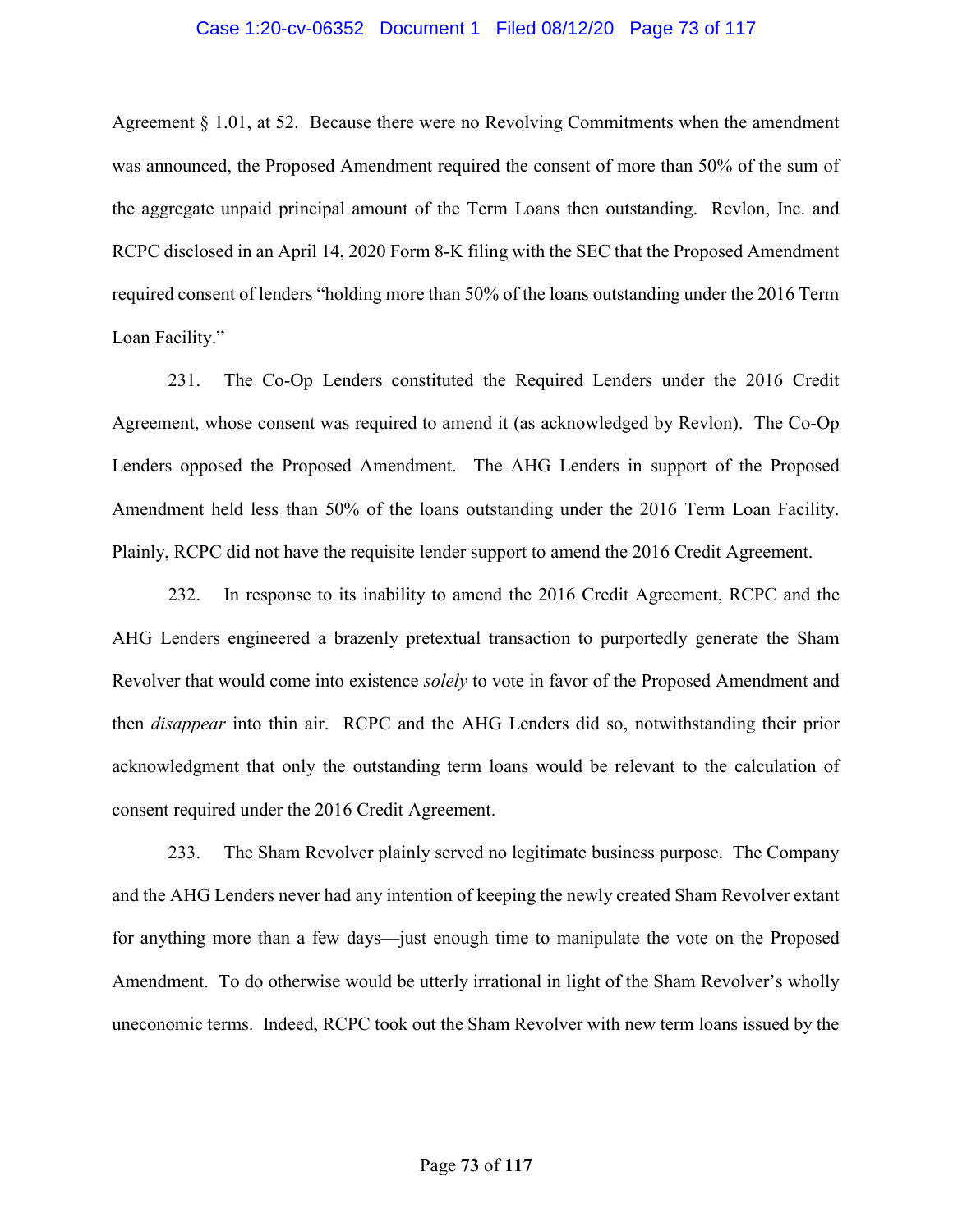#### Case 1:20-cv-06352 Document 1 Filed 08/12/20 Page 74 of 117

AHG Lenders under the 2020 BrandCo Credit Agreement on May 28, 2020, exactly 15 business days after issuance of the Sham Revolver.

234. On numerous other occasions, counsel for the Co-Op Lenders (constituting Required Lenders) warned Citibank that RCPC was expressly breaching the 2016 Credit Agreement or breaching RCPC's duty of good faith and fair dealing and that Citibank's (i) execution of documents to establish the Sham Revolver, (ii) facilitation of RCPC's vote manipulation by improperly including the Sham Revolver in the vote for the Proposed Amendment, and (iii) ratification of the 2020 Amendment, which, *inter alia*, purported to waive all existing Events of Default and release of certain of the 2016 Term Lenders' liens would, themselves, constitute breaches of the 2016 Credit Agreement and breach Citibank's duty of good faith and fair dealing.

235. On May 1, 2020, prior to the voting deadline for the Proposed Amendment, counsel for the Required Lenders and Majority Facility Lenders contacted counsel for the AHG Lenders to notify the AHG Lenders that "the sham creation of New Revolver Commitments, undertaken solely as a subterfuge to negate the contractual rights of the majority of Lenders opposed to the proposed refinancing and associated amendments to the 2016 Credit Agreement, was inappropriate, undertaken in bad faith, and completed in breach of the plain terms of the 2016 Credit Agreement." Finally, counsel for the Required Lenders and Majority Facility Lenders warned the AHG Lenders that they "may now be held responsible for [their] role in abetting this manipulation through creation of" the Sham Revolver and for their role in bringing about any improper amendment of the 2016 Credit Agreement.

236. Notwithstanding the multiple warnings sent directly to Citibank, on April 30, 2020, Citibank executed and delivered a Joinder Agreement and other documentation purporting to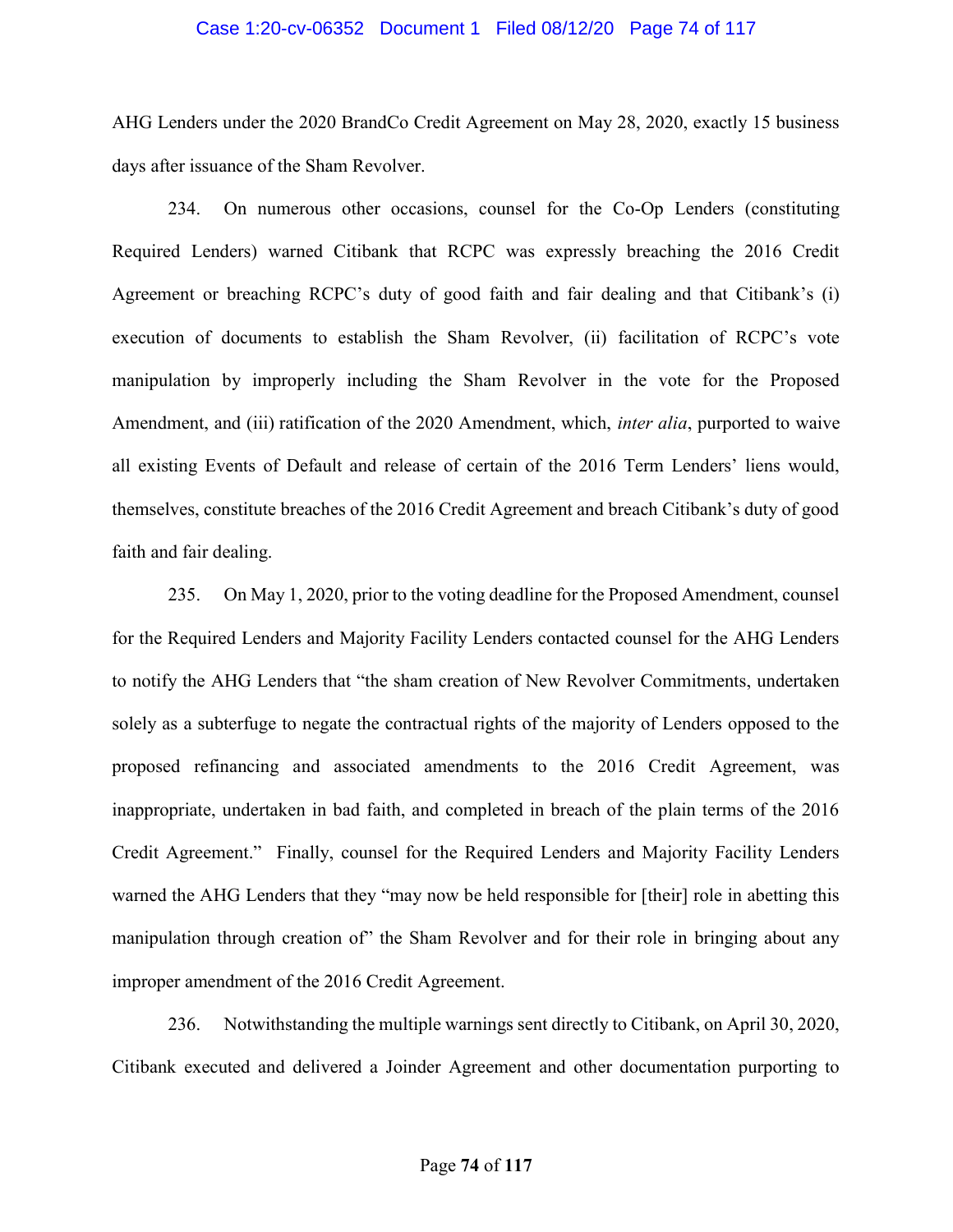#### Case 1:20-cv-06352 Document 1 Filed 08/12/20 Page 75 of 117

establish the Sham Revolver. The AHG Lenders lent into the Sham Revolver and used the Sham Revolver to vote in favor of the Proposed Amendment. They did this to enable RCPC to complete the 2020 Transaction, which, at its core, deprived the 2016 Term Lenders of the Collateral they had bargained for, and upon which they relied in lending money to RCPC.

237. Co-Op Lenders have suffered substantial damages as a direct and proximate result of RCPC's, Citibank's, and the AHG Lenders' breaches of the implied covenant of good faith and fair dealing in an amount to be proven at trial. Such damages include fees and costs incurred by Co-Op Lenders in connection with enforcing their legal rights as well as a loss of unique and valuable collateral securing their loan to RCPC. The damages suffered by Co-Op Lenders are such that there is no complete or adequate remedy at law.

238. If the Sham Revolver had not been issued in breach of the implied covenant of good faith and fair dealing, RCPC would not have been able to engage in their vote rigging scheme and therefore would not have been able to execute the Proposed Amendment. Plaintiff is therefore further entitled to the rescission of the 2020 Amendment.

239. Plaintiff seeks and is entitled to specific performance under the 2016 Credit Agreement, including a return of priority liens and property interests on BrandCo Collateral and other collateral that the 2016 Term Lenders bargained for in connection with the 2016 Credit Agreement and that were stripped from 2016 Term Lenders or massively diluted in connection with the 2020 Amendment and related transactions that would not have been possible without the establishment of the Sham Revolver.

240. In the alternative, to the extent it is determined that there is an adequate remedy at law or that rescission is impracticable, Plaintiff seeks compensatory or rescissory damages.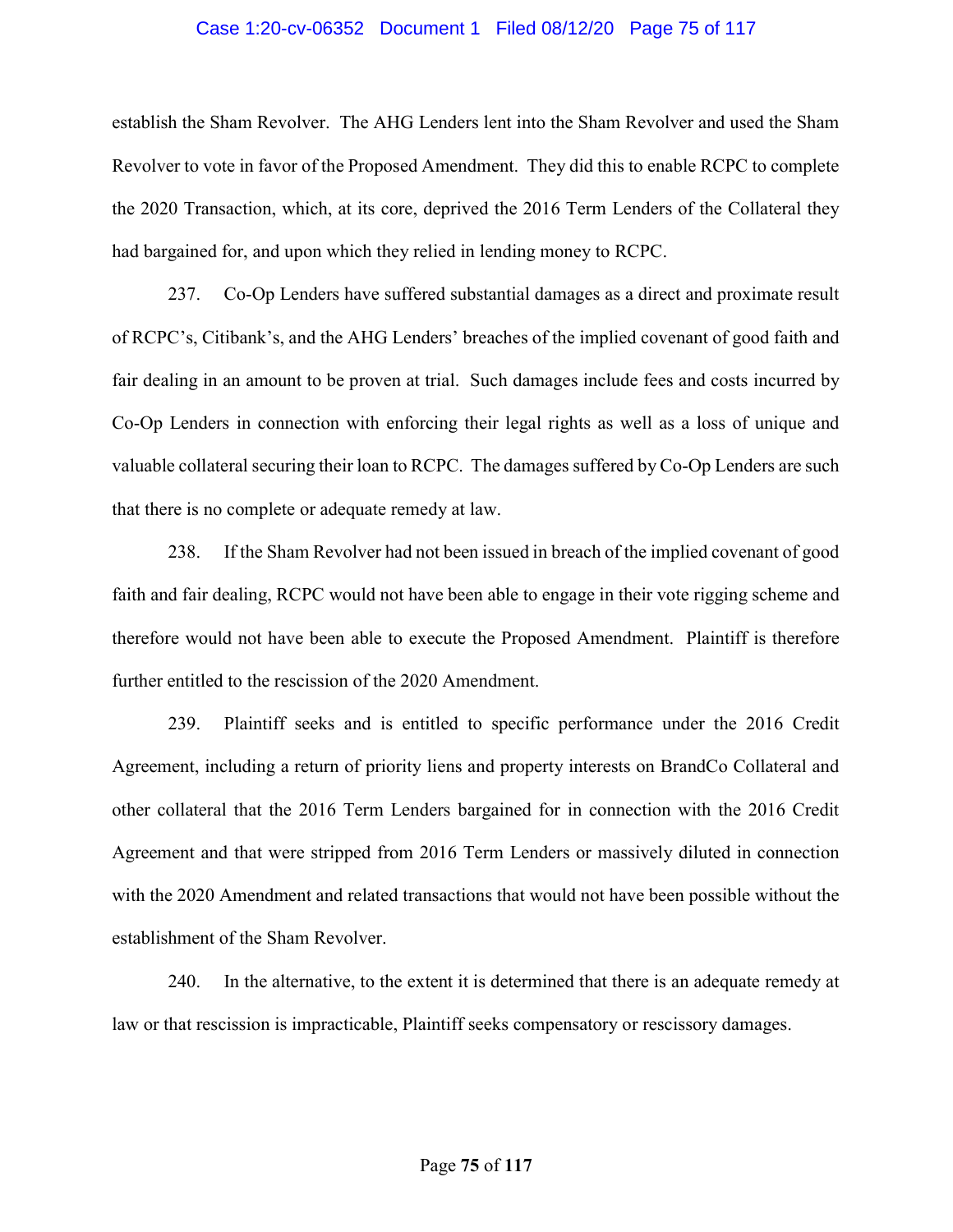# SIXTH CAUSE OF ACTION Breach of Contract – Section 7.10, 2016 Credit Agreement – BrandCo IP Sale-Leaseback Transaction (Against RCPC)

241. Plaintiff repeats and realleges the foregoing allegations as though they were fully set forth in this paragraph.

242. At all relevant times following the execution of the 2016 Credit Agreement, RCPC, Citibank, and the 2016 Term Lenders were parties to the 2016 Credit Agreement.

243. On May 7, 2020, RCPC entered into the 2020 BrandCo Credit Agreement with the John Doe Lenders, including the AHG Lenders. In connection with the 2020 BrandCo Credit Agreement, RCPC entered into the BrandCo IP Sale-Leaseback Transaction. To effectuate the BrandCo IP Sale-Leaseback Transaction, RCPC assigned and transferred all of its rights, title, and interests in the BrandCo IP to its Restricted Subsidiaries, the BrandCo Subsidiaries. Individual brand names were transferred to separate Restricted Subsidiaries, each of which was named to reflect the piece of BrandCo IP contained therein. For example, the Mitchum intellectual property was assigned and transferred to BrandCo Mitchum 2020 LLC. RCPC entered into license and royalty arrangements with the BrandCo Subsisdiaries to provide for RCPC's exclusive, nontransferrable, continued use of the BrandCo IP during the term of the 2020 BrandCo Credit Agreement. The license and royalty arrangements constituted "leases," under Section 7.10 of the 2016 Credit Agreement.

244. Prior to the BrandCo IP Sale-Leaseback Transaction, the BrandCo IP had been owned by Guarantor Subsidiaries of RCPC. The 2016 Term Lenders had a first-priority lien on the BrandCo IP. In order to transfer the BrandCo IP to the BrandCo Subsidiaries, on whose assets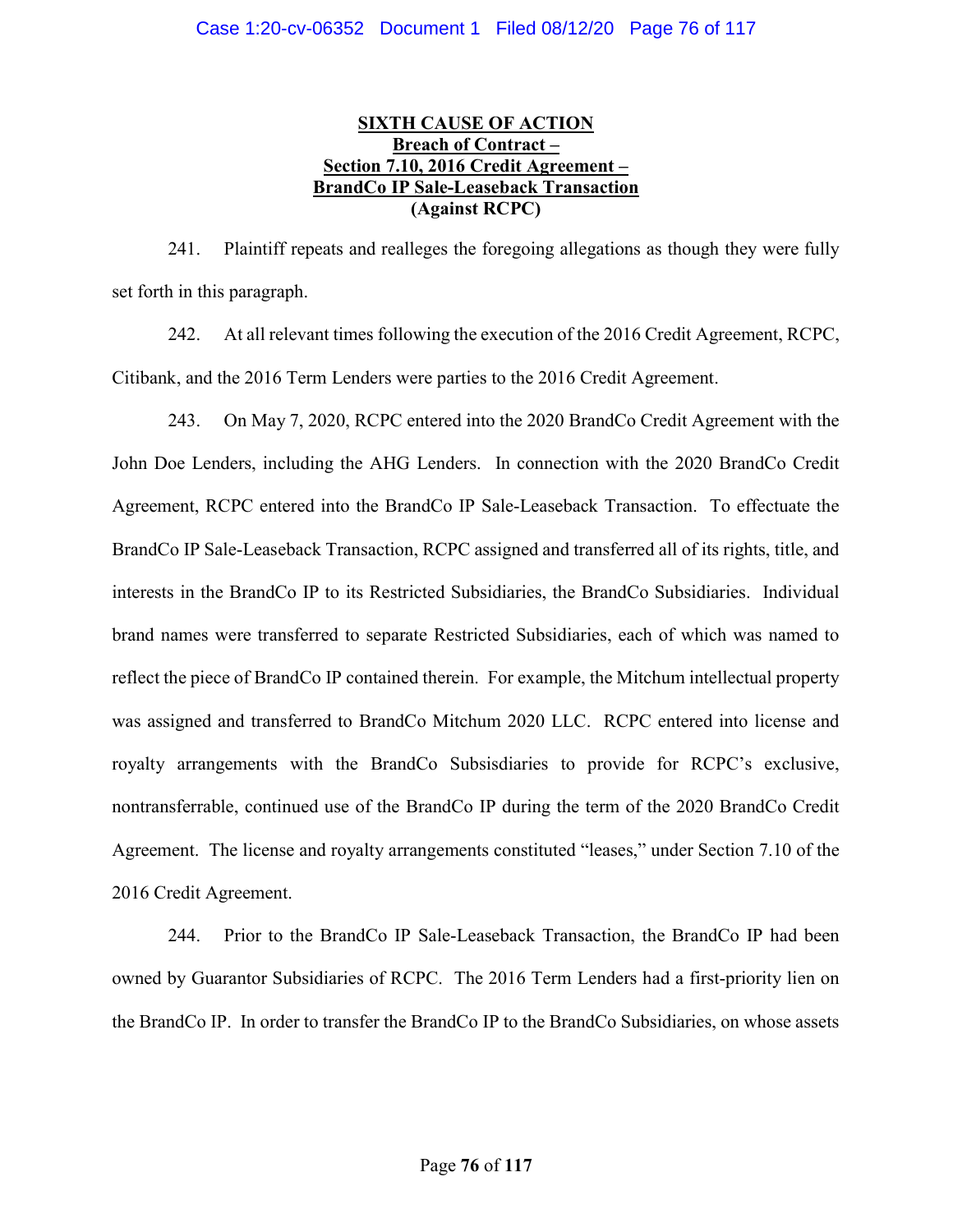#### Case 1:20-cv-06352 Document 1 Filed 08/12/20 Page 77 of 117

the AHG Lenders had first-priority liens, RCPC first had to strip away the 2016 Term Lenders' first-priority lien on the BrandCo IP. $^{10}$ 

245. Section 7.10 of the 2016 Credit Agreement states, "the Borrower shall not, and shall not permit any of its Restricted Subsidiaries to . . . [e]nter into any arrangement with any Person providing for the leasing by the Borrower or any of its Restricted Subsidiaries of real or personal Property which is to be sold or transferred by the Borrower or any of its Restricted Subsidiaries . . . to such Person . . . , except for . . . any such arrangement to the extent that the Fair Market Value of such Property does not exceed the greater of (i) \$100,000,000 and (ii) 3.0% of Consolidated Total Assets at the time of such event . . . ." 2016 Credit Agreement § 7.10. Under the BrandCo IP Sale-Leaseback Transaction, RCPC and its Restricted Subsidiaries transferred the BrandCo IP to BrandCo Subsidiaries, "Persons." The BrandCo Subsidiaries, "such Persons," leased the BrandCo IP to RCPC. Therefore, the BrandCo IP Sale-Leaseback Transaction violated Section 7.10.

246. Under the terms of Section 7.10, the BrandCo IP constituted "personal Property" that was "transferred" and the license and royalty arrangement constituted a "lease." The Fair Market Value of the BrandCo IP exceeded both \$100,000,000 and 3.0% of Consolidated Total Assets at the time of such event in the aggregate.

247. 2016 Term Lenders suffered substantial damages as a direct and proximate result of RCPC's breach of Section 7.10 of the 2016 Credit Agreement in an amount to be proven at trial. Such damages include fees and costs incurred by 2016 Term Lenders in connection with enforcing their legal rights as well as a loss of unique and valuable collateral securing their loan to RCPC.

 $\overline{a}$ 

<sup>&</sup>lt;sup>10</sup> The American Crew IP did not have to be transferred as part of the BrandCo Sale-Leaseback Transaction because it already had been transferred to BrandCo as part of the American Crew IP Sale-Leaseback Transaction. It had already been poached, so it did not need to be re-poached.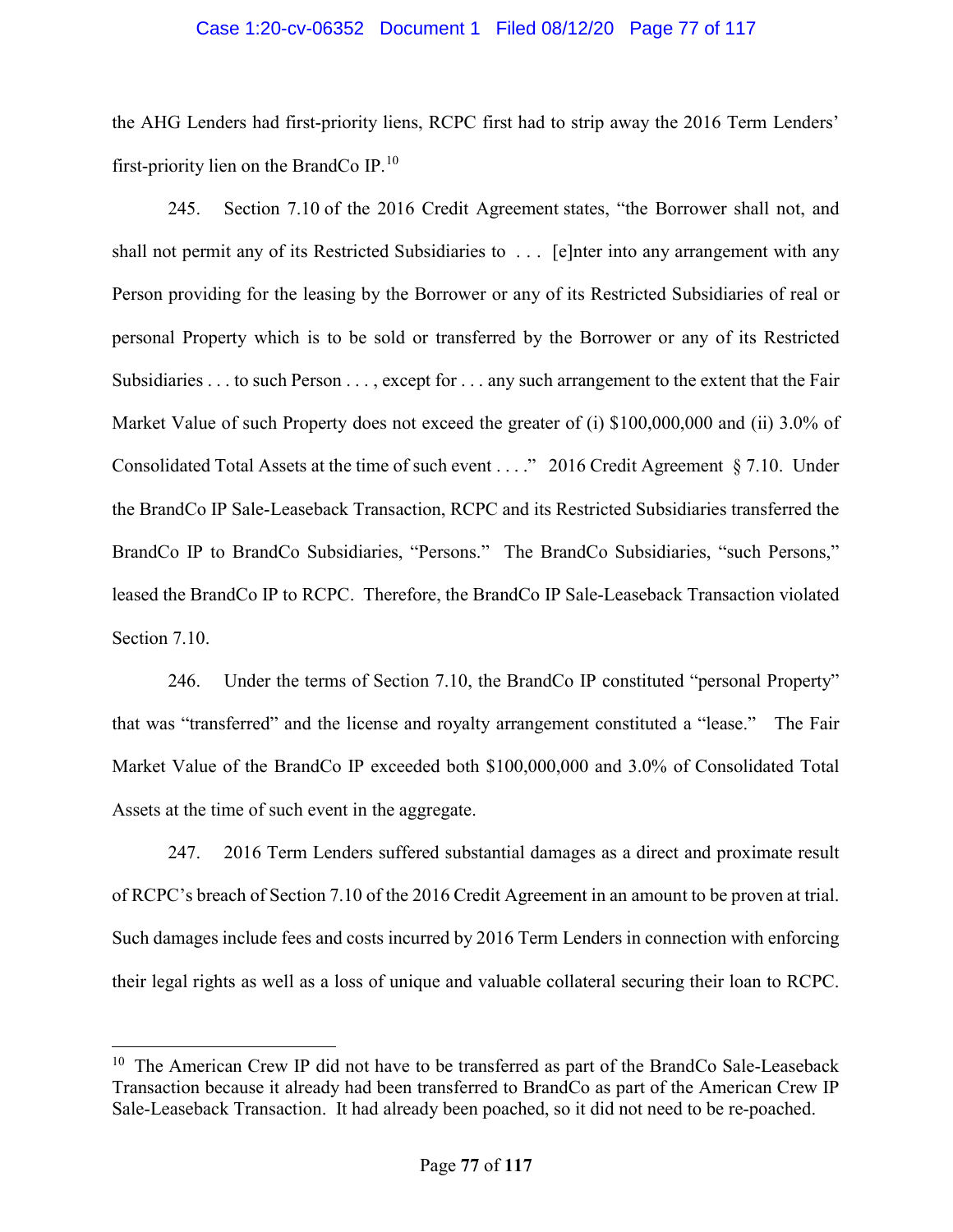#### Case 1:20-cv-06352 Document 1 Filed 08/12/20 Page 78 of 117

The damages suffered by 2016 Term Lenders are such that there is no complete or adequate remedy at law.

248. Plaintiff seeks and is entitled to specific performance under the 2016 Credit Agreement, including a return of priority liens and property interests on BrandCo IP that 2016 Term Lenders bargained for in connection with the 2016 Credit Agreement that were stripped from 2016 Term Lenders in connection with the 2020 BrandCo Credit Agreement and related transactions, including the BrandCo IP Sale-Leaseback Transaction.

249. In the alternative, to the extent it is determined that there is an adequate remedy at law, Plaintiff seeks compensatory or rescissory damages.

## SEVENTH CAUSE OF ACTION Declaratory Judgment – Event of Default based on Section 8.1(c), 2016 Credit Agreement – Second Sale-Leaseback Default (Against RCPC)

250. Plaintiff repeats and realleges the foregoing allegations as though they were fully set forth in this paragraph.

251. Pursuant to the Declaratory Judgment Act of 1934, 28 U.S.C. §§ 2201-2202, this Court is authorized to issue a declaratory judgment.

252. An actual and justiciable controversy presently exists between Plaintiff and RCPC concerning whether the sale-leaseback of the BrandCo IP constituted a breach of and Event of Default under the 2016 Credit Agreement.

253. A judicial determination is necessary and required at this stage to adjudicate the parties' respective rights and obligations herein.

254. At all relevant times following the execution of the 2016 Credit Agreement, RCPC, Citibank, and the 2016 Term Lenders were parties to the 2016 Credit Agreement.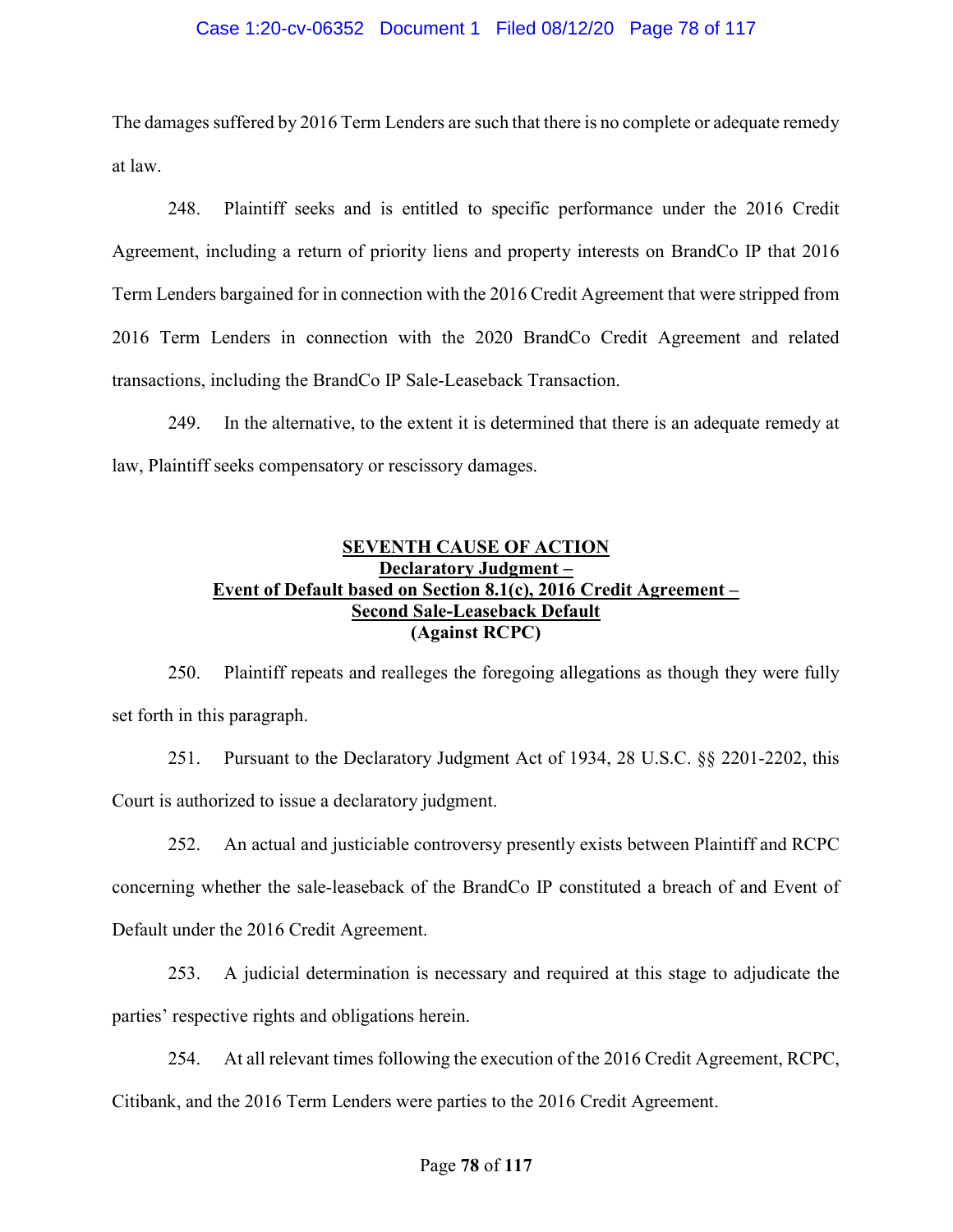#### Case 1:20-cv-06352 Document 1 Filed 08/12/20 Page 79 of 117

255. On May 7, 2020, RCPC entered into the 2020 BrandCo Credit Agreement with the John Doe Lenders, including the AHG Lenders. In connection with the 2020 BrandCo Credit Agreement, RCPC entered into the BrandCo IP Sale-Leaseback Transaction. To effectuate the BrandCo IP Sale-Leaseback Transaction, RCPC assigned and transferred all of its rights, title, and interests in the BrandCo IP to its Restricted Subsidiaries, the BrandCo Subsidiaries. Individual brand names were transferred to separate Restricted Subsidiaries, each of which was named to reflect the piece of BrandCo IP contained therein. For example, the Mitchum intellectual property was assigned and transferred to BrandCo Mitchum 2020 LLC. RCPC entered into license and royalty arrangements with the BrandCo Subsisdiaries to provide for RCPC's exclusive, nontransferrable, continued use of the BrandCo IP during the term of the 2020 BrandCo Credit Agreement. The license and royalty arrangements constituted "leases," under the terms of Section 7.10 of the 2016 Credit Agreement.

256. Prior to the BrandCo IP Sale-Leaseback Transaction, the BrandCo IP had been owned by Guarantor Subsidiaries of RCPC. The 2016 Term Lenders had a first-priority lien on the BrandCo IP. In order to transfer the BrandCo IP to the BrandCo Subsidiaries, on whose assets the AHG Lenders had first-priority liens, RCPC first had to strip away the 2016 Term Lenders' first-priority lien on the BrandCo IP. $^{11}$ 

257. Section 7.10 of the 2016 Credit Agreement states, "the Borrower shall not, and shall not permit any of its Restricted Subsidiaries to . . . [e]nter into any arrangement with any Person providing for the leasing by the Borrower or any of its Restricted Subsidiaries of real or personal Property which is to be sold or transferred by the Borrower or any of its Restricted

 $\overline{a}$ 

 $11$  As noted above, he American Crew IP had already been transferred to BrandCo as part of the American Crew IP Sale-Leaseback Transaction.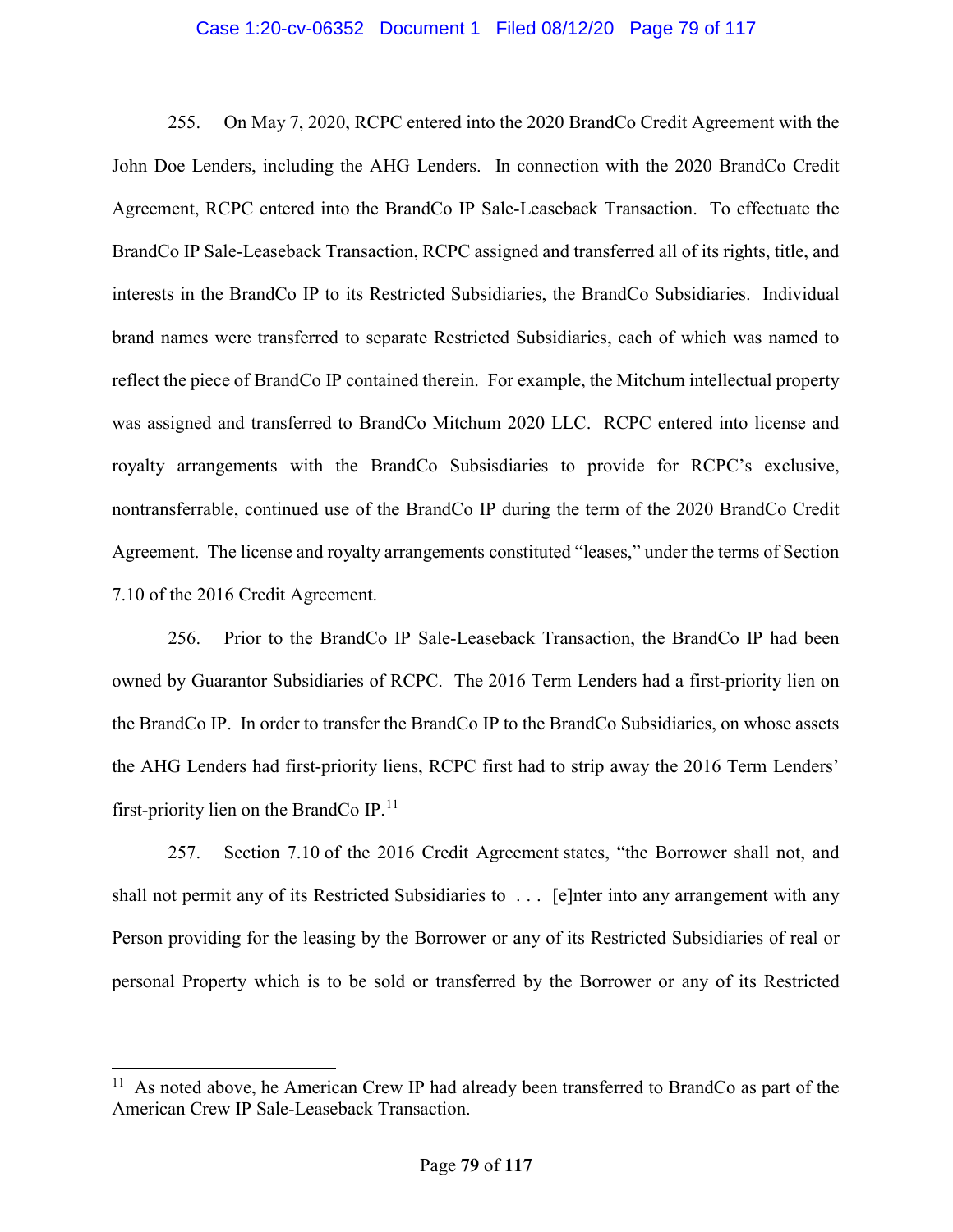#### Case 1:20-cv-06352 Document 1 Filed 08/12/20 Page 80 of 117

Subsidiaries . . . to such Person . . . , except for . . . any such arrangement to the extent that the Fair Market Value of such Property does not exceed the greater of (i) \$100,000,000 and (ii) 3.0% of Consolidated Total Assets at the time of such event . . . ." 2016 Credit Agreement § 7.10. Under the BrandCo IP Sale-Leaseback Transaction, RCPC and its Restricted Subsidiaries transferred the BrandCo IP to BrandCo Subsidiaries, "Persons." The BrandCo Subsidiaries, "such Persons," leased the BrandCo IP to RCPC. Therefore, the BrandCo IP Sale-Leaseback Transaction violated Section 7.10.

258. Under the terms of Section 7.10, the BrandCo IP constituted "personal Property" that was "transferred" and the license and royalty arrangement constituted a "lease." The Fair Market Value of the BrandCo IP exceeded both \$100,000,000 and 3.0% of Consolidated Total Assets at the time of such event in the aggregate.

259. Section 8.1 of the 2016 Credit Agreement states, "Events of Default. If any of the following events shall occur and be continuing . . . The Borrower or any Subsidiary Guarantor shall default in the observance or performance of any agreement contained in Section 6.4(a) (solely with respect to maintaining the existence of the Borrower) or Section 7 or Holdings shall default in the observance or performance of any agreement contained in Section 7A." Therefore, RCPC's breach of Section 7.10 of the 2016 Credit Agreement is an Event of Default under Section 8.1 of the 2016 Credit Agreement. It constituted the "Second Sale-Leaseback Default."

260. On August 12, 2020, the Required Lenders under the 2016 Credit Agreement sent Plaintiff UMB Bank, the new administrative agent under the 2016 Credit Agreement, a Notice of Event of Default stating that "the release of liens upon and transfer of the Brandco IP by the Borrower to one or more Non-Guarantor Subsidiaries (the 'Brandco IP Transferees'), and the licensing back of the Brandco IP by the Brandco IP Transferees to the Borrower in connection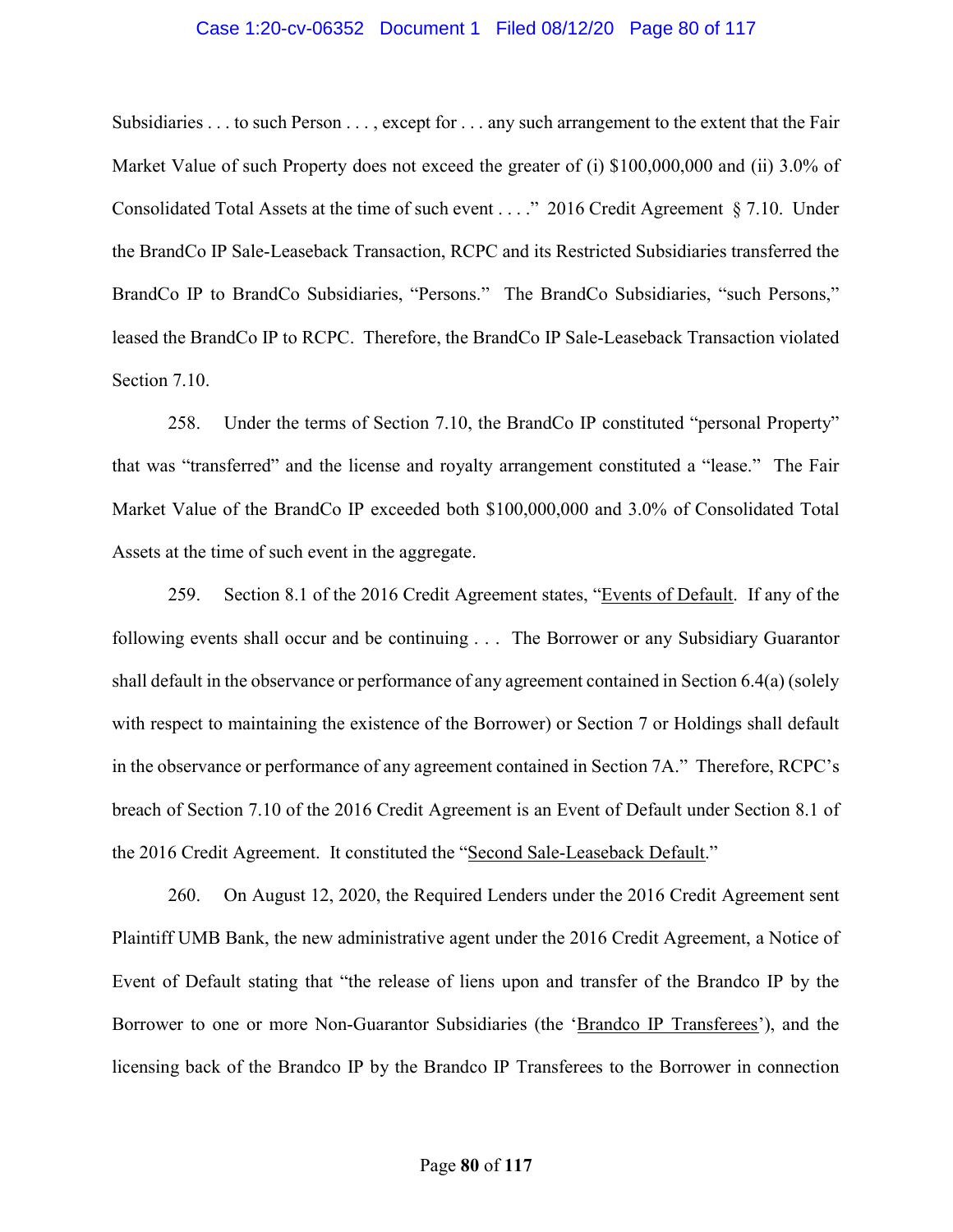#### Case 1:20-cv-06352 Document 1 Filed 08/12/20 Page 81 of 117

with the Brandco Financing (the 'Brandco IP Transfer'), in violation of Section 7.10 of the 2016 Credit Agreement" was an Event of Default.

261. Plaintiff is thus entitled to a declaration that RCPC breached Section 7.10 of the 2016 Credit Agreement through the consummation of the BrandCo IP Sale-Leaseback Transaction.

262. Plaintiff is further entitled to a declaration that RCPC's breach of Section 7.10 of the 2016 Credit Agreement constituted an "Event of Default" under Section 8.1 of the 2016 Credit Agreement.

263. Plaintiff is further entitled to a declaration that Lenders' Notice of Event of Default sent on August 12, 2020 was a proper and effective Notice of Event of Default under Section 9.5 of the 2016 Credit Agreement.

264. Plaintiff is further entitled to a declaration that Lenders' direction, contained in the August 12, 2020 Notice of Event of Default, to declare the 2016 Term Loan "due and payable" as of the date of the Notice was proper and effective.

# EIGHTH CAUSE OF ACTION Breach of Contract – Section 10.1(a)(C), 2016 Credit Agreement – Release of Substantially All Collateral (Against RCPC)

265. Plaintiff repeats and realleges the foregoing allegations as though they were fully set forth in this paragraph.

266. At all relevant times following the execution of the 2016 Credit Agreement, RCPC, Citibank, and the 2016 Term Lenders were parties to the 2016 Credit Agreement.

267. As a result of the Proposed Amendment and establishment of the 2020 BrandCo Credit Agreement, the 2016 Term Lenders lost substantially all of their security and collateral.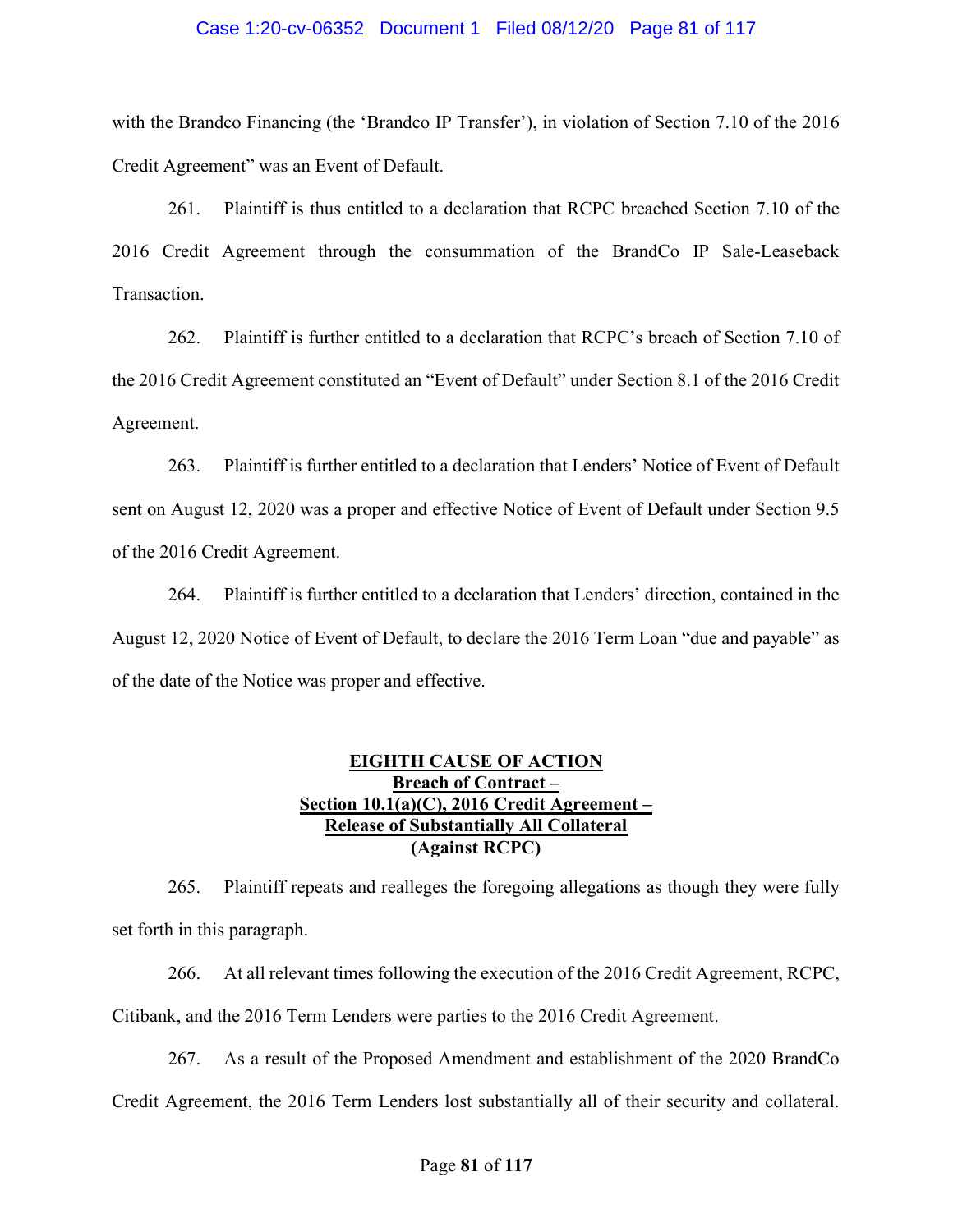#### Case 1:20-cv-06352 Document 1 Filed 08/12/20 Page 82 of 117

RCPC stripped their remaining first-priority liens on the BrandCo Collateral, including the Elizabeth Arden IP, whose acquisition was the entire purpose of the 2016 Term Loan Facility, leaving the 2016 Term Lenders with no security interest in the BrandCo Collateral.

268. Section  $10.1(a)(C)$  of the 2016 Credit Agreement states that no waiver, amendment, supplement, or modification of the 2016 Credit Agreement shall "release all or substantially all of the Collateral or release all or substantially all of the Guarantors from their obligations under the Guarantee and Collateral Agreement, in each case without the written consent of all Lenders."

269. The Proposed Amendment purports to release substantially all of the Collateral under the Guarantee and Collateral Agreement without the written consent of all Lenders. On April 28, 2020, counsel for the Co-Op Lenders sent Citibank a letter stating that the Proposed Amendment would release substantially all of the Collateral under the 2016 Guarantee and Collateral Agreement and that the Co-Op Lenders did not consent to this release.

270. On May 7, 2020, RCPC and Citibank purported to execute a series of transactions, including the Proposed Amendment and the 2020 BrandCo Credit Agreement. As a result of these transactions, all or substantially all of the Collateral (as defined in the 2016 Credit Agreement) under the 2016 Guarantee and Collateral Agreement was released. RCPC and Citibank did not receive written consent of all Lenders. In fact, in advance of this transaction, the majority of Lenders (excluding holders of Sham Revolver Commitments) stated that they explicitly did not consent to the transaction. By failing to procure consents from all Lenders prior to releasing all or substantially all of the Collateral, RCPC breached the 2016 Credit Agreement.

271. 2016 Term Lenders have suffered substantial damages as a direct and proximate result of RCPC's breach of Section 10.1(a)(C) of the 2016 Credit Agreement in an amount to be proven at trial. Such damages include fees and costs incurred by 2016 Term Lenders in connection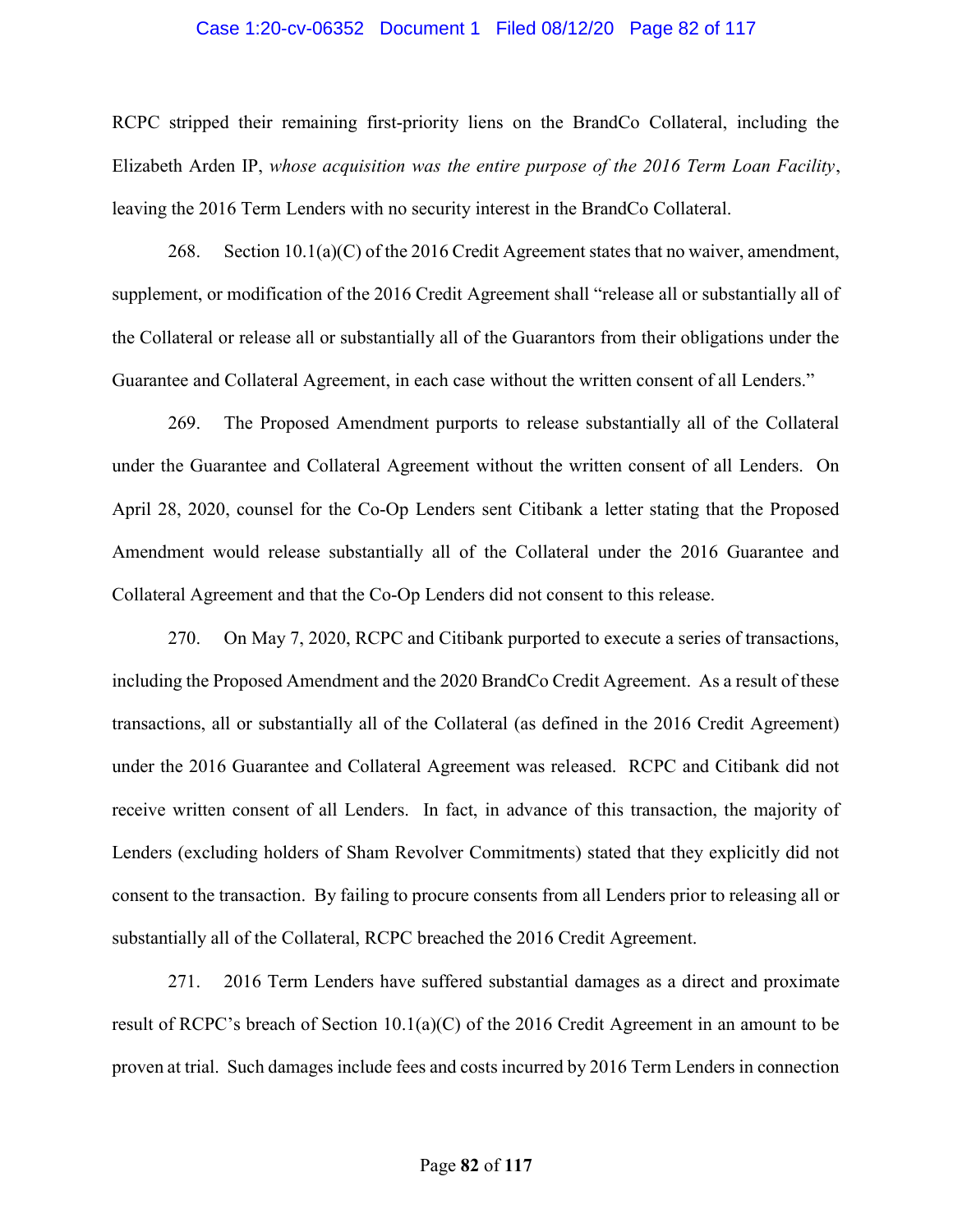#### Case 1:20-cv-06352 Document 1 Filed 08/12/20 Page 83 of 117

with enforcing their legal rights as well as a loss of unique and valuable collateral securing their loan to RCPC. The damages suffered by 2016 Term Lenders are such that there is no complete or adequate remedy at law.

272. Plaintiff seeks and is entitled to specific performance against RCPC to enforce obligations against those parties under the 2016 Credit Agreement and Collateral Agreement, including a return of liens and property interests on the BrandCo Collateral and other collateral that 2016 Term Lenders bargained for under the 2016 Credit Agreement and that were stripped from 2016 Term Lenders or massively diluted in connection with the 2020 Amendment, the 2020 BrandCo IP Sale-Leaseback Transaction, the 2020 BrandCo Credit Agreement, and the Pari Passu Intercreditor Agreement.

273. Plaintiff is further entitled to the rescission of the 2020 BrandCo IP Sale-Leaseback Transaction and the 2020 Amendment. These transactions could not have been consummated but for RCPC's breach of Section 10.1(a)(C).

274. In the alternative, to the extent it is determined that there is an adequate remedy at law or that rescission is impracticable, Plaintiff seeks compensatory or rescissory damages.

# NINTH CAUSE OF ACTION Declaratory Judgment -Event of Default; Section 8.1(d), 2016 Credit Agreement – Release of Substantially All Collateral (Against RCPC)

275. Plaintiff repeats and realleges the foregoing allegations as though they were fully set forth in this paragraph.

276. Pursuant to the Declaratory Judgment Act of 1934, 28 U.S.C. §§ 2201-2202, this Court is authorized to issue a declaratory judgment.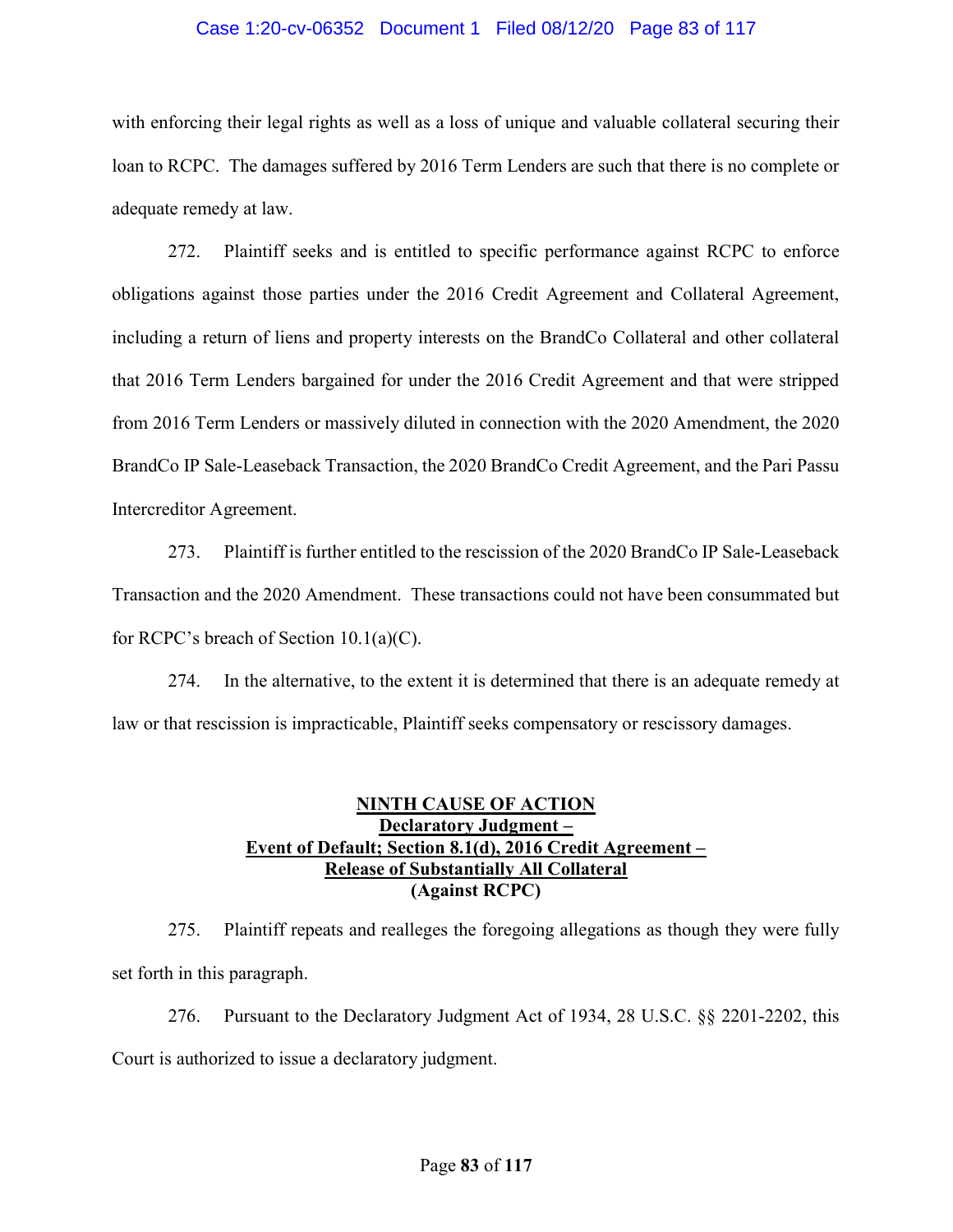#### Case 1:20-cv-06352 Document 1 Filed 08/12/20 Page 84 of 117

277. An actual and justiciable controversy presently exists between Plaintiff and RCPC concerning the 2016 Credit Agreement.

278. A judicial determination is necessary and required at this stage to adjudicate the parties' respective rights and obligations herein.

279. At all relevant times following the execution of the 2016 Credit Agreement, RCPC, Citibank, and the 2016 Term Lenders were parties to the 2016 Credit Agreement.

280. As a result of the 2020 Amendment and establishment of the 2020 BrandCo Credit Agreement, the 2016 Term Lenders had substantially all of their security and collateral stripped. RCPC stripped their remaining first-priority liens on the BrandCo Collateral, including the Elizabeth Arden IP, whose acquisition was the entire purpose of the 2016 Term Loan Facility, leaving the 2016 Term Lenders with no security interest in the BrandCo Collateral.

281. Section  $10.1(a)(C)$  of the 2016 Credit Agreement states that no waiver, amendment, supplement or modification of the 2016 Credit Agreement shall "release all or substantially all of the Collateral or release all or substantially all of the Guarantors from their obligations under the Guarantee and Collateral Agreement, in each case without the written consent of all Lenders."

282. The Proposed Amendment purports to release substantially all of the Collateral under the Guarantee and Collateral Agreement without the written consent of all Lenders. On April 28, 2020, counsel for the Co-Op Lenders sent Citibank a letter stating that the Proposed Amendment would release substantially all of the Collateral under the 2016 Guarantee and Collateral Agreement and that the Co-Op Lenders did not consent to this release.

283. On May 7, 2020, RCPC and Citibank purported to execute a series of transactions, including the Proposed Amendment and the 2020 BrandoCo Credit Agreement. As a result of these transactions, all or substantially all of the Collateral (as defined in the 2016 Credit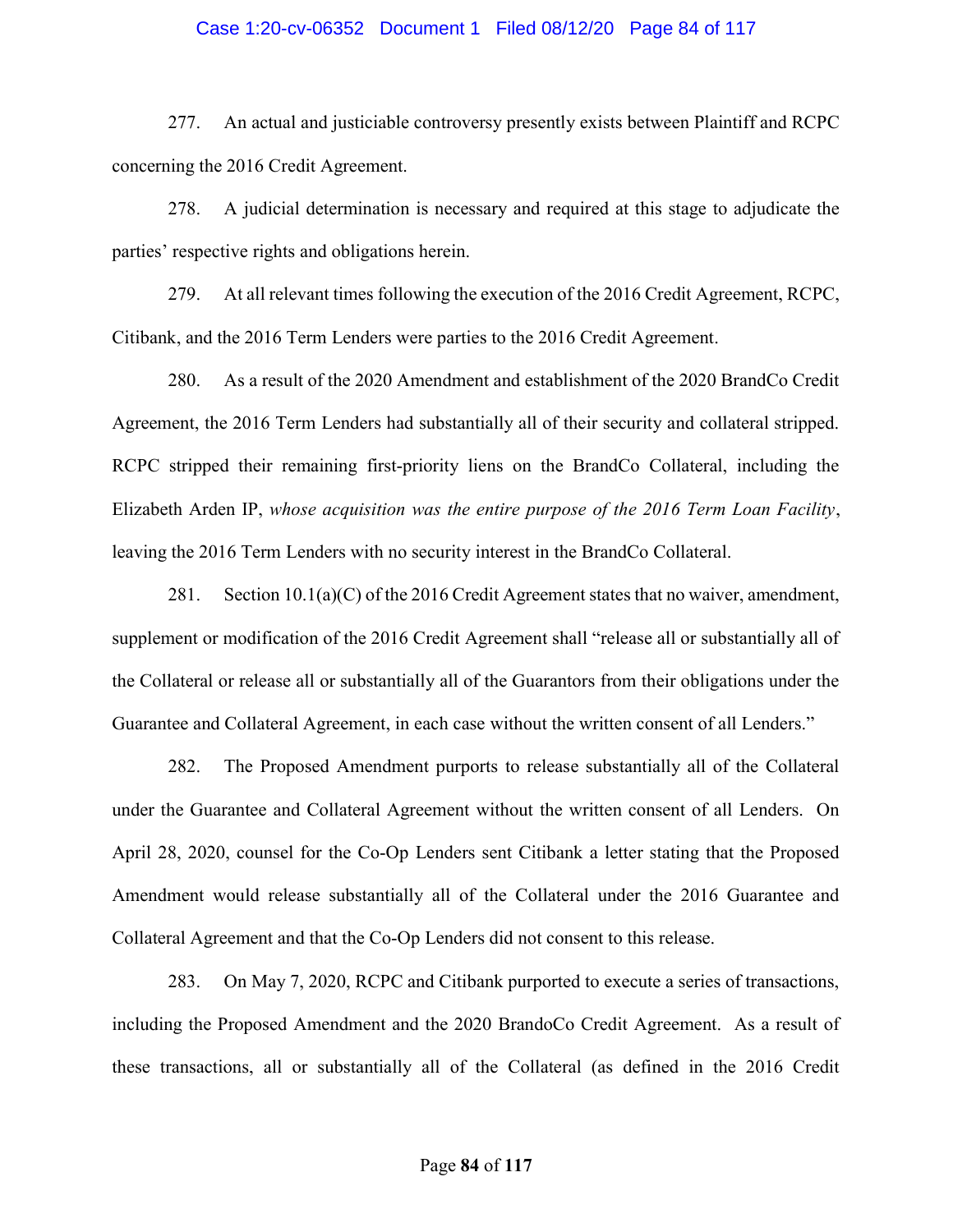#### Case 1:20-cv-06352 Document 1 Filed 08/12/20 Page 85 of 117

Agreement) under the 2016 Guarantee and Collateral Agreement was released. RCPC and Citibank did not receive written consent of all Lenders. In fact, in advance of this transaction, the majority of Lenders (excluding holders of Sham Revolver Commitments) stated that they explicitly did not consent to the transaction. By failing to procure consents from all Lenders prior to releasing all or substantially all of the Collateral, RCPC breached the 2016 Credit Agreement.

284. Section 8.1 of the 2016 Credit Agreement states, in part, "Events of Default. If any of the following events shall occur and be continuing: . . . Any Loan Party shall default in the observance or performance of any other agreement contained in this Agreement or any other Loan Document . . . and such default shall continue unremedied for a period of 30 days after such Loan Party receives from the Administrative Agent or the Required Lenders notice of the existence of such default."

285. RCPC's breach of Section  $10.1(a)(C)$  is a failure of RCPC to perform under the 2016 Credit Agreement and therefore is an "Event of Default" under Section 8.1 of the Credit Agreement.

286. On August 12, 2020, the Required Lenders under the 2016 Credit Agreement sent Plaintiff UMB Bank, the new administrative agent under the 2016 Credit Agreement, a Notice of Event of Default stating that "the purported transfer of the Brandco IP to the Non-Guarantor Subsidiaries in connection with the Brandco Financing and the release of the Liens thereon in connection therewith is a release of all or substantially all of the Collateral," and that failure to obtain the written consent of all Lenders constituted a violation of Section 10.1(a)(C) of the 2016 Credit Agreement. The Notice identified this failure as an additional Event of Default.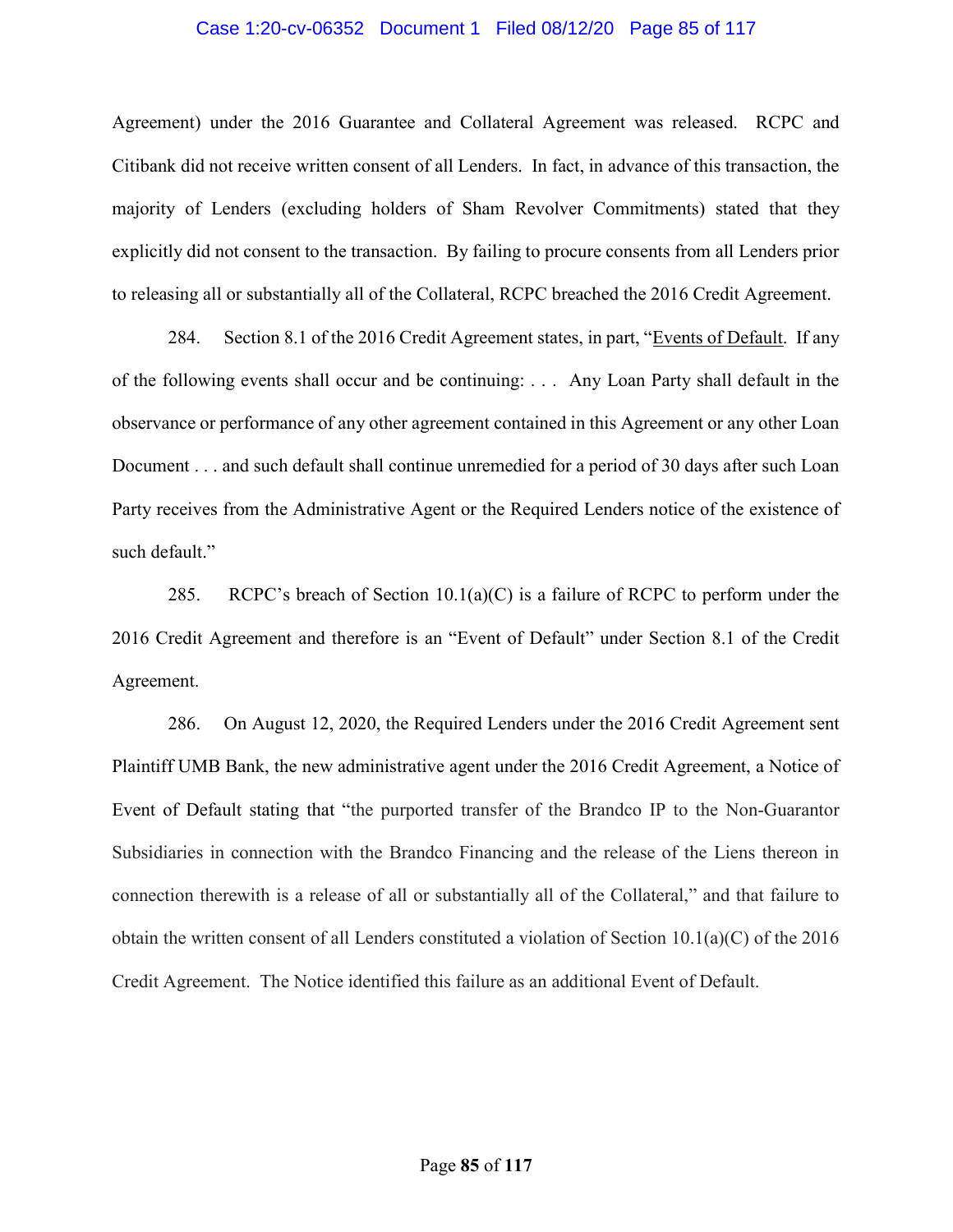#### Case 1:20-cv-06352 Document 1 Filed 08/12/20 Page 86 of 117

287. Plaintiff is thus entitled to a declaration that RCPC breached Section 10.1(a)(C) of the 2016 Credit Agreement by releasing all or substantially all of the Collateral from the 2016 Guarantee and Collateral Agreement.

288. Plaintiff is further entitled to a declaration that RCPC's breach of Section 10.1(a)(C) of the 2016 Credit Agreement constituted an "Event of Default" under Section 8.1 of the 2016 Credit Agreement.

289. Plaintiff is further entitled to a declaration that Lenders' Notice of Event of Default sent on August 12, 2020 is a proper Notice of Event of Default under Section 9.5 of the 2016 Credit Agreement.

290. Plaintiff is further entitled to a declaration that Lenders' direction, contained in the August 12, 2020 Notice of Event of Default, to declare the 2016 Term Loan "due and payable" as of the date of the Notice was proper and effective.

# TENTH CAUSE OF ACTION Breach of Contract – Section 10.1, 2016 Credit Agreement – Failure to Obtain Consent of Majority Facility Lenders for Proposed Amendment (Against RCPC)

291. Plaintiff repeats and realleges the foregoing allegations as though they were fully set forth in this paragraph.

292. At all relevant times following the execution of the 2016 Credit Agreement, RCPC, Citibank, and the 2016 Term Lenders were parties to the 2016 Credit Agreement.

293. The Section 10.1 Proviso of the 2016 Credit Agreement dictates that, subject to certain restrictions, the Borrower and the Required Lenders under the 2016 Credit Agreement may amend, supplement, or modify such agreement, "provided, ... that the consent of the applicable Majority Facility Lenders shall be required with respect to any amendment that by its terms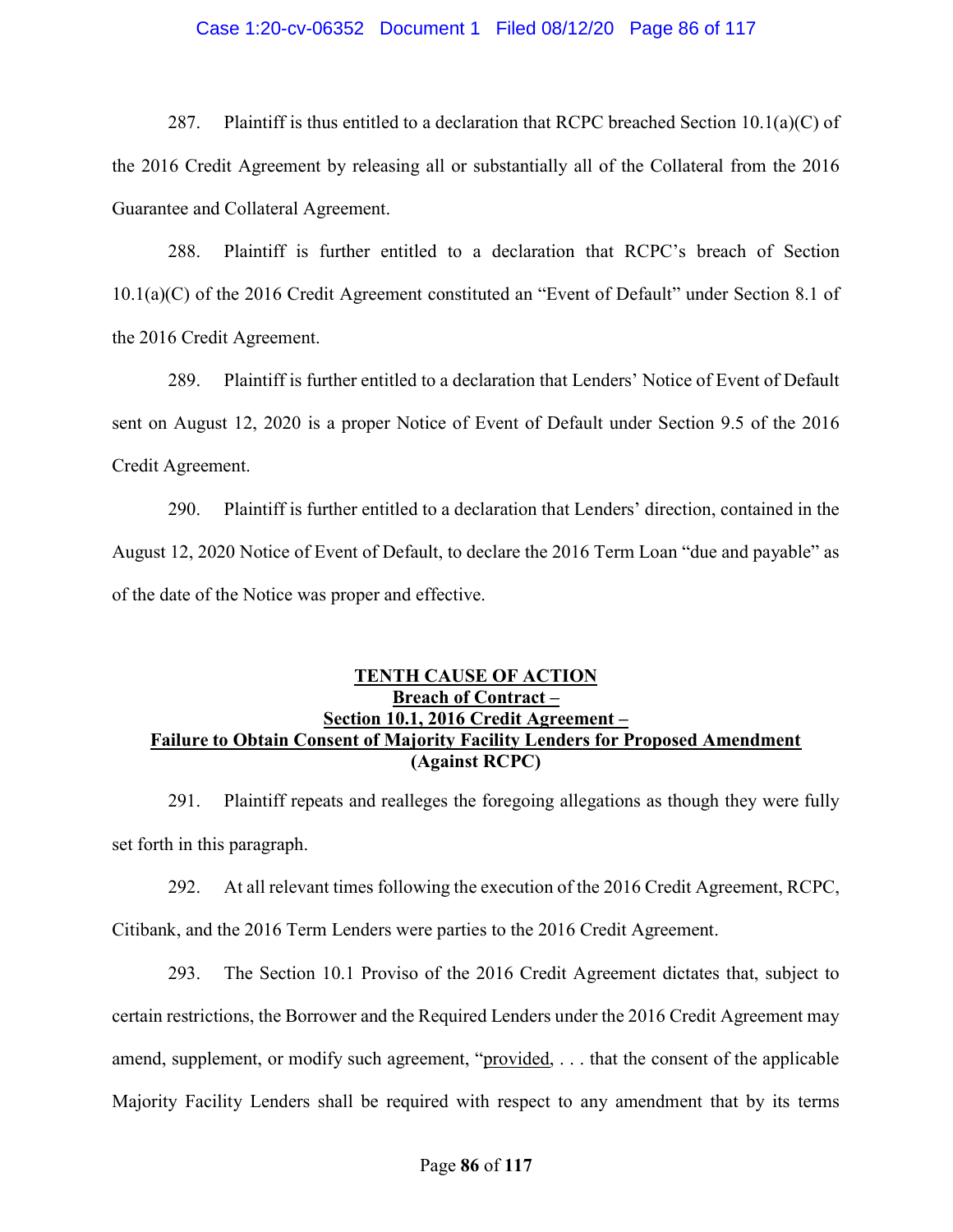#### Case 1:20-cv-06352 Document 1 Filed 08/12/20 Page 87 of 117

adversely affects the rights of Lenders under such Facility in respect of payments hereunder in a manner different from such amendment that affects other Facilities." 2016 Credit Agreement § 10.1, at 158.

294. On May 7, 2020, RCPC purported to execute a series of transactions, including the 2020 BrandCo IP Sale-Leaseback Transaction, the 2020 Amendment, the issuance of the Sham Revolver, the granting of the Pari Passu Lien, the 2020 Pari Passu Intercreditor Agreement, and the 2020 BrandCo Credit Agreement.

295. The 2020 Amendment "adversely affect[ed] the rights of [the 2016 Term] Lenders . . . in respect of payments hereunder in a manner different from such amendment that affects [the Sham Revolver]." As a result of the 2020 Amendment, RCPC now has multiple term loan facilities—the original 2016 Term Loan, an extended version of that loan for lenders who agreed to an extension, and three new term loan facilities under the 2020 BrandCo Credit Agreement. One of the new facilities was used to "roll up"—that is, repurchase—the 2016 Term Loans of the 2016 Term Lenders who are also BrandCo Term Lenders, but not other 2016 Term Lenders. Additionally, the 2020 Amendment gives 2016 Term Lenders who are also BrandCo Term Lenders, but not other 2016 Term Lenders, the right to cause the Borrower to repurchase their 2016 Term Loans. This reordering of priorities and provision of benefits affected 2016 Term Lenders—but not holders of the Sham Revolver commitments.

296. Because the 2020 Amendment "adversely affects the rights" of the 2016 Term Lenders "in respect of payments hereunder in a manner different from such amendment that affects" the rights of the Sham Revolver Lenders, and because RCPC did not even attempt to obtain, let alone obtain, consent of the majority of 2016 Term Lenders, the 2020 Amendment is in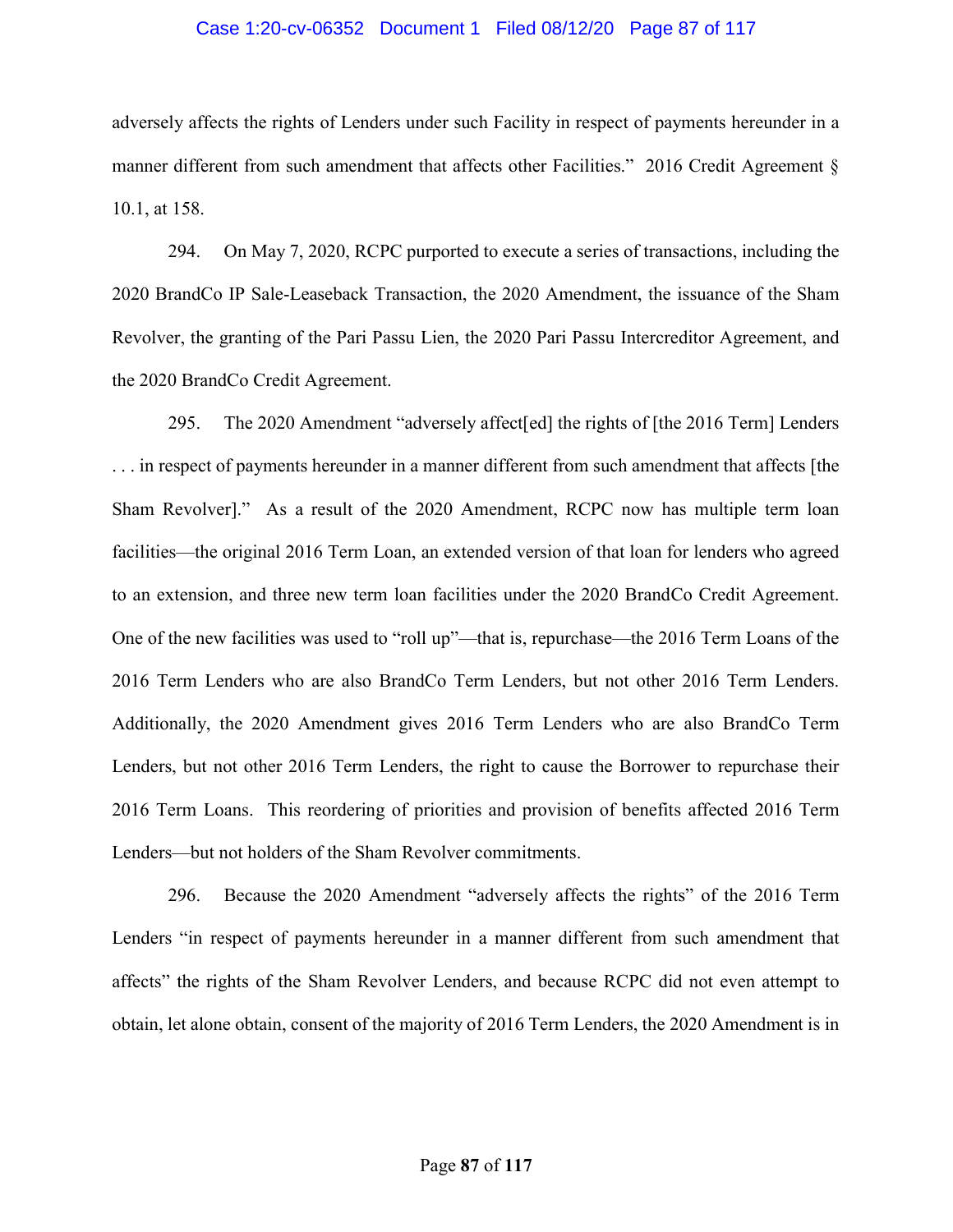#### Case 1:20-cv-06352 Document 1 Filed 08/12/20 Page 88 of 117

breach of the Section 10.1 requirement for consent by Majority Facility Lenders. The 2020 Amendment, accordingly, breached the Section 10.1 Proviso.

297. Co-Op Lenders have suffered substantial damages as a direct and proximate result of RCPC's breach of Section 10.1 of the 2016 Credit Agreement in an amount to be proven at trial. Such damages include fees and costs incurred by Co-Op Lenders in connection with enforcing their legal rights as well as a loss of unique and valuable collateral securing their loan to RCPC. The damages suffered by Co-Op Lenders are such that there is no complete or adequate remedy at law.

298. Plaintiff is further entitled to the rescission of the 2020 Amendment, as this amendment was a breach of Section 10.1 of the Credit Agreement.

299. In the alternative, to the extent it is determined that there is an adequate remedy at law or that rescission is impracticable, Plaintiff seeks compensatory or rescissory damages.

## ELEVENTH CAUSE OF ACTION Declaratory Judgment – Event of Default; Section 10.1, 2016 Credit Agreement – Failure to Obtain Consent of Majority Facility Lenders for Proposed Amendment (Against RCPC)

300. Plaintiff repeats and realleges the foregoing allegations as though they were fully set forth in this paragraph.

301. Pursuant to the Declaratory Judgment Act of 1934, 28 U.S.C. §§ 2201-2202, this Court is authorized to issue a declaratory judgment.

302. An actual and justiciable controversy presently exists between Plaintiff and RCPC concerning whether the failure to obtain the consent of Majority Facility Lenders for the Proposed Amendment constituted a breach of and Event of Default under the 2016 Credit Agreement.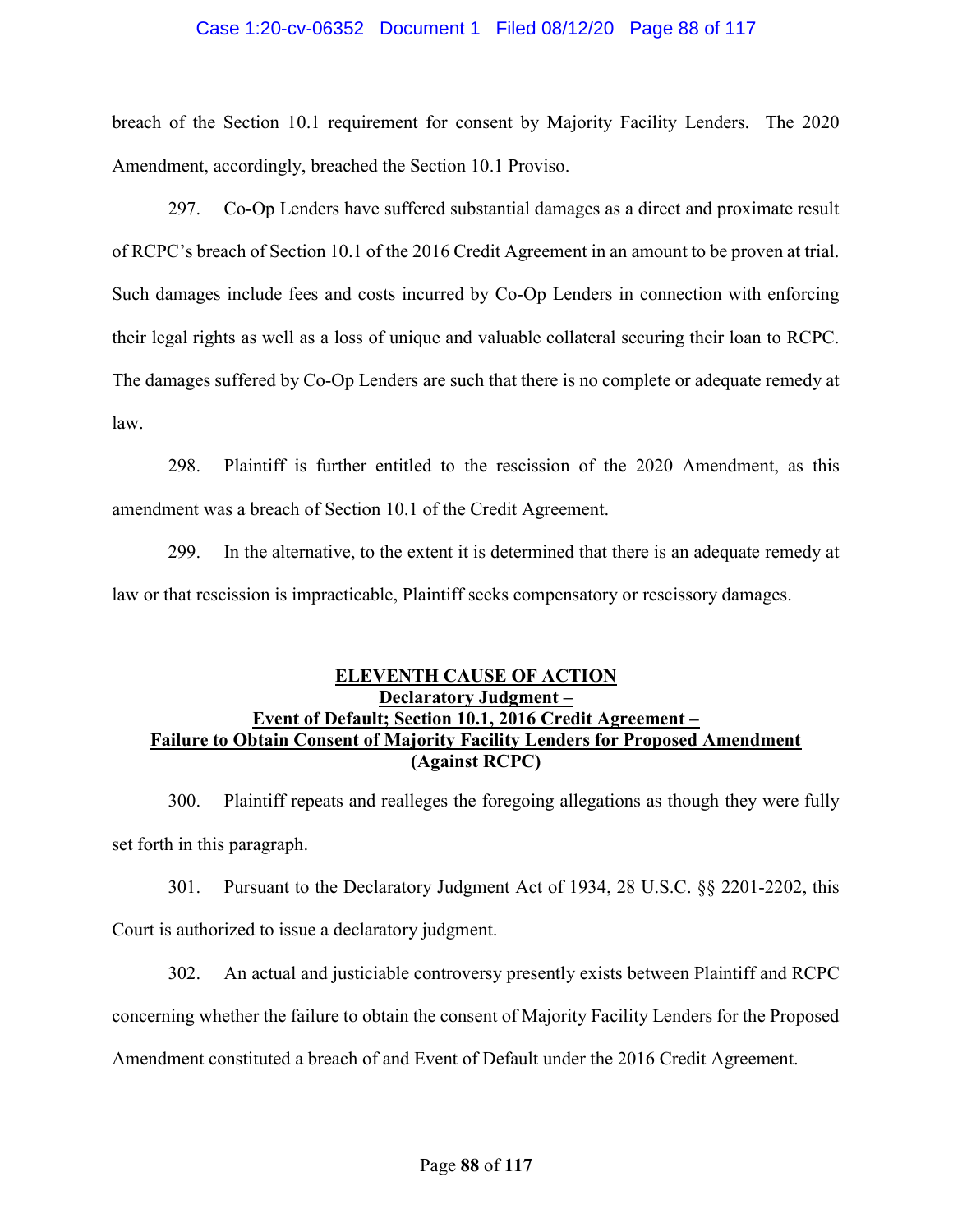#### Case 1:20-cv-06352 Document 1 Filed 08/12/20 Page 89 of 117

303. A judicial determination is necessary and required at this stage to adjudicate the parties' respective rights and obligations herein.

304. At all relevant times following the execution of the 2016 Credit Agreement, RCPC, Citibank, and the 2016 Term Lenders were parties to the 2016 Credit Agreement.

305. The Section 10.1 Proviso of the 2016 Credit Agreement dictates that, subject to certain restrictions, the Borrower and the Required Lenders under the 2016 Credit Agreement may amend, supplement, or modify such agreement, "provided, . . . that the consent of the applicable Majority Facility Lenders shall be required with respect to any amendment that by its terms adversely affects the rights of Lenders under such Facility in respect of payments hereunder in a manner different from such amendment that affects other Facilities." 2016 Credit Agreement § 10.1, at 158.

306. On May 7, 2020, RCPC purported to execute a series of transactions, including the 2020 BrandCo IP Sale-Leaseback Transaction, the 2020 Amendment, the issuance of the Sham Revolver, the granting of the Pari Passu Lien, the 2020 Pari Passu Intercreditor Agreement, and the 2020 BrandCo Credit Agreement.

307. The 2020 Amendment "adversely affect[ed] the rights of [the 2016 Term] Lenders . . . in respect of payments hereunder in a manner different from such amendment that affects [the Sham Revolver]." As a result of the 2020 Amendment, RCPC now has multiple term loan facilities—the original 2016 Term Loan, an extended version of that loan for lenders who agreed to an extension, and three new term loan facilities under the 2020 BrandCo Credit Agreement. One of the new facilities was used to "roll up"—that is, repurchase—the 2016 Term Loans of the 2016 Term Lenders who are also BrandCo Term Lenders, but not other 2016 Term Lenders. Additionally, the 2020 Amendment gives 2016 Term Lenders who are also BrandCo Term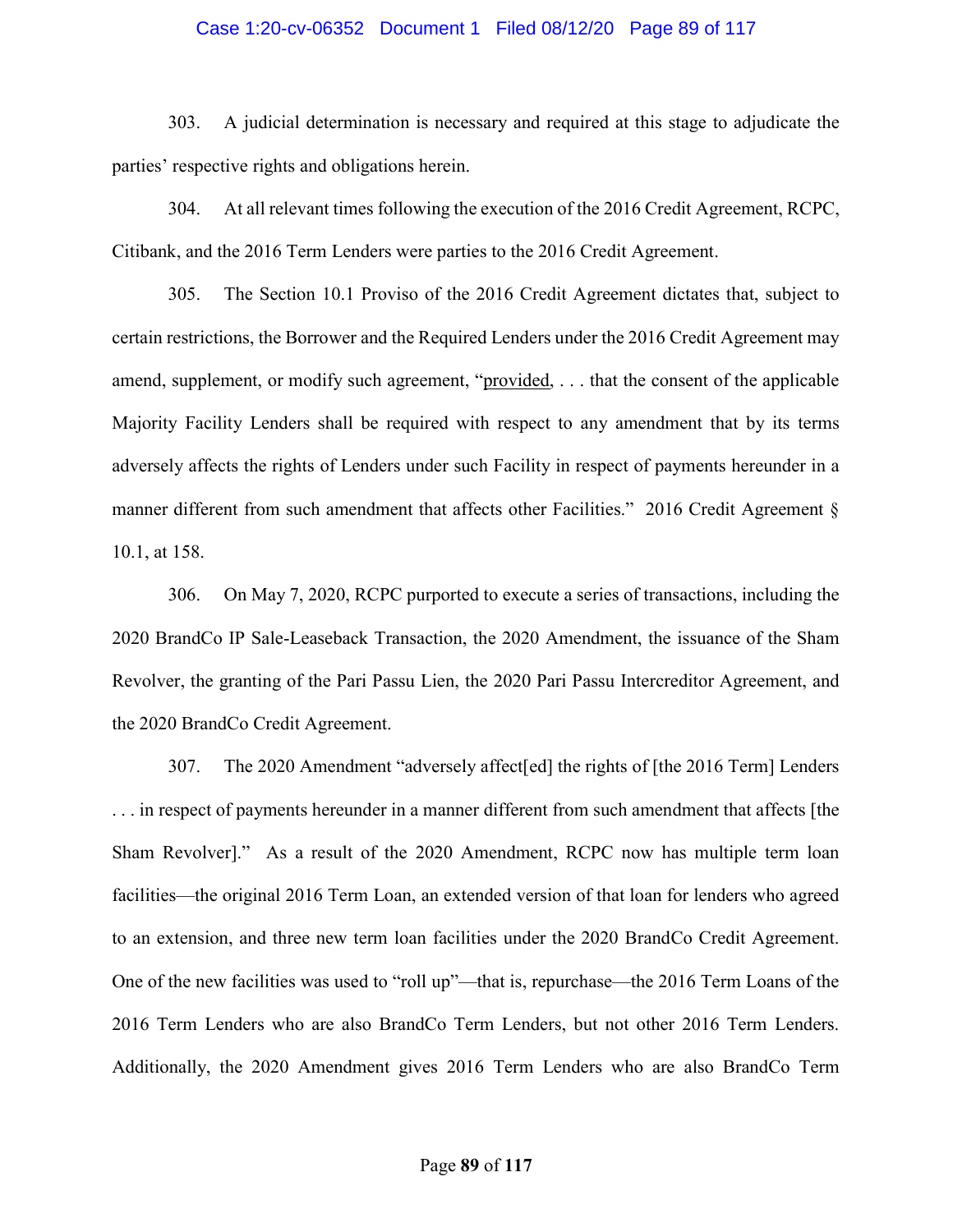#### Case 1:20-cv-06352 Document 1 Filed 08/12/20 Page 90 of 117

Lenders, but not other 2016 Term Lenders, the right to cause the Borrower to repurchase their 2016 Term Loans. This reordering of priorities and provision of benefits affected 2016 Term Lenders—but not holders of the Sham Revolver commitments.

308. Because the 2020 Amendment "adversely affects the rights" of the 2016 Term Lenders "in respect of payments hereunder in a manner different from such amendment that affects" the rights of the Sham Revolver Lenders, and because RCPC did not even attempt to obtain, let alone obtain, consent of the majority of 2016 Term Lenders, the 2020 Amendment is in breach of the Section 10.1 requirement for consent by Majority Facility Lenders. The 2020 Amendment, accordingly, breached the Section 10.1 Proviso.

309. Co-Op Lenders have suffered substantial damages as a direct and proximate result of RCPC's breach of Section 10.1 of the 2016 Credit Agreement in an amount to be proven at trial. Such damages include fees and costs incurred by Co-Op Lenders in connection with enforcing their legal rights as well as a loss of unique and valuable collateral securing their loan to RCPC. The damages suffered by Co-Op Lenders are such that there is no complete or adequate remedy at law.

310. RCPC and Citibank's breach of Section 10.1 is a failure of Citibank and RCPC to observe or perform under the 2016 Credit Agreement and therefore is an "Event of Default" under Section 8.1 of the Credit Agreement.

311. On August 12, 2020, the Required Lenders under the 2016 Credit Agreement sent Plaintiff UMB Bank, the new administrative agent under the 2016 Credit Agreement, a Notice of Event of Default identifying several aspects of the 2020 Amendment that "only affected the rights of Term Lenders, did so adversely, and were in respect of the right to payment," and yet "the required consents of the Majority Term Loan Lenders were never sought nor obtained." The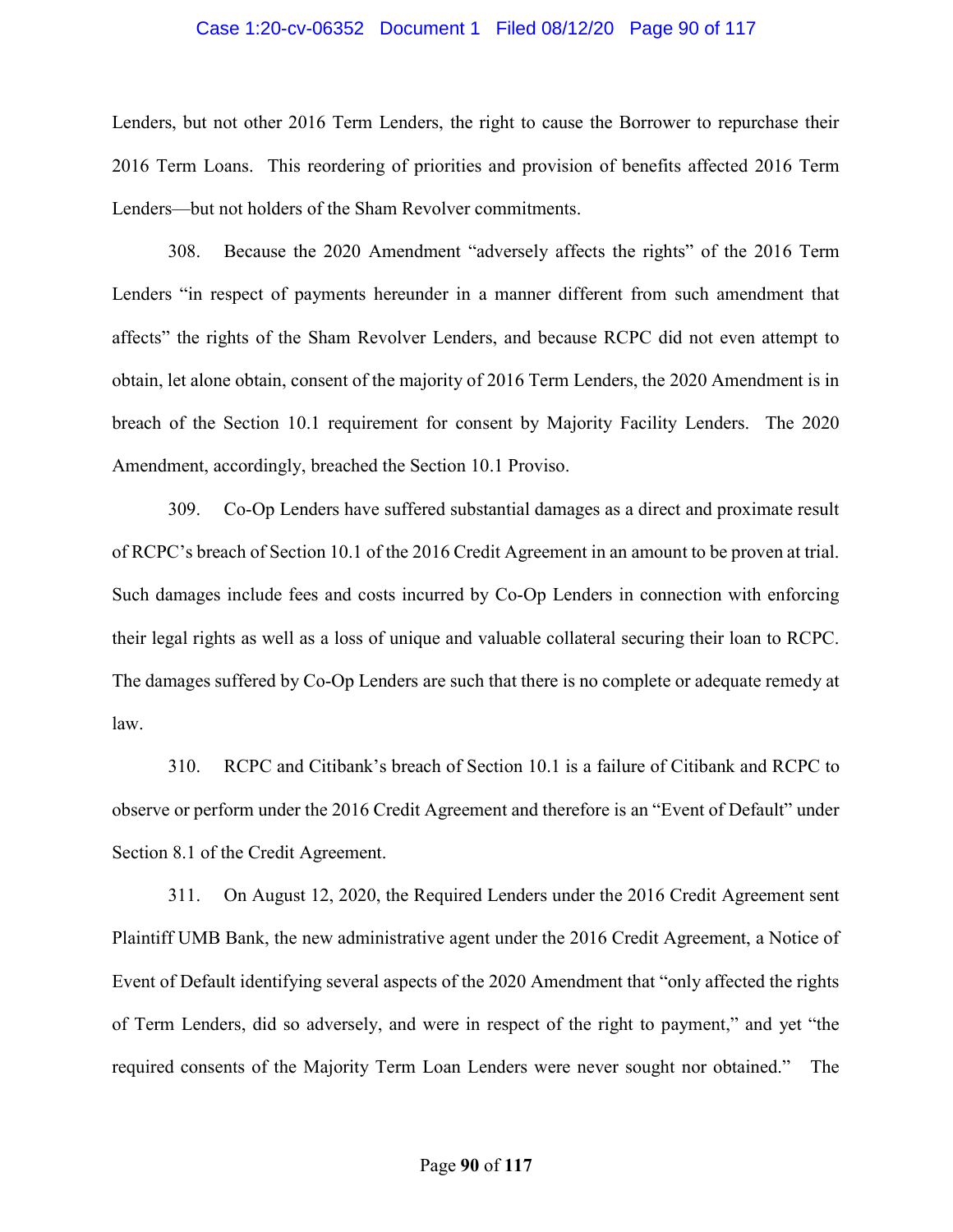#### Case 1:20-cv-06352 Document 1 Filed 08/12/20 Page 91 of 117

Notice of Event of Default stated that the purported adoption of the 2020 Amendment accordingly violated Section 10.1(a) of the 2016 Credit Agreement and thus was an Event of Default.

312. Plaintiff is thus entitled to a declaration that RCPC breached Section 10.1 of the 2016 Credit Agreement by adopting the 2020 Amendment without the required consent of Majority Facility Lenders.

313. Plaintiff is further entitled to a declaration that RCPC's breach of Section 10.1 of the 2016 Credit Agreement constituted an "Event of Default" under Section 8.1 of the 2016 Credit Agreement.

314. Plaintiff is further entitled to a declaration that the Notice of Event of Default sent on August 12, 2020 is a proper and effective Notice of Event of Default under Section 9.5 of the 2016 Credit Agreement.

315. Plaintiff is further entitled to a declaration that Lenders' direction, contained in the August 12, 2020 Notice of Event of Default, to declare the 2016 Term Loan "due and payable" as of the date of the Notice was proper and effective.

# TWELFTH CAUSE OF ACTION Breach of Contract – Section 10.1, 2016 Credit Agreement – Failure to Obtain Consent of Majority Facility Lenders for Purported Waiver (Against RCPC)

316. Plaintiff repeats and realleges the foregoing allegations as though they were fully set forth in this paragraph.

317. At all relevant times following the execution of the 2016 Credit Agreement, RCPC, Citibank, and the 2016 Term Lenders were parties to the 2016 Credit Agreement.

318. The Section 10.1 Proviso of the 2016 Credit Agreement dictates that, subject to certain restrictions, the Borrower and the Required Lenders under the 2016 Credit Agreement may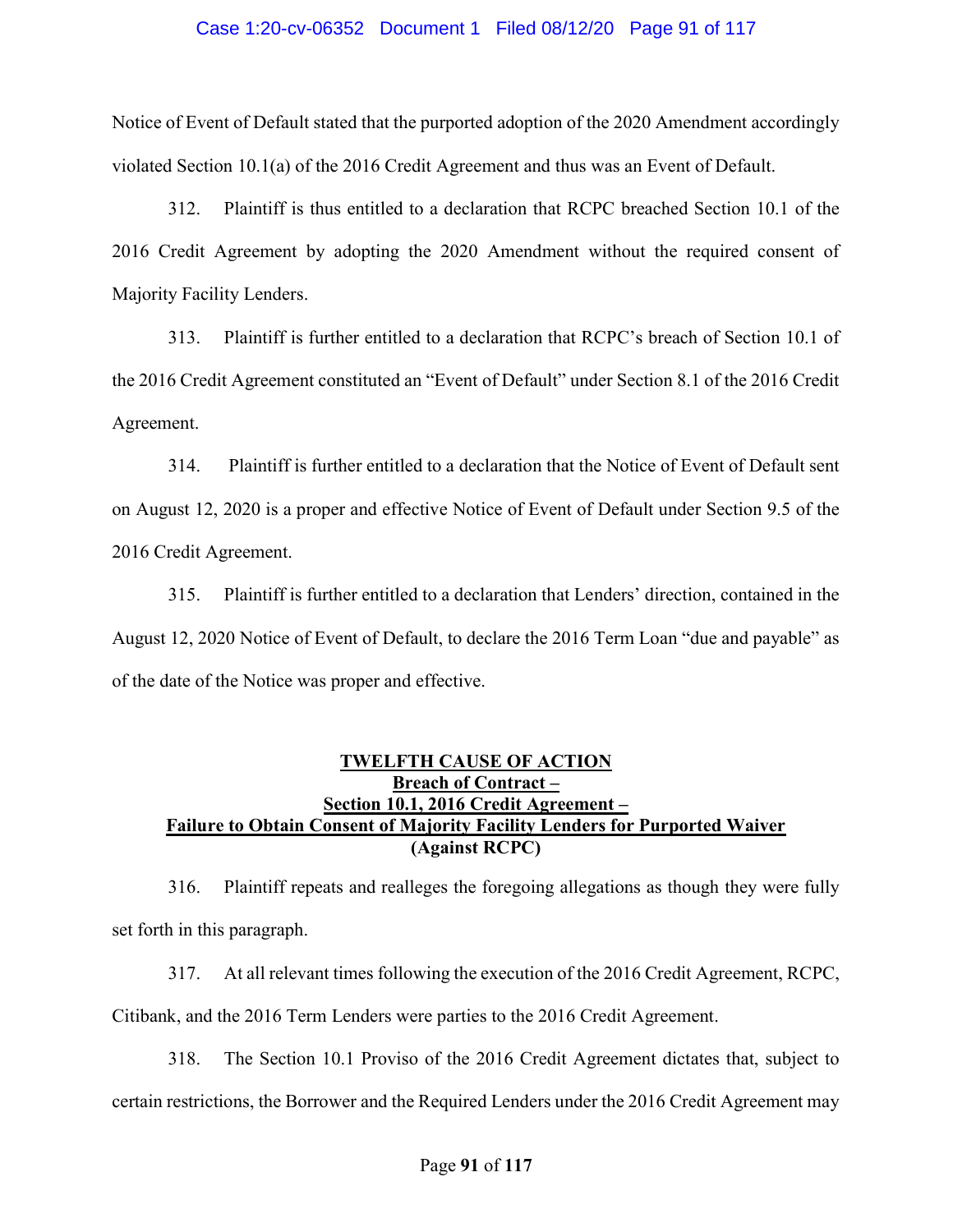#### Case 1:20-cv-06352 Document 1 Filed 08/12/20 Page 92 of 117

amend, supplement, or modify such agreement, "provided, . . . that the consent of the applicable Majority Facility Lenders shall be required with respect to any amendment that by its terms adversely affects the rights of Lenders under such Facility in respect of payments hereunder in a manner different from such amendment that affects other Facilities." 2016 Credit Agreement § 10.1, at 158.

319. On May 7, 2020, RCPC and Citibank purported to execute a series of transactions, including a the 2020 BrandCo IP Sale-Leaseback Transaction, the 2020 Amendment (including the Purported Waiver), the issuance of the Sham Revolver, a 2020 Pari Passu Intercreditor Agreement, and the 2020 BrandCo Credit Agreement.

320. The Purported Waiver is ineffective. The Purported Waiver, by its terms, "adversely affect[ed] the rights of [the 2016 Term] Lenders . . . in respect of payments hereunder in a manner different from such amendment that affects [the Sham Revolver]." First, the 2016 Term Lenders, and only the 2016 Term Lenders, had a right to assert that the Borrower violated the 2016 Credit Agreement by, among other things, issuing the Sham Revolver in bad faith and notwithstanding an existing Event of Default. The Sham Revolver was created as part of the voterigging effort, solely to enable the adoption of the Proposed Amendment. The holders to the Revolving Commitments, by participating in and benefitting from this manipulative process, with full knowledge of the circumstances, have unclean hands, had no right to assert that the Borrower violated the 2016 Credit Agreement, and were unaffected by the Purported Waiver.

321. Second, the Purported Waiver has little or no effect on the Sham Revolver's rights in respect of payments because the Sham Revolver is not at risk of not being repaid. Its shelf-life of 10 to 15 business days reduces its risk to nothing, while the 2016 Term Lenders are left holding the bag for years. If, for example, Revlon defaults on its debt repayments to 2016 Term Lenders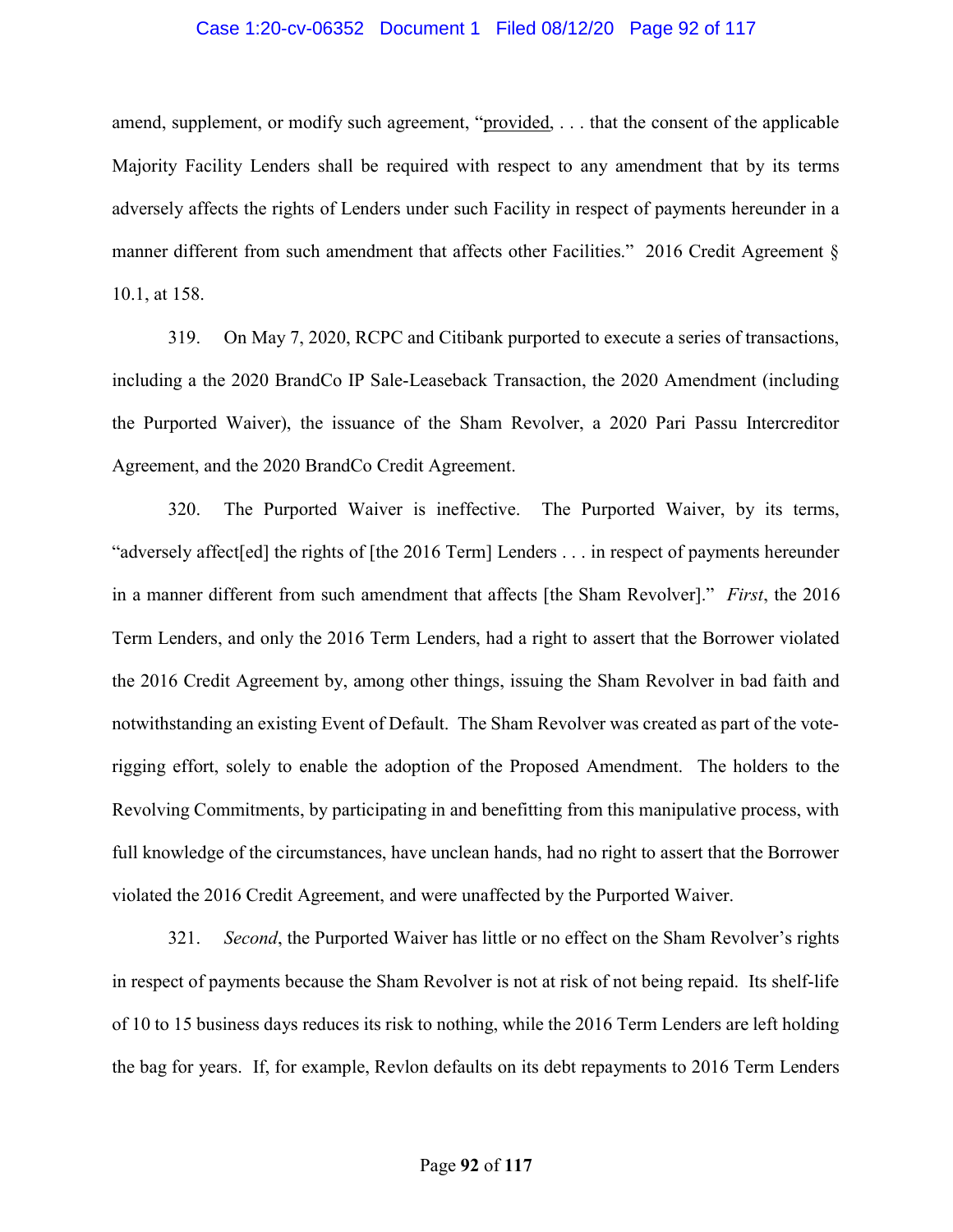#### Case 1:20-cv-06352 Document 1 Filed 08/12/20 Page 93 of 117

when they come due, the Sham Revolver will have been repaid well before Revlon's resulting bankruptcy. All negative effects of the Purported Waiver in respect of payments disproportionately impacted the 2016 Term Lenders, while holders of the Sham Revolver's Revolving Commitments were not affected at all.

322. Because the Purported Waiver "adversely affects the rights" of the 2016 Term Lenders "in respect of payments hereunder in a manner different from such amendment that affects" the rights of the Sham Revolver Lenders, and because RCPC did not even attempt to obtain, let alone obtain, consent of the majority of 2016 Term Lenders, adoption of the Purported Waiver is a breach of Section 10.1's requirement of consent by Majority Facility Lenders. The Purported Waiver constituted a breach of the Section 10.1 Proviso.

323. Co-Op Lenders have suffered substantial damages as a direct and proximate result of RCPC's breach of Section 10.1 of the 2016 Credit Agreement in an amount to be proven at trial. Such damages include fees and costs incurred by Co-Op Lenders in connection with enforcing their legal rights as well as a loss of unique and valuable collateral securing their loan to RCPC. The damages suffered by Co-Op Lenders are such that there is no complete or adequate remedy at law.

324. Plaintiff is further entitled to the rescission of the 2020 Amendment, as this amendment was a breach of Section 10.1 of the Credit Agreement.

325. In the alternative, to the extent it is determined that there is an adequate remedy at law or that rescission is impracticable, Plaintiff seeks compensatory or rescissory damages.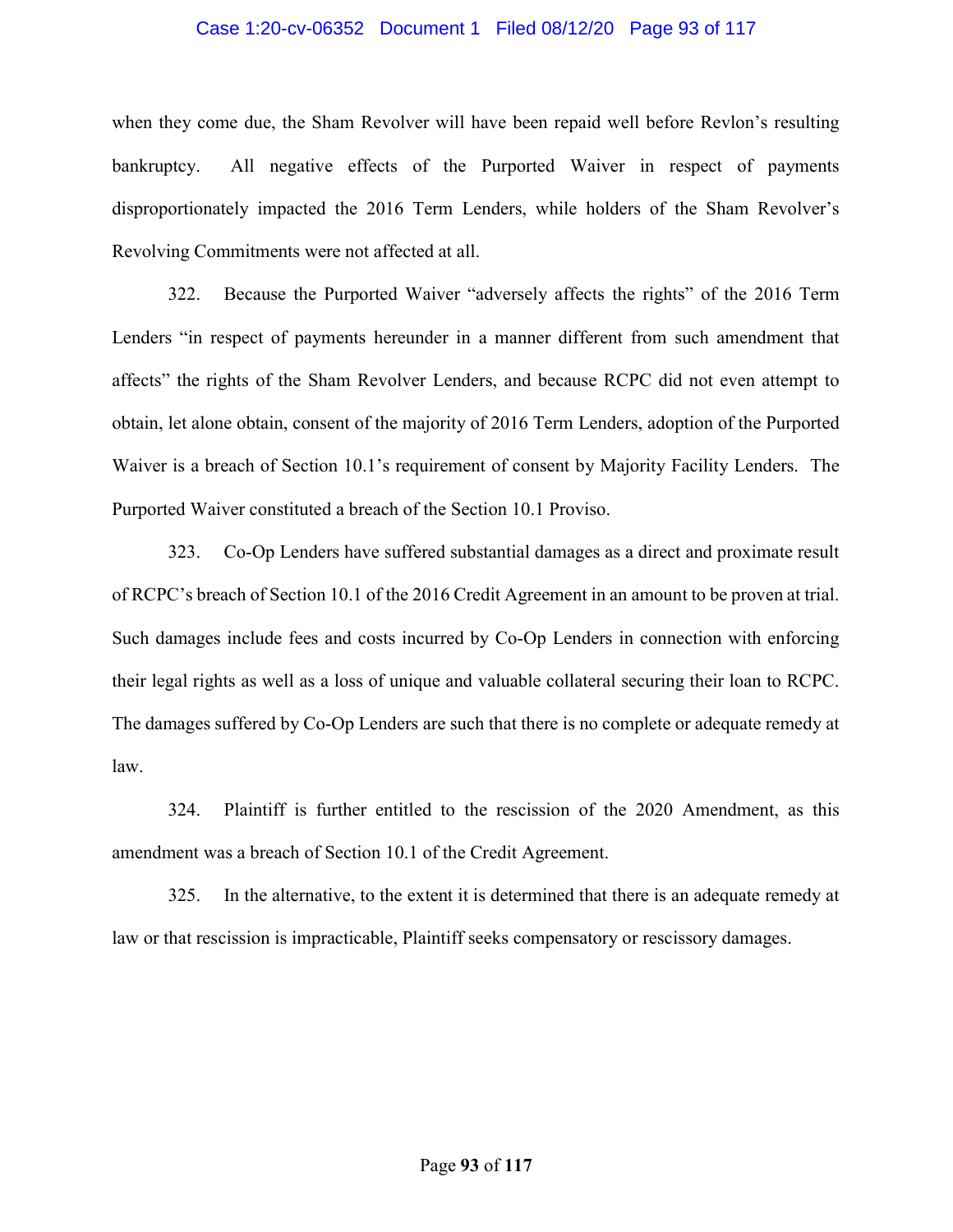# THIRTEENTH CAUSE OF ACTION Declaratory Judgment – Event of Default; Section 10.1, 2016 Credit Agreement – Failure to Obtain Consent of Majority Facility Lenders for Purported Waiver (Against RCPC)

326. Plaintiff repeats and realleges the foregoing allegations as though they were fully set forth in this paragraph.

327. Pursuant to the Declaratory Judgment Act of 1934, 28 U.S.C. §§ 2201-2202, this Court is authorized to issue a declaratory judgment.

328. An actual and justiciable controversy presently exists between Plaintiff and RCPC concerning whether the failure to obtain the consent of Majority Facility Lenders for the Purported Waiver constituted a breach of and Event of Default under the 2016 Credit Agreement.

329. A judicial determination is necessary and required at this stage to adjudicate the parties' respective rights and obligations herein.

330. At all relevant times following the execution of the 2016 Credit Agreement, RCPC, Citibank, and the 2016 Term Lenders were parties to the 2016 Credit Agreement.

331. The Section 10.1 Proviso of the 2016 Credit Agreement dictates that, subject to certain restrictions, the Borrower and the Required Lenders under the 2016 Credit Agreement may amend, supplement, or modify such agreement, "provided, . . . that the consent of the applicable Majority Facility Lenders shall be required with respect to any amendment that by its terms adversely affects the rights of Lenders under such Facility in respect of payments hereunder in a manner different from such amendment that affects other Facilities." 2016 Credit Agreement § 10.1, at 158.

332. On May 7, 2020, RCPC and Citibank purported to execute a series of transactions, including a the 2020 BrandCo IP Sale-Leaseback Transaction, the 2020 Amendment, the issuance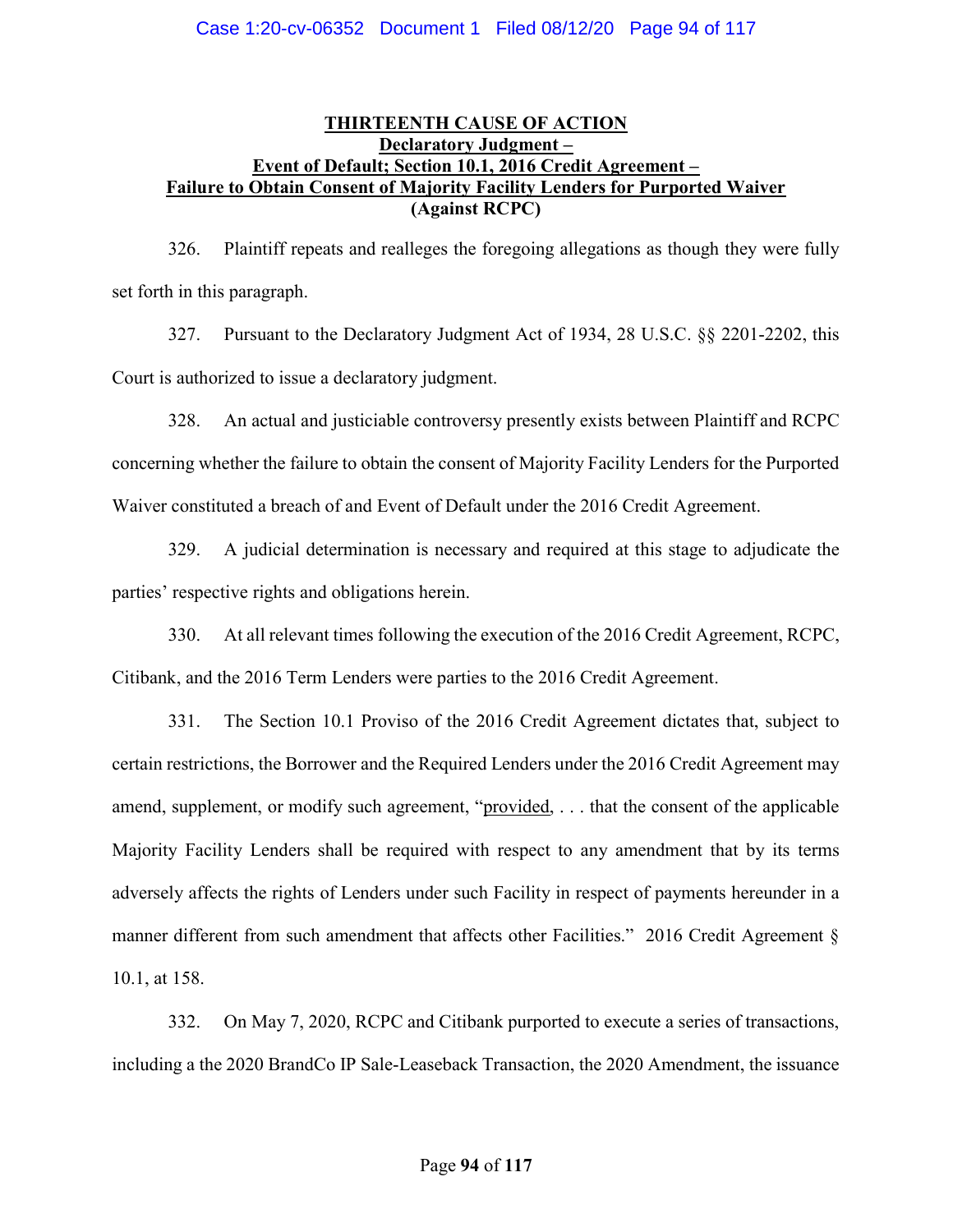#### Case 1:20-cv-06352 Document 1 Filed 08/12/20 Page 95 of 117

of the Sham Revolver, the granting of the Pari Passu Lien, the 2020 Pari Passu Intercreditor Agreement, and the 2020 BrandCo Credit Agreement.

333. The Purported Waiver is ineffective. The Purported Waiver, by its terms, "adversely affect[ed] the rights of [the 2016 Term] Lenders . . . in respect of payments hereunder in a manner different from such amendment that affects [the Sham Revolver]." First, the 2016 Term Lenders, and only the 2016 Term Lenders, had a right to assert that the Borrower violated the 2016 Credit Agreement by, among other things, purportedly issuing the Sham Revolver in bad faith and notwithstanding an existing Event of Default. The Sham Revolver was created as part of the vote-rigging effort, solely to enable the adoption of the Proposed Amendment. The holders to the Revolving Commitments, by participating in and benefitting from this manipulative process, with full knowledge of the circumstances, have unclean hands, had no right to assert that the Borrower violated the 2016 Credit Agreement, and were unaffected by the Purported Waiver.

334. Second, the Purported Waiver has little or no effect on the Sham Revolver's rights in respect of payments because the Sham Revolver is not at risk of not being repaid. Its shelf-life of 10 to 15 business days reduces its risk to nothing, while the 2016 Term Lenders are left holding the bag for years. If, for example, Revlon defaults on its debt repayments to 2016 Term Lenders when they come due, the Sham Revolver will have been repaid well before Revlon's resulting bankruptcy. All negative effects of the Purported Waiver in respect of payments disproportionately impacted the 2016 Term Lenders, while holders of the Sham Revolver's Revolving Commitments were not affected at all.

335. Because the Purported Waiver "adversely affects the rights" of the 2016 Term Lenders "in respect of payments hereunder in a manner different from such amendment that affects" the rights of the Sham Revolver Lenders, and because RCPC did not even attempt to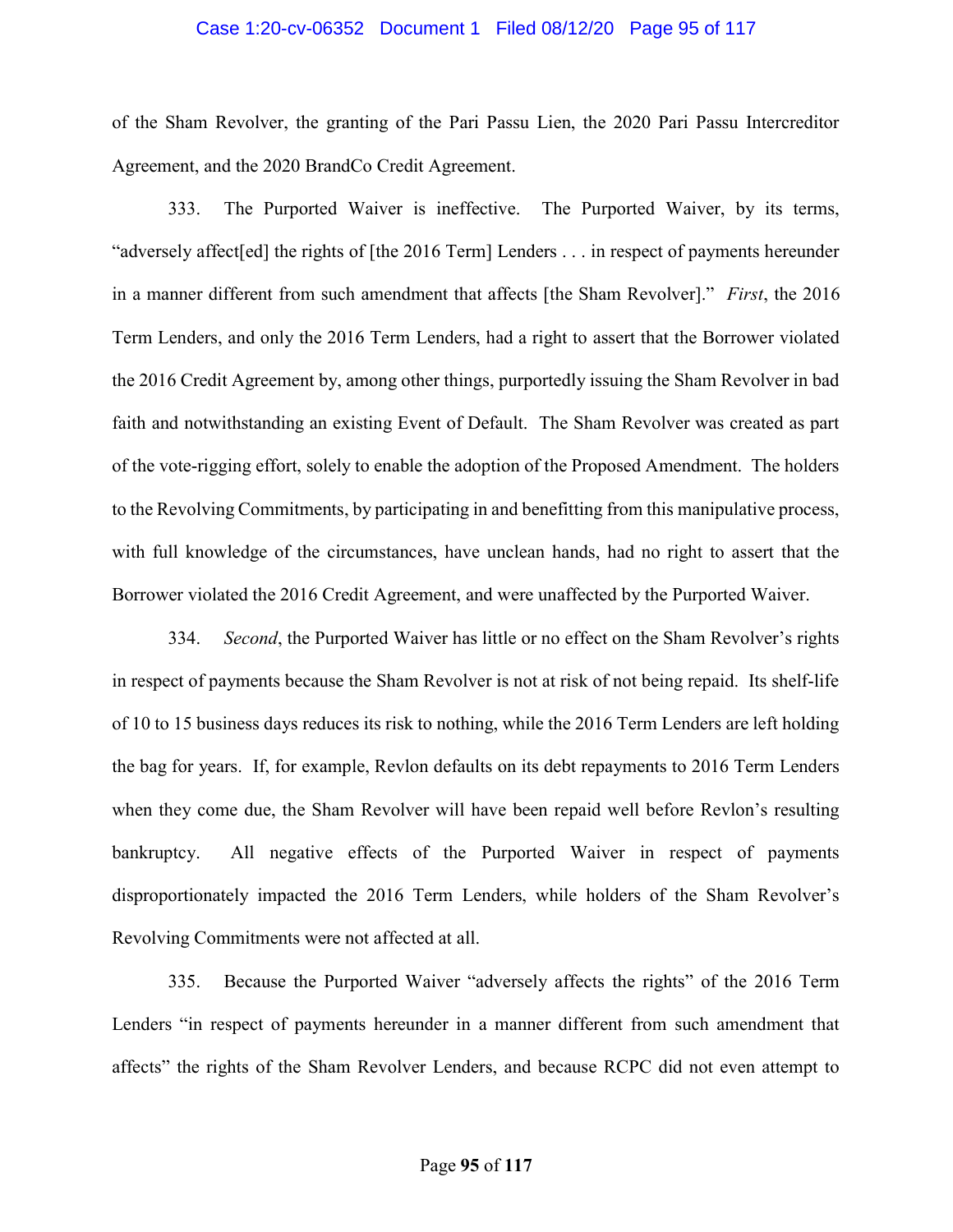#### Case 1:20-cv-06352 Document 1 Filed 08/12/20 Page 96 of 117

obtain, let alone obtain, consent of the majority of 2016 Term Lenders, the Purported Waiver is in breach of Section 10.1's requirement of consent by Majority Facility Lenders. The Purported Waiver constituted the Second Section 10.1 Proviso Breach.

336. Co-Op Lenders have suffered substantial damages as a direct and proximate result of RCPC's breach of Section 10.1 of the 2016 Credit Agreement in an amount to be proven at trial. Such damages include fees and costs incurred by Co-Op Lenders in connection with enforcing their legal rights as well as a loss of unique and valuable collateral securing their loan to RCPC. The damages suffered by Co-Op Lenders are such that there is no complete or adequate remedy at law.

337. RCPC and Citibank's breach of Section 10.1 is a failure of Citibank and RCPC to observe or perform under the 2016 Credit Agreement and therefore is an "Event of Default" under Section 8.1 of the Credit Agreement.

338. On August 12, 2020, the Required Lenders under the 2016 Credit Agreement sent Plaintiff UMB Bank, the new administrative agent under the 2016 Credit Agreement, a Notice of Event of Default stating that "the Purported Waiver affected only the rights of Term Lenders, did so adversely, and was in respect of the right to payment, [yet] the required consents of the Majority Term Loan Lenders were never sought nor obtained. Accordingly the adoption of Purported Waiver in the First Amendment violated Section 10.1(a)." The Notice of Event of Default stated that the purported adoption of the Purported Waiver, as part of the 2020 Amendment, was an Event of Default.

339. Plaintiff is thus entitled to a declaration that RCPC breached Section 10.1 of the 2016 Credit Agreement by purporting to waive all existing Events of Default as part of the 2020 Amendment.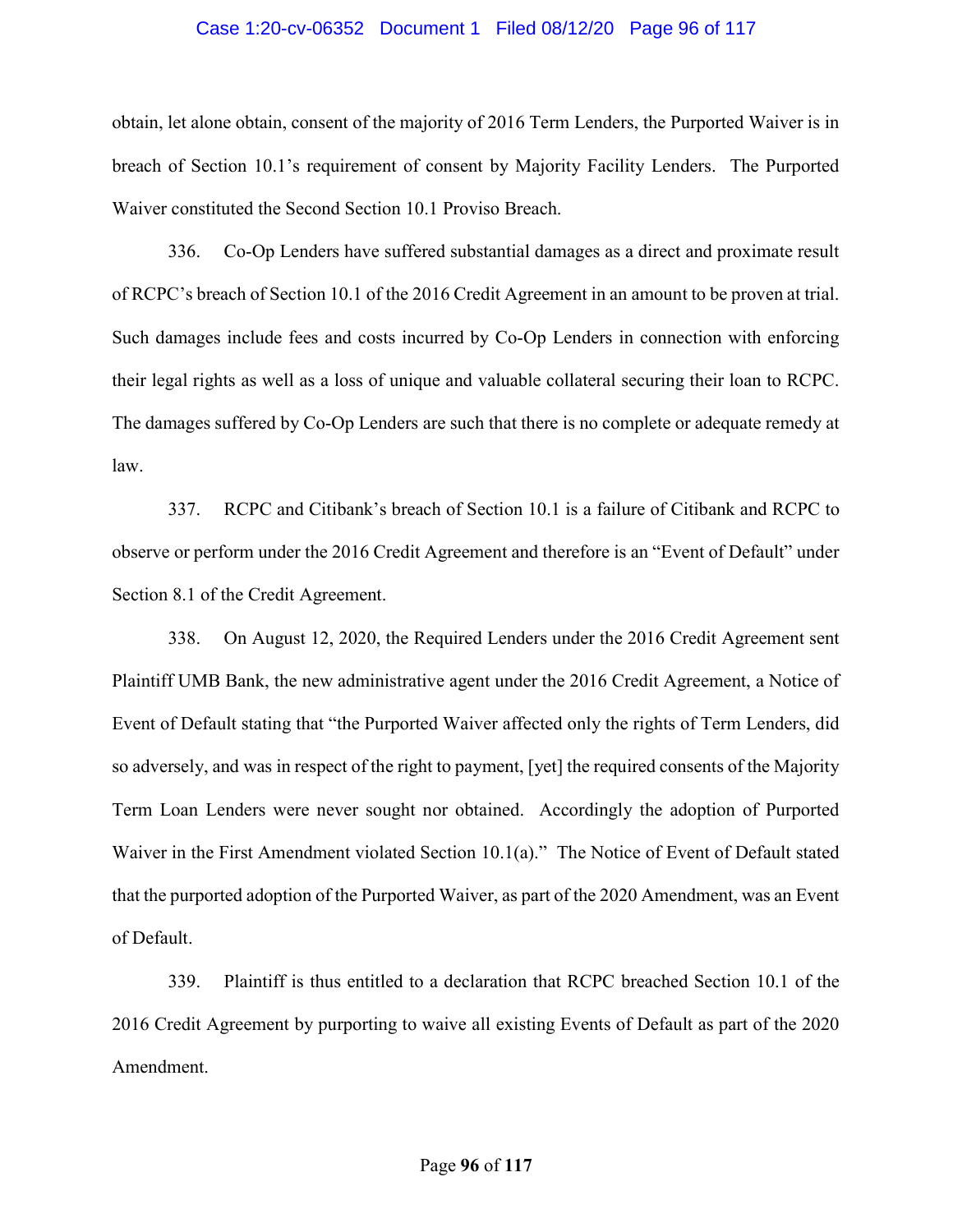#### Case 1:20-cv-06352 Document 1 Filed 08/12/20 Page 97 of 117

340. Plaintiff is further entitled to a declaration that RCPC's breach of Section 10.1 of the 2016 Credit Agreement constituted an "Event of Default" under Section 8.1 of the 2016 Credit Agreement.

341. Plaintiff is further entitled to a declaration that the Notice of Event of Default sent on August 12, 2020is a proper and effective Notice of Event of Default under Section 9.5 of the 2016 Credit Agreement.

342. Plaintiff is further entitled to a declaration that Lenders' direction, contained in the August 12, 2020 Notice of Event of Default, to declare the 2016 Term Loan "due and payable" as of the date of the Notice was proper and effective.

## FOURTEENTH CAUSE OF ACTION Declaratory Judgment – 2020 Amendment Is Void and Unenforceable (Against RCPC)

343. Plaintiff repeats and realleges the foregoing allegations as though they were fully set forth in this paragraph.

344. Pursuant to the Declaratory Judgment Act of 1934, 28 U.S.C. §§ 2201-2202, this Court is authorized to issue a declaratory judgment.

345. An actual and justiciable controversy presently exists between Plaintiff and the

RCPC concerning whether the 2020 Amendment is void and unenforceable.

346. A judicial determination is necessary and required at this stage to adjudicate the parties' respective rights and obligations herein.

347. At all relevant times following the execution of the 2016 Credit Agreement, RCPC, Citibank, and the 2016 Term Lenders were parties to the 2016 Credit Agreement.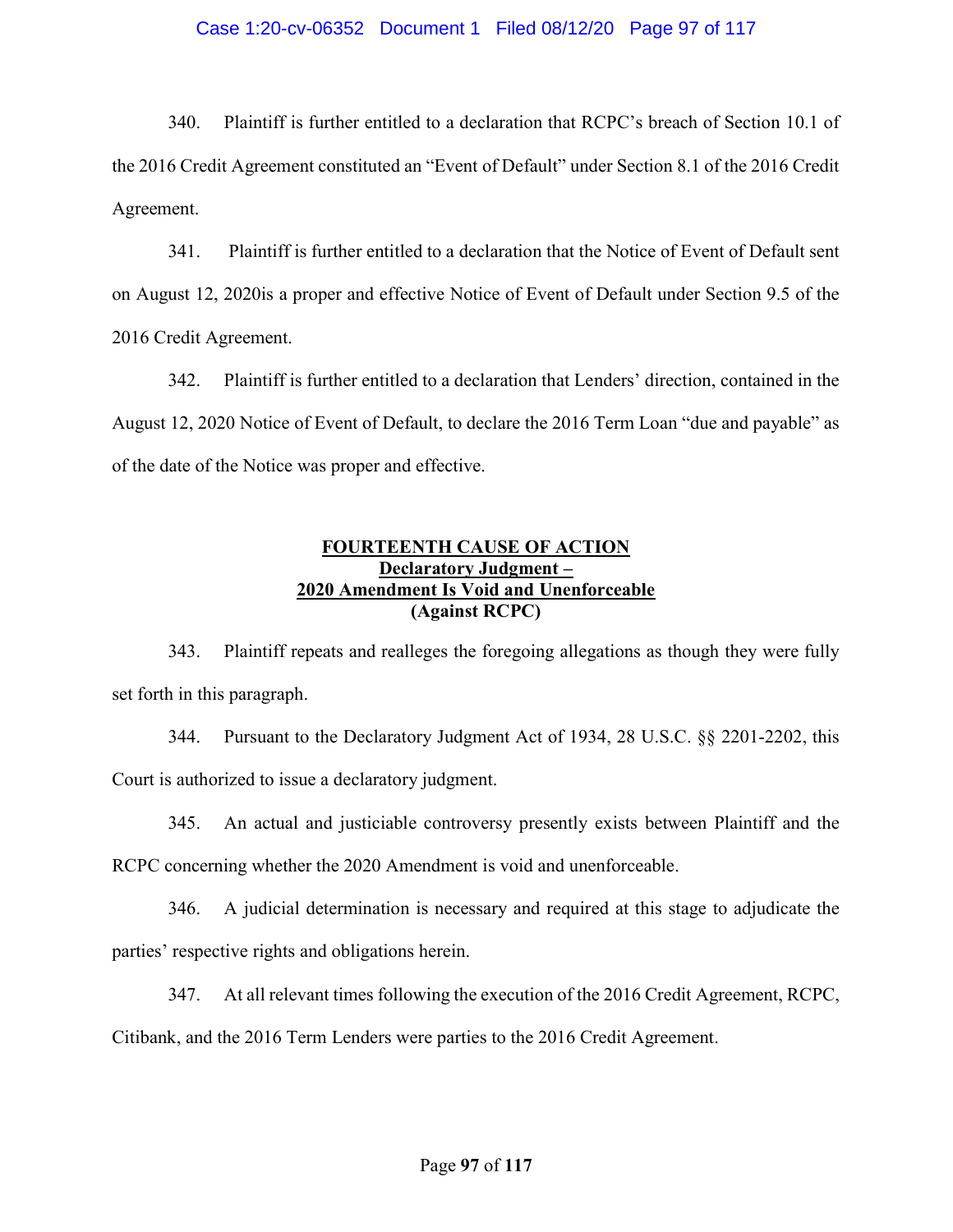#### Case 1:20-cv-06352 Document 1 Filed 08/12/20 Page 98 of 117

348. On May 7, 2020, RCPC purported to amend the 2016 Credit Agreement, resulting in the 2020 Amendment. Section 10.1 of the 2016 Credit Agreement contemplates specific procedures and requirements pursuant to which the 2016 Agreement must be amended, requiring in all circumstances the "written consent of Required Lenders, the Administrative Agent and each Loan Party" and in certain circumstances, the "consent of the applicable Majority Facility Lenders."

349. The 2020 Amendment neither received the written consent of the Required Lenders or the consent of the applicable Majority Facility Lenders. Therefore the 2020 Amendment is invalid and unenforceable.

350. Failure to obtain the contractually required consent further renders the 2020 Amendment invalid and unenforceable because the Co-Op Lenders did not receive any bargained for rights, interests, profits, or benefits under the 2020 Amendment, and RCPC did not undertake or suffer any bargained for forbearance, detriment, losses, or responsibilities.

351. Under New York law, a contract is null, void, invalid, and unenforceable if not accepted by all parties and if not supported by consideration.

352. Plaintiff is thus entitled to a declaration that the 2020 Amendment is null, void, invalid, and unenforceable.

## FIFTEENTH CAUSE OF ACTION Conversion (Against RCPC)

353. Plaintiff repeats and realleges the foregoing allegations as though they were fully set forth in this paragraph.

354. At all relevant times following the execution of the 2016 Credit Agreement, RCPC, Citibank, and the 2016 Term Lenders were parties to the 2016 Credit Agreement. The same parties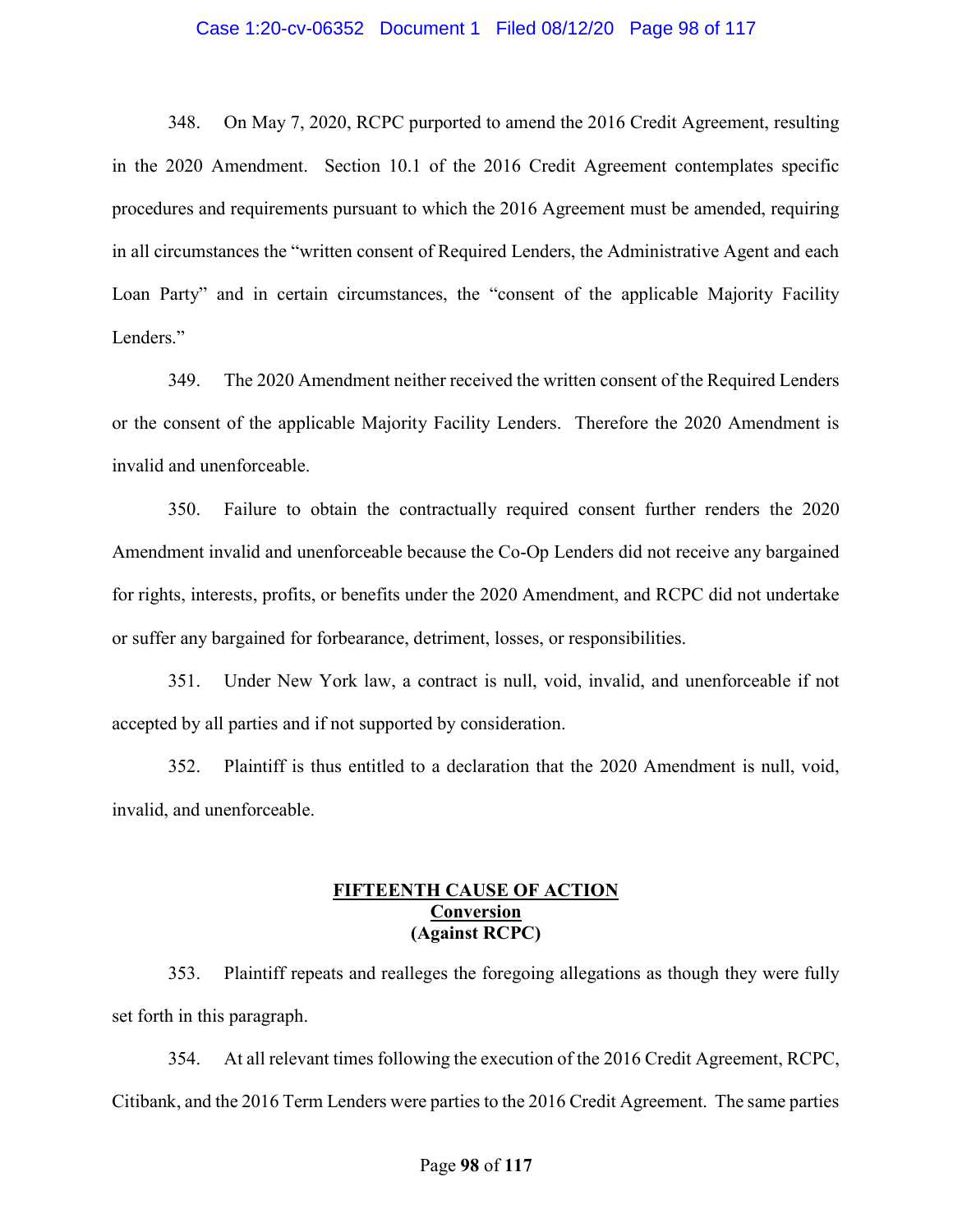#### Case 1:20-cv-06352 Document 1 Filed 08/12/20 Page 99 of 117

were also parties to a 2016 Guarantee and Collateral Agreement pursuant to which the 2016 Term Lenders had a first lien security interest on certain valuable intellectual property, including the BrandCo Collateral.

355. In May 2020, RCPC intentionally entered into a series of transactions, including the 2020 BrandCo IP Sale-Leaseback Transaction, the 2020 Amendment, and a 2020 Pari Passu Intercreditor Agreement which had the effect of excluding certain of Co-Op Lender's property interests to the BrandCo Collateral. To the extent that these transactions are not void and unenforceable and are not rescinded by this court, these transactions purport to change Co-Op Lenders' property rights in the BrandCo Collateral. Despite repeated requests by Co-Op Lenders to return property rights to the BrandCo Collateral, RCPC has not returned the BrandCo Collateral.

356. Co-Op Lenders have suffered substantial damages as a direct and proximate result of RCPC's conversion of its valuable collateral. The damages suffered by Co-Op Lenders are such that there is no complete or adequate remedy at law and therefore Plaintiff demands a return of all of property rights to the BrandCo Collateral of Co-Op Lenders, as they existed prior to series of transactions in late April and early May 2020.

357. In the alternative, to the extent it is determined that there is an adequate remedy at law or that rescission is impracticable, Plaintiff seeks compensatory or rescissory damages.

# SIXTEENTH CAUSE OF ACTION Aiding and Abetting Conversion (Against Citibank, Jefferies, BrandCos, and AHG Lenders)

358. Plaintiff repeats and realleges the foregoing allegations as though they were fully set forth in this paragraph.

359. At all relevant times following the execution of the 2016 Credit Agreement, RCPC, Citibank, and the 2016 Term Lenders were parties to the 2016 Credit Agreement. The same parties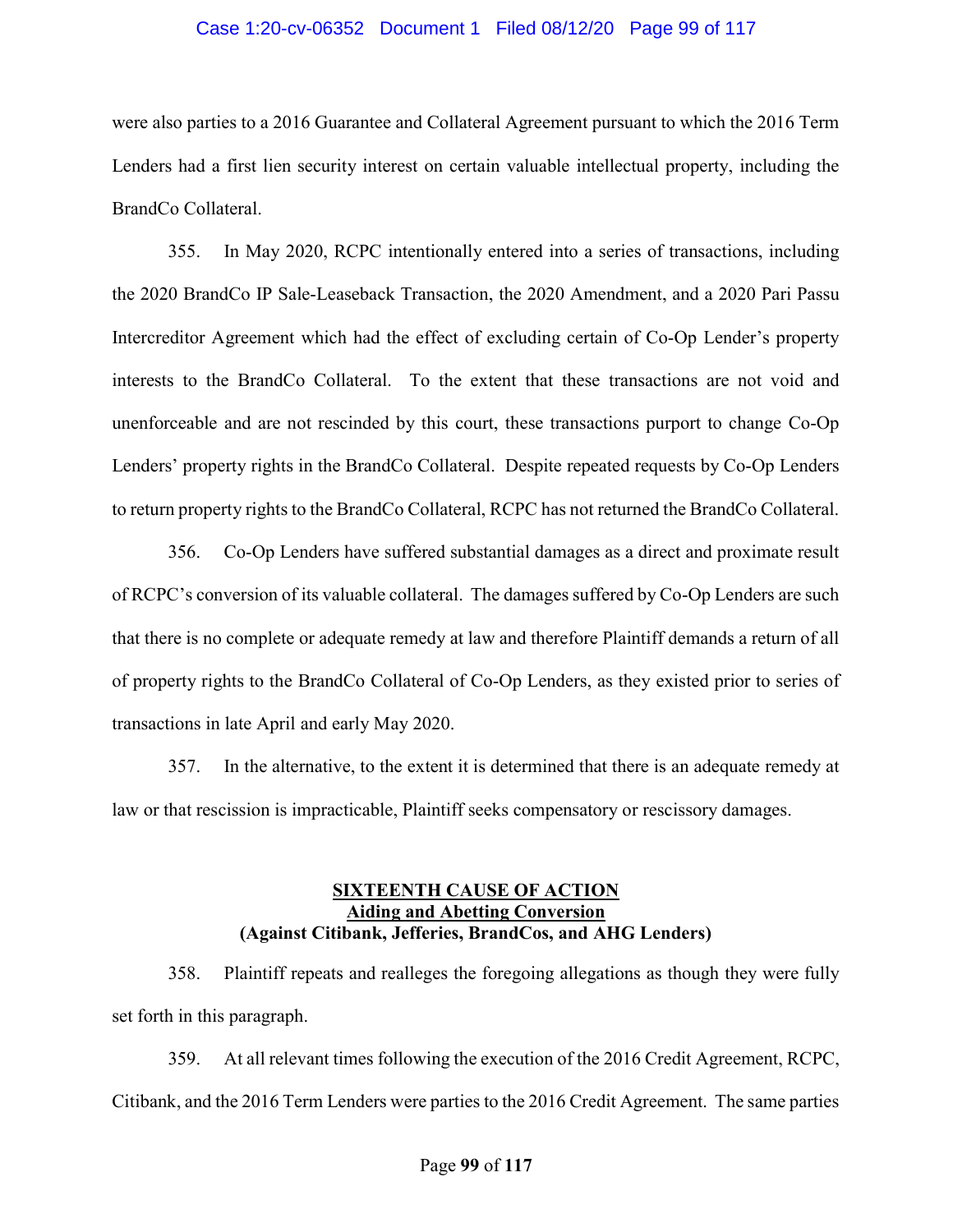#### Case 1:20-cv-06352 Document 1 Filed 08/12/20 Page 100 of 117

were also parties to a 2016 Guarantee and Collateral Agreement pursuant to which the 2016 Term Lenders had a first lien security interest on certain valuable intellectual property, including BrandCo Collateral.

360. In May 2020, RCPC intentionally entered into a series of transactions, including the 2020 BrandCo IP Sale-Leaseback Transaction, the 2020 Amendment, and a 2020 Pari Passu Intercreditor Agreement which had the effect of excluding certain of Co-Op Lenders' property interests to the BrandCo Collateral. To the extent that these transactions are not void and unenforceable and are not rescinded by this court, these transactions purport to change Co-Op Lenders' property rights in the BrandCo Collateral. Despite repeated requests by Co-Op Lenders to return property rights to the BrandCo Collateral, RCPC has not returned the BrandCo Collateral.

361. Citibank, Jefferies, BrandCos, and AHG Lenders aided and abetted RCPC conversion of Co-Op Lenders' Collateral by participating in the 2020 BrandCo IP Sale-Leaseback Transaction and the 2020 Amendment.

362. Each of Citibank, Jefferies, BrandCos, and AHG Lenders had actual knowledge of RCPC's conversion of the Co-Op Lenders' property interests. They each knew that the Co-Op Lenders' had first-priority security interests in the BrandCo Collateral—with the sole exception of the American Crew IP, which already had been stripped away from the 2016 Term Lenders as a result of the 2019 Term Credit Agreement—and that the 2020 transaction was being carried out in such a way that the Co-Op Lenders would be stripped of that protection without any compensation.

363. Each of Citibank, Jefferies, BrandCos, and AHG Lenders provided substantial assistance to RCPC in its conversion of the Co-Op Lenders' property interests. Each of Citibank, Jefferies, and the BrandCos, for example, executed documents and participated in transactions that were essential aspects of the transaction, and that together brought about the deprivation of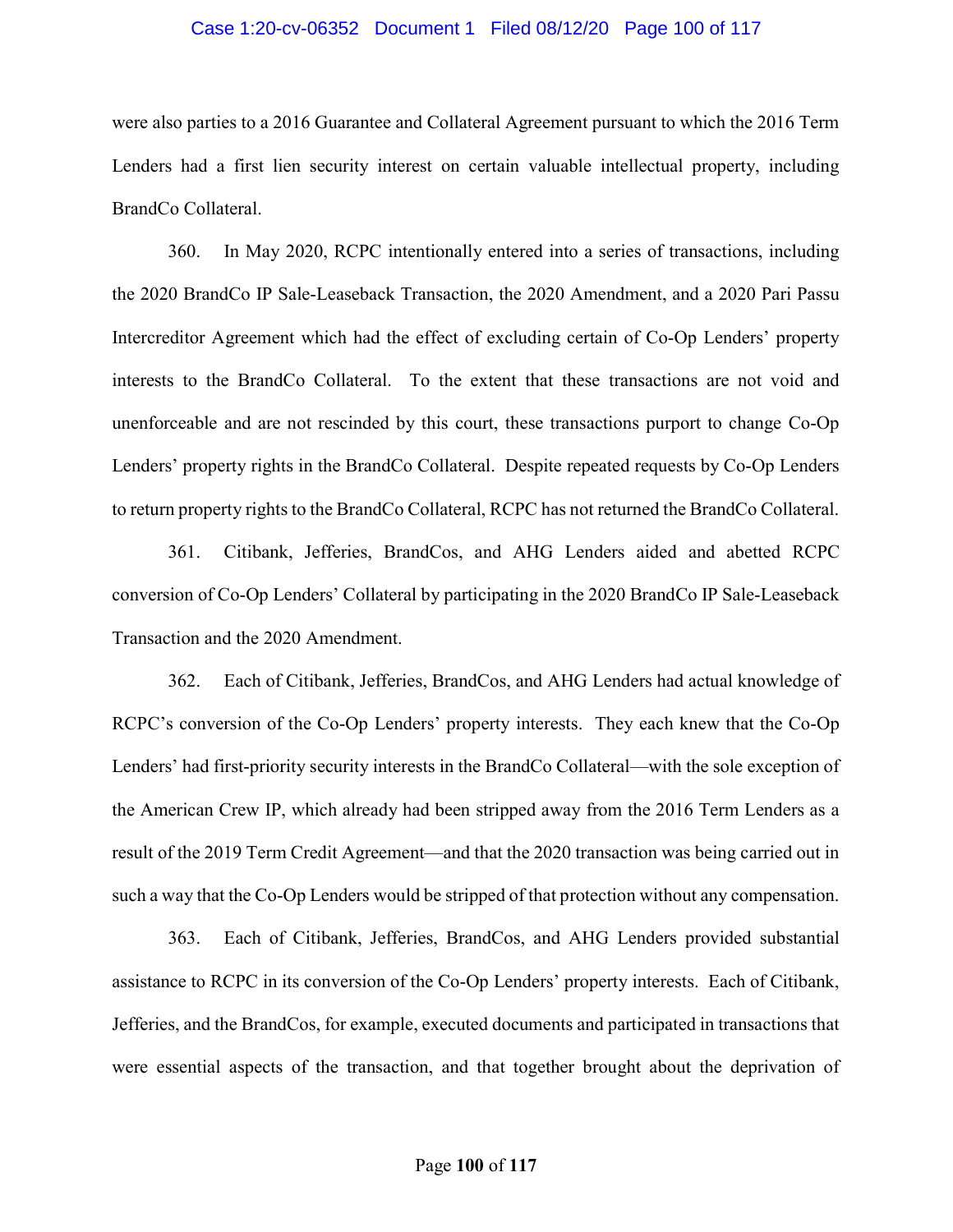#### Case 1:20-cv-06352 Document 1 Filed 08/12/20 Page 101 of 117

collateral that was securing the 2016 Term Loans. Similarly, the AHG Lenders, by assisting in the design of the transactions and providing the commitments necessary to ensure that the 2020 New Money Term Loan would close, were essential to the completion of RCPC's conversion of the Co-Op Lenders' property.

364. The Co-Op Lenders have suffered substantial damages as a direct and proximate result of RCPC's conversion of its valuable collateral and Jefferies, BrandCo, and AHG Lender's aiding and abetting of RCPC in the conversion of this collateral.

## SEVENTEENTH CAUSE OF ACTION Gross Negligence and Willful Misconduct (Against Citibank)

365. Plaintiff repeats and realleges the foregoing allegations as though they were fully set forth in this paragraph.

366. At all relevant times following the execution of the 2016 Credit Agreement, RCPC, Citibank, and the 2016 Term Lenders were parties to the 2016 Credit Agreement.

367. Section 9.3 of the 2016 Credit Agreement states that Citibank, its officers, directors, employees, agents, and attorneys in fact may be liable for actions taken or omitted to be taken by them upon a finding that such actions or omissions "resulted from [their] own gross negligence or willful misconduct."

368. On April 29, 2020, certain 2016 Term Lenders sent Citibank, as the Administrative Agent of the 2016 Credit Agreement, a Notice of Event of Default pursuant to Section 9.5 of the 2016 Credit Agreement.

369. Section 9.5 of the 2016 Credit Agreement states that, "In the event that an Agent receives such a notice, such Agent shall give notice thereof to the Lenders." After counsel for 2016 Term Lenders properly issued a Notice of Event of Default to Citibank on April 29, 2020,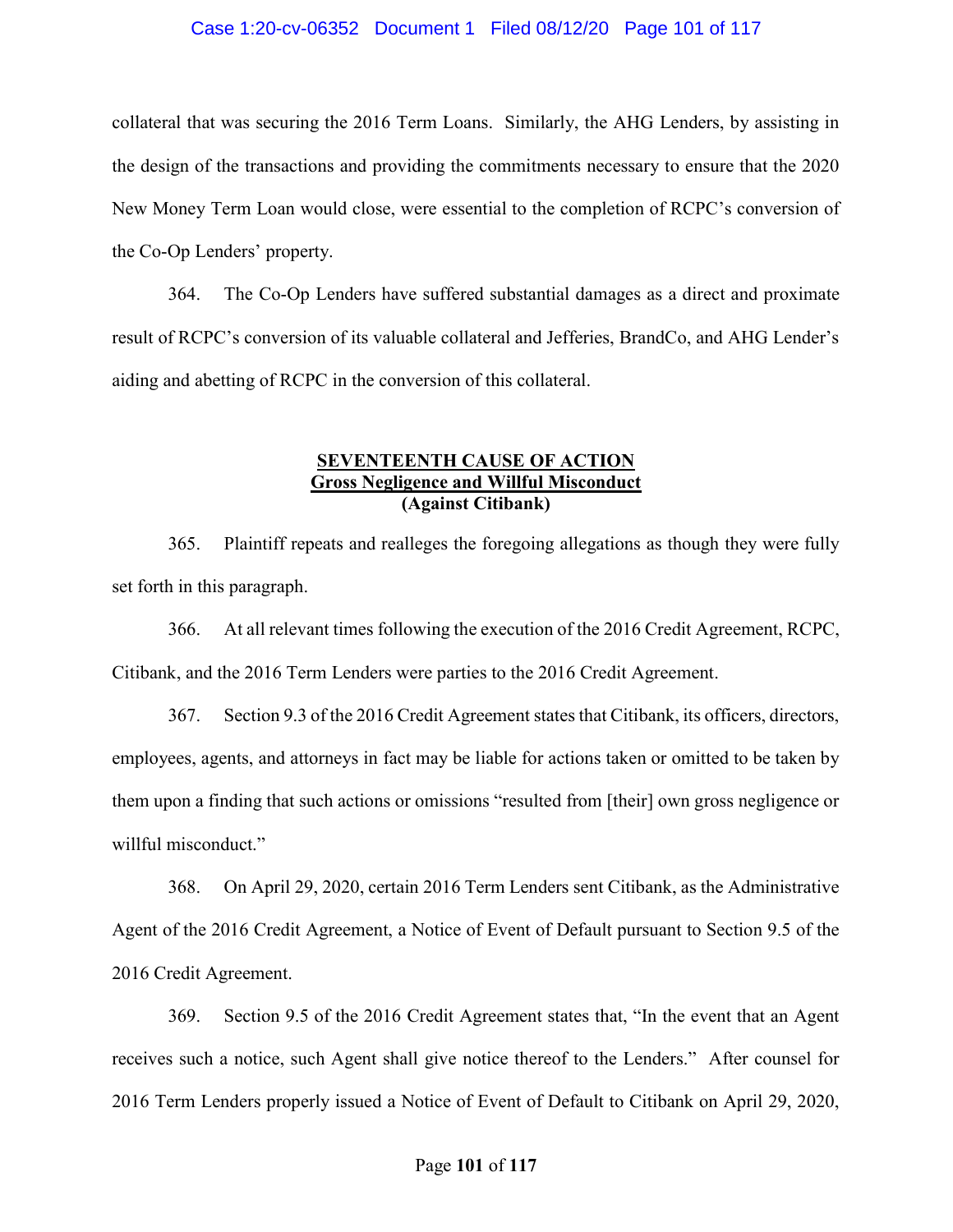#### Case 1:20-cv-06352 Document 1 Filed 08/12/20 Page 102 of 117

Citibank did not notice any Lenders of the Notice of Event of Default, in breach of its contractual obligations under the 2016 Credit Agreement. Section 9.5 of the 2016 Credit Agreement further states that Citibank "shall take such action with respect to such Default or Event of Default as shall be reasonably directed by the Required Lenders . . . provided, that unless and until such Agent shall have received such directions, such Agent may (but shall not be obligated to) take such action, or refrain from taking such action, with respect to such Default or Event of Default as it shall deem advisable in the best interests of the Lenders."

370. Upon information and belief, had Citibank noticed all Lenders of this Event of Default, as it was contractually required to under the 2016 Credit Agreement, more of the Lenders would have been aware of the continuing Event of Default, causing them to vote against the Amendment to the Credit Agreement, and the Proposed Amendment would have failed, notwithstanding the issuance of the Sham Revolver. Indeed, had one or more holders of a cumulative \$10 million (0.5%) of the outstanding \$1.8 billion 2016 Term Loan rescinded consent, the Proposed Amendment would have failed, upon information and belief.

371. Counsel for the Co-Op Lenders, who constitute Required Lenders and Majority Facility Lenders under the 2016 Credit Agreement, also informed Citibank, as Agent, that "one of the conditions precedent to the effectiveness of any New Loan Commitment under Section 2.25 of the 2016 Credit Agreement is that no Event of Default shall exist [and] the new \$100 million of Revolving Commitments . . . cannot be effectuated, and the Agent cannot execute and deliver any Joinder Agreement or other documentation to cause the establishment of such Revolving Commitments."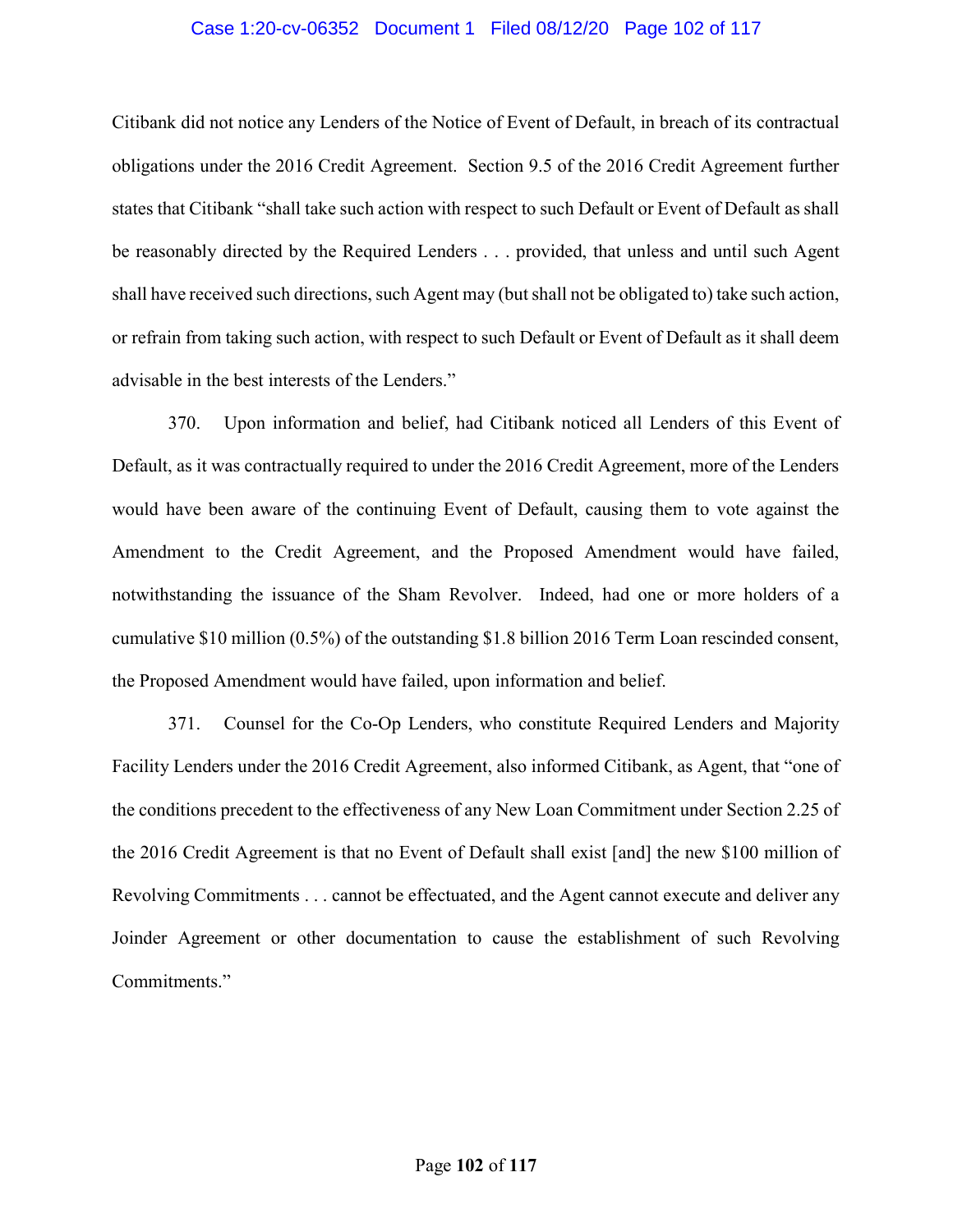#### Case 1:20-cv-06352 Document 1 Filed 08/12/20 Page 103 of 117

372. On April 30, 2020, the lenders again alerted Citibank that, in light of the Event of Default, Citibank could not allow the issuance of the Sham Revolver and that doing so would constitute a further Event of Default.

373. Notwithstanding the multiple warnings sent directly to Citibank, that very day, Citibank executed and delivered a Joinder Agreement and other documentation purporting to establish the Sham Revolver in the amount of \$65 million, of which RCPC drew \$63.5 million. Because an Event of Default existed at the time the Sham Revolver was to be issued, in violation of a condition precedent to its issuance, the establishment of the Sham Revolver, itself, constituted another Event of Default.

374. Citibank tabulated the votes consenting to the Proposed Amendment. The holders of less than 50% of the aggregate unpaid principal amount of the 2016 Term Loan Facility consented to the Proposed Amendment. Therefore, the Proposed Amendment had the consent of neither the Majority Term Loan Facility Lenders nor the Required Lenders (the latter, because the improperly established Sham Revolver could not have been permissibly included). Nonetheless, Citibank included the Sham Revolver in its calculations and claimed that the Required Lenders had consented to the Proposed Amendment. Even if the Sham Revolver were eligible for inclusion in the calculation of Required Lenders, Citibank ignored the lack of consent from the Majority Facility Lenders—that is, the majority of 2016 Term Lenders—whose consent was required under the Section 10.1 Proviso to approve the 2020 Amendment that disproportionately and adversely affected the 2016 Term Lenders.

375. The April 28, 2020 letter from counsel for the Co-Lenders (who constituted Required Lenders) to Citibank set forth detailed explanations of various deficiencies and breaches, and requested that "if [Citibank] disagree[s] with any of the foregoing, please promptly let us know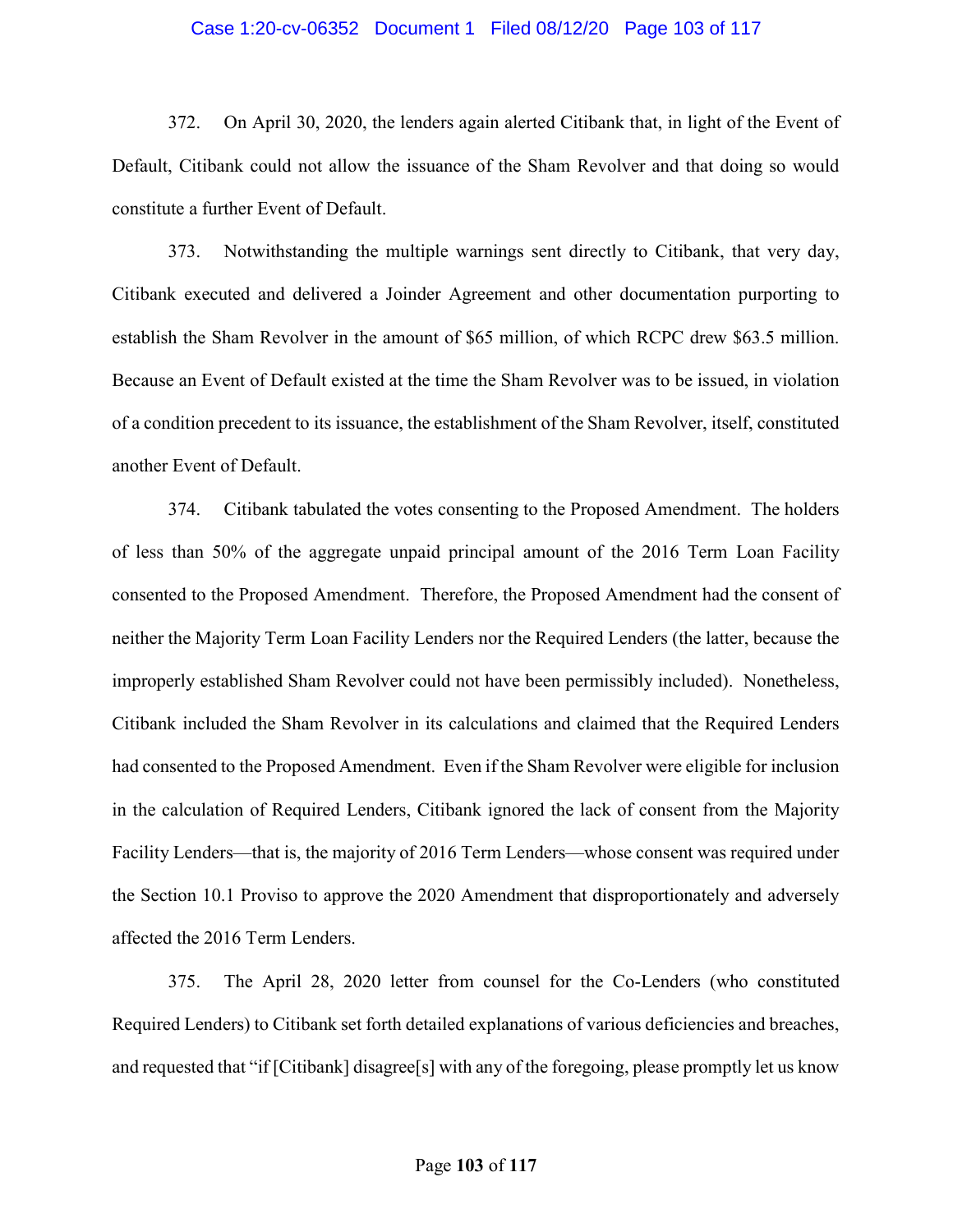#### Case 1:20-cv-06352 Document 1 Filed 08/12/20 Page 104 of 117

the basis for your disagreement . . . ." On numerous other occasions, counsel for the Required Lenders warned Citibank that RCPC was expressly breaching the 2016 Credit Agreement or breaching RCPC's duty of good faith and fair dealing and that Citibank's (i) execution of documents to establish the Sham Revolver, (ii) facilitation of RCPC's vote manipulation by improperly including the Sham Revolver in the vote for the Proposed Amendment, and (iii) ratification of the 2020 Amendment, which, inter alia, purported to waive all existing Events of Default and release of certain of 2016 Term Lenders' liens would, themselves, constitute breaches of the 2016 Credit Agreement and breach Citibank's duty of good faith and fair dealing.

376. Rather than engaging with these warnings, or providing any substantive response to the lenders from whom it was acting as Agent, Citibank *ignored* them wholesale, responding on April 29, 2020, that it "offers no opinion or comment with respect to your speculation regarding possible Events of Default or other misconduct by the Borrower in connection with the Proposed New Revolving Commitments or Proposed Amendment." On May 8, 2020, Citibank reiterated that it "continues to offer no opinion or comment with respect to such matters. . . ." Citibank established the Sham Revolver, facilitated RCPC's vote manipulation by improperly including the Sham Revolver in the vote for the Proposed Amendment, ratified the Proposed Amendment, which, *inter alia*, purported to waive all existing Events of Default, and released certain of Co-Op Lenders' liens. Neither Citibank nor its counsel ever provided a substantive justification for its conduct. Citibank did so without investigating any underlying allegations or, by its own admission, offering any opinion in support of its conduct.

377. In sum, Citibank's actions and omissions include: (1) failing to notice Lenders of the Notice of Event of Default; (2) establishing the Sham Revolver; (3) including votes from the lenders to the Sham Revolver in tabulating the vote for the Proposed Amendment; (4) overseeing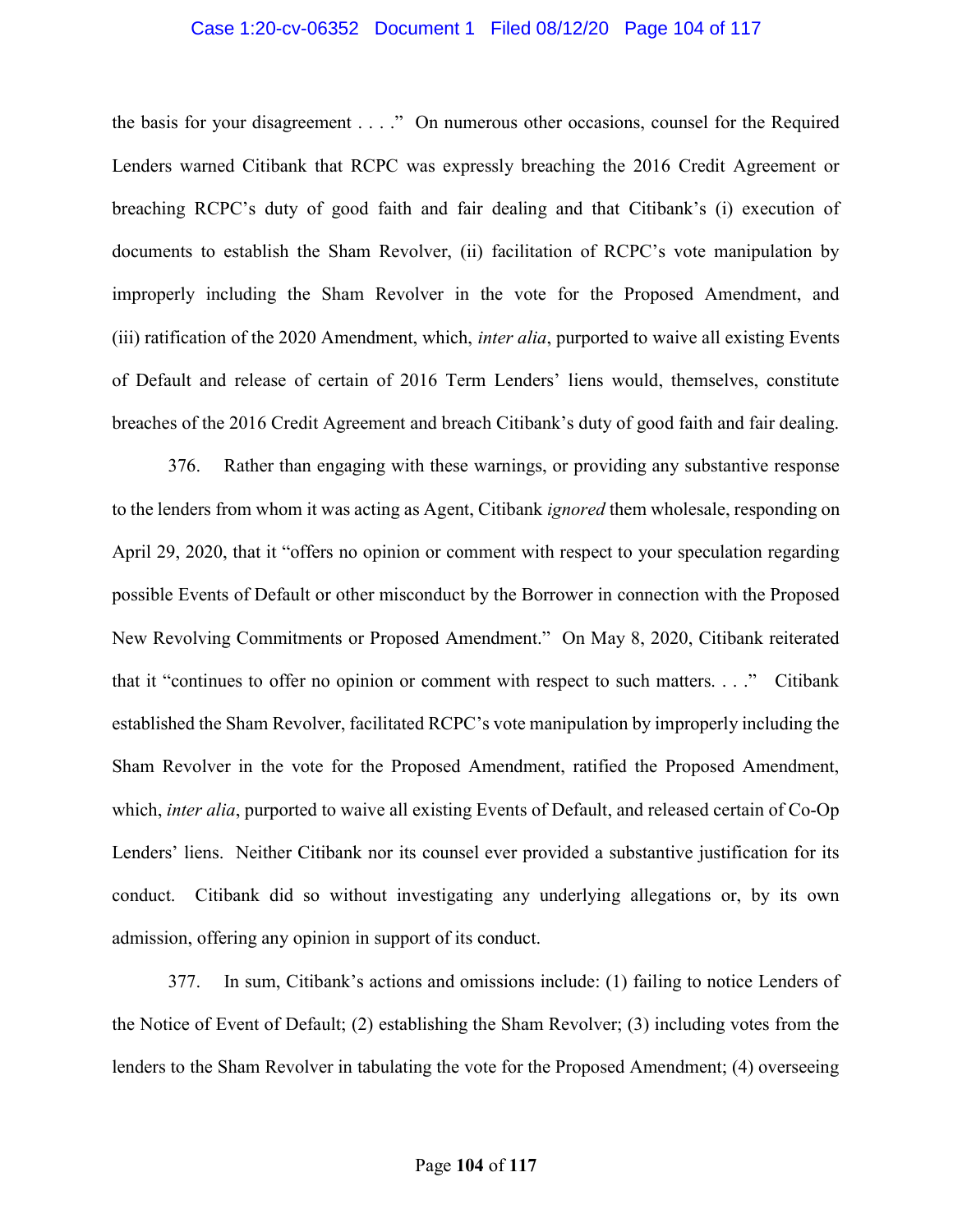#### Case 1:20-cv-06352 Document 1 Filed 08/12/20 Page 105 of 117

the execution of the 2020 Amendment and Pari Passu Intercreditor Agreement, (5) ignoring directions from Required Lenders; and (6) enabling the transfer of the 2016 Term Lenders' valuable collateral and the stripping of their lien on that collateral. These actions and omissions violated Citibank's obligations under, at minimum, Sections 2.25, 7.10, 9.5, and 10.1 of the 2016 Credit Agreement, and, individually and together, constituted gross negligence and willful misconduct on Citibank's part. Citibank was well aware of its foregoing obligations under the 2016 Credit Agreement. Such actions and omissions, individually and together, were also indisputably not in the "best interest of lenders," as required, constituting breaches of Section 9.5 of the 2016 Credit Agreement, willful misconduct, and gross negligence.

378. Co-Op Lenders have suffered substantial damages as a direct and proximate result of Citibank's willful misconduct and grossly negligence in an amount to be proven at trial. Such damages include fees and costs incurred by the Co-Op Lenders in connection with enforcing their legal rights as well as a loss of unique and valuable collateral securing their loan to RCPC.

## EIGHTEENTH CAUSE OF ACTION Breach of Contract – Agreement to Resign (Against Citibank)

379. Plaintiff repeats and realleges the foregoing allegations as though they were fully set forth in this paragraph.

380. At all relevant times following the execution of the 2016 Term Credit Agreement, RCPC, Citibank, and the Co-Op Lenders were parties to the 2016 Credit Agreement.

381. On or about April 24, 2020, Mr. Morgan of BCM discussed BCM's concerns regarding the Proposed Amendment and RCPC's bad faith attempts to rig the vote for the Proposed Amendment with Mr. Zogheb, Citibank's Head of Global Debt Capital Markets. Mr. Zogheb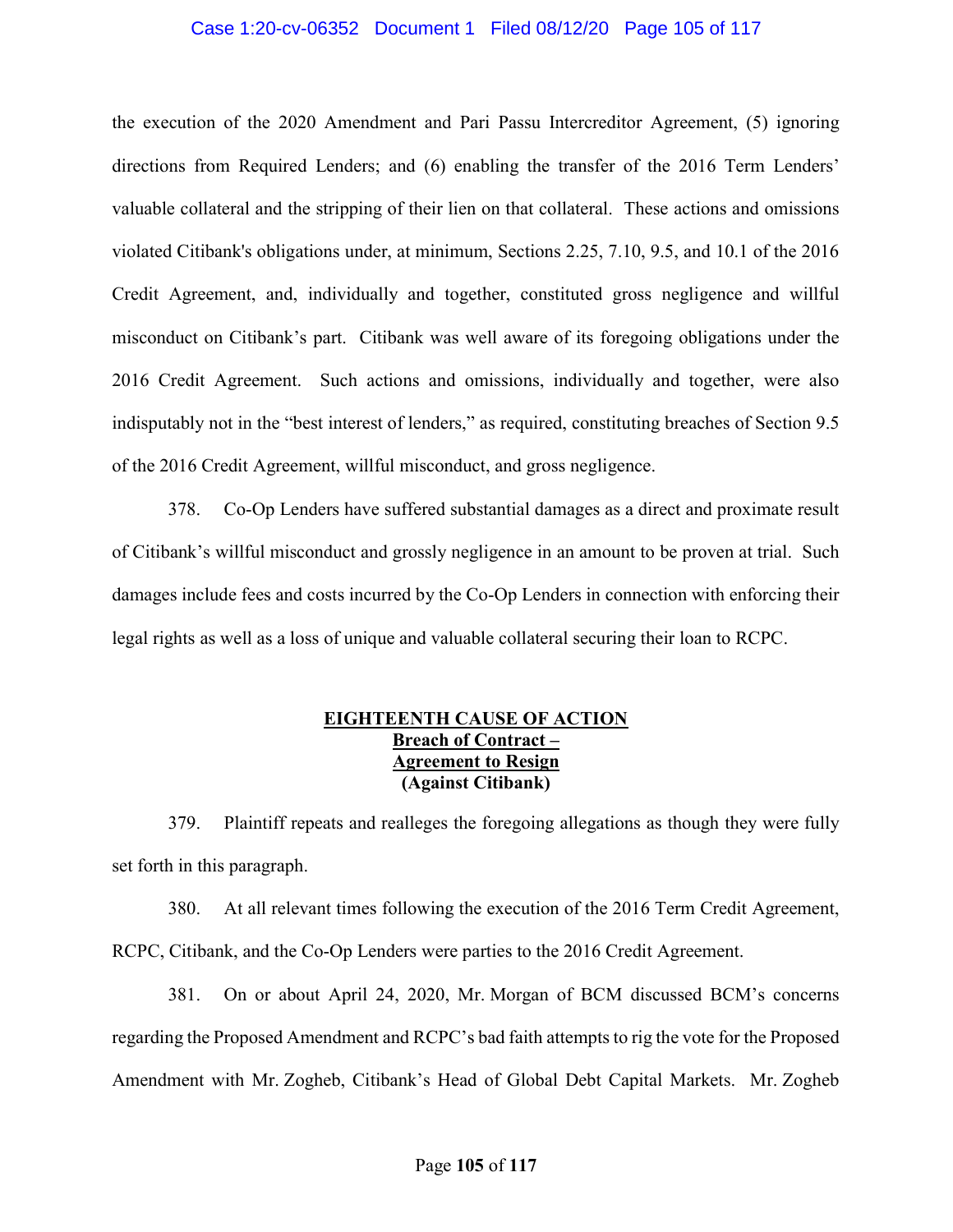#### Case 1:20-cv-06352 Document 1 Filed 08/12/20 Page 106 of 117

offered to Mr. Morgan, who called on behalf of the Co-Op Lenders, that if a majority of 2016 Term Lenders presented a letter directing Citibank to resign, Citibank would resign as Agent prior to effectuation of the transaction.

382. On April 25, 2020, in reliance on and in response to Mr. Zogheb's representation, the 2016 Term Lenders holding more than 50% of outstanding aggregate unpaid 2016 Term Loan principal "direct[ed] Citibank, N.A. to resign as Agent under the 2016 Credit Agreement." Subsequently, Michael Corbat, the CEO of Citibank, confirmed to BCM that Mr. Zogheb was overseeing the resignation.

383. Based on the statements from Messrs. Zogheb and Corbat, 2016 Term Lenders holding more than 50% of the outstanding aggregate unpaid 2016 Term Loan principal (1) accepted Citibank's offer to resign if provided directions from the 2016 Term Lenders to do so, and (2) acted in reliance on that offer.

384. Notwithstanding the representations from Messrs. Zogheb and Corbat that Citibank would resign upon direction to do so, Citibank reneged, breaching its agreement to resign as Agent.

385. Thereafter, Citibank (1) failed to notice Lenders of an Event of Default; (2) established the Sham Revolver; (3) included votes from lenders to the Sham Revolver when tabulating the vote for the Proposed Amendment; (4) oversaw the execution of the 2020 Amendment and Pari Passu Intercreditor Agreement; (5) ignored directions from Required Lenders; (6) failed to act in the interests of Lenders; (7) stripped valuable collateral; and (8) played an essential role in the completion of transactions that was it was advised, and knew to be, contrary to the interests of Lenders.

386. Co-Op Lenders have suffered substantial damages as a direct and proximate result of Citibank's breach of its agreement to resign as Agent. Such damages include fees and costs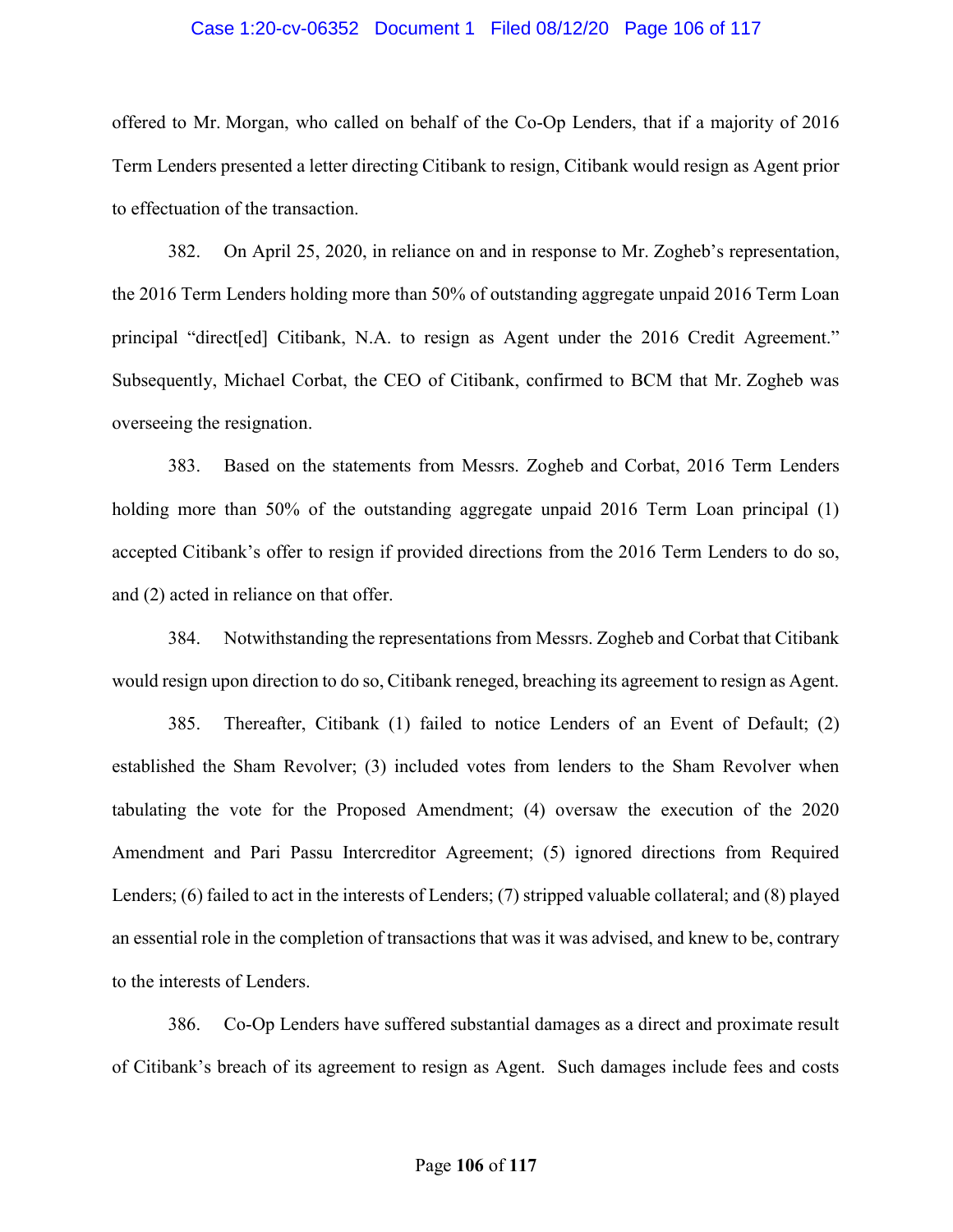incurred by Co-Op Lenders in connection with enforcing their legal rights as well as a loss of unique and valuable collateral securing their loan to RCPC.

## NINETEENTH CAUSE OF ACTION Unjust Enrichment (Against RCPC, Citibank, Jefferies, BrandCo Entities, and AHG Lenders)

387. Plaintiff repeats and realleges the foregoing allegations as though they were fully set forth in this paragraph.

388. As a result of Defendants' inequitable conduct, Defendants have been unjustly enriched at the expense of the Co-Op Lenders. When RCPC, Citibank, and the 2016 Term Lenders entered into the 2016 Credit Agreement, the 2016 Term Lenders bargained for a first-priority lien on the BrandCo Collateral. In April and May of 2020, Citibank, RCPC, the BrandCo Entities, and AHG Lenders executed a series of transactions including the 2020 BrandCo IP Sale-Leaseback Transaction, establishment of the Sham Revolver, the 2020 Amendment, and execution of the 2020 Pari Passu Intercreditor Agreement. As a result of this series of transactions, the first-priority lien on the BrandCo Collateral has been unjustly taken from Co-Op Lenders and been provided to BrandCo Entities and AHG Lenders.

389. Equity and good conscience require that all of the amounts are paid to the Co-Op Lenders attributable to the following: (1) any interest in any property transferred away from Co-Op Lenders (or Citibank, acting as Agent for the 2016 Term Lenders) to the BrandCo Entities, the AHG Lenders, and Jefferies pursuant to the American Crew IP Sale-Leaseback Transaction, 2020 BrandCo IP Sale-Leaseback Transaction, Pari Passu Intercreditor Agreement, and the 2020 Amendment; (2) any interest payments, fees, or other consideration paid to Citibank in connection with the 2016 Credit Agreement, the 2020 Amendment, and the 2020 BrandCo Credit Agreement; (3) any interest payments, fees, or other consideration paid to Jefferies in connection with the 2020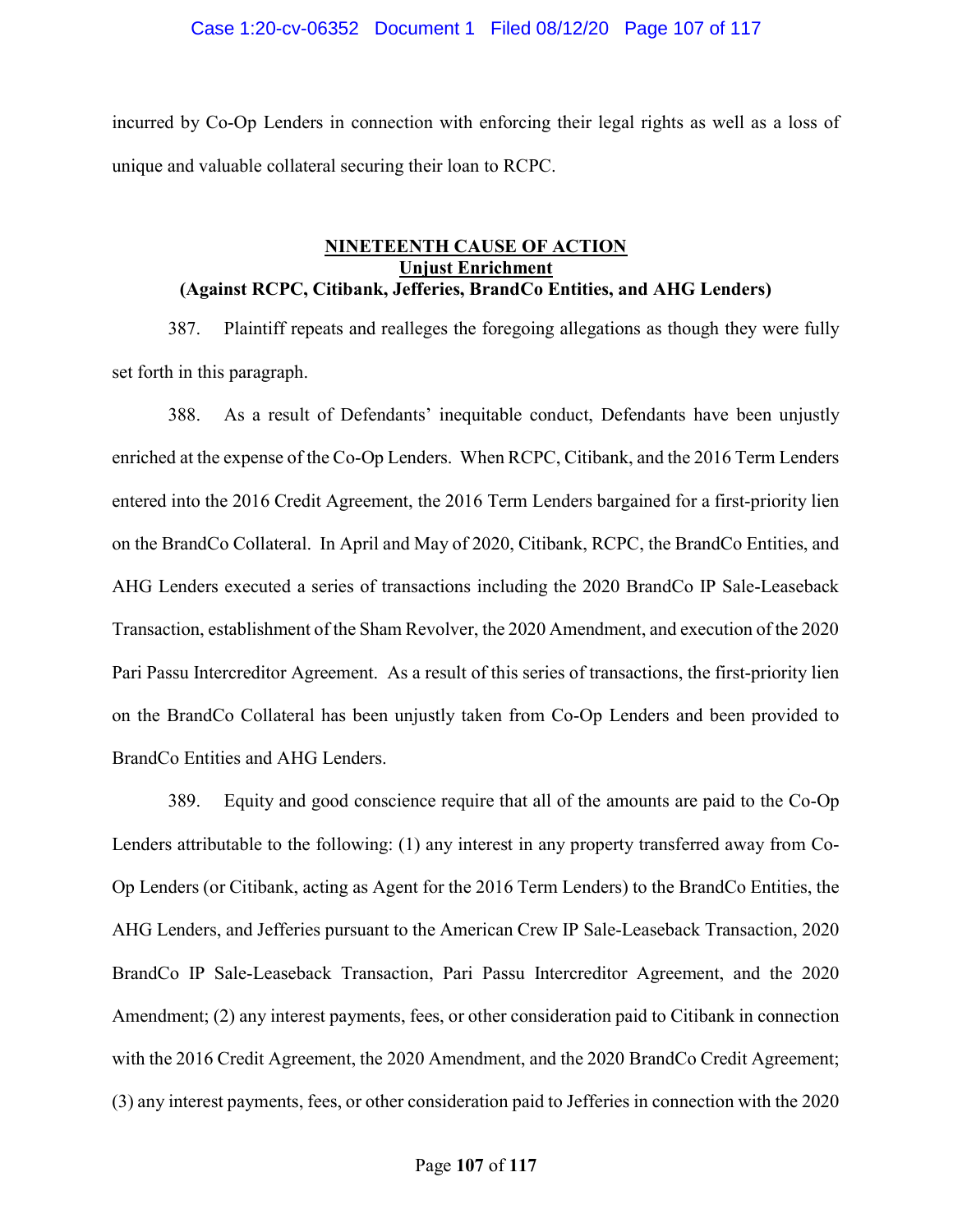#### Case 1:20-cv-06352 Document 1 Filed 08/12/20 Page 108 of 117

BrandCo Credit Agreement; and (4) any interest payments, fees, or other consideration paid to AHG Lenders in connection with the 2020 Amendment and 2020 BrandCo Credit Agreement.

## TWENTIETH CAUSE OF ACTION Tortious Interference with Contract – 2016 Credit Agreement (Against Citibank, Jefferies, BrandCo Entities, and AHG Lenders)

390. Plaintiff repeats and realleges the foregoing allegations as though they were fully set forth in this paragraph.

391. At all relevant times following the execution of the 2016 Credit Agreement, RCPC, Citibank, and the 2016 Term Lenders were parties to the 2016 Credit Agreement. The same parties were also parties to a 2016 Guarantee and Collateral Agreement pursuant to which the 2016 Lenders had a first lien security interest on certain valuable intellectual property, including the BrandCo Collateral.

392. Section 7.10 of the 2016 Credit Agreement states, "the Borrower shall not, and shall not permit any of its Restricted Subsidiaries to . . . [e]nter into any arrangement with any Person providing for the leasing by the Borrower or any of its Restricted Subsidiaries of real or personal Property which is to be sold or transferred by the Borrower or any of its Restricted Subsidiaries . . . to such Person . . . , except for . . . any such arrangement to the extent that the Fair Market Value of such Property does not exceed the greater of (i) \$100,000,000 and (ii) 3.0% of Consolidated Total Assets at the time of such event . . . ." 2016 Credit Agreement § 7.10. Under the American Crew IP Sale-Leaseback Transaction, RCPC and its Restricted Subsidiary BrandCo Holdings transferred the American Crew IP to BrandCo, a "Person." BrandCo, "such Person," leased the American Crew IP to RCPC. Therefore, the American Crew IP Sale-Leaseback Transaction violated Section 7.10.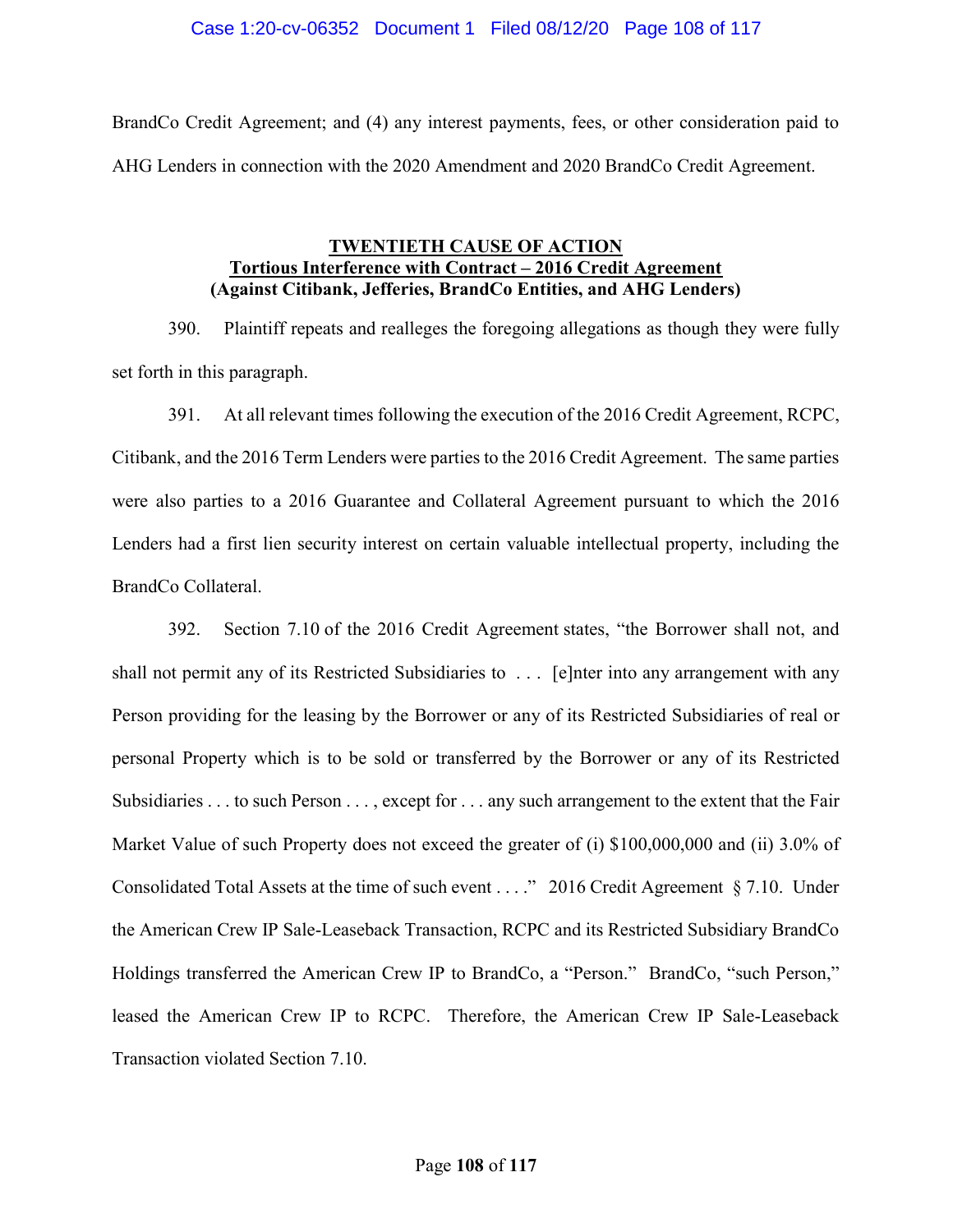# Case 1:20-cv-06352 Document 1 Filed 08/12/20 Page 109 of 117

393. Under the terms of Section 7.10, the American Crew IP constituted "personal Property" that was "transferred" and the license and royalty arrangement constituted a "lease." The Fair Market Value of the American Crew IP exceeded both \$100,000,000 and 3.0% of Consolidated Total Assets at the time of such event in the aggregate.

394. Section  $10.1(a)(C)$  of the 2016 Credit Agreement states that no "waiver and no ... amendment, supplement or modification [of the 2016 Credit Agreement] reduce any percentage specified in the definition of Required Lenders, consent to the assignment or transfer by the Borrower of any of its rights and obligations under this Agreement and the other Loan Documents (except as provided in Section 7.4(j)), release all or substantially all of the Collateral or release all or substantially all of the Guarantors from their obligations under the Guarantee and Collateral Agreement, in each case without the written consent of all Lenders."

395. On April 6, 2020, April 23, 2020, April 28, 2020, April 29, 2020, and April 30, 2020, Co-Op Lenders sent letters to Citibank, asserting the impropriety of the series of proposed transactions, including the issuance of the Sham Revolver, the Proposed Amendment, the 2020 BrandCo IP Sale-Leaseback Transaction, the 2020 BrandCo Credit Agreement, the granting of the Pari Passu Lien, and the 2020 Pari Passu Intercreditor Agreement.

396. On April 28, 2020, Co-Op Lenders sent Citibank a letter regarding the series of proposed transactions, including the issuance of the Sham Revolver, the Proposed Amendment, the 2020 BrandCo IP Sale-Leaseback Transaction, the 2020 BrandCo Credit Agreement, the granting of the Pari Passu Lien, and the 2020 Pari Passu Intercreditor Agreement, stating that they would be in breach of multiple provisions of the 2016 Credit Agreement, the covenant of good faith and fair dealing, and would constitute actual and constructive fraudulent transfers.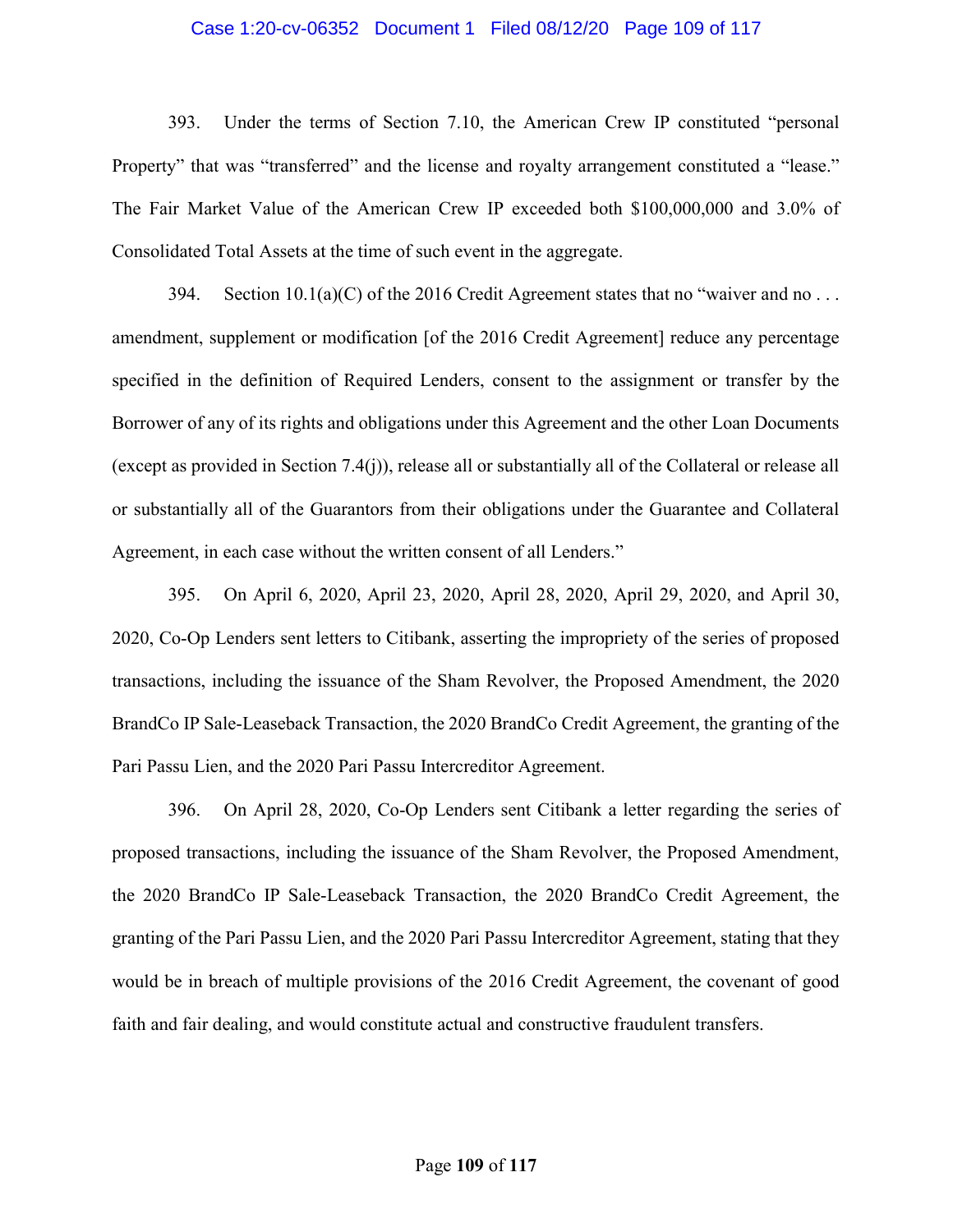# Case 1:20-cv-06352 Document 1 Filed 08/12/20 Page 110 of 117

397. On April 29, 2020, certain Lenders sent Citibank, as the Administrative Agent of the 2016 Credit Agreement, a Notice of Event of Default pursuant to Section 9.5 of the 2016 Credit Agreement. This Notice stated, amongst other things, that "[t]he undersigned Lenders hereby notify the Agent that the transfer of the American Crew IP by the Borrower to its Non-Guarantor Subsidiary, Beautyge II, LLC (the 'IP Transferee'), and the licensing back of the American Crew IP by the IP Transferee to the Borrower, in connection with the Ares Financing constitutes a breach of Section 7.10 of the 2016 Credit Agreement. This breach of Section 7.10 of the 2016 Credit Agreement constitutes an Event of Default under Section 8.1(c) of the 2016 Credit Agreement."

398. On April 30, 2020, the Co-Op Lenders again alerted Citibank that, in light of the Event of Default, Citibank could not allow the issuance of the Sham Revolver and that doing so would constitute a further Event of Default.

399. On information or belief, each of these letters and notices to Citibank was shared with Jefferies, the BrandCo Entities, and AHG Lenders before the consummation of the 2020 BrandCo IP Sale-Leaseback Transaction, the 2020 Amendment, the 2020 BrandCo Credit Agreement, and the 2020 Pari Passu Intercreditor Agreement.

400. Despite these clear notices to Citibank (that were shared with Jefferies, the BrandCo Entities, and the AHG Lenders) stating that the proposed transactions, including the issuance of the Sham Revolver, the Proposed Amendment, the 2020 BrandCo IP Sale-Leaseback Transaction, the 2020 BrandCo Credit Agreement, the granting of the Pari Passu Lien, and the 2020 Pari Passu Intercreditor Agreement, would constitute breaches of Co-Op Lenders' rights under the 2016 Credit Agreement, Defendants consummated the transactions, thereby knowingly procuring RCPS's breaches of the 2016 Credit Agreement. Defendants' intentional procurement of RCPC's breaches of the 2016 Credit Agreement was without justification.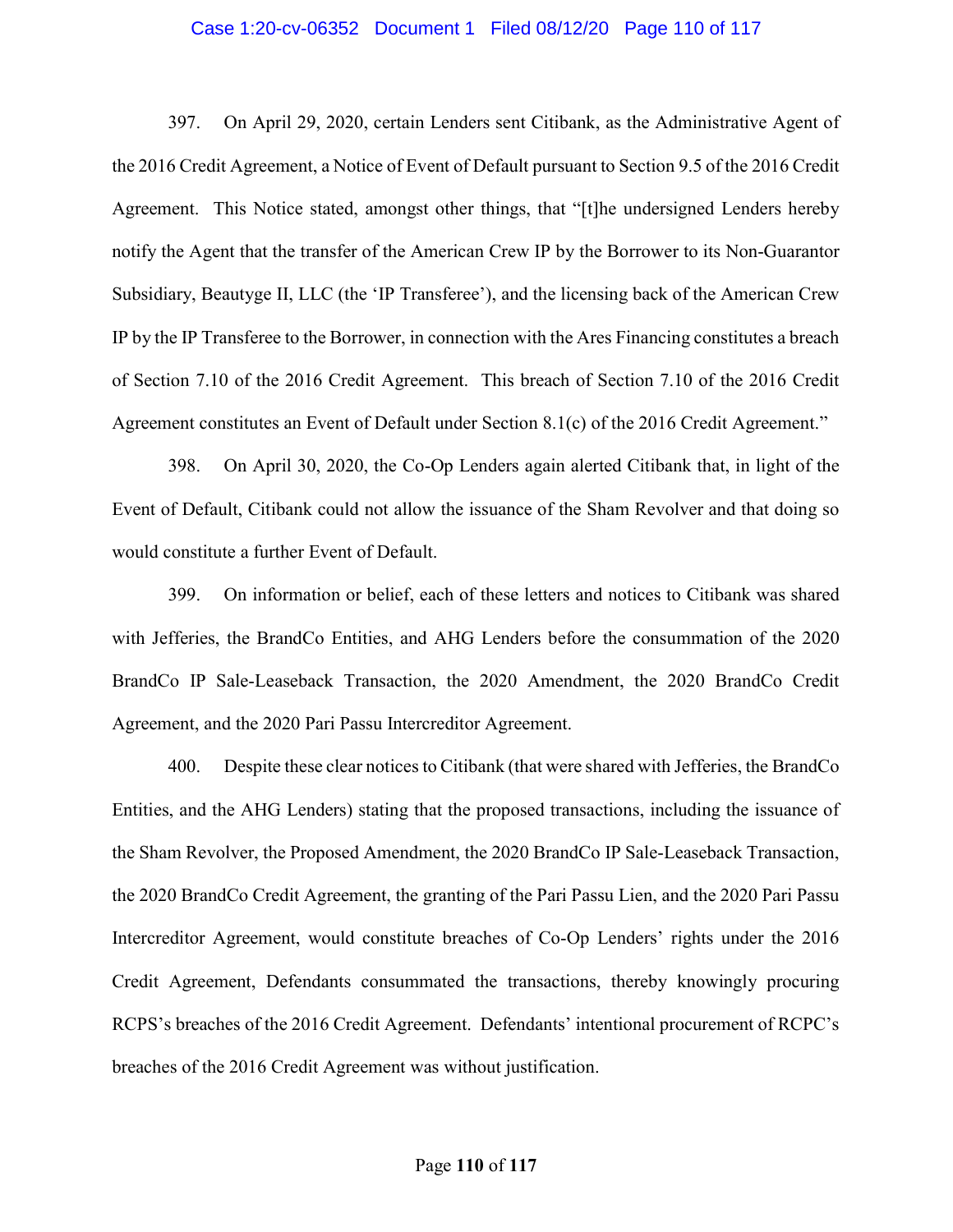## Case 1:20-cv-06352 Document 1 Filed 08/12/20 Page 111 of 117

401. The Co-Op Lenders have suffered substantial damages as a direct and proximate result of Citibank, Jefferies, the BrandCo Entities, and the AHG Lenders' tortious interference in Co-Op Lenders' rights under the 2016 Credit Agreement in an amount to be proven at trial.

# TWENTY-FIRST CAUSE OF ACTION Actual Fraudulent Transfer (Against RCPC, Jefferies, Ares, the BrandCo Entities, Citibank, and the John Doe Lenders)

402. Plaintiff repeats and realleges the foregoing allegations as though they were fully set forth in this paragraph.

403. At all relevant times following the execution of the 2016 Credit Agreement, RCPC, Citibank, and the 2016 Term Lenders were parties to the 2016 Credit Agreement. The same parties were also parties to a 2016 Guarantee and Collateral Agreement pursuant to which Co-Op Lenders had a first lien security interest on certain valuable intellectual property, including the BrandCo Collateral.

404. In May 2020, Citibank, RCPC, Jefferies, the BrandCo Entities, and the John Doe Lenders entered into a series of transactions, including the 2020 BrandCo IP Sale-Leaseback Transaction, the 2020 Amendment, the granting of the Pari Passu Lien, the Pari Passu Intercreditor Agreement, and the 2020 BrandCo Credit Agreement. As a result of this series of transactions, the BrandCo Collateral has been transferred to the BrandCo Entities, the lien on the BrandCo Collateral has been stripped from the Co-Op Lenders and transferred to Jefferies for the benefit of the John Doe Lenders, and the lien on the remaining collateral of the 2016 Term Lenders has been massively diluted by the granting of the Pari Passu Lien for the benefit of the John Doe Lenders.

405. Section 273(a) of the New York Voidable Transfer Act ("NYVT Act") states that a "transfer made or obligation incurred by a debtor is voidable as to a creditor, whether the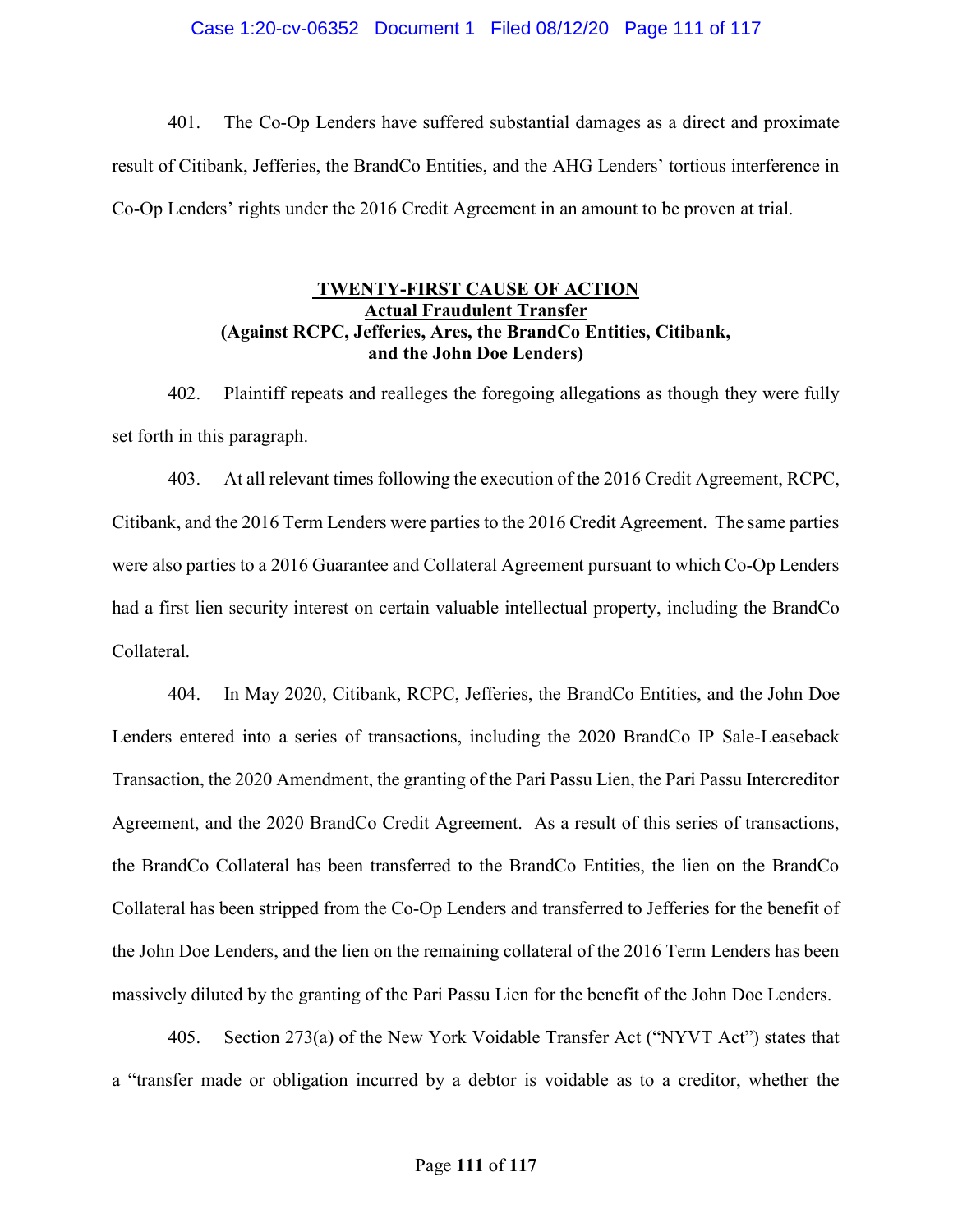# Case 1:20-cv-06352 Document 1 Filed 08/12/20 Page 112 of 117

creditor's claim arose before or after the transfer was made or the obligation was incurred, if the debtor made the transfer or incurred the obligation . . . with actual intent to hinder, delay or defraud any creditor of the debtor."

406. Under the 2016 Credit Agreement, Plaintiff and the Co-Op Lenders are Creditors of RCPC and RCPC is a Debtor, as those terms are defined under the NYVT Act.

407. By entering into the series of transactions, RCPC had actually intended to hinder, delay, or defraud Co-Op Lenders by transferring the BrandCo Collateral to the BrandCo Entities, transferring the security interest in the BrandCo Collateral to Jefferies as agent under the 2020 BrandCo Credit Agreement, and massively diluting the lien on their remaining collateral by the granting of the Pari Passu Lien, for the benefit of the John Doe Lenders (as a direct or subsequent transfer), and incurring the obligations under the 2020 BrandCo Credit Agreement. RCPC's intent to hinder, delay, or defraud Co-Op Lenders is demonstrated by, among other things, the fact that:

a. RCPC retained possession or control of the BrandCo Collateral after the transfer of the BrandCo Collateral;

b. Before the transfer of BrandCo Collateral was made, RCPC had been threatened with suit;

c. RCPC was insolvent at the time of or became insolvent shortly after the transfer of the BrandCo Collateral was made;

d. The transfer of the BrandCo Collateral and granting of the Pari Passu Lien were made shortly before RCPC incurred substantial debt;

e. RCPC was able to transfer the BrandCo Collateral and grant the Pari Passu Lien only as a result of the improper issuance of the Sham Revolver;

f. The BrandCo Collateral constituted all or substantially all of the assets of RCPC;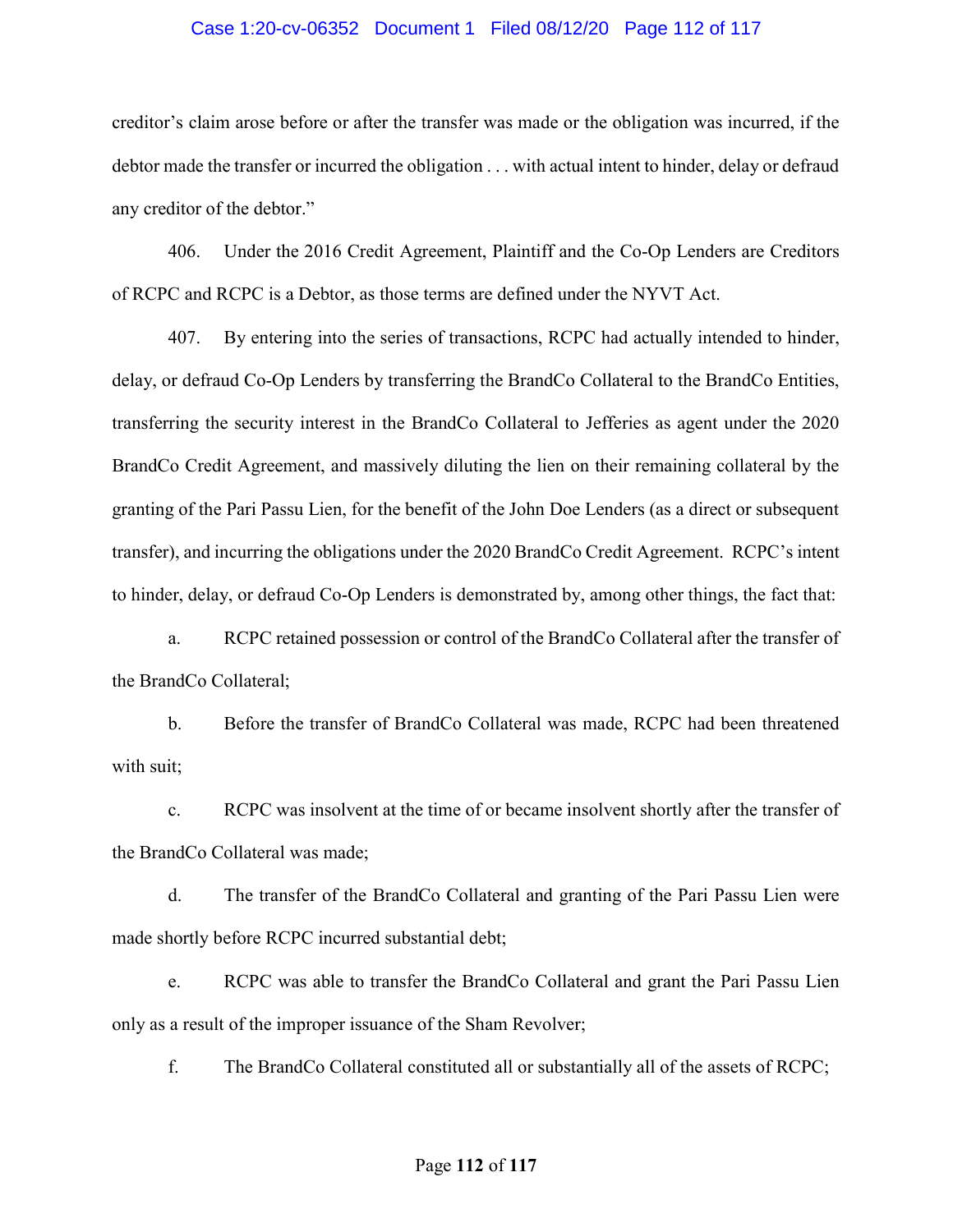# Case 1:20-cv-06352 Document 1 Filed 08/12/20 Page 113 of 117

408. Plaintiff and the Co-Op Lenders have suffered substantial damages as a direct and proximate result of RCPC's transfer of the BrandCo Collateral and the granting of the Pari Passu Lien. Under the NYVT Act, Plaintiff is entitled to a judgement that: (1) transfer of the BrandCo Collateral to the BrandCo Entities should be voided, (2) transfer of all liens in the BrandCo Collateral and the Pari Passu Lien should be voided, (3) all obligations arising under any of the facilities provided in the 2020 BrandCo Credit Agreement should be voided, (4) all disbursements made by RCPC under any of the facilities provided in the 2020 BrandCo Credit Agreement should be voided, and (5) the Voidable Ares Premium Transfer and Voidable Fee Transfers should be voided.

# TWENTY-SECOND CAUSE OF ACTION Constructive Fraudulent Transfer (Against RCPC, Jefferies, Ares, the BrandCo Entities, Citibank, and the John Doe Lenders)

409. Plaintiff repeats and realleges the foregoing allegations as though they were fully set forth in this paragraph.

410. At all relevant times following the execution of the 2016 Credit Agreement, RCPC, Citibank, and the 2016 Term Lenders were parties to the 2016 Credit Agreement. The same parties were also parties to a 2016 Guarantee and Collateral Agreement pursuant to which Co-Op Lenders had a first lien security interest on certain valuable intellectual property, including the BrandCo Collateral.

411. In May 2020, Citibank, RCPC, Jefferies, the BrandCo Entities, and John Doe Lenders entered into a series of transactions, including 2020 BrandCo IP Sale-Leaseback Transaction, the 2020 Amendment, the granting of the Pari Passu Lien, the 2020 Pari Passu Intercreditor Agreement, and the 2020 BrandCo Credit Agreement. As a result of this series of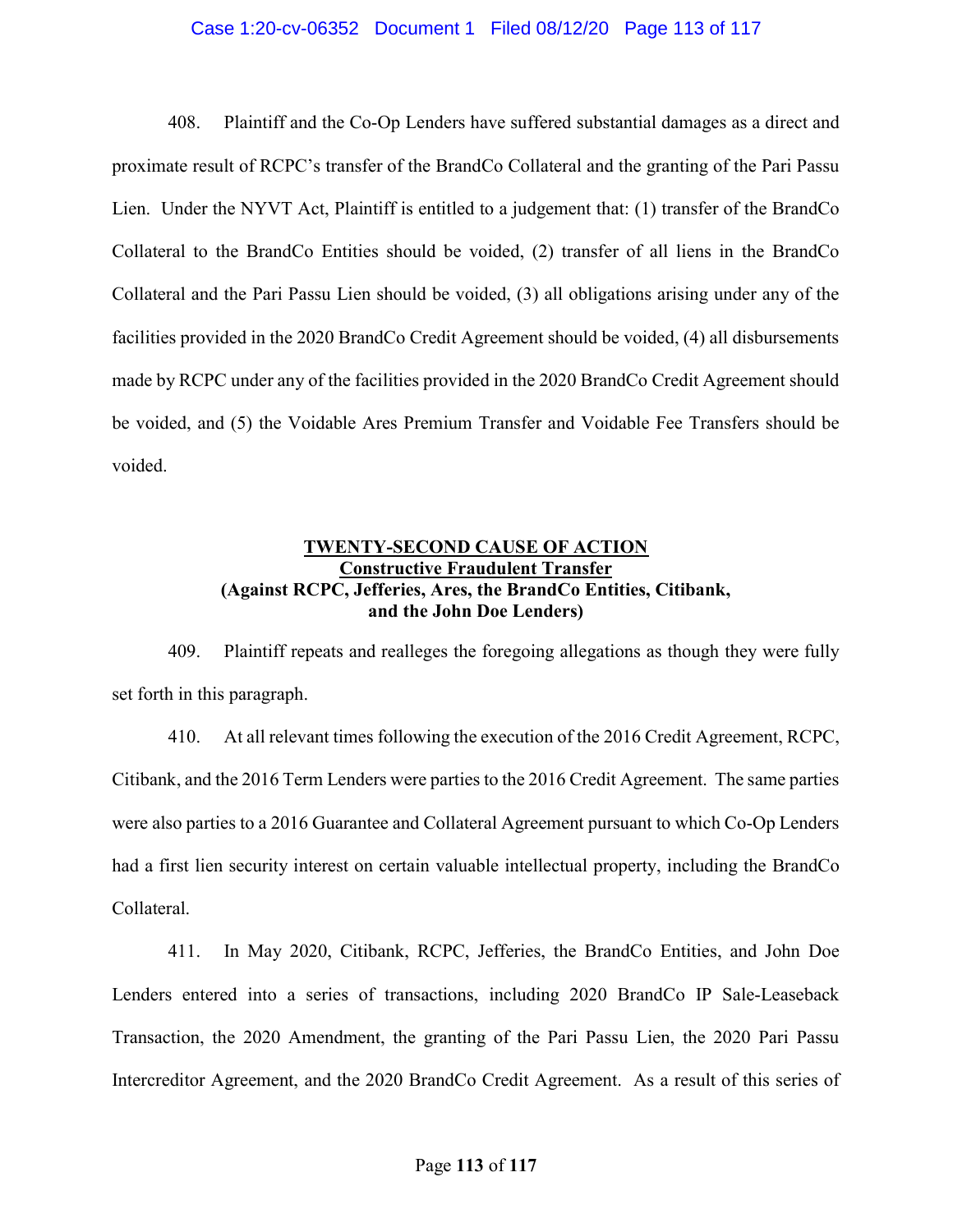## Case 1:20-cv-06352 Document 1 Filed 08/12/20 Page 114 of 117

transactions, the BrandCo Collateral has been transferred to the BrandCo Entities, the lien on the BrandCo Collateral has been stripped from the Co-Op Lenders and transferred to Jefferies for the benefit of the John Doe Lenders, and the lien on the remaining collateral of the 2016 Term Lenders has been massively diluted by the granting of the Pari Passu Lien for the benefit of the John Doe Lenders.

412. Under Section 273(a) of the NYVT Act, a "transfer made or obligation incurred by a debtor is voidable as to a creditor, whether the creditor's claim arose before or after the transfer was made or the obligation was incurred, if the debtor made the transfer or incurred the obligation … without receiving a reasonably equivalent value in exchange for the transfer or obligation, and the debtor: (I) was engaged or was about to engage in a business or a transaction for which the remaining asserts of the debtor were unreasonably small in relation to the business or transaction; or (II) intended to incur, or believed or reasonably should have believed that the debtor would incur, debts beyond the debtor's ability to pay as they became due."

413. Under Section 274 of the NYVT Act, "a transfer made or obligation incurred by a debtor is voidable as to a creditor whose claim arose before the transfer was made or the obligation was incurred if the debtor made the transfer or incurred the obligation without receiving a reasonably equivalent value in exchange for the transfer or obligation and the debtor was insolvent at that time or the debtor became insolvent as a result of the transfer or obligation."

414. Under the 2016 Credit Agreement, Plaintiff and the Co-Op Lenders are Creditors of RCPC and RCPC is a Debtor, as those terms are defined under the NYVT Act.

415. RCPC transferred the BrandCo Collateral to the BrandCo Entities, transferred the security interest in the BrandCo Collateral to Jefferies as agent under the 2020 BrandCo Credit Agreement, and granted the Pari Passu Lien, for the benefit of the John Doe Lenders (as a direct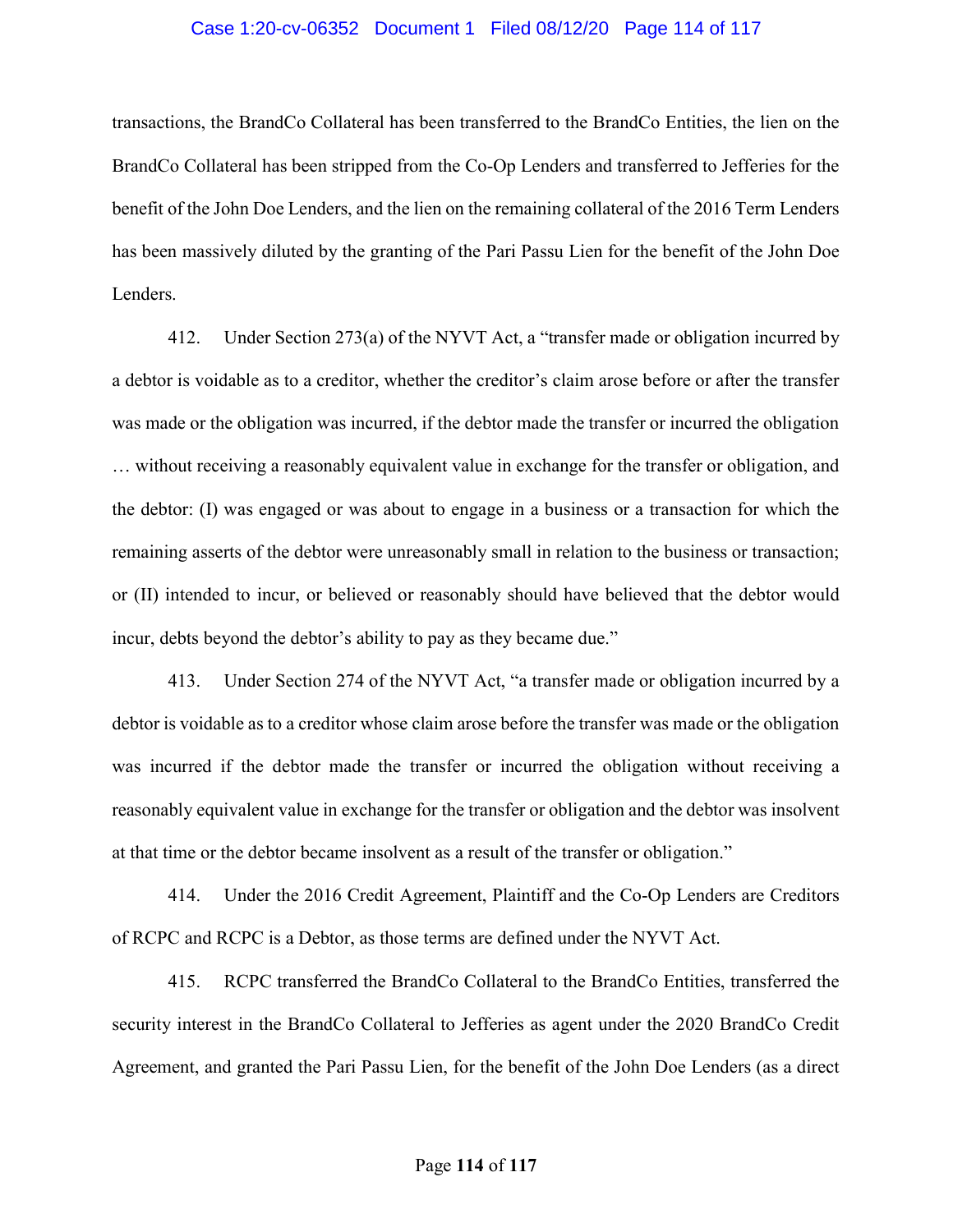# Case 1:20-cv-06352 Document 1 Filed 08/12/20 Page 115 of 117

or subsequent transfer), and incurred the obligations under the 2020 BrandCo Credit Agreement, in each case, at time when RCPC (I) was engaged or was about to engage in a transaction for which the remaining assets of RCPC were unreasonably small in relation to the transaction; (II) intended to incur, or believed or reasonably should have believed that RCPC would incur, debts beyond RCPC's ability to pay as they became due; and (III) was insolvent.

416. RCPC did not receive reasonably equivalent value for its transfer of the BrandCo Collateral, the security interest therein to Jefferies, the granting of the Pari Passu Lien, or the obligations incurred under the 2020 BrandCo Credit Agreement. No value was received in exchange for the transfer to the BrandCo Entities of the BrandCo Collateral, worth hundreds of millions of dollars, without receiving any value in return, because the BrandCo Entities were themselves rendered insolvent as a result of the guaranteed obligations incurred under 2020 BrandCo Credit Agreement.

417. Plaintiff and the Co-Op Lenders have suffered substantial damages as a direct and proximate result of the transfer of the BrandCo Collateral, transfer of the security interest therein to Jefferies, the granting of the Pari Passu Lien, and the obligations incurred under the 2020 BrandCo Credit Agreement. Under the NYVT Act, Plaintiff is entitled to a judgement that: (1) transfer of the BrandCo Collateral to the BrandCo Entities should be voided, (2) transfer of all liens in the BrandCo Collateral and the Pari Passu Lien should be voided, (3) all obligations arising under any of the facilities provided in the 2020 BrandCo Credit Agreement should be voided, (4) all disbursements made by RCPC under any of the facilities provided in the 2020 BrandCo Credit Agreement should be voided, and (5) the Voidable Ares Premium Transfer and Voidable Fee Transfers should be voided.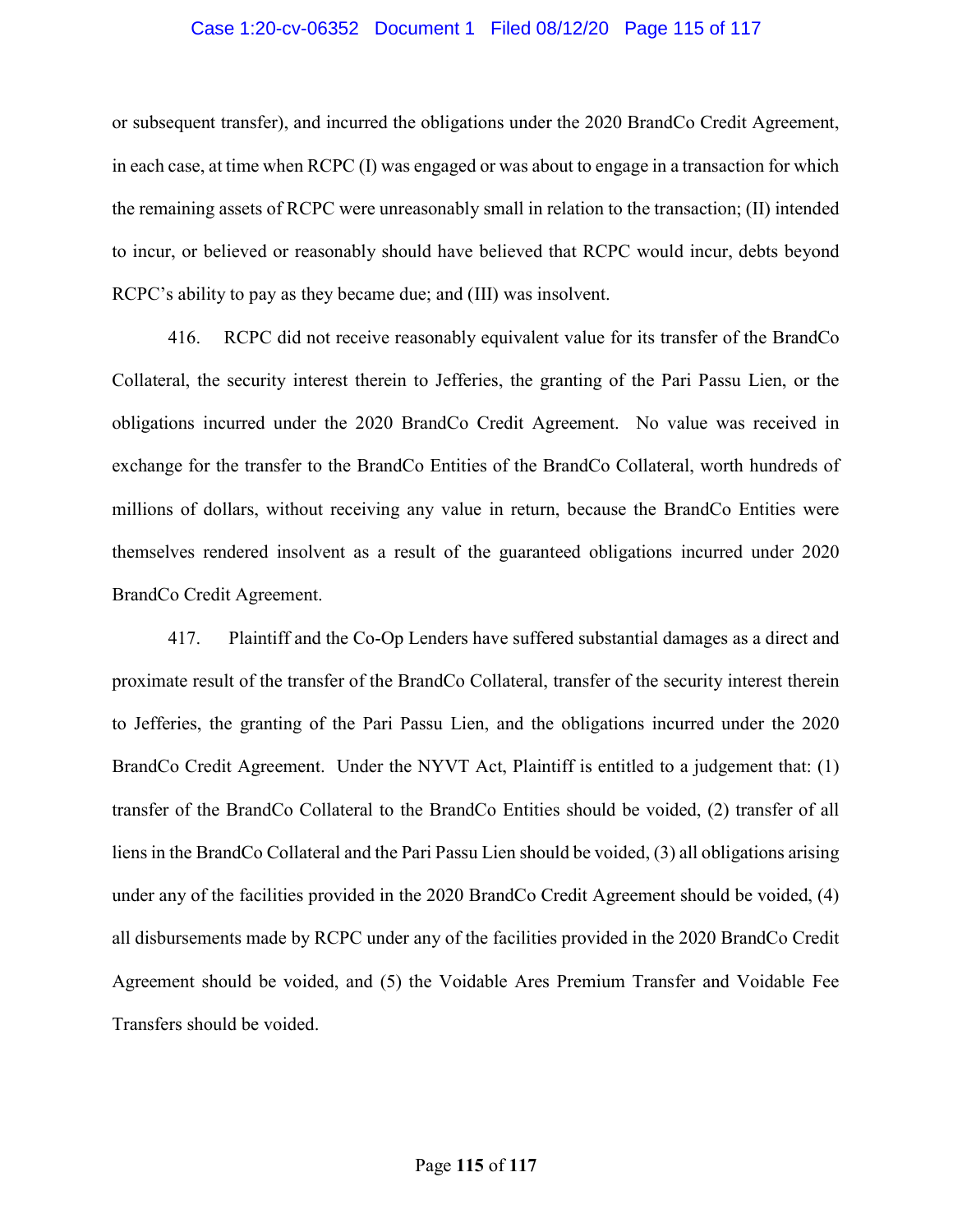# PRAYER FOR RELIEF

WHEREFORE, Plaintiff respectfully requests that this Court enter judgment in

favor of Plaintiff and against Defendants:

- A. Ordering specific performance of the 2016 Credit Agreement and 2016 Guarantee and Collateral Agreement;
- B. Rescinding the 2020 Amendment or declaring that the 2020 Amendment is void and not enforceable;
- C. Rescinding the 2020 Pari Passu Intercreditor Agreement or declaring that the 2020 Pari Passu Intercreditor Agreement is void and not enforceable;
- D. Awarding damages in an amount to be proven at trial to compensate the Co-Op Lenders for the loss of the liens on collateral securing payment of their loans under the 2016 Credit Agreement;
- E. Declaring the Defendants have materially breached the 2016 Credit Agreement in several respects;
- F. Declaring that Defendants conduct and breaches of the 2016 Credit Agreement constitute multiple Events of Default under the 2016 Credit Agreement;
- G. Declaring that the Co-Op Lenders have properly noticed these Events of Default of the 2016 Credit Agreement and they are effective;
- H. Declaring that the Co-Op Lenders' direction to Plaintiff UMB Bank to declare the 2016 Term Loan "due and payable" as of the date of the notice was effective;
- I. Voiding (1) the transfer of the BrandCo Collateral to the BrandCo Entities, (2) the transfer of all liens in the BrandCo Collateral, (3) the Pari Passu Lien, (4) all obligations arising under any of the facilities provided in the 2020 BrandCo Credit Agreement, (5) all disbursements made by RCPC under any of the facilities provided in the 2020 BrandCo Credit Agreement, and (6) all disbursements made by RCPC with the proceeds of the transactions consummated in May 2020.
- J. Awarding reasonable costs and expenses incurred in this action, including attorneys' fees;
- K. Awarding pre-judgment interest on all such damages, monetary or otherwise; and
- L. Awarding such other, further, and different relief as the Court may deem just and proper.